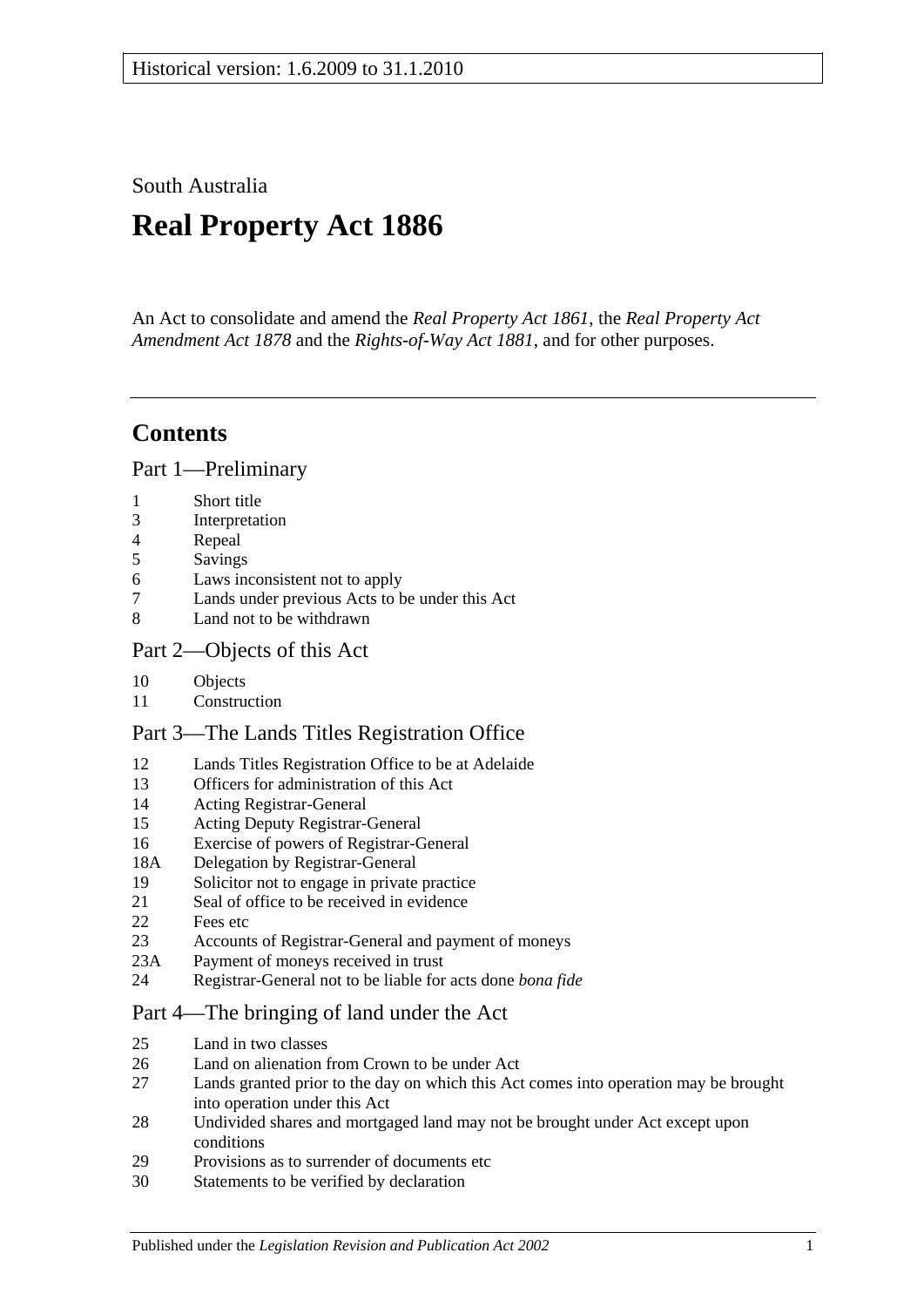- [Application, how to be dealt with](#page-21-3)
- [Titles in three classes](#page-22-0)
- [Procedure under second class](#page-22-1)
- [Procedure under third class](#page-23-0)
- [Notice of application to be published](#page-23-1)
- [Second and third classes brought under this Act](#page-23-2)
- [How land to be brought under Act](#page-23-3)
- [Action to be taken on return of notices or failure of personal service](#page-24-0)
- [Caveat against bringing land under Act](#page-24-1)
- [If caveat be received within time limited, proceedings stayed](#page-24-2)
- [Applicant may withdraw his application](#page-24-3)
- [Documents of title, if they include other property, to be returned to applicant](#page-24-4)<br>43 Certificate to issue in name of deceased applicant proprietor or his nominee
- [Certificate to issue in name of deceased applicant proprietor or his nominee](#page-25-0)
- [Proceedings under caveat](#page-25-1)
- [Lapse of caveat](#page-25-2)
- [Reversion expectant on lease not to be extinguished](#page-25-3)
- [Part 5—Registration of title](#page-26-0)

#### [Division 1—Registration of title in the Register Book](#page-26-1)

- [Registration of title in the Register Book](#page-26-2)
- [Certificates to be in duplicate](#page-26-3)
- [Folios in Register Book](#page-26-4)
- [Requirements of memorial](#page-26-5)
- 51A [Evidentiary](#page-26-6)

## [Division 2—Registration of title by other methods](#page-26-7)

- 51B [Registration of title electronically etc](#page-26-8)
- 51C [Issue of certificate of title](#page-27-0)
- 51D [Evidentiary](#page-28-0)

## [Division 2A—Boundaries of registered land](#page-28-1)

51E [Coordinated cadastre](#page-28-2)

#### [Division 3—General](#page-28-3)

- [Endorsement of record of registration](#page-28-4)
- [Retention of records](#page-29-0)
- [Form of instruments](#page-29-1)<br>55 Instruments
- **[Instruments](#page-29-2)**
- [Priority of instruments](#page-29-3)
- 56A [Registration](#page-30-0)
- [Effect of registration of instruments](#page-30-1)
- [Where 2 or more instruments presented at same time](#page-30-2)
- [Provision for registration in case of death of party executing instrument](#page-30-3)
- [Person to whom certificate or other instrument of title has been issued in error,](#page-30-4) or who [wrongfully retains such instrument, may be summoned](#page-30-4)
- [Arrest of person refusing to deliver up instrument for cancellation or correction](#page-31-0)
- [Order for delivery of instrument](#page-31-1)
- [Orders for cancellation of instrument and alteration of Register Book](#page-31-2)
- [Powers of court to direct cancellation of certificate or entry](#page-31-3)
- [Search allowed](#page-31-4)
- [Conflict between original and duplicate certificate](#page-31-5)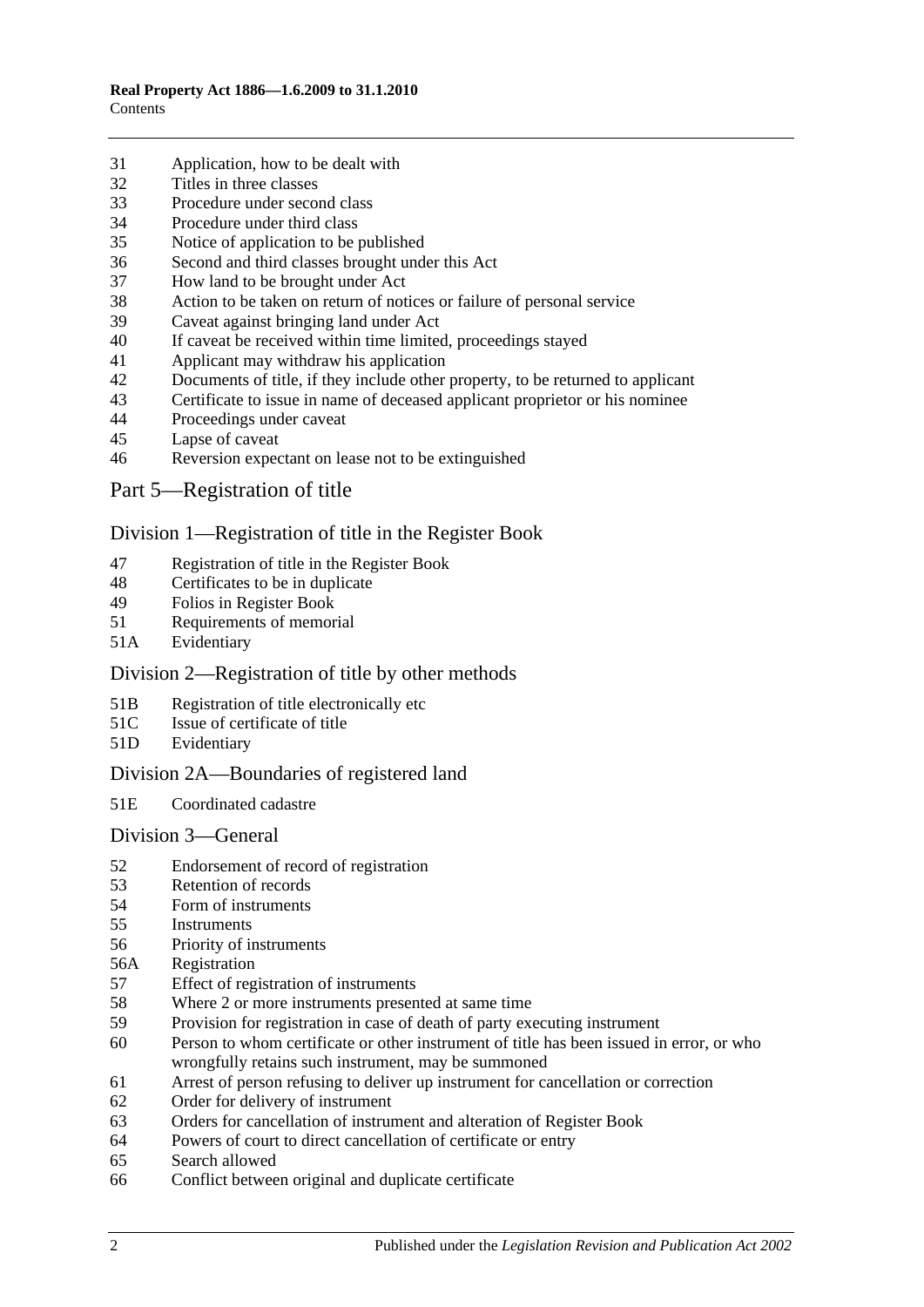#### 66A [Lodgement of land grant](#page-32-0)

## [Part 6—The title of registered proprietors](#page-34-0)

- 67 [Instruments not effectual until registration](#page-34-1)
- 68 [Person named in certificate to be the registered proprietor](#page-34-2)
- 69 [Title of registered proprietor indefeasible, except in cases of—](#page-34-3)
- 70 [In other cases title of registered proprietor shall prevail](#page-35-0)
- 71 [Saving of certain rights and powers viz](#page-36-0)
- 72 [Knowledge of trust not evidence of want of bona fides](#page-36-1)

#### [Part 7—Certificates of title](#page-38-0)

- 73 [Certificate of title](#page-38-1)
- 74 [Joint tenants and tenants in common](#page-38-2)
- 75 [Certificates for remainder and reversions](#page-38-3)
- 76 [Mode of inheritance or succession shall be implied](#page-38-4)
- 77 [Memorials on certificates](#page-38-5)
- 78 [Certificates in lieu of surrendered certificates](#page-38-6)
- 78A [Issue of new certificate on alteration etc](#page-39-0)
- 79 [Substituted certificate etc](#page-39-1)
- 80 [Issue of certificates of title](#page-39-2)

#### [Part 7A—Title by possession to land under this Act](#page-40-0)

- 80A [Application for certificate based on possession](#page-40-1)
- 80B [Signature attestation and operation of application](#page-40-2)
- 80C [Application how dealt with](#page-40-3)
- 80D [Requisitions](#page-40-4)
- 80E [Notice of application](#page-40-5)
- 80F [Caveats](#page-41-0)
- 80G [Power to issue certificates](#page-41-1)
- 80H [Cancellation of instruments](#page-42-0)
- 80I [Fees](#page-42-1)

#### [Part 8—Easements](#page-44-0)

- 81 [Certificates may contain statement of right-of-way or other easement](#page-44-1)
- 82 [Description of easement](#page-44-2)
- 83 [Registered proprietor not to be subject to rights-of-way not mentioned in certificate](#page-44-3)
- 84 [Easement not binding on registered proprietor subsequently acquiring land bona fide for](#page-44-4)  [value unless entered on certificate of title](#page-44-4)
- 85 [Land to be held free of rights-of-way](#page-44-5)
- 86 [Public rights-of-way etc not within this Act](#page-44-6)
- 87 [Certificates heretofore issued conclusive evidence of right-of-way therein described](#page-45-0)
- 88 [Entry as to easement to be made on original and duplicate certificates of title](#page-45-1)
- 89 [Short form of describing right-of-way](#page-45-2)
- 89A [Incorporation of long forms of easements in instruments](#page-45-3)
- 90 [Deposit of plan showing rights-of-way](#page-45-4)
- 90A [Application of sections](#page-45-5) 90B, [90C, 90D, 90E](#page-45-5) and [90F](#page-45-5)
- 90B [Variation and extinguishment of easements](#page-46-0)
- 90C [Easement and servient land may be vested in same person](#page-48-0)
- 90D [Survey of easement](#page-49-0)
- 90E [No private right-of-way over public street or road](#page-49-1)
- 90F [Easement subject to existing mortgage etc](#page-49-2)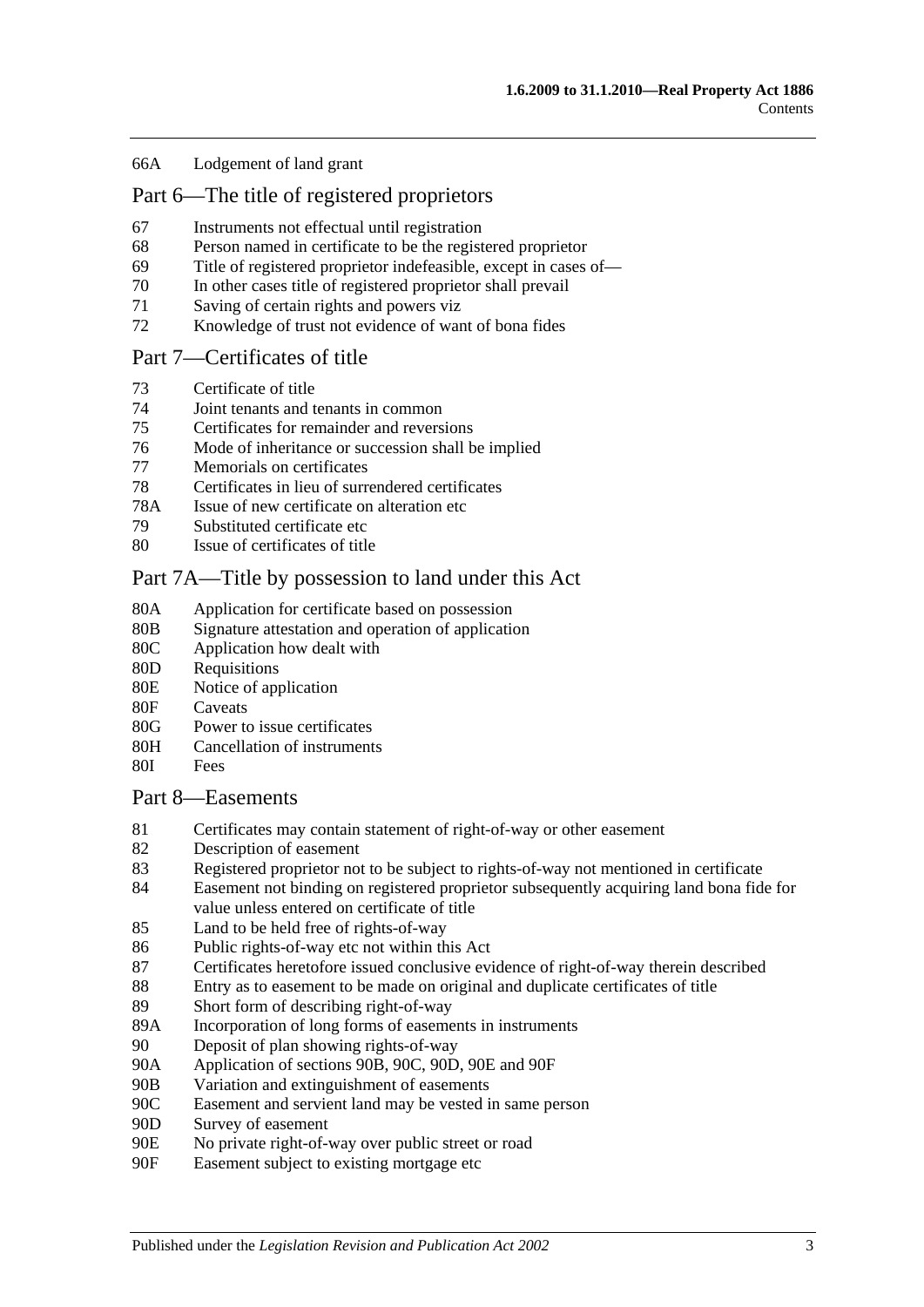## [Part 9—Crown leases](#page-50-0)

- [Interpretation of Crown lease](#page-50-1)<br>92 Person now holding under lea
- [Person now holding under lease or agreement may surrender](#page-50-2)
- [Execution and Registration of Crown Lease](#page-50-3)
- [Forfeiture etc of Crown Lease](#page-50-4)
- [Not to give any greater effect than if this Act had not been passed. The Minister of Lands](#page-50-5)  [may make regulations](#page-50-5)

#### [Part 10—Transfers](#page-52-0)

- [Transfers](#page-52-1)
- 96AA [Creation of easements by reservation](#page-52-2)
- 96A [Acceptance of transfer](#page-52-3)
- [Transferee of land subject to mortgage or encumbrance to indemnify transferor](#page-52-4)<br>98 On registration of transfer, grant or certificate to be cancelled
- [On registration of transfer, grant or certificate to be cancelled](#page-53-0)
- [Unless whole of land transferred](#page-53-1)
- [New certificate to purchaser and balance certificate to registered proprietor](#page-53-2)
- [Memorial of order for sale of land for non-payment of rates](#page-53-3)
- [Registration of transfer hereunder](#page-53-4)
- [Discharge of memorial](#page-54-0)
- [Sale under writ of fieri facias or decree, warrant or order of court](#page-54-1)
- [Transfer not to be valid against purchaser until entry of writ](#page-54-2)
- [Transfer on sale under writ, warrant, decree or order](#page-54-3)
- [Production of duplicate instrument not required on transfer under decree or order, writ, or](#page-54-4)  [warrant](#page-54-4)
- [Satisfaction of writ, warrant, decree, or order](#page-55-0)
- [Lapse of writ, decree, warrant, or order](#page-55-1)
- [Transfer by registered proprietor to spouse etc](#page-55-2)
- [Dealings before issue of certificate](#page-55-3)
- [Deed-poll by promoters of undertakings under Lands Clauses Acts](#page-55-4)
- [Mode of registration of such deed-poll](#page-56-0)
- [This Act not to lessen effect of deed-poll heretofore or hereafter executed](#page-56-1)
- 115A [Issue of certificate where land is vested by operation of](#page-56-2) law

## [Part 11—Leases and surrenders](#page-58-0)

- [Lands, how leased](#page-58-1)
- [Contents of lease](#page-58-2)
- [Leases not to bind non-consenting mortgagees or encumbrancees](#page-58-3)
- [Lease for one year need not be registered](#page-58-4)
- 119A [Standard terms and conditions of lease](#page-58-5)
- [Lease may be surrendered by separate instrument](#page-59-0)
- [Registrar-General may enter surrender](#page-59-1)
- [Effect of entry of surrender](#page-59-2)<br>123 Surrender where lease subject
- [Surrender where lease subject to mortgage or under-lease](#page-59-3)
- [Covenants to be implied in every lease against the lessee](#page-59-4)
- [Powers to be implied in lessor](#page-59-5)
- [Registrar-General to note particulars of re-entry in Register Book](#page-60-0)

#### [Part 12—Mortgages, encumbrances, and discharges](#page-62-0)

- [Lands, how mortgaged or encumbered](#page-62-1)
- [Contents of mortgage or encumbrance](#page-62-2)
- 129A [Standard terms and conditions of mortgage or encumbrance](#page-62-3)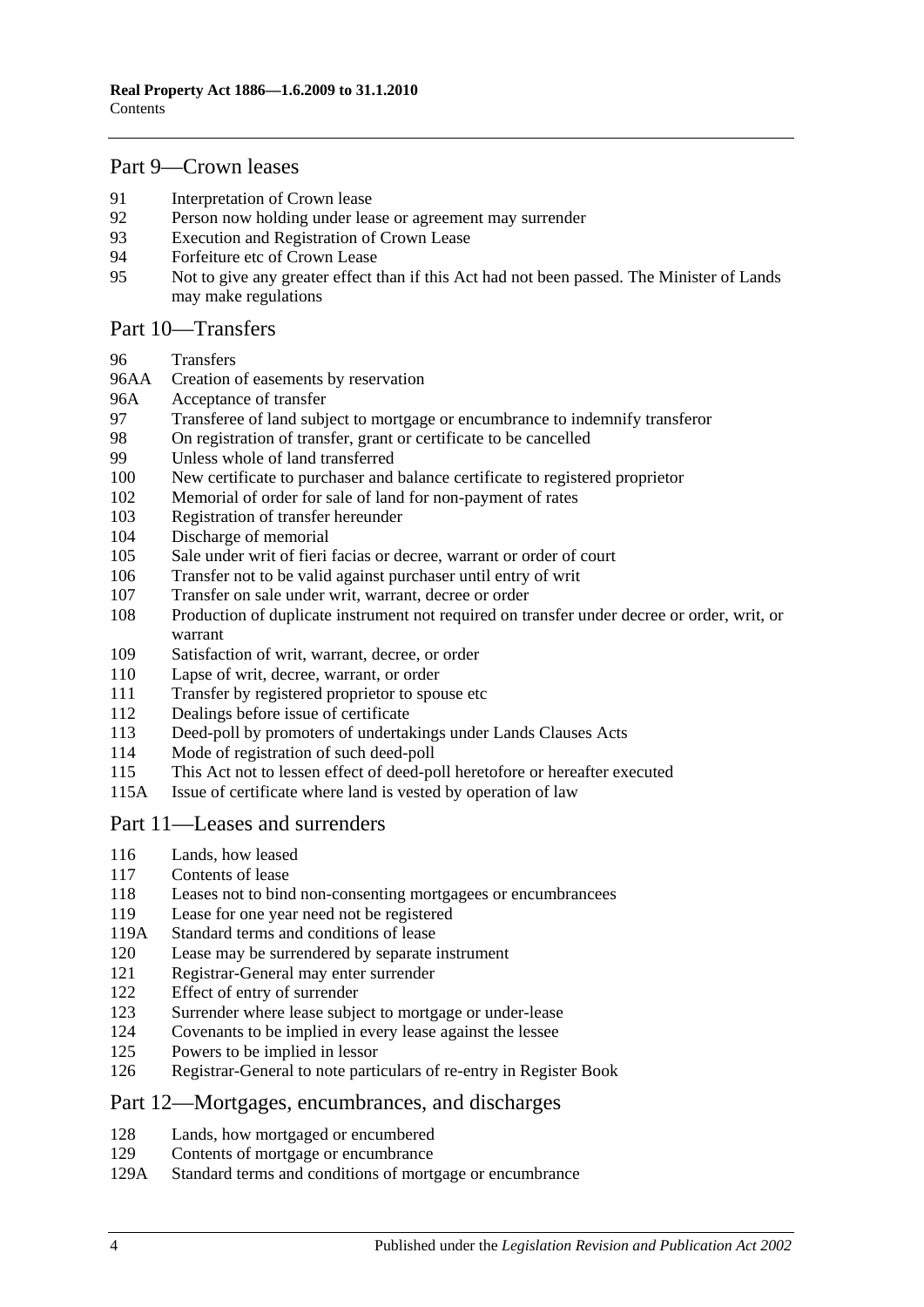- [Covenant to be implied in every mortgage](#page-63-0)
- 130A [Implied covenant in encumbrance](#page-63-1)
- [Subsequent mortgagees or encumbrancees, may redeem prior mortgages etc](#page-63-2)
- [Nature of mortgage and encumbrance, and procedure in case of default](#page-63-3)
- [Power of sale](#page-64-0)
- [Mortgagee's receipt to discharge purchaser](#page-64-1)
- [Appropriation of proceeds](#page-64-2)
- 135A [Mode of payment of encumbrance](#page-64-3)
- [Transfer upon sale by mortgagee or encumbrancee](#page-64-4)
- [Power of mortgagee to enter, take possession, distrain, let, or bring action for recovery of](#page-65-0)  [land](#page-65-0)
- [Power of mortgagee to distrain on tenant or occupier for arrears not exceeding the amount](#page-65-1)  [of rent due](#page-65-1)
- [Duty of mortgagee of leasehold entering into possession of rent and profits to account](#page-66-0)
- [Application by mortgagee to Registrar-General for foreclosure](#page-66-1)
- [Procedure on foreclosure application](#page-66-2)
- [Effect of order for foreclosure](#page-67-0)
- 142A [Provision for case where mortgagee or encumbrancee refuses to join in proceedings on](#page-67-1)  [default](#page-67-1)
- [Discharge of mortgages and encumbrances](#page-67-2)
- [Partial discharge of mortgage or encumbrance on grant of easement](#page-67-3)
- [Entry of satisfaction of annuity](#page-68-0)
- [Discharge of mortgage by Minister in certain cases](#page-68-1)
- 148A [Entry in Register Book where rights of mortgagee barred by Statute](#page-69-0)
- [Equitable mortgage may be created](#page-69-1)
- [Transfer of mortgage, lease and encumbrance](#page-69-2)
- [Effect of such transfer](#page-69-3)
- [Covenants implied in transfer of lease](#page-70-0)

#### [Part 13—Extensions](#page-72-0)

[Renewal or extension of mortgage etc](#page-72-1)

#### [Part 14—Powers of attorney](#page-74-0)

- [Power of attorney](#page-74-1)
- [Deposit of duplicate or attested copy](#page-74-2)
- [Revocation of power of attorney](#page-74-3)
- [Power of attorney heretofore given](#page-74-4)
- [Entry of death of grantor](#page-74-5)
- [Instruments executed before entry of revocation or death to be valid](#page-74-6)

### [Part 15—Trusts and transmissions](#page-76-0)

- [Trusts contained in grant from the Crown to be inserted in certificate as in original grant](#page-76-1)
- [No particulars of trust to be entered in Register Book but trust instrument may be](#page-76-2)  [deposited](#page-76-2)
- [Insertion of the words "with no survivorship" in instruments](#page-76-3)
- [Trustees may authorise insertion of those words](#page-76-4)
- [Effect of entry](#page-77-0)
- [Court may direct notice to be published before order is made](#page-77-1)
- [Court may protect persons interested](#page-77-2)
- [Survivors may nevertheless perform duties or transfer to new trustees](#page-77-3)
- [Disclaimers](#page-77-4)
- [Transmission by bankruptcy or statutory assignment](#page-78-0)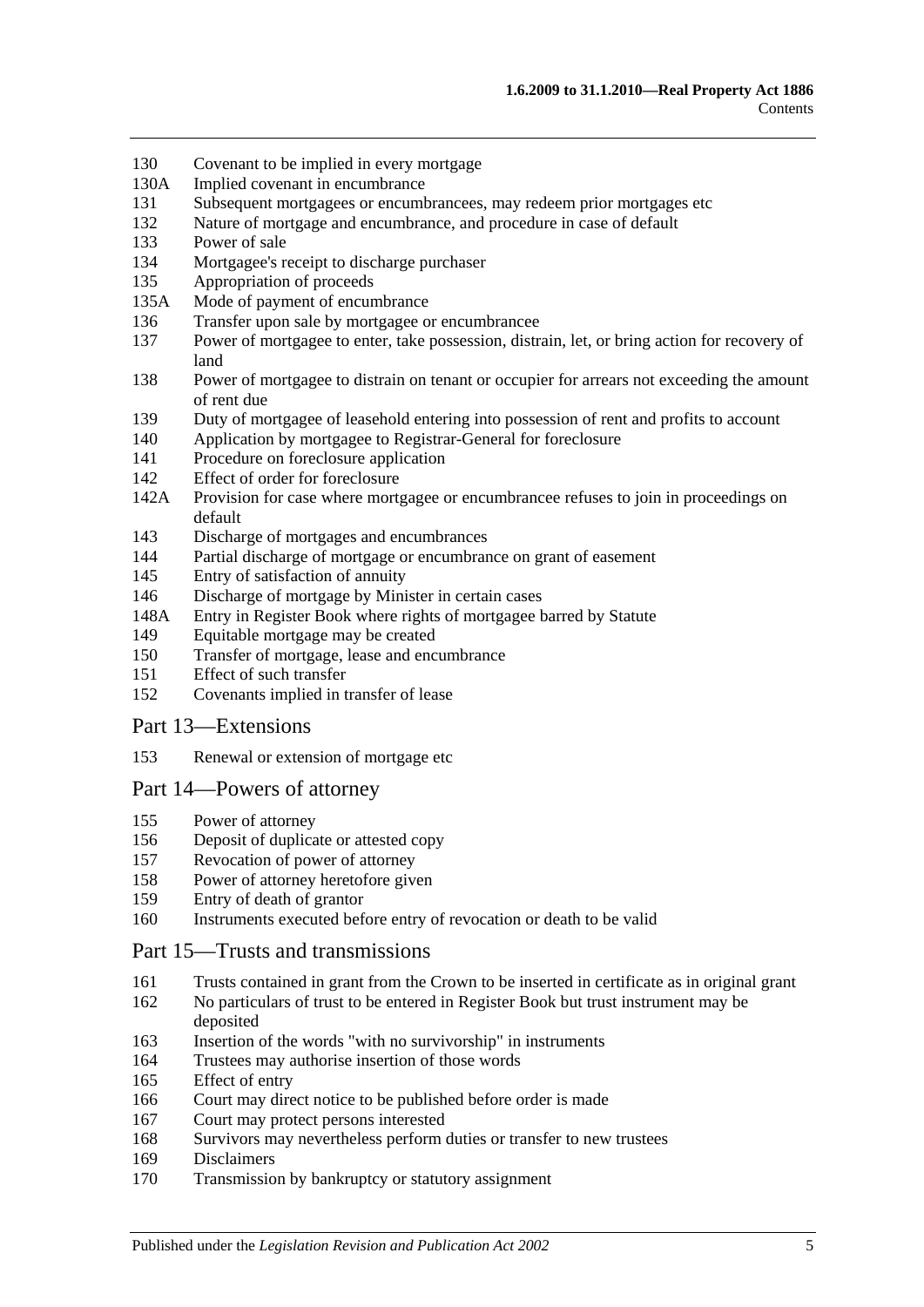- [Transmission to be entered in Register Book](#page-79-0)
- [Proceedings in case assignment declared void](#page-79-1)
- [Bankruptcy or assignment of lessee](#page-79-2)
- [Entry of surrender or foreclosure not to prejudice cause of action](#page-81-0)
- [Transmission of estate of deceased persons](#page-81-1)
- [Application to be made in such case](#page-81-2)
- [Particulars of application to be recorded](#page-81-3)
- [Effect of such entry](#page-81-4)<br>179 Where 2 or more ex
- [Where 2 or more executors or administrators, all must concur](#page-81-5)
- [Person registered in place of deceased, bankrupt, or assigning proprietor, to be proprietor](#page-81-6)  [of land for purpose of dealing](#page-81-6)
- [Proceedings when executor etc refuse to transfer](#page-82-0)
- [Court may order transfer to person entitled](#page-82-1)
- [Court may decide question of title etc](#page-82-2)
- [Order of Court vesting land](#page-82-3)
- [Action may be brought by person claiming beneficial interest in name of trustee](#page-82-4)
- [Purchases from registered proprietor not to be affected by notice](#page-82-5)
- [Except in case of fraud](#page-83-0)
- [Registration of survivor of joint proprietors, and of remainder-man entitled to estate in](#page-83-1)  [possession](#page-83-1)

### [Part 16—Caveats](#page-84-0)

[Caveats](#page-84-1)

#### [Part 17—Ejectment](#page-88-0)

- [Summons to give up possession](#page-88-1)
- [Summons to contain description of land](#page-88-2)
- [Orders on non-appearance to summons](#page-88-3)
- [Orders on appearance to summons](#page-88-4)
- [Dismissal of summons not to prejudice other rights](#page-88-5)
- [Effect of order for possession](#page-88-6)
- Writ of *habere facias* [unnecessary where no one is in possession, or the land is](#page-89-0)  [surrendered voluntarily](#page-89-0)
- [Existing rights preserved](#page-89-1)

#### [Part 18—The Assurance Fund](#page-90-0)

- [The Assurance Fund](#page-90-1)
- [Party deprived of land may sue for compensation](#page-91-0)<br>204 Exoneration of proprietor after transfer for value,
- [Exoneration of proprietor after transfer for value, except in certain cases](#page-91-1)
- [Proceedings against the Registrar-General, as nominal defendant](#page-91-2)
- [Purchasers etc protected](#page-91-3)
- [Proceedings against the Registrar-General as nominal defendant](#page-92-0)
- [Value of buildings to be excluded](#page-92-1)
- [Persons claiming may, before taking proceedings, apply to the Registrar-General for](#page-92-2)  [compensation](#page-92-2)
- [Assurance Fund not liable for breach of trust or improper exercise of power of sale](#page-92-3)
- [Nor for misdescription of boundaries or parcels except in certain cases](#page-93-0)
- [Procedure upon, and enforcement of claims against the Assurance Fund](#page-93-1)
- [Proceedings where same land is included in two or more grants from the Crown.](#page-94-0)  [Assurance Fund not liable in such case](#page-94-0)
- [Limitation of actions](#page-94-1)
- [Court to have regard to contributory negligence](#page-95-0)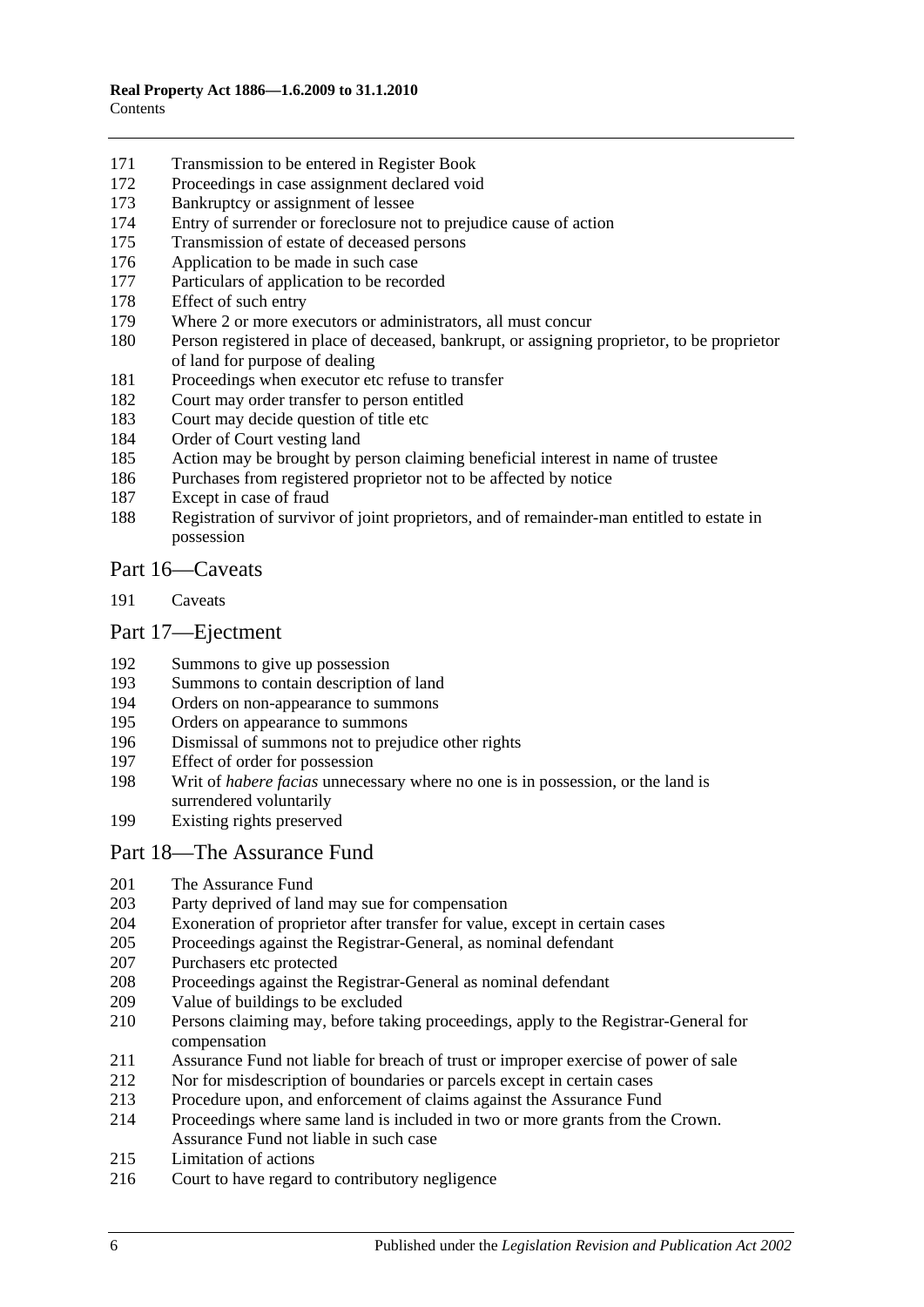- 217 [Payments out of Assurance Fund to be deemed made on account of certain persons](#page-95-1)
- 218 [Moneys paid out of the Assurance Fund may be recovered](#page-95-2)<br>219 Judgment may be entered by Registrar-General for amount
- 219 [Judgment may be entered by Registrar-General for amount paid on account of absent](#page-95-3)  [persons](#page-95-3)

## [Part 19—Special powers and duties of Registrar-General](#page-96-0)

- 220 [Powers of Registrar-General](#page-96-1)
- 221 [Proprietor may summon Registrar-General to show cause, if dissatisfied](#page-98-0)
- 222 [Hearing of summons](#page-99-0)
- 223 [Registrar-General may refer question of law](#page-99-1)

#### [Part 19A—Rectification of certificates](#page-100-0)

- 223A [Applications for amendment](#page-100-1)
- 
- 223B [Notices to be given](#page-100-2)<br>223C Power of Registrar-[Power of Registrar-General to reject](#page-100-3)
- 223D [Caveats](#page-100-4)<br>223E Grant of
- [Grant of application](#page-101-0)
- 223F [Alterations of certificate in bringing land under this Act](#page-101-1)
- 223G [Amendments of title](#page-101-2)
- 223H [Notice of amendment of title](#page-101-3)
- 223J [Rectification by consent](#page-102-0)
- 223K [Saving of other powers](#page-102-1)<br>223L Operation of correction
- [Operation of corrections](#page-102-2)

#### [Part 19AB—Division and amalgamation of allotments](#page-104-0)

#### [Division 1—Preliminary](#page-104-1)

- 223LA [Interpretation](#page-104-2)
- 223LB [Unlawful division of land](#page-107-0)
- 223LC [Application of this Part](#page-108-0)

#### [Division 2—General procedures to be observed in relation to division of land](#page-108-1)

- 223LD [Application for division](#page-108-2)
- [223LDAApplication may deal with statutory encumbrances](#page-110-0)
- 223LE [Deposit of plan of division in Lands Titles Registration Office](#page-110-1)
- 223LF [Streets, roads etc](#page-111-0)
- 223LG [Service easements](#page-112-0)
- 223LH [Consent to plans of division](#page-113-0)
- 223LI [Assessment of stamp duty](#page-114-0)

#### [Division 3—Amalgamation](#page-114-1)

- 223LJ [Amalgamation](#page-114-2)
- [Division 5—Miscellaneous provisions](#page-115-0)
- 223LP [Regulations](#page-115-1)

#### [Part 20—Procedure and penalties](#page-116-0)

- 226 [Forms of summons by Registrar-General](#page-116-1)
- 227 [On refusal or neglect of person summoned, Registrar-General may apply to Judge](#page-116-2)
- 228 [Declarations, before whom to be made](#page-116-3)
- 229 [Indictable offences under this Act](#page-116-4)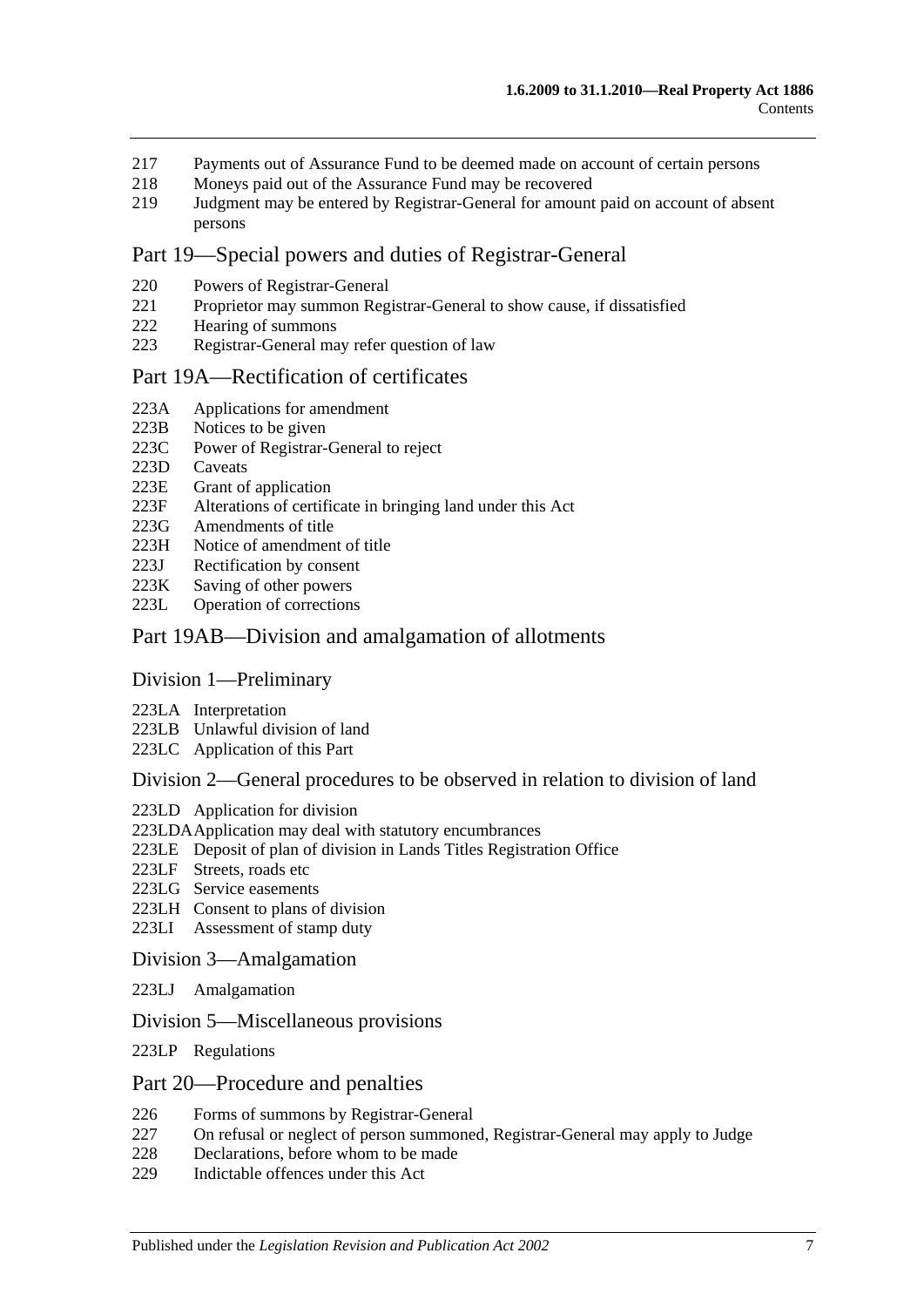#### **Real Property Act 1886—1.6.2009 to 31.1.2010 Contents**

230 Periury

- [Penalty for certifying incorrect documents](#page-117-1)
- [Other offences](#page-117-2)
- [Certificate etc procured by fraud to be void](#page-118-0)
- [Conviction not to affect civil remedy](#page-118-1)

## [Part 21—Miscellaneous](#page-120-0)

- [Plans and maps](#page-120-1)
- [Diagrams of land in certificates of title](#page-120-2)
- 242A [Cases where measurements not required](#page-120-3)
- [Provision for person under disability of infancy or mental incapacity](#page-120-4)
- [Court may appoint guardian](#page-121-0)
- [Unregistered instruments to confer claim to registration](#page-121-1)
- [Informal documents may be registered](#page-121-2)
- [Memorial to be entered](#page-121-3)
- [Equities not abolished](#page-121-4)
- [Lis pendens not to be registered](#page-122-0)
- [No title by adverse possession](#page-122-1)
- [Corporations and district councils to furnish Registrar-General with plans of new streets](#page-122-2)  [etc](#page-122-2)
- [Surveyor-General to furnish Registrar-General with particulars of orders confirming](#page-122-3)  [opening of new roads etc](#page-122-3)
- [Alteration of plans](#page-122-4)
- [Confused boundaries](#page-123-0)
- [Reference to Real Property Acts](#page-123-1)
- [General powers of Court not affected](#page-123-2)
- [Valuable consideration may be proved by prior instruments](#page-123-3)
- [General covenants to be implied in instruments](#page-124-0)
- [Implied powers and covenants may be modified or negatived](#page-124-1)
- [In action for breach, party may be proceeded against as if he had covenanted in express](#page-124-2)  [words](#page-124-2)
- [Implied covenants to](#page-124-3) be joint and several
- [Short forms of covenants in mortgages and leases](#page-124-4)
- [Short form for expressing exception of mines and minerals](#page-124-5)
- [Witnessing of instruments](#page-125-0)
- [Improper witnessing](#page-125-1)
- [Execution of instrument by corporation](#page-125-2)
- [Authority to register](#page-125-3)
- [Solicitors and conveyancers to be generally entitled to recover fees for work done under](#page-126-0)  [this Act](#page-126-0)
- [Forms in Schedules](#page-126-1)
- [Service of notices](#page-126-2)
- [Regulations](#page-126-3)

## [Schedule 1—Transitional provisions](#page-128-0)

## [Schedule 2—Application to bring land under the provisions of the](#page-131-0) *Real [Property Act](#page-131-0) 1886*

[Schedule 3—Caveat forbidding lands to be brought under the](#page-132-0) *Real Property Act [1886](#page-132-0)*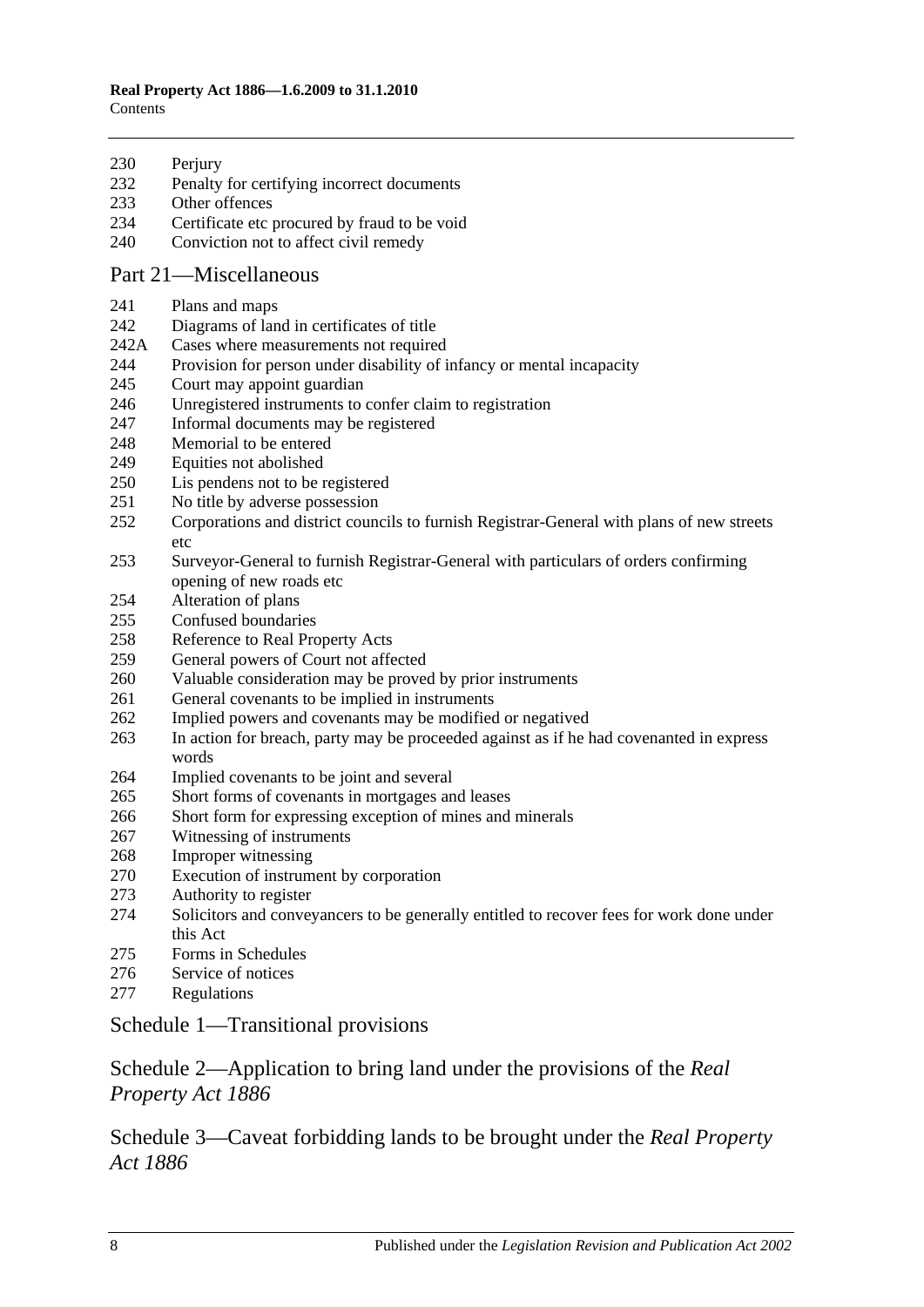[Schedule 5—A free and unrestricted right-of-way](#page-132-1)

[Schedule 6—Short forms of easements and their interpretation](#page-132-2)

[Schedule 16—Short forms of covenants and their interpretation](#page-135-0)

[Schedule 17—Short form of exception of mines and minerals and its](#page-137-0)  [interpretation](#page-137-0)

[Schedule 22—Summons by Registrar-General](#page-137-1)

[Legislative history](#page-138-0)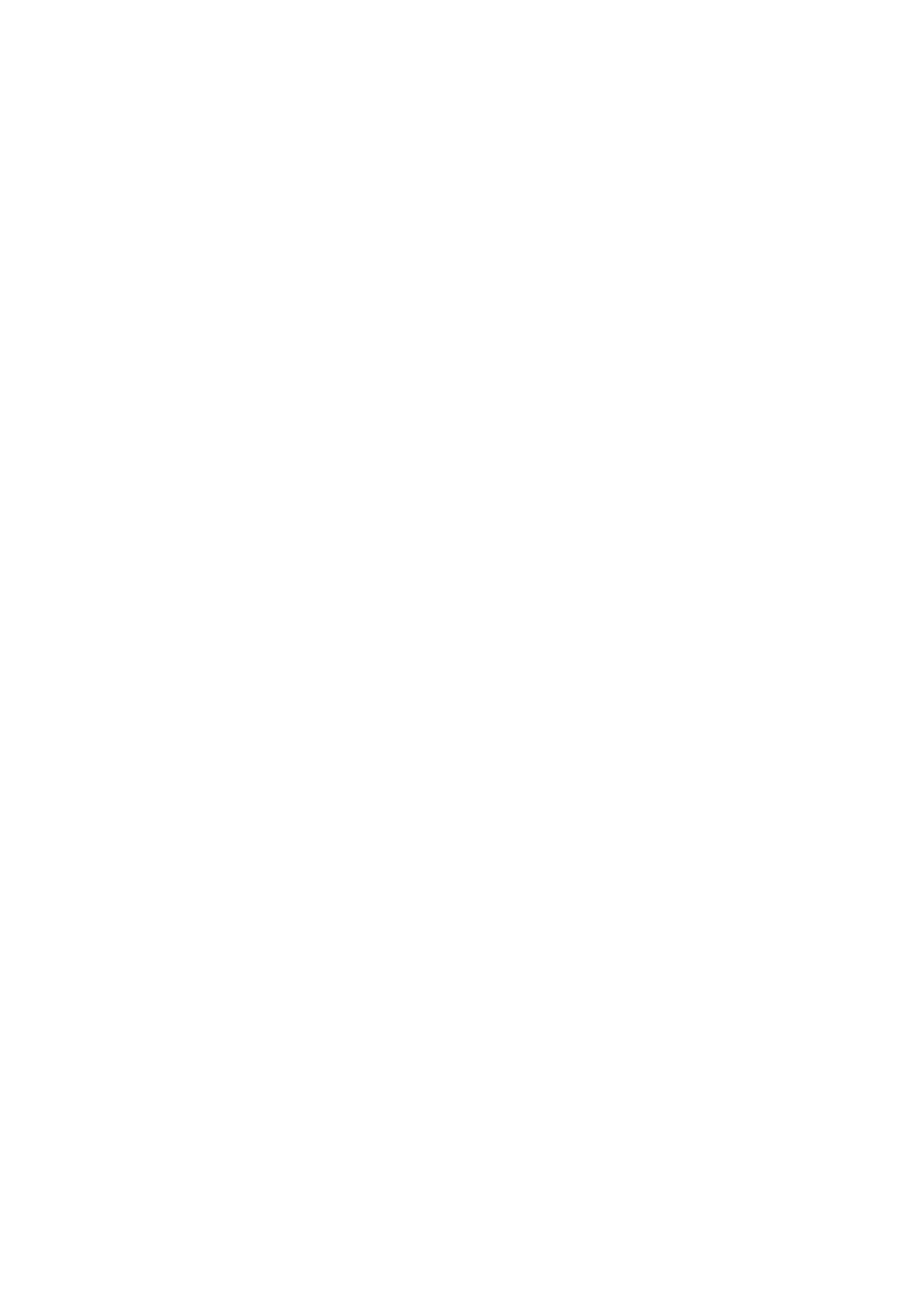## <span id="page-10-0"></span>**The Parliament of South Australia enacts as follows:**

## **Part 1—Preliminary**

## <span id="page-10-1"></span>**1—Short title**

This Act may be cited for all purposes as the *[Real Property Act](http://www.legislation.sa.gov.au/index.aspx?action=legref&type=act&legtitle=Real%20Property%20Act%201886) 1886*.

### <span id="page-10-2"></span>**3—Interpretation**

(1) In the construction and for the purposes of this Act, and in all instruments made or purporting to be made thereunder, the following terms shall, so far as not inconsistent with the context or subject, and except when such context or subject or the other provisions hereof require a different construction, have the respective meanings hereinafter assigned to them, that is to say—

#### *allotment* includes—

- (a) a community lot, a development lot and common property created by division under the *[Community Titles Act](http://www.legislation.sa.gov.au/index.aspx?action=legref&type=act&legtitle=Community%20Titles%20Act%201996) 1996*; and
- (b) a unit and common property created by division under the *[Strata Titles](http://www.legislation.sa.gov.au/index.aspx?action=legref&type=act&legtitle=Strata%20Titles%20Act%201988)  Act [1988](http://www.legislation.sa.gov.au/index.aspx?action=legref&type=act&legtitle=Strata%20Titles%20Act%201988)*;

*appropriate form* means a form approved by the Registrar-General;

*the Assurance Fund* means the Real Property Act Assurance Fund constituted under this Act;

*caveatee* shall mean any person against whose application for any purpose a caveat has been lodged, and shall include the registered proprietor of any land in respect of which a caveat has been lodged;

*caveator* shall mean any person lodging a caveat;

*certificate* shall mean a certificate of title issued under any of the Real Property Acts, or any grant from the Crown issued after the passing of the *[Real Property Act](http://www.legislation.sa.gov.au/index.aspx?action=legref&type=act&legtitle=Real%20Property%20Act)* No. 15 of 1857 and before the commencement of the *[Real Property \(Witnessing and Land](http://www.legislation.sa.gov.au/index.aspx?action=legref&type=act&legtitle=Real%20Property%20(Witnessing%20and%20Land%20Grants)%20Amendment%20Act%201995)  [Grants\) Amendment Act](http://www.legislation.sa.gov.au/index.aspx?action=legref&type=act&legtitle=Real%20Property%20(Witnessing%20and%20Land%20Grants)%20Amendment%20Act%201995) 1995*, and shall extend to and include all plans and entries thereon;

#### *Court* means—

- (a) the Supreme Court; and
- (b) in [sections](#page-28-4) 52, [64,](#page-31-3) [71,](#page-36-0) [80,](#page-39-2) [87,](#page-45-0) [105,](#page-54-1) [108,](#page-54-4) [110,](#page-55-1) [142A,](#page-67-1) [165,](#page-77-0) [166](#page-77-1) and [167](#page-77-2) of this Act includes any other court or tribunal constituted under the law of this State or the Commonwealth; and
- (c) in [section](#page-84-1) 191 and [Part 17](#page-88-0) includes the District Court;

*dealing* shall mean any instrument or matter, whereby any land or the title to any land can be affected, or dealt with;

*document of title* shall mean and include every document evidencing or relating to the title of any land not under the provisions of any of the Real Property Acts;

*dominant land* shall mean any land having a right-of-way or other easement appurtenant thereto or annexed to the ownership thereof;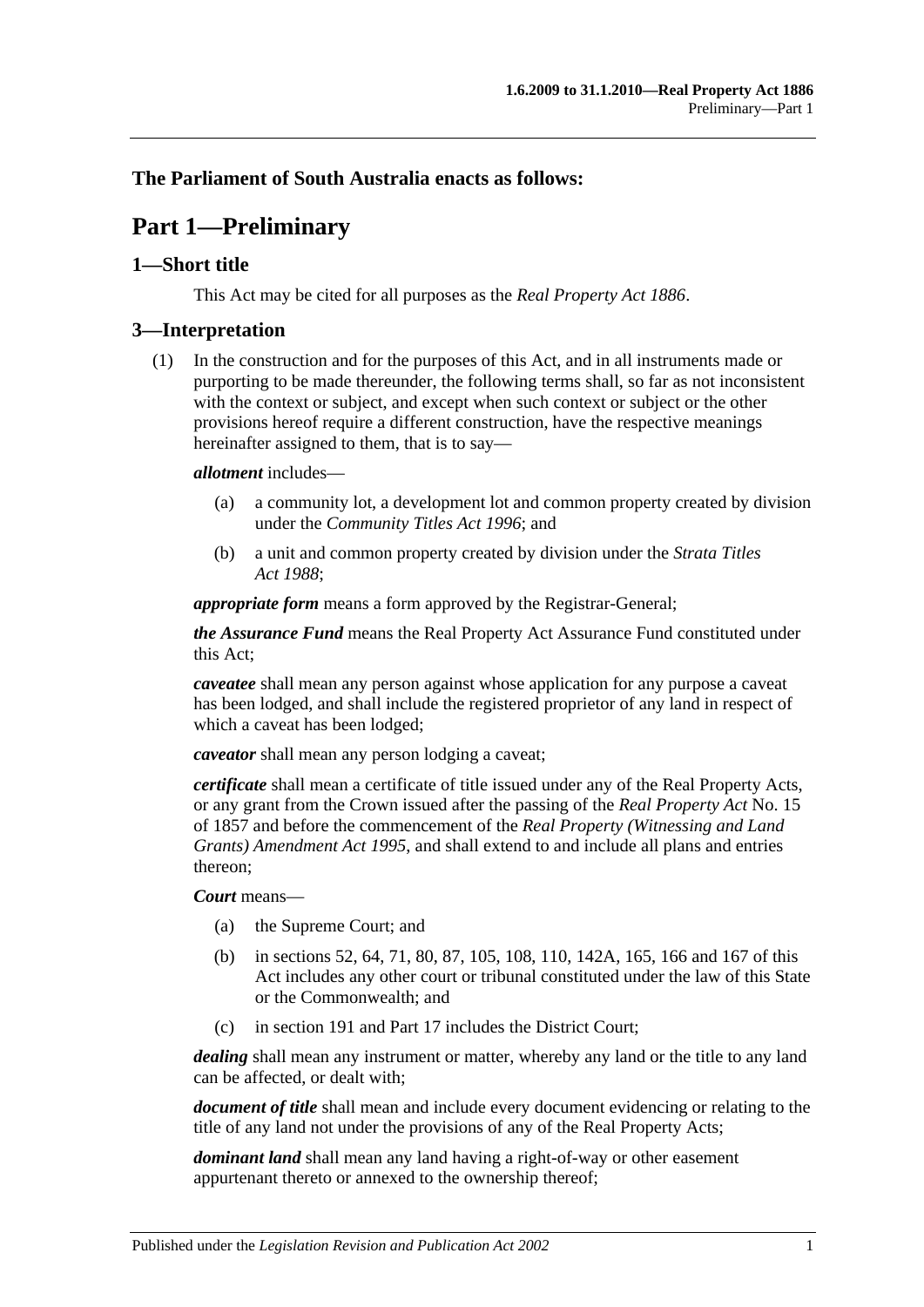*easement* includes a profit à prendre;

*encumbrancee* shall mean the registered proprietor of an encumbrance;

*encumbrancer* shall mean the registered proprietor of land subject to an encumbrance;

*instrument* shall mean and include every document capable of registration under the provisions of any of the Real Property Acts, or in respect of which any entry is by any of the Real Property Acts directed, required, or permitted to be made in the Register Book;

*instrument of title* shall mean and include every instrument evidencing or relating to the title to any land under the provisions of any of the Real Property Acts;

*land* shall extend to and include all tenements and hereditaments corporeal and incorporeal of every kind and description, and every estate and interest in land;

*lessee* shall mean the registered proprietor of a lease;

*lessor* shall mean the registered proprietor of land subject to a lease;

*mentally incapacitated person* has the same meaning as in the *[Guardianship and](http://www.legislation.sa.gov.au/index.aspx?action=legref&type=act&legtitle=Guardianship%20and%20Administration%20Act%201993)  [Administration Act](http://www.legislation.sa.gov.au/index.aspx?action=legref&type=act&legtitle=Guardianship%20and%20Administration%20Act%201993) 1993*;

*mortgagee* shall mean the registered proprietor of a mortgage;

*mortgagor* shall mean the registered proprietor of land subject to a mortgage;

*proprietor* shall mean any person seized or possessed of, or entitled to land;

*registered proprietor* shall mean any person appearing by the Register Book, or by any registered instrument of title to be the proprietor of any land;

*servient land* shall mean land subject to any easement;

*statutory assignment* shall mean any deed assigning a debtor's estate for the benefit of his creditors, executed under or in pursuance of Division 6 of *[The Insolvent Act](http://www.legislation.sa.gov.au/index.aspx?action=legref&type=act&legtitle=The%20Insolvent%20Act%201860) 1860*, or any other Act;

*the Real Property Acts* shall mean the *[Real Property Act](http://www.legislation.sa.gov.au/index.aspx?action=legref&type=act&legtitle=Real%20Property%20Act)* (No. 15 of 1857), *[The Real](http://www.legislation.sa.gov.au/index.aspx?action=legref&type=act&legtitle=The%20Real%20Property%20Law%20Amendment%20Act)  [Property Law Amendment Act](http://www.legislation.sa.gov.au/index.aspx?action=legref&type=act&legtitle=The%20Real%20Property%20Law%20Amendment%20Act)* (No. 16 of 1858), the *Real [Property Act of](http://www.legislation.sa.gov.au/index.aspx?action=legref&type=act&legtitle=Real%20Property%20Act%20of%201860) 1860* (No. 11 of 1860), the *[Real Property Act of](http://www.legislation.sa.gov.au/index.aspx?action=legref&type=act&legtitle=Real%20Property%20Act%20of%201861) 1861* (No. 22 of 1861), the *[Real Property](http://www.legislation.sa.gov.au/index.aspx?action=legref&type=act&legtitle=Real%20Property%20Act%20Amendment%20Act%20of%201878)  [Act Amendment Act of](http://www.legislation.sa.gov.au/index.aspx?action=legref&type=act&legtitle=Real%20Property%20Act%20Amendment%20Act%20of%201878) 1878* (No. 128 of 1878), the *[Rights-of-Way Act](http://www.legislation.sa.gov.au/index.aspx?action=legref&type=act&legtitle=Rights-of-Way%20Act%201881) 1881* (No. 223 of 1881), and this Act;

*transmission* shall mean the passing of title to land in any manner other than by transfer.

(2) The description of any person as proprietor, transferor, transferee, mortgagor, mortgagee, caveator, caveatee, encumbrancer, encumbrancee, lessor, lessee, or trustee, or as seized of, having, or taking any estate or interest in land shall be deemed to extend to and include the heirs, executors, administrators, and assigns of such person.

## <span id="page-11-0"></span>**4—Repeal**

The following Acts or parts of Acts are hereby repealed:

| <b>Number</b> | Title                                                | <b>Extent of Repeal</b> |
|---------------|------------------------------------------------------|-------------------------|
|               | 22 of 1861 Real Property Act of 1861.                | The whole.              |
|               | 128 of 1878 Real Property Act Amendment Act of 1878. | The whole.              |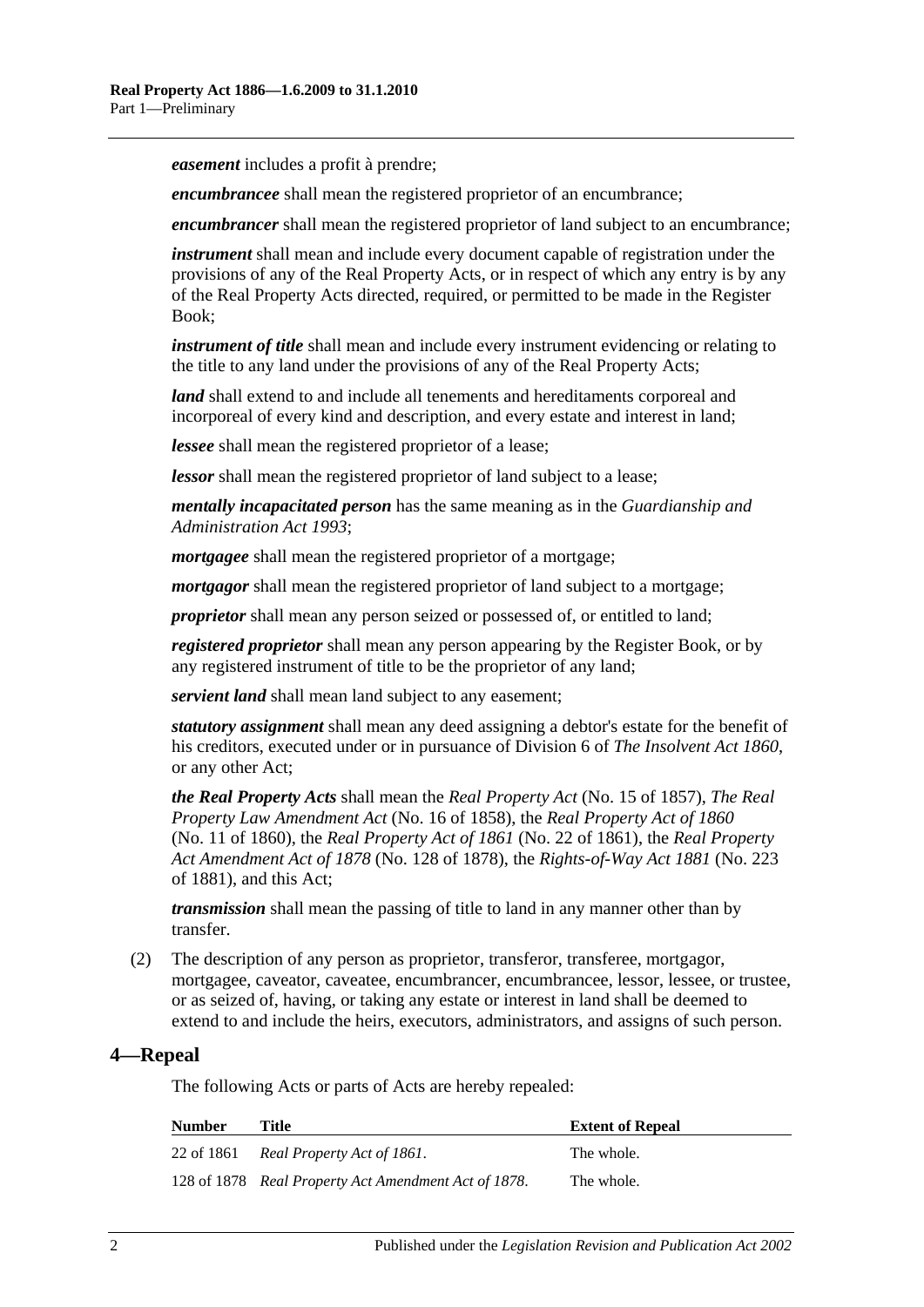| <b>Number</b> | Title                                                                 | <b>Extent of Repeal</b>                                                                                                          |
|---------------|-----------------------------------------------------------------------|----------------------------------------------------------------------------------------------------------------------------------|
|               | 223 of 1881 Rights-of-Way Act 1881.                                   | The whole.                                                                                                                       |
|               | 225 of 1881 Act to amend The Probate and Succession Duty<br>Act 1876. | The following words at the end of<br>section 3, subsections 2 and 3:<br>"The estate being exempt under<br>clause 2 of this Act." |

## <span id="page-12-0"></span>**5—Savings**

Such repeal shall not affect any appointment, regulation, instrument, fund, act, matter, or thing lawfully made, done, executed, or in existence under the authority of the said Acts or any or either of them; nor prevent prosecution or punishment for any offence committed or act done in violation of the provisions of the said Acts or any or either of them; or interfere with the recovery of any penalty or of any forfeiture incurred under the said Acts or any or either of them; or with the enforcement, vindication, or recovery, of any estate, right, title, trust, covenant, contract, or interest preserved, acquired, accruing, existing or entered into under the provisions of the said Acts or any or either of them; nor shall such repeal affect or in any way interfere with any act or thing, prosecution or punishment, enforcement, vindication, or recovery saved or protection given by the said repealed Acts; and all applications, actions, suits, proceedings, instruments, registrations, and other acts, matters, and things made, commenced, pending, signed, entered, or done under the said repealed Acts or any or either of them before the passing of this Act, may be proceeded with, prosecuted, completed, and acted on in the same manner and shall be as valid and effectual as if this Act had not been passed.

## <span id="page-12-1"></span>**6—Laws inconsistent not to apply**

No law, so far as inconsistent with this Act, shall apply to land subject to the provisions of this Act, nor shall any future law, so far as inconsistent with this Act, so apply unless it shall be expressly enacted that it shall so apply "notwithstanding the provisions of the *[Real Property Act](http://www.legislation.sa.gov.au/index.aspx?action=legref&type=act&legtitle=Real%20Property%20Act%201886) 1886*".

## <span id="page-12-2"></span>**7—Lands under previous Acts to be under this Act**

All lands subject to the provisions of any of the Real Property Acts shall, on and from the day upon which this Act shall come into operation, and all land hereafter brought under the provisions of any of the Real Property Acts, pursuant to any application commenced at the time of this Act coming into operation, shall, from the time of the issuing of the certificate for such land, be held subject to the provisions of this Act.

#### <span id="page-12-3"></span>**8—Land not to be withdrawn**

No land once subject to the provisions of this Act shall ever be withdrawn therefrom.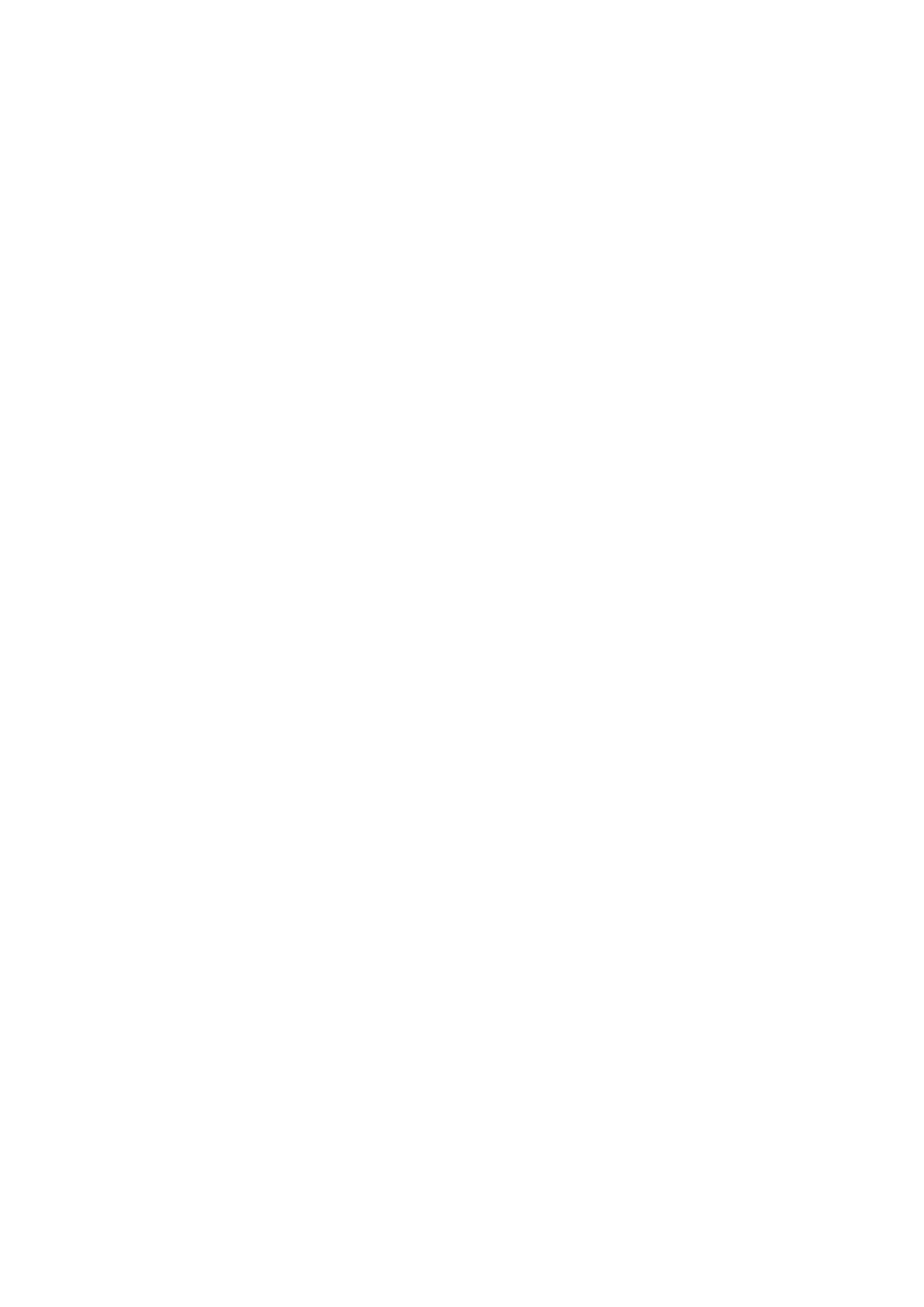## <span id="page-14-0"></span>**Part 2—Objects of this Act**

## <span id="page-14-1"></span>**10—Objects**

The objects of this Act are to simplify the title to land and to facilitate dealing therewith, and to secure indefeasibility of title to all registered proprietors, except in certain cases specified in this Act.

## <span id="page-14-2"></span>**11—Construction**

This Act shall always be construed in such manner as shall best give effect to the objects hereinbefore declared.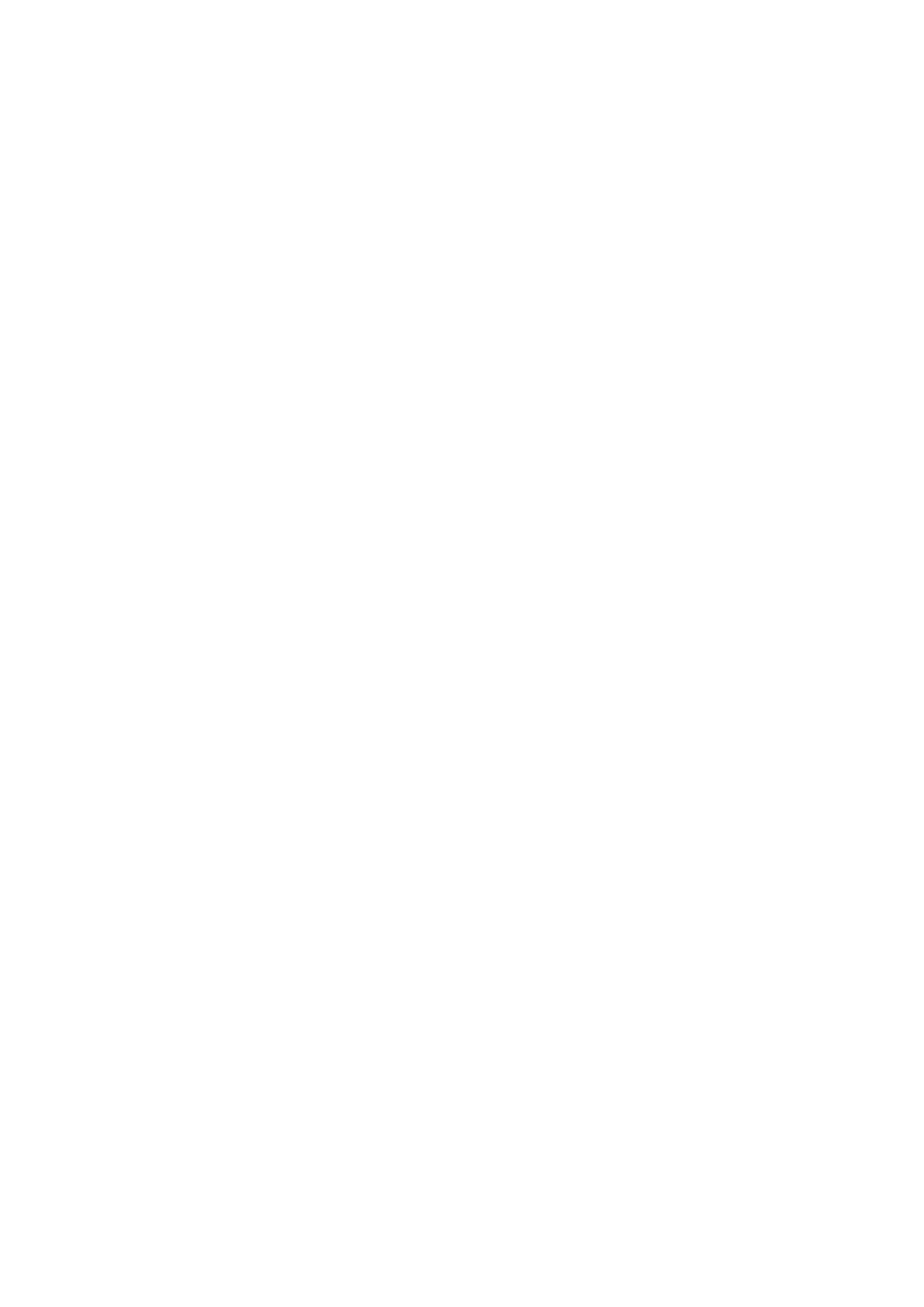## <span id="page-16-0"></span>**Part 3—The Lands Titles Registration Office**

## <span id="page-16-1"></span>**12—Lands Titles Registration Office to be at Adelaide**

The *Lands Titles Registration Office* shall be continued at Adelaide for the purposes of this Act.

## <span id="page-16-2"></span>**13—Officers for administration of this Act**

- (1) There shall be a Registrar-General.
- (2) The Registrar-General shall be responsible for the administration of this Act.
- (3) There shall be such deputies of the Registrar-General as may be necessary or expedient for the administration of this Act.
- (4) There shall be such other officers as may be necessary or expedient for the administration of this Act.
- (5) The Registrar-General, every Deputy Registrar-General and the other officers referred to in this section shall be appointed, and shall hold office, subject to and in accordance with the *[Public Service Act](http://www.legislation.sa.gov.au/index.aspx?action=legref&type=act&legtitle=Public%20Service%20Act%201967) 1967*.

## <span id="page-16-3"></span>**14—Acting Registrar-General**

- (1) The Governor may appoint any person who is an officer within the meaning of the *[Public Service Act](http://www.legislation.sa.gov.au/index.aspx?action=legref&type=act&legtitle=Public%20Service%20Act%201967) 1967* to be the Acting Registrar-General.
- (2) The Acting Registrar-General shall act in the absence of the Registrar-General from the duties of his office.
- (3) The Acting Registrar-General shall have all the powers, authorities, duties and obligations of the Registrar-General.
- (4) The Acting Registrar-General shall cease to occupy his position as such upon resumption by the Registrar-General of the duties of his office.
- (5) If no person is appointed to be the Acting Registrar-General, the Senior Deputy Registrar-General shall be the Acting Registrar-General.

## <span id="page-16-4"></span>**15—Acting Deputy Registrar-General**

- (1) The Governor may appoint any person who is an officer within the meaning of the *[Public Service Act](http://www.legislation.sa.gov.au/index.aspx?action=legref&type=act&legtitle=Public%20Service%20Act%201967) 1967* to be an Acting Deputy Registrar-General.
- (2) An Acting Deputy Registrar-General shall have all the powers, authorities, duties and obligations of a Deputy Registrar-General.

#### <span id="page-16-5"></span>**16—Exercise of powers of Registrar-General**

Any power or function conferred on, or assigned to, the Registrar-General by this or any other Act may be exercised or carried out—

- (a) by any Deputy Registrar-General; or
- (b) by any person to whom that power or function has been delegated by the Registrar-General.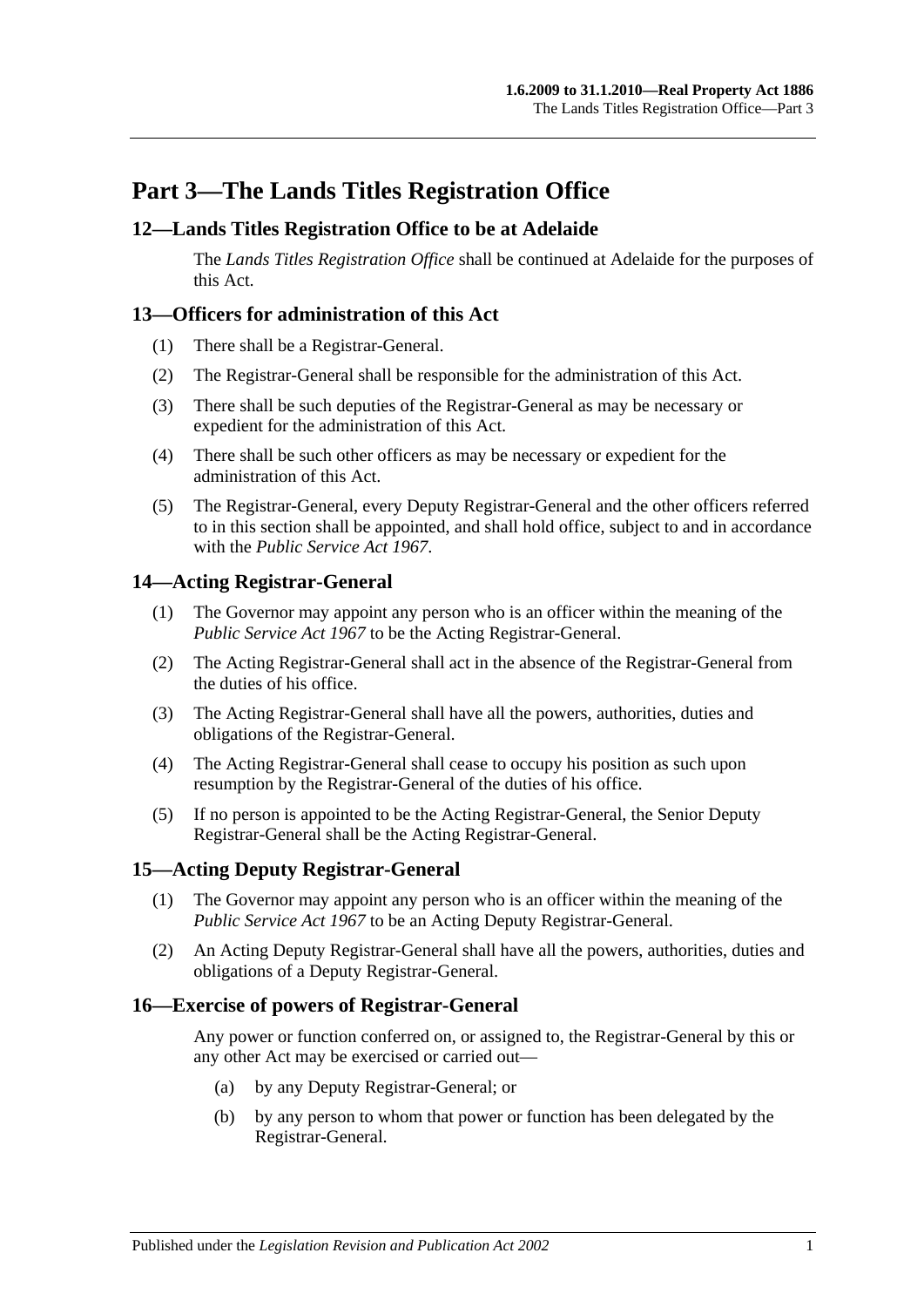## <span id="page-17-6"></span><span id="page-17-0"></span>**18A—Delegation by Registrar-General**

- (1) The Registrar-General may by writing under his hand delegate to any officer or clerk any of the powers or functions of the Registrar-General under this Act or any other Act (except this power of delegation) so that the delegated powers may be exercised by the delegate with respect to the matter or matters of a class specified or the place or locality defined in the instrument of delegation.
- (2) A delegation under [subsection](#page-17-6) (1) of this section shall be revocable in writing at will and no delegation shall prevent the exercise of any power or function of the Registrar-General.

## <span id="page-17-1"></span>**19—Solicitor not to engage in private practice**

It shall not be lawful for any person whilst holding the office of solicitor under this Act to engage in private practice as a barrister, attorney, solicitor or registered conveyancer, but this prohibition shall not apply to any acting solicitor.

## <span id="page-17-2"></span>**21—Seal of office to be received in evidence**

The Registrar-General shall have and use a seal of office bearing the impression of the Royal Arms of England, and having inscribed in the margin thereof the words "Registrar-General South Australia"; and every instrument bearing the imprint of such seal, and purporting to be issued by the Registrar-General, or by one of his deputies or by a delegate referred to in [section](#page-17-0) 18A of this Act or by the Acting Registrar-General, shall be received in evidence, and shall be deemed to be issued by or under the direction of the Registrar-General, or Acting Registrar-General, without further proof, unless the contrary be shown.

## <span id="page-17-7"></span><span id="page-17-3"></span>**22—Fees etc**

- (1) The Registrar-General may demand and receive such fees, in respect of the several matters provided for in this Act, as are prescribed.
- (2) Until regulations under this Act are made prescribing fees in respect of the matters referred to in [subsection](#page-17-7) (1) of this section the Registrar-General may demand and receive such fees as were payable in respect of those matters immediately before the commencement of the *[Real Property Act Amendment Act](http://www.legislation.sa.gov.au/index.aspx?action=legref&type=act&legtitle=Real%20Property%20Act%20Amendment%20Act%201972) 1972*.

## <span id="page-17-4"></span>**23—Accounts of Registrar-General and payment of moneys**

- (1) The Registrar-General shall keep a correct account of all sums of money received by him in accordance with the provisions of this Act, and shall pay the same to the Treasurer.
- (2) All fines and fees received under the provisions of this Act shall (subject to the provisions of [Part 18](#page-90-0) of this Act) be carried into account by the Treasurer as General Revenue.

## <span id="page-17-8"></span><span id="page-17-5"></span>**23A—Payment of moneys received in trust**

(1) Where the Minister has received moneys in trust or otherwise on account of a mortgagee or other person, and the Minister is satisfied that the moneys may be properly paid to any person the Minister may upon the application of that person and upon provision by that person of such an indemnity or indemnities, if any, as the Minister thinks fit, make payment of the moneys to that person.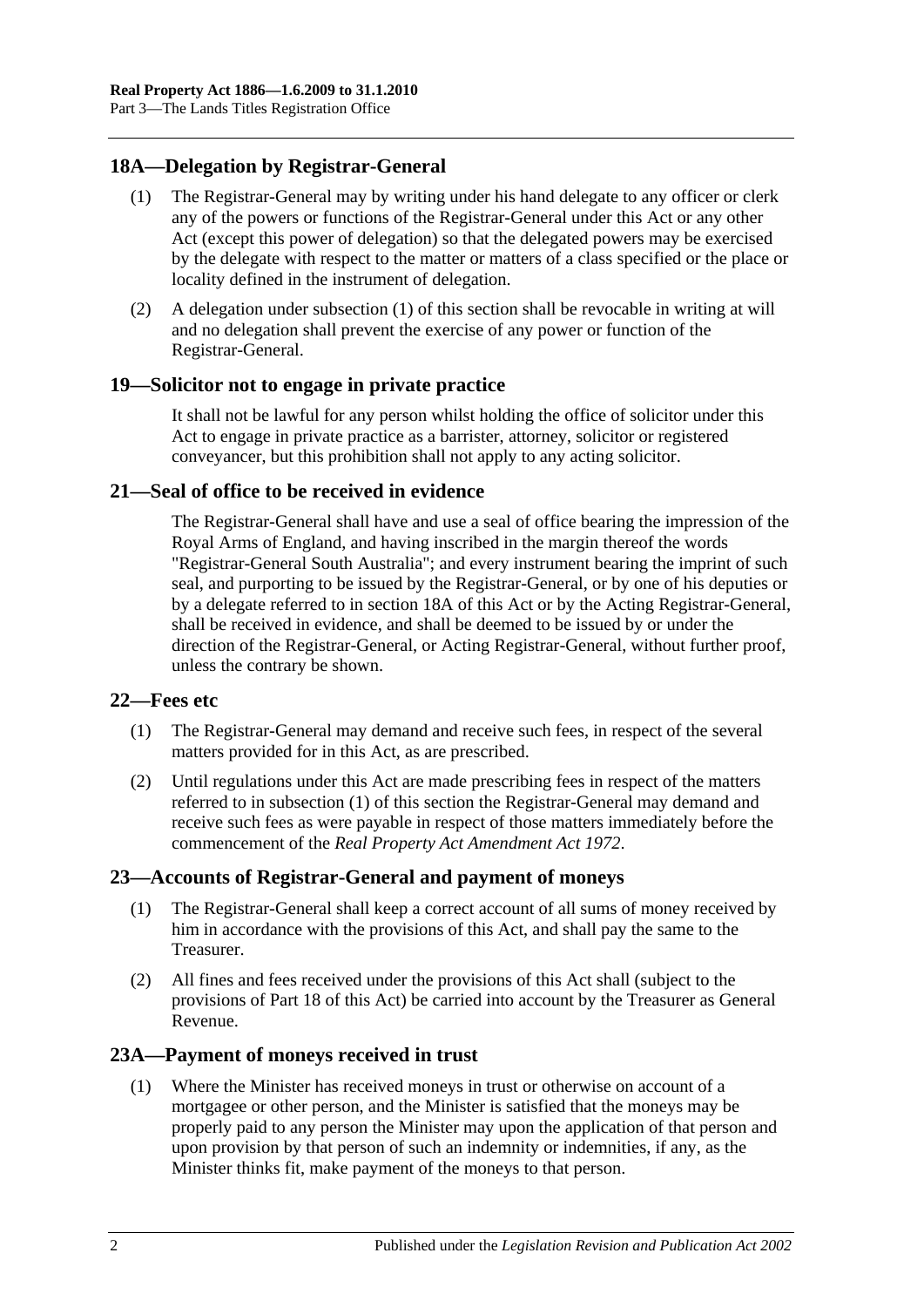- (1a) Before making payment to any person under [subsection](#page-17-8) (1) of this section the Minister may require the production of such evidence as he thinks fit to the effect that—
	- (a) succession duties that may be payable out of, or in respect of, the moneys have been paid; and
	- (b) any other claim to which the moneys may be liable has been satisfied.
- (2) Any payment made by the Treasurer before the commencement of the *[Real Property](http://www.legislation.sa.gov.au/index.aspx?action=legref&type=act&legtitle=Real%20Property%20Act%20Amendment%20Act%201975)  [Act Amendment Act](http://www.legislation.sa.gov.au/index.aspx?action=legref&type=act&legtitle=Real%20Property%20Act%20Amendment%20Act%201975) 1975* of moneys of a kind referred to in [subsection](#page-17-8) (1) of this section shall be for all purposes as lawful, valid and effectual as it would have been if—
	- (a) that subsection was enacted and in force at the time at which that payment was made; and
	- (b) the payment of those moneys complied in all respects with the provisions of that subsection.

#### <span id="page-18-0"></span>**24—Registrar-General not to be liable for acts done** *bona fide*

The Registrar-General shall not individually, nor shall any person acting under his authority, be liable to any action, or proceeding for or in respect of any act or matter *bona fide* done, or omitted to be done, in the exercise or supposed exercise of the powers of this Act.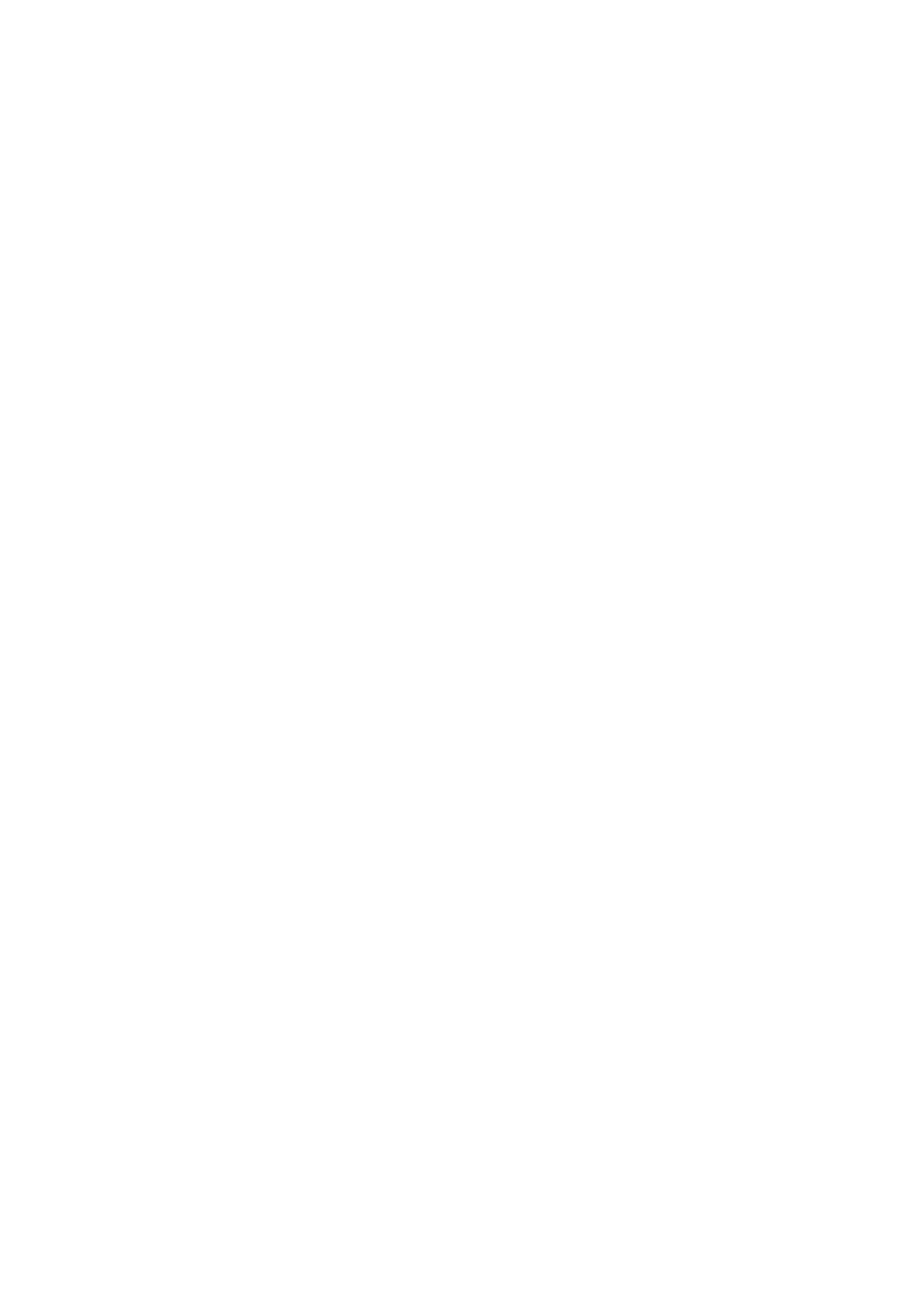## <span id="page-20-0"></span>**Part 4—The bringing of land under the Act**

## <span id="page-20-1"></span>**25—Land in two classes**

For the purpose of bringing land under the provisions of this Act, it shall be regarded as divided into two classes, as follows:

- (a) land hereafter alienated in fee from the Crown;
- (b) land heretofore alienated in fee from the Crown.

#### <span id="page-20-2"></span>**26—Land on alienation from Crown to be under Act**

As to land hereafter alienated in fee from the Crown, the same shall, immediately on alienation, be subject to the provisions of this Act.

## <span id="page-20-3"></span>**27—Lands granted prior to the day on which this Act comes into operation may be brought into operation under this Act**

As to land heretofore alienated from the Crown in fee but not under the provisions of any of the Real Property Acts (whether such land shall constitute the entire or only part of the land included in any land grant), the same may be brought under the provisions of this Act in the following manner, that is to say—The Registrar-General shall receive applications in the form of [Schedule 2](#page-131-0) hereto, or in a form to the like effect, if made by any of the following persons, that is to say—

- (a) by any person claiming to be the person in whom the fee simple is vested either at law or in equity: Provided that wherever trustees, seized in fee simple, have no power to sell the land which they may seek to bring under the provisions of this Act, the persons claiming or appearing to be beneficially entitled to the said land shall consent to such application;
- (b) by any person having power to appoint or dispose of the fee simple, at law or in equity, in cases where the Registrar-General shall be satisfied that the application is made for the purpose of carrying such power into effect;
- (c) by any person claiming a life estate, not being a leasehold for a life or lives: Provided that all persons claiming or appearing to be beneficially entitled in reversion or remainder shall join in or consent to such application;
- (d) the father, or if the father be dead, the mother or other guardian of any infant, or the administrator or committee of the estate of a mentally incapacitated person or the guardian of such a person, may make or consent to an application in the name or on behalf of the infant or mentally incapacitated person; and any person holding a power of attorney authorising the sale of a freehold estate in any land may make the application in respect of such land in the name or on behalf of the proprietor, unless such power shall expressly prohibit his so doing.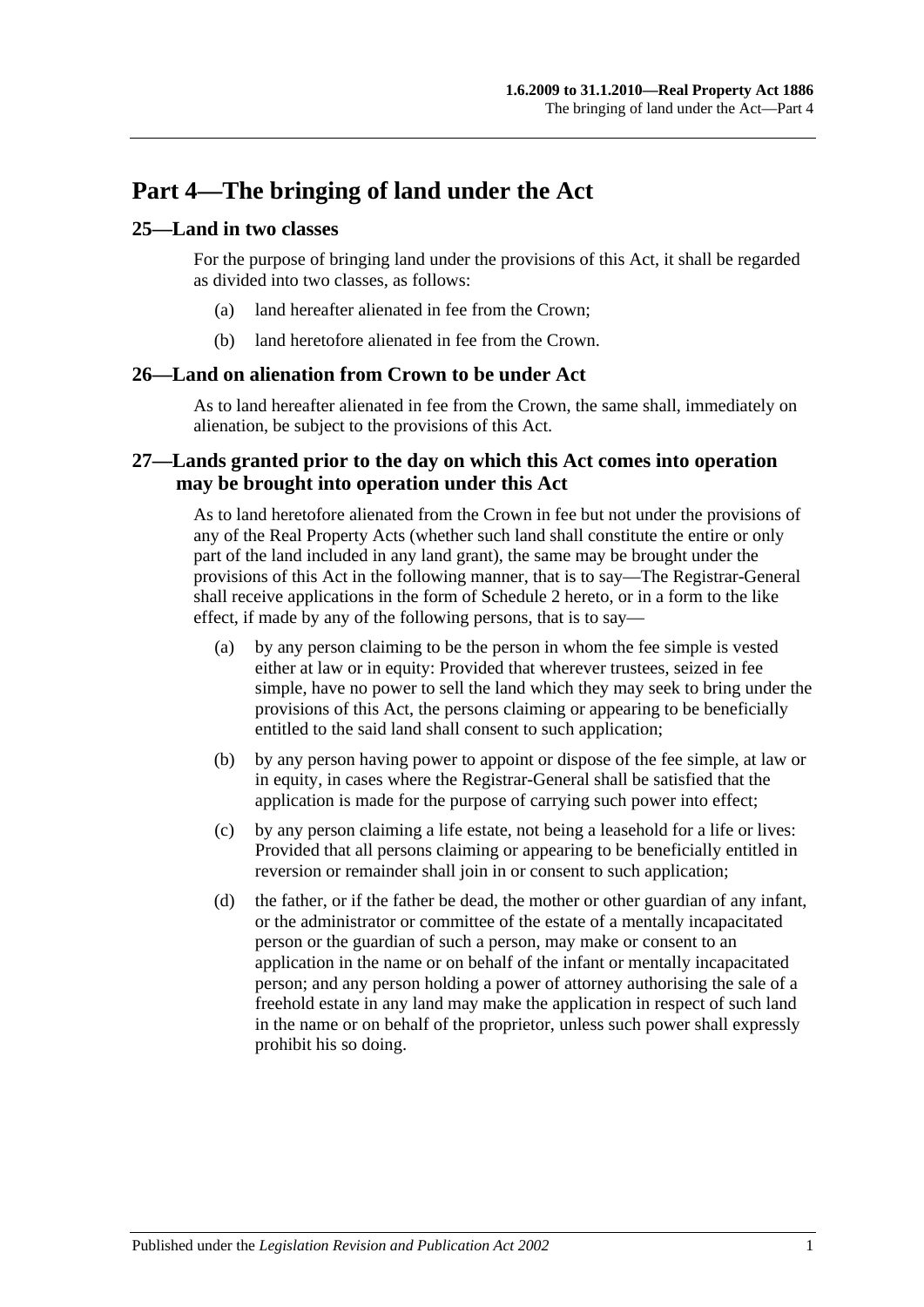## <span id="page-21-0"></span>**28—Undivided shares and mortgaged land may not be brought under Act except upon conditions**

No such application shall be received from any person claiming to be entitled to an undivided share of any land unless the persons who shall appear to be entitled to the other undivided shares shall join in the application with a view to bringing the entirety under the provisions of this Act; nor from the mortgagor of any land unless the mortgagee shall consent to such application; nor from the mortgagee of any land except in the exercise of or for the purpose of giving effect to a sale under a power of sale contained in the mortgage deed.

## <span id="page-21-1"></span>**29—Provisions as to surrender of documents etc**

Every applicant shall, when making his application, surrender to the Registrar-General all documents of title in his possession or under his control relating to or in any way affecting the land, and shall furnish a schedule of such documents, and also, if required, an abstract of his title, and shall, in his application, state the nature of his estate or interest in the land, and of every estate or interest therein held by any other person, whether at law or in equity, in possession, reversion, remainder, or expectancy, and give full particulars of every right-of-way or other easement affecting the land of which he is aware, or has had notice, or which he knows to be claimed by any other person, and shall state whether the land be occupied or unoccupied, and if occupied, the name and description of the occupant, and the nature of his occupancy, and whether such occupancy be adverse or otherwise; and shall, when practicable, state the names and addresses of the occupants and proprietors of all lands contiguous to the land in respect of which application is made so far as known to him, and that the schedule so furnished includes all documents of title relating to such land in his possession or under his control, and may, in his application, require the Registrar-General, at the expense of the applicant, to cause personal notice of the application to be served upon any person whose name and address shall for that purpose be therein stated, and shall give an address to which notices in respect of such application may be sent.

## <span id="page-21-2"></span>**30—Statements to be verified by declaration**

The statements made in the application shall be verified by the declaration of the applicant or the person acting in his name or on his behalf.

#### <span id="page-21-3"></span>**31—Application, how to be dealt with**

Upon receipt of the application the Registrar-General shall cause the title of the applicant to be examined and reported upon by the solicitor of the department.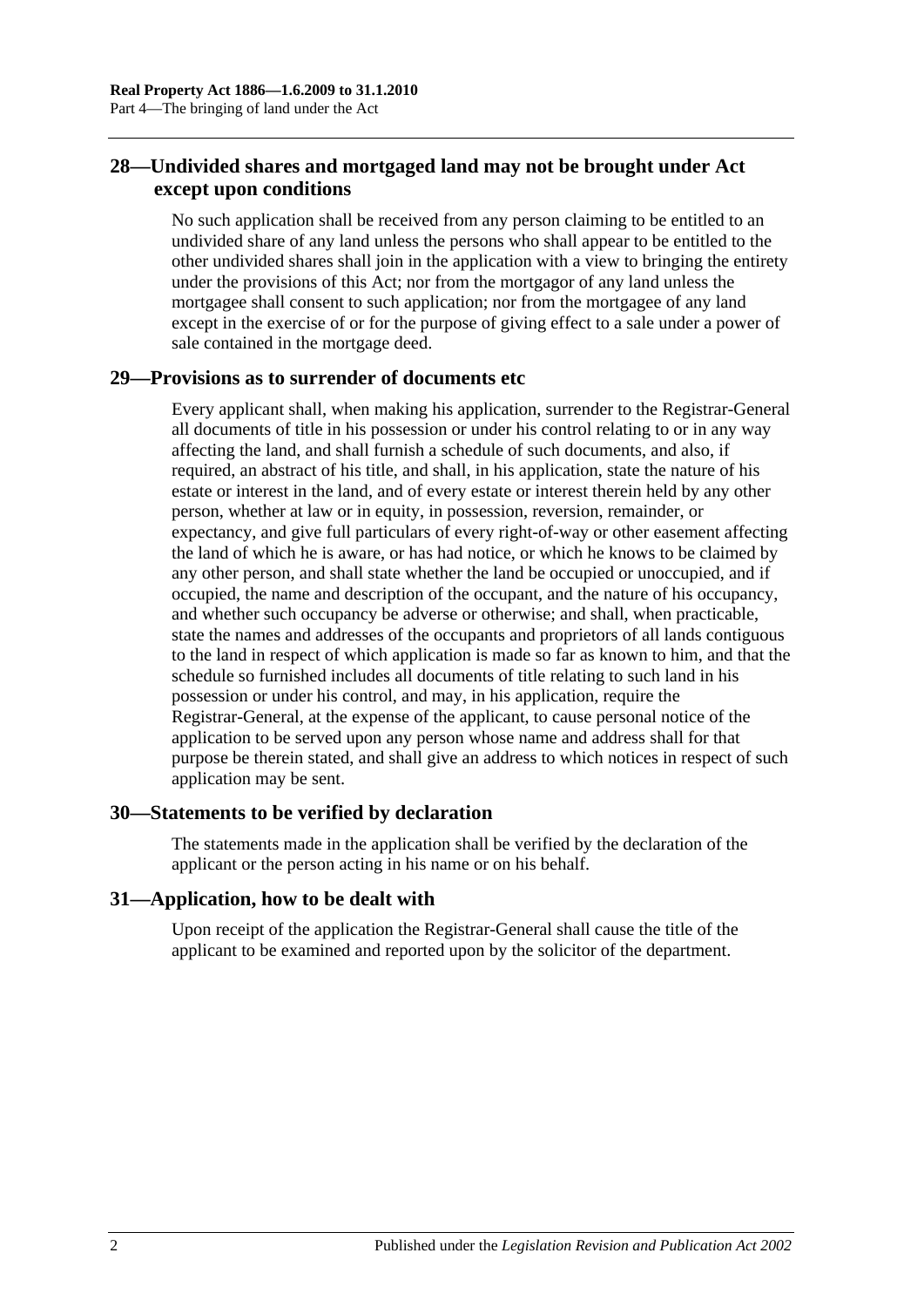#### <span id="page-22-0"></span>**32—Titles in three classes**

(1) For the purposes of all applications, the titles of applicants shall be divided into three classes as follows:

#### (a) **Class I—When applicant is original grantee, and no transactions have been registered**

when the applicant is the original grantee from the Crown, and the land has been granted on or subsequently to the first day of March, 1842, and no transaction affecting the title has at any time been registered, and the applicant has not required notice of his application to be served personally upon any person;

#### (b) **Class II—When applicant is not original grantee, or any transactions have been registered**

when, although the title does not belong to the first class, the land is held by the applicant for the estate or interest described in the application free from mortgage, encumbrance, or other beneficial interest affecting the title thereto, or if any such mortgage, encumbrance, or interest exists the parties interested therein join in or consent to the application, and the applicant has not required notice of his application to be served personally upon any person;

#### (c) **Class III—When evidence of title imperfect**

when any person beneficially interested in the land otherwise than as lessee, or any person interested in any mortgage or encumbrance affecting the title, is not a party joining in or consenting to the application, or the title or evidence of title set forth by the applicant is imperfect, or the applicant has required notice of his application to be served personally upon any person.

(2) If it shall appear to the Registrar-General that the title of the applicant belongs to the first class he shall bring such land under the provisions of this Act forthwith.

## <span id="page-22-1"></span>**33—Procedure under second class**

If it shall appear to the satisfaction of the Registrar-General that the title of the applicant belongs to the second class, he shall cause notice of the application to be published in the Government Gazette; and shall further limit and appoint a time, not less than one month nor more than twelve months from the date of the publication in the Government Gazette, upon or after the expiration of which he shall, unless he shall in the interval have received a caveat forbidding him so to do, bring the land under the provisions of this Act.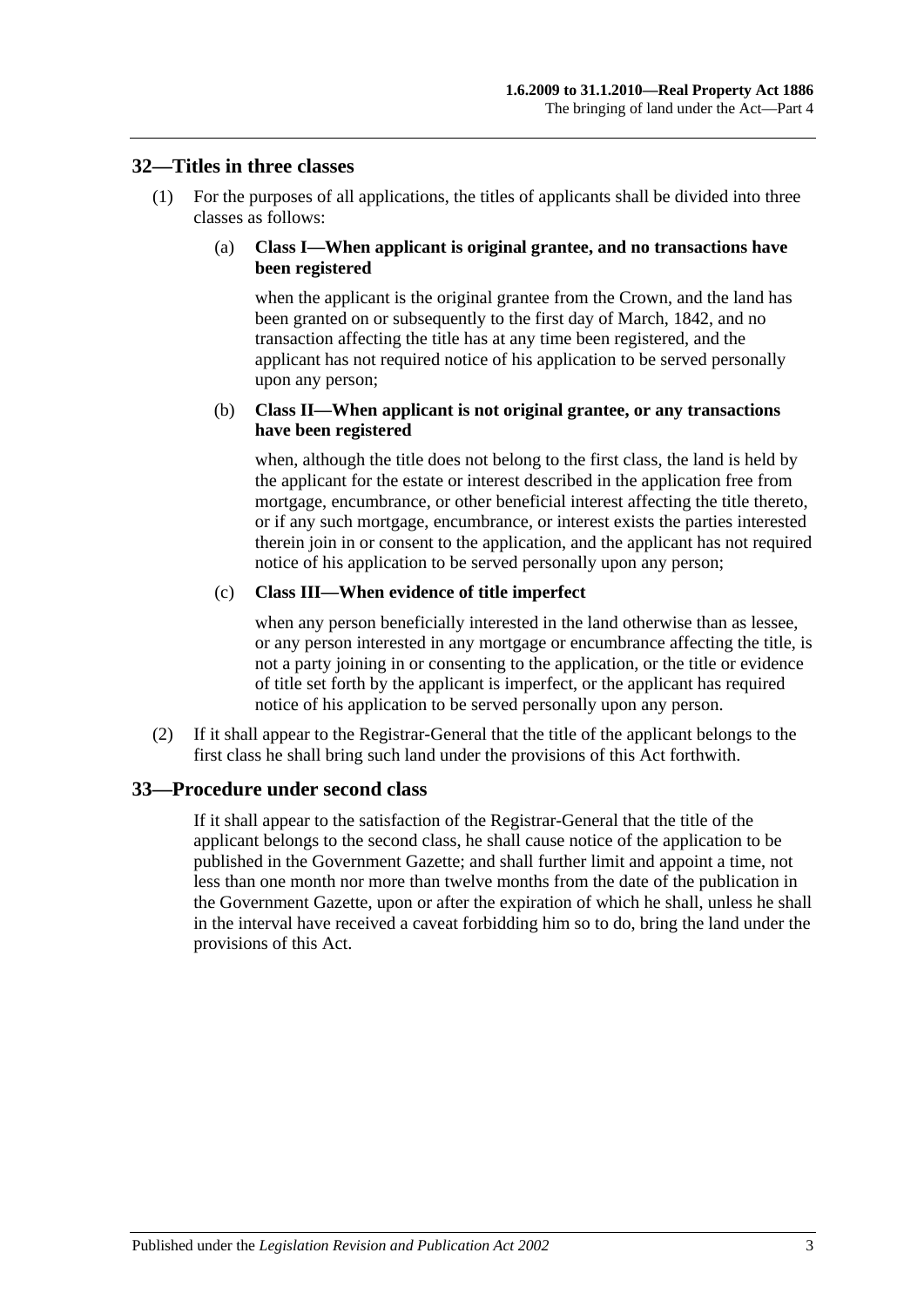## <span id="page-23-0"></span>**34—Procedure under third class**

If it shall appear to the satisfaction of the Registrar-General that the title of the applicant belongs to the third class, it shall be lawful for him to reject such application altogether, or in his discretion to cause notice of the application to be served upon all persons other than the applicant, who shall appear to have any interest in the land which is the subject of the application and to be published in the Government Gazette, and in such manner as he may direct; and to limit and appoint a time in his discretion, or as the Court may prescribe, not less than two months nor more than twelve months from the date of the first of such publications in the Government Gazette, upon or after the expiration of which it shall be lawful for the Registrar-General to bring the land under the provisions of this Act, unless he shall in the interval have received a caveat forbidding him so to do.

#### <span id="page-23-1"></span>**35—Notice of application to be published**

The Registrar-General shall cause notice to be published in such manner as aforesaid, or in such other manner as may be prescribed by any order of the Court, that application has been made for bringing the land therein referred to under the provisions of this Act, and shall also cause a copy of such notice to be posted in a conspicuous place in his office, and in such other places as he may deem necessary, and shall forward, by registered or certified post, a copy of such notice addressed to each of the persons, if any, stated in the application to be in occupation of the land, or to be occupiers or proprietors of land contiguous thereto, so far as his knowledge of the addresses of such persons shall enable him, and to such other persons as he may think fit, and in case the applicant shall have required any notice to be personally served upon any person named in his application, then and in such case the Registrar-General shall cause a copy of such notice to be so served upon such person.

#### <span id="page-23-2"></span>**36—Second and third classes brought under this Act**

If within the time limited and appointed as aforesaid by the Registrar-General, or under any order of the Court, any notice forwarded as aforesaid, shall not be returned to him by the Postmaster-General, and if within the time so limited he shall not have received a caveat, as hereinafter described, forbidding him so to do—and in any case in which personal notice may be required as aforesaid, if he shall have received proof to his satisfaction that such notice has been served, the Registrar-General shall bring the land described in the application under the provisions of this Act.

#### <span id="page-23-3"></span>**37—How land to be brought under Act**

The Registrar-General shall bring land under the provisions of this Act by issuing a certificate for the same to the applicant, or to such person as he or the person applying in his name or on his behalf may by any writing under his hand direct.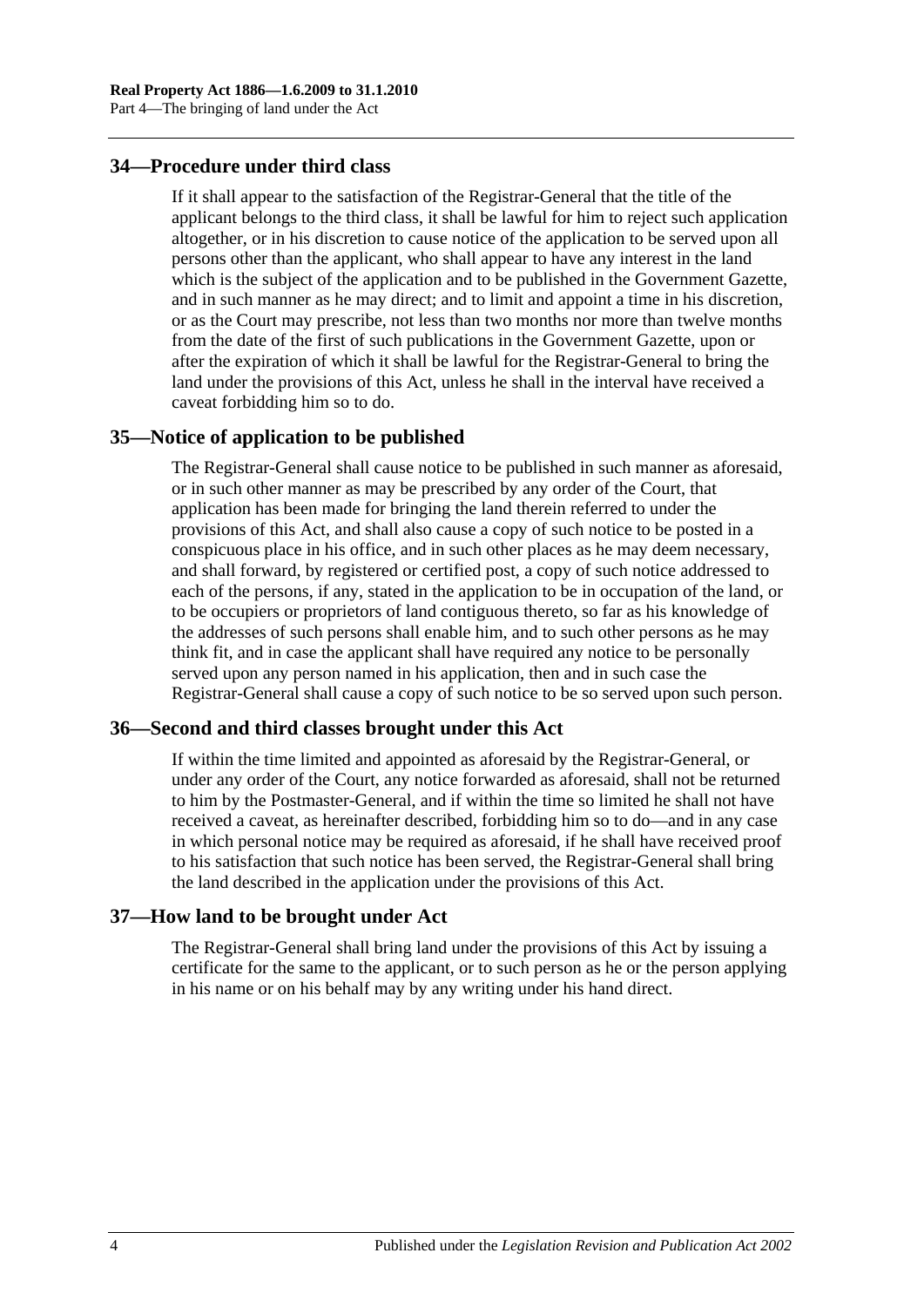#### <span id="page-24-0"></span>**38—Action to be taken on return of notices or failure of personal service**

The Registrar-General, whenever he shall be made aware that any notice required by any applicant to be served personally has failed to be, or cannot be, so served, shall notify the same to such applicant, who, if he think fit, may by writing under his hand, withdraw such requirement, and the Registrar-General thereupon or in case any notice shall be returned to him by the Postmaster-General, may reject the application altogether, or bring the land therein described under the provisions of this Act forthwith, or after such further interval, notification, or advertisement as he may think fit.

#### <span id="page-24-1"></span>**39—Caveat against bringing land under Act**

Any person having or claiming an estate or interest in any land sought to be brought under the provisions of this Act, or the attorney or agent of any such person, may, within the time by the Registrar-General or under any order of the Court for that purpose limited, lodge a caveat with the Registrar-General, in the form of [Schedule 3](#page-132-0) hereto, forbidding the bringing of such land under the provisions of this Act. Every such caveat shall state the nature of the estate or interest claimed by the person lodging the same and the grounds on which such claim is founded, and no caveat shall be received unless some address within South Australia shall be given therein at which notices and proceedings relating to the caveat may be served.

## <span id="page-24-2"></span>**40—If caveat be received within time limited, proceedings stayed**

The Registrar-General shall, upon receipt of any such caveat, within the time limited as aforesaid give notice thereof to the applicant proprietor, and shall suspend further action in the matter, and the land in respect of which such caveat shall have been lodged shall not be brought under the provisions of this Act until such caveat shall have been withdrawn or shall have lapsed from any of the causes hereinafter provided, or until a decision therein shall have been obtained from the Court having jurisdiction in the matter.

## <span id="page-24-3"></span>**41—Applicant may withdraw his application**

Any applicant may withdraw his application at any time prior to the issuing of the certificate, and the Registrar-General shall in such case, upon request in writing signed by the applicant, return to him, or to the person, if any, notified in the application as having a lien thereon, all documents of title deposited in support of the application.

## <span id="page-24-4"></span>**42—Documents of title, if they include other property, to be returned to applicant**

Upon issuing a certificate bringing land under the provisions of this Act the Registrar-General shall endorse a memorandum on every document of title deposited by the applicant in support of his application, stating that the lands described in such certificate have been brought under the Real Property Act. If any such document of title shall relate to or include any property, whether personal or real, other than the land included in the certificate, the Registrar-General shall return such document to the applicant, but otherwise shall retain the same in his office; and no person shall be entitled to the production of any document so retained, except upon the written order of the applicant or of some person claiming through or under him, or upon the order of the Court.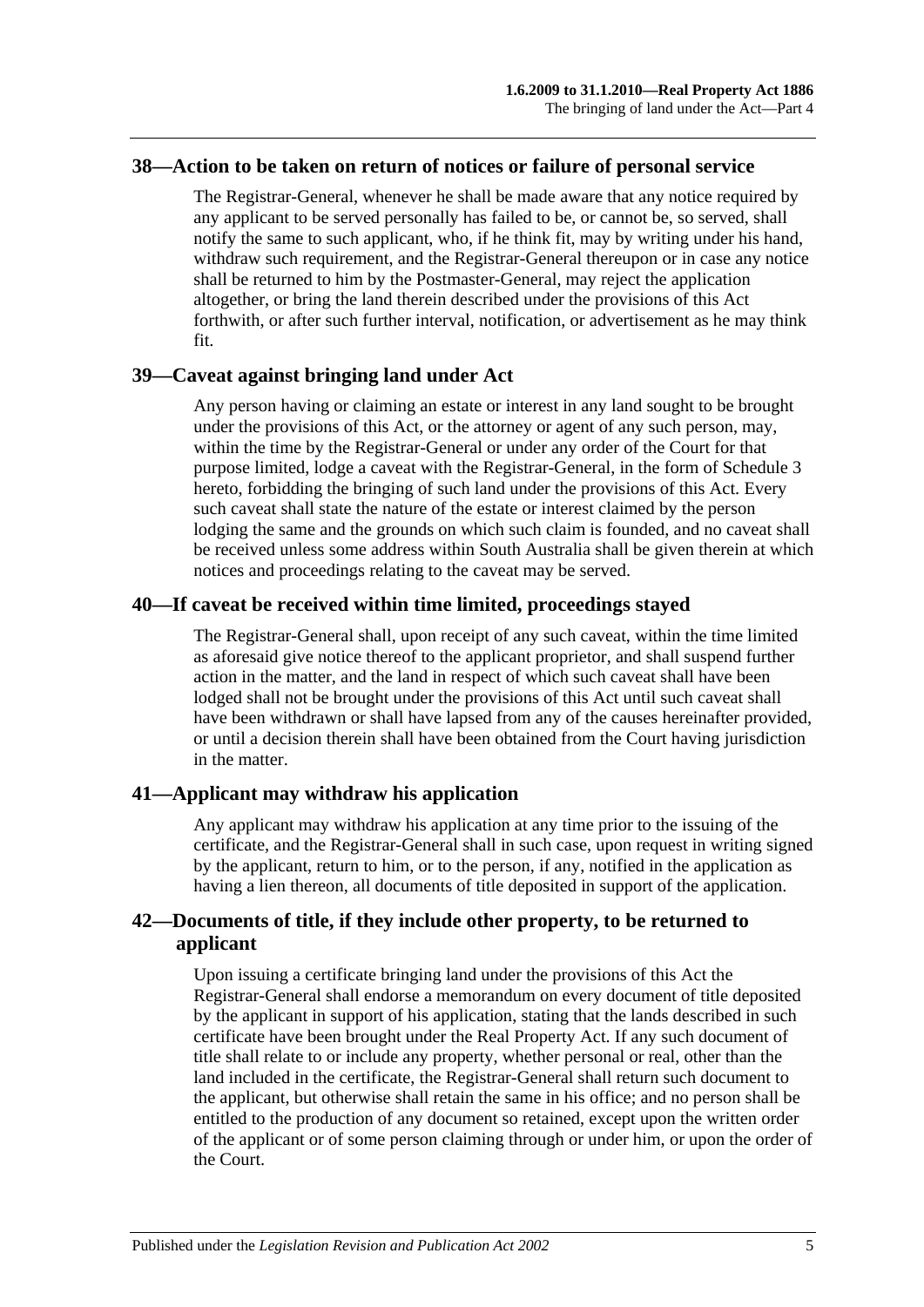## <span id="page-25-0"></span>**43—Certificate to issue in name of deceased applicant proprietor or his nominee**

In case an applicant, or the person to whom he or the person applying in his name or on his behalf, may have directed a certificate to be issued, shall die in the interval between the date of the application and the date on which the certificate shall be issued, the certificate shall be issued in the name of the applicant, or in the name of the person to whom it shall have been so directed to be issued as the case may require, and the land shall devolve in like manner as if the certificate had been issued prior to the death of the applicant or of such person.

## <span id="page-25-1"></span>**44—Proceedings under caveat**

Whenever a caveat shall have been lodged with the Registrar-General forbidding land to be brought under the provisions of this Act, the like proceedings as are hereinafter provided for the removal of caveats, in the case of land already under the provisions of this Act, shall be open to the caveatee for removal of the caveat, and for the recovery of costs and damages from the caveator, in case the caveat shall have been lodged by the caveator wrongfully and without reasonable cause.

#### <span id="page-25-2"></span>**45—Lapse of caveat**

Every such caveat shall be deemed to have lapsed after the expiration of one month from the receipt thereof by the Registrar-General, unless the person by whom or on whose behalf the same was lodged shall, within that time, have taken proceedings in the Court to establish his title to the estate or interest claimed by him, and give written notice thereof to the Registrar-General, or shall have obtained from the Court an order or injunction restraining the Registrar-General from bringing the land under the provisions of this Act. No such lapsed caveat shall, except with the permission of the Court, be renewed by or on behalf of the same person in respect of the same estate or interest.

## <span id="page-25-3"></span>**46—Reversion expectant on lease not to be extinguished**

The reversion expectant upon a lease shall not be deemed to have been extinguished in consequence of the land comprised in such lease having been brought under the provisions of this Act, and the registered proprietor of any land which is subject to a lease granted prior to the first certificate being issued in respect of such land, shall be held in all Courts to be seized of the reversion expectant upon such lease, and to have all the powers, rights and remedies to which a reversioner is by law entitled and shall be subject to all covenants and conditions in such lease expressed or implied to be performed on the part of the lessor.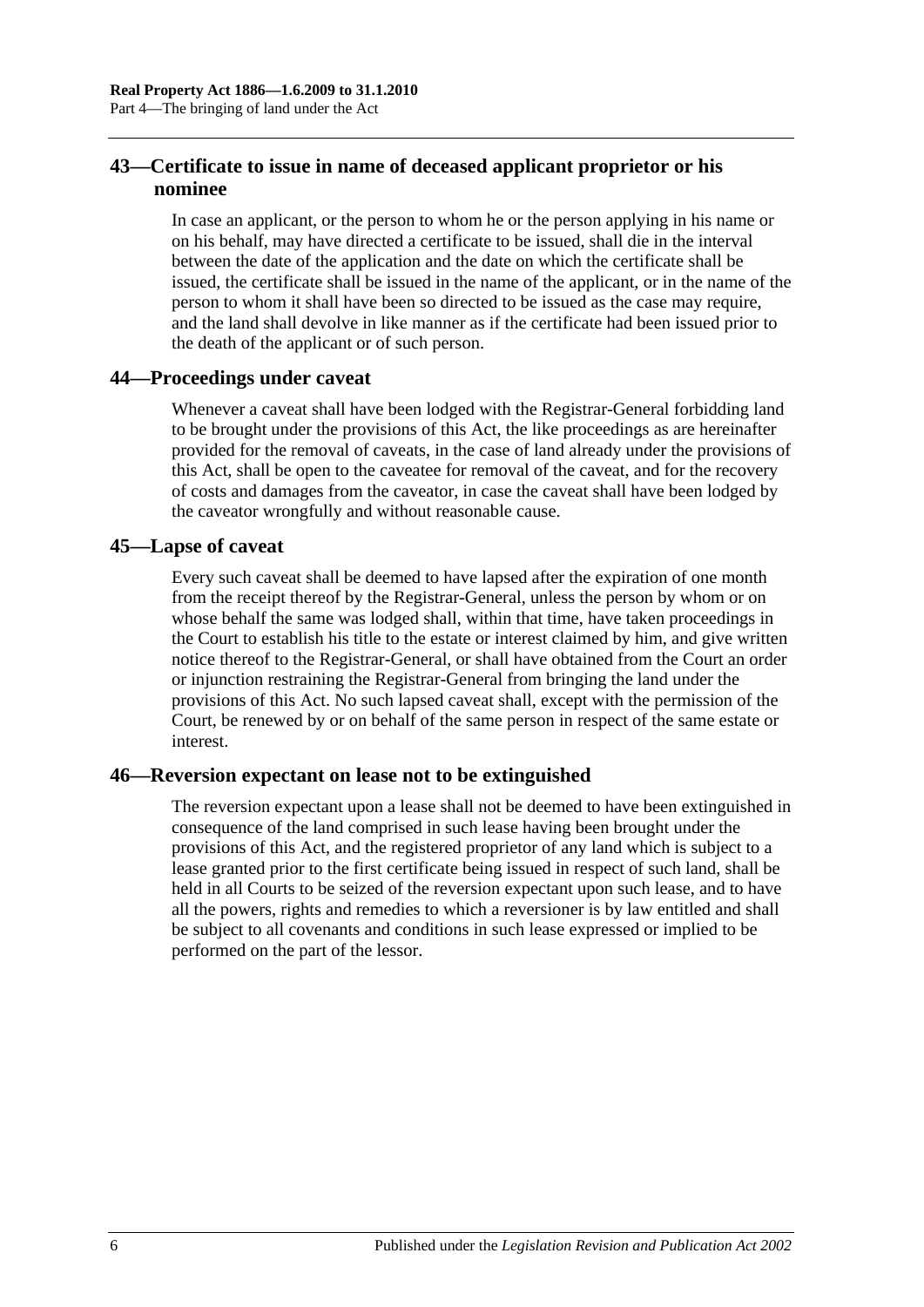## <span id="page-26-0"></span>**Part 5—Registration of title**

## <span id="page-26-1"></span>**Division 1—Registration of title in the Register Book**

## <span id="page-26-2"></span>**47—Registration of title in the Register Book**

This Division applies to, and in relation to, the registration of title to land in the Register Book.

## <span id="page-26-3"></span>**48—Certificates to be in duplicate**

Every certificate shall be in duplicate, and the Registrar-General shall file in the Register Book one part of every certificate, hereinafter called the original, and shall deliver the other, hereinafter called the duplicate, to the registered proprietor of the land.

## <span id="page-26-4"></span>**49—Folios in Register Book**

Each original certificate shall constitute a separate folium of the Register Book, and the Registrar-General shall record thereon distinctly and separately all memorials affecting the land included in each certificate.

## <span id="page-26-5"></span>**51—Requirements of memorial**

Every memorial entered in the Register Book shall be sealed with the seal of the Registrar-General, and shall state the nature of the instrument to which it relates and such other particulars as the Registrar-General directs, and shall refer by number or symbol to such instrument.

## <span id="page-26-6"></span>**51A—Evidentiary**

- (1) Subject to this Act, an original certificate of title must be accepted in legal proceedings as conclusive evidence of title to land and to any other estate or interest in land that it records and as evidence (which may be rebutted) of any other information that it records.
- (2) A document that purports to have been certified by the Registrar-General to be a correct copy of an original certificate of title may be accepted in legal proceedings as if it were the original certificate of title.

## <span id="page-26-7"></span>**Division 2—Registration of title by other methods**

## <span id="page-26-8"></span>**51B—Registration of title electronically etc**

Where the Registrar-General is required by this or any other Act or any other law to register title to land or record any other information relating to land, the Registrar-General may register the title or record the information by an electronic, electromagnetic, optical or photographic process and, in that case, the provisions of this Act (excluding [Division 1\)](#page-26-1) and any other relevant Act will be construed so as to apply to, and in relation to, the registration of title or recording of information by that process and in particular—

(a) the term *Register Book* will be taken to include the records maintained by the Registrar-General pursuant to this section relating to the land;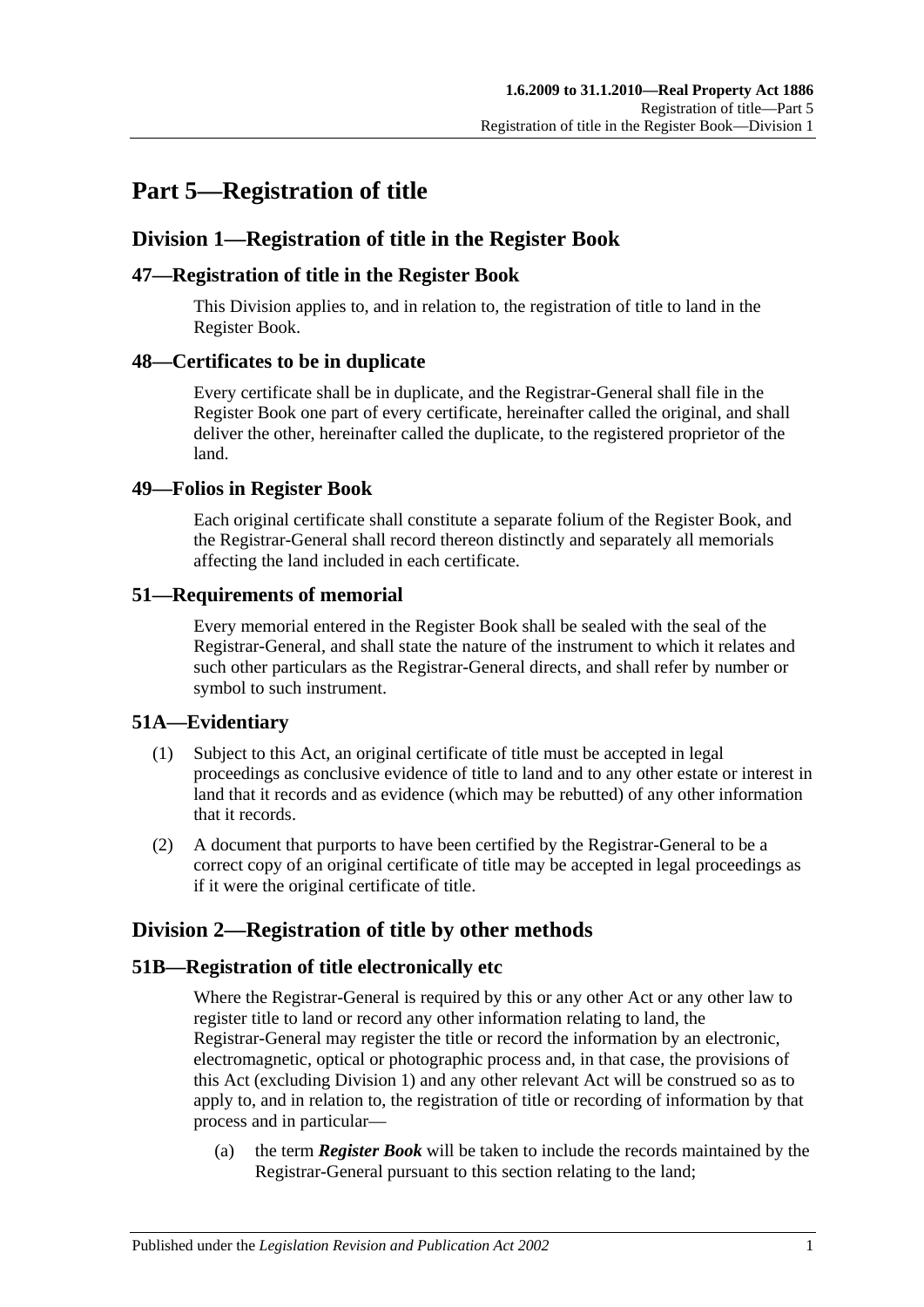- (b) the term *certificate* or *certificate of title* will be taken to mean—
	- (i) the records maintained by the Registrar-General pursuant to this section relating to the land; or
	- (ii) the certificate of title issued under the seal of the Registrar-General in respect of the land; or
	- (iii) both of those meanings,

as the context requires;

- (c) the term *original certificate* or *original certificate of title* will be taken to mean the records maintained by the Registrar-General pursuant to this section relating to the land;
- (d) the term *duplicate certificate* or *duplicate certificate of title* will be taken to mean the certificate of title issued under the seal of the Registrar-General in respect of the land;
- (e) a requirement that a record relating to the land be made—
	- (i) by entry or endorsement of a memorial or memorandum in the Register Book or on the certificate or other instrument of title for the land; or
	- (ii) by any other entry or endorsement or by notation in the Register Book or on the certificate or other instrument of title for the land,

will be satisfied if the Registrar-General makes the record by an electronic, electromagnetic, optical or photographic process;

- (f) a requirement that—
	- (i) a memorial or memorandum be entered or endorsed on the duplicate certificate of title; or
	- (ii) any other entry or endorsement or notation be made on the duplicate certificate of title,

will be taken to be a requirement that the Registrar-General must, if in the Registrar-General's opinion it is necessary or desirable, cancel the certificate of title currently issued in respect of the land and issue a new certificate of title including an appropriate endorsement.

#### <span id="page-27-1"></span><span id="page-27-0"></span>**51C—Issue of certificate of title**

- (1) Where title to land is registered under this Division, the Registrar-General must issue a certificate of title to the proprietor of the land setting out the proprietor's estate or interest in the land and the encumbrances, liens or other interests (if any) to which the estate or interest is subject.
- (2) The Registrar-General may cancel the certificate of title currently issued under [subsection](#page-27-1) (1) and issue a new certificate in its place—
	- (a) when registering any dealing with the registered proprietor's estate or interest in the land or when registering any other dealing that affects the registered proprietor's estate or interest in the land; or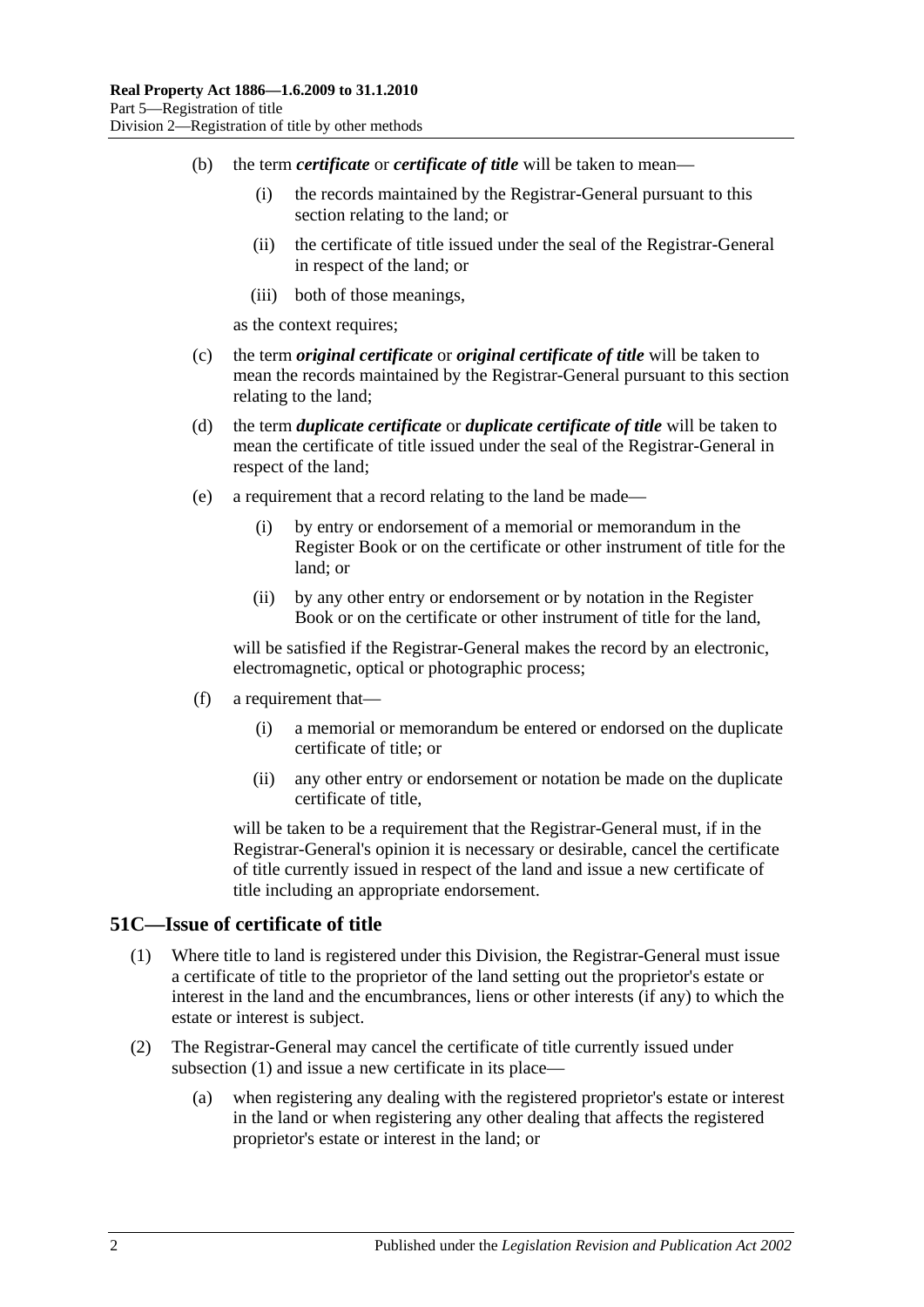- (b) if, in the Registrar-General's opinion, any entry, endorsement or notation, should be made on the title.
- (3) Notwithstanding [subsection](#page-27-1) (1) the Registrar-General may withhold the issue of a certificate of title if in his or her opinion proper reasons exist for doing so.

## <span id="page-28-5"></span><span id="page-28-0"></span>**51D—Evidentiary**

- (1) Subject to this Act a statement (that has been certified by the Registrar-General) of
	- title to land or to any estate or interest in land recorded by the Registrar-General under this Division must be accepted in legal proceedings as conclusive evidence of title to land or to any estate or interest in land; and
	- (b) any other information recorded by the Registrar-General under this Division must be accepted in legal proceedings as evidence (which may be rebutted) of that information.
- (2) A statement referred to in [subsection](#page-28-5) (1) that purports to have been certified by the Registrar-General must be taken in legal proceedings, in the absence of proof to the contrary, to have been so certified.

## <span id="page-28-1"></span>**Division 2A—Boundaries of registered land**

## <span id="page-28-6"></span><span id="page-28-2"></span>**51E—Coordinated cadastre**

- (1) Where the Surveyor-General had lodged a plan delineating the boundaries of allotments in a designated survey area with the Registrar-General under the *[Survey](http://www.legislation.sa.gov.au/index.aspx?action=legref&type=act&legtitle=Survey%20Act%201992)  Act [1992](http://www.legislation.sa.gov.au/index.aspx?action=legref&type=act&legtitle=Survey%20Act%201992)*, the Registrar-General must examine the plan and, if it is in order, accept it for filing in the Lands Titles Registration Office.
- (2) A plan accepted for filing under [subsection](#page-28-6) (1) must be accepted in legal proceedings as evidence (which may be rebutted) of the position and dimensions of the boundaries of allotments that it delineates.
- (3) A court, tribunal or other body or person conducting legal proceedings must not make a finding that the position or dimensions of the boundary of an allotment varies from the position or dimensions of the boundary shown on a plan accepted for filing under [subsection](#page-28-6) (1) unless the court, tribunal, body or person has first given the Surveyor-General, or a person acting on his or her behalf, the opportunity to present evidence and be heard on that question.
- <span id="page-28-7"></span>(4) If the Registrar-General finds an error in a plan accepted for filing under [subsection](#page-28-6) (1), he or she may, with the approval of the Surveyor-General, amend the plan in order to correct the error.
- (5) As soon as practicable after accepting a plan for filing under [subsection](#page-28-6) (1) or amending a plan under [subsection](#page-28-7) (4), the Registrar-General must correct any certificate of title that is inconsistent with a boundary delineated on the plan.

## <span id="page-28-3"></span>**Division 3—General**

## <span id="page-28-4"></span>**52—Endorsement of record of registration**

Upon registering an instrument the Registrar-General must endorse the date of registration on the instrument and the endorsement must be accepted in legal proceedings as conclusive evidence of the date of registration.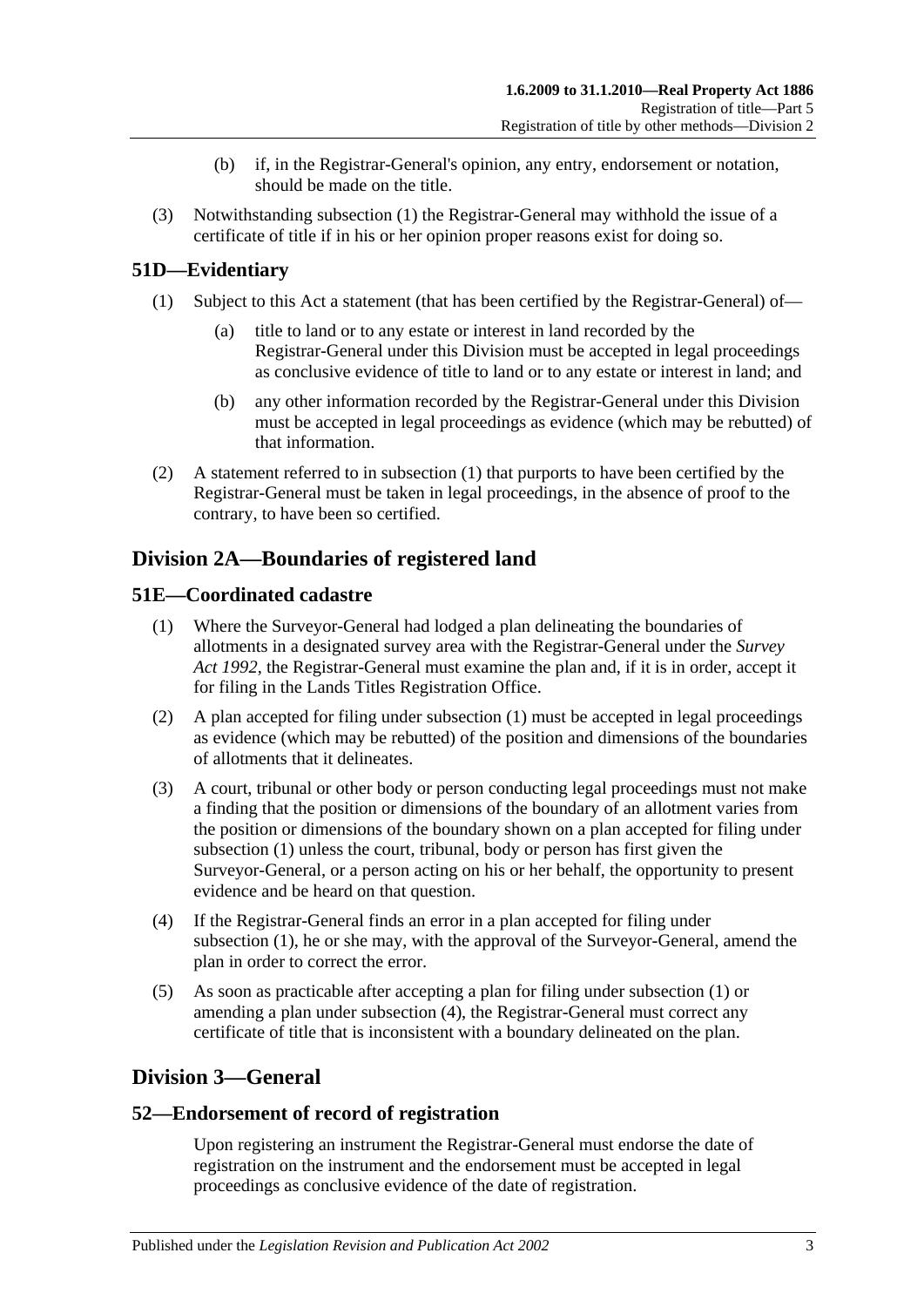#### <span id="page-29-0"></span>**53—Retention of records**

Once information has been recorded by the Registrar-General under this Act the Registrar-General must retain it in the form in which it was originally registered or in some other form.

#### <span id="page-29-4"></span><span id="page-29-1"></span>**54—Form of instruments**

- (1) Subject to this Act, the Registrar-General shall not register any instrument purporting to transfer or otherwise deal with or affect any estate or interest in land under the provisions of this Act unless the instrument complies with this Act and is in a form approved by the Registrar-General.
- (2) Notwithstanding anything in [subsection](#page-29-4) (1) of this section, the Registrar-General may, in his discretion, register any instrument notwithstanding any error in or omission from its memorandum or endorsement of prior encumbrances and, in such case, the error or omission shall not invalidate or otherwise affect the registration of the instrument.
- (3) Notwithstanding anything in [subsection](#page-29-4) (1) of this section, where an instrument contains a patent error, the Registrar-General may of his own motion correct the error by marginal notation on the instrument, and the instrument so corrected shall have the like validity and effect as if the error had not been made.

### <span id="page-29-2"></span>**55—Instruments**

Any instrument presented for registration may be single or in duplicate, or if a lease may be in duplicate or triplicate.

#### <span id="page-29-3"></span>**56—Priority of instruments**

- (1) Every instrument presented for registration shall be attested by a witness, and, subject to [subsection](#page-29-5) (1a), shall be registered in the order of time in which the same is produced for that purpose; and instruments registered in respect of or affecting the same estate or interest shall, notwithstanding any express, implied, or constructive notice, be entitled to priority, the one over the other, according to the date of registration, and not according to the date of the instrument itself; and the Registrar-General, upon registration thereof, shall file such instrument (if single) in his office, and if in duplicate or triplicate, shall file one original in his office, and shall deliver the other or others to the person or persons entitled thereto.
- <span id="page-29-5"></span>(1a) Where 2 or more instruments dealing with or affecting the same estate or interest in land have been produced for registration at the same time, the Registrar-General may register those instruments in the order that will give effect to the intentions of the parties as expressed in, or apparent to the Registrar-General from, the instruments.
- <span id="page-29-6"></span>(2) The Registrar-General may, on application in the appropriate form, vary the order of priority between two or more registered mortgages or encumbrances.
- (3) An application for the variation of an order of priority in accordance with [subsection](#page-29-6) (2)—
	- (a) must be made by every holder of a mortgage or encumbrance that is to have its order of priority varied; and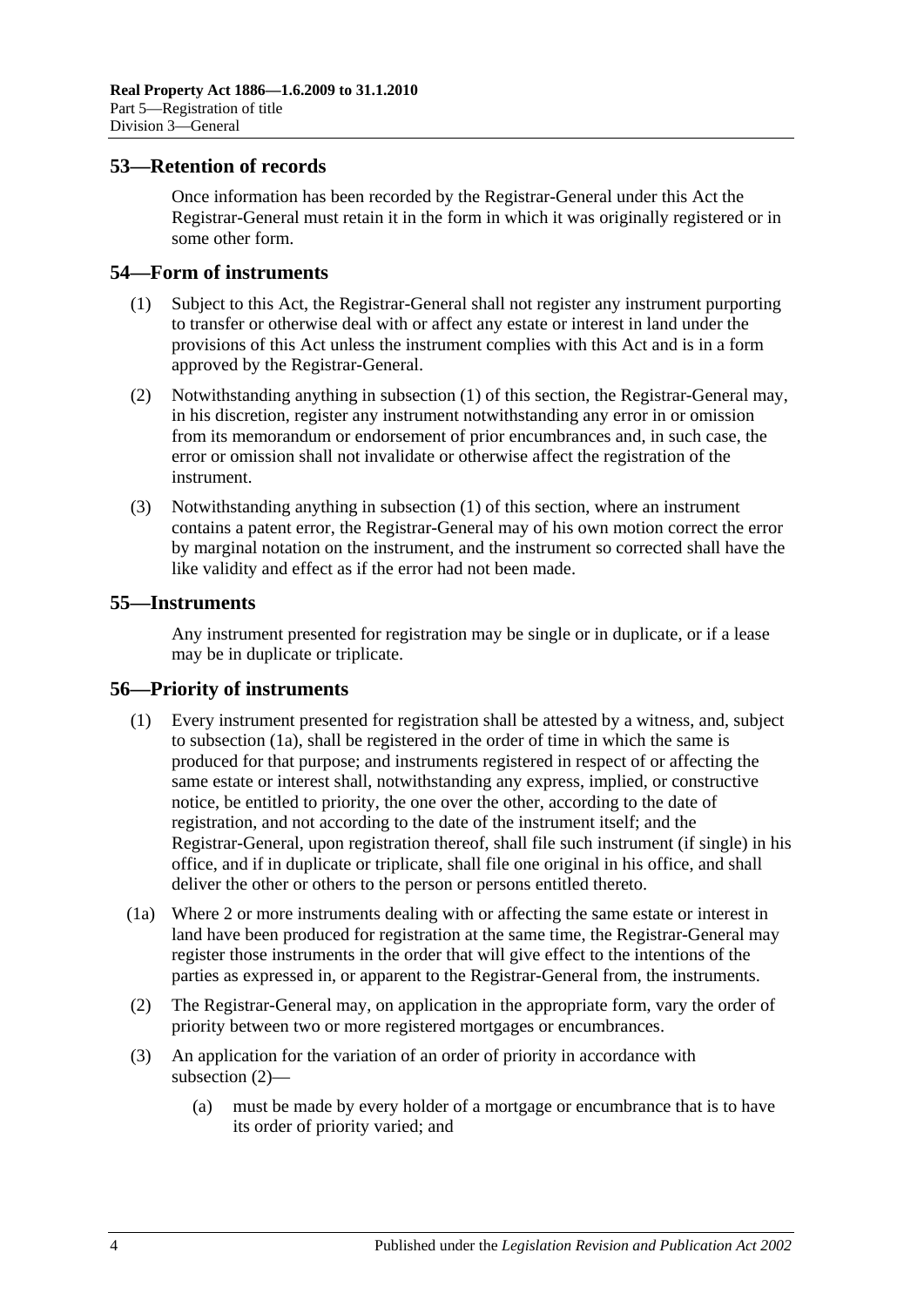- (b) where a registered mortgage or encumbrance is, by virtue of the proposed variation of order of priority, to be postponed to a mortgage or encumbrance over which it has had priority—must be made with the consent of the holder of the mortgage or encumbrance that is to be so postponed; and
- (c) must be made with the consent of the mortgagor.
- (4) A memorandum of the variation of an order of priority under [subsection](#page-29-6) (2)—
	- (b) shall be endorsed on the certificate of title affected by those mortgages or encumbrances.

#### <span id="page-30-0"></span>**56A—Registration**

A certificate of title will be taken to be registered upon the Registrar-General allotting a volume and folio number in respect of the certificate of title.

#### <span id="page-30-1"></span>**57—Effect of registration of instruments**

Every instrument shall, when registered, be deemed part of the Register Book, and shall have the effect of and be deemed and taken to be a deed duly executed by the parties who have signed the same.

#### <span id="page-30-2"></span>**58—Where 2 or more instruments presented at same time**

Should two or more instruments executed by the same proprietor, and purporting to affect the same estate or interest, be at the same time presented to the Registrar-General for registration, he shall register and endorse that instrument which shall be presented by the person producing to him the duplicate certificate.

#### <span id="page-30-3"></span>**59—Provision for registration in case of death of party executing instrument**

In case any person, who either before or after his death shall be registered as proprietor of any land shall die after signing any instrument affecting such land, and before registration thereof, the registration of such instrument may nevertheless be proceeded with in accordance with this Act, and shall be valid notwithstanding such death.

## <span id="page-30-4"></span>**60—Person to whom certificate or other instrument of title has been issued in error, or who wrongfully retains such instrument, may be summoned**

In case it shall appear to the satisfaction of the Registrar-General that any certificate or other instrument has been issued in error or contains any misdescription of land or of boundaries, or that any entry or endorsement has been made in error on any certificate or other instrument, or that any certificate, instrument, entry, or endorsement has been fraudulently or wrongfully obtained, or that any certificate or instrument is fraudulently or wrongfully retained, he may summon the person to whom such certificate or instrument has been so issued, or by whom it has been so obtained or is retained, to deliver up the same for the purpose of being cancelled or corrected, as the case may require.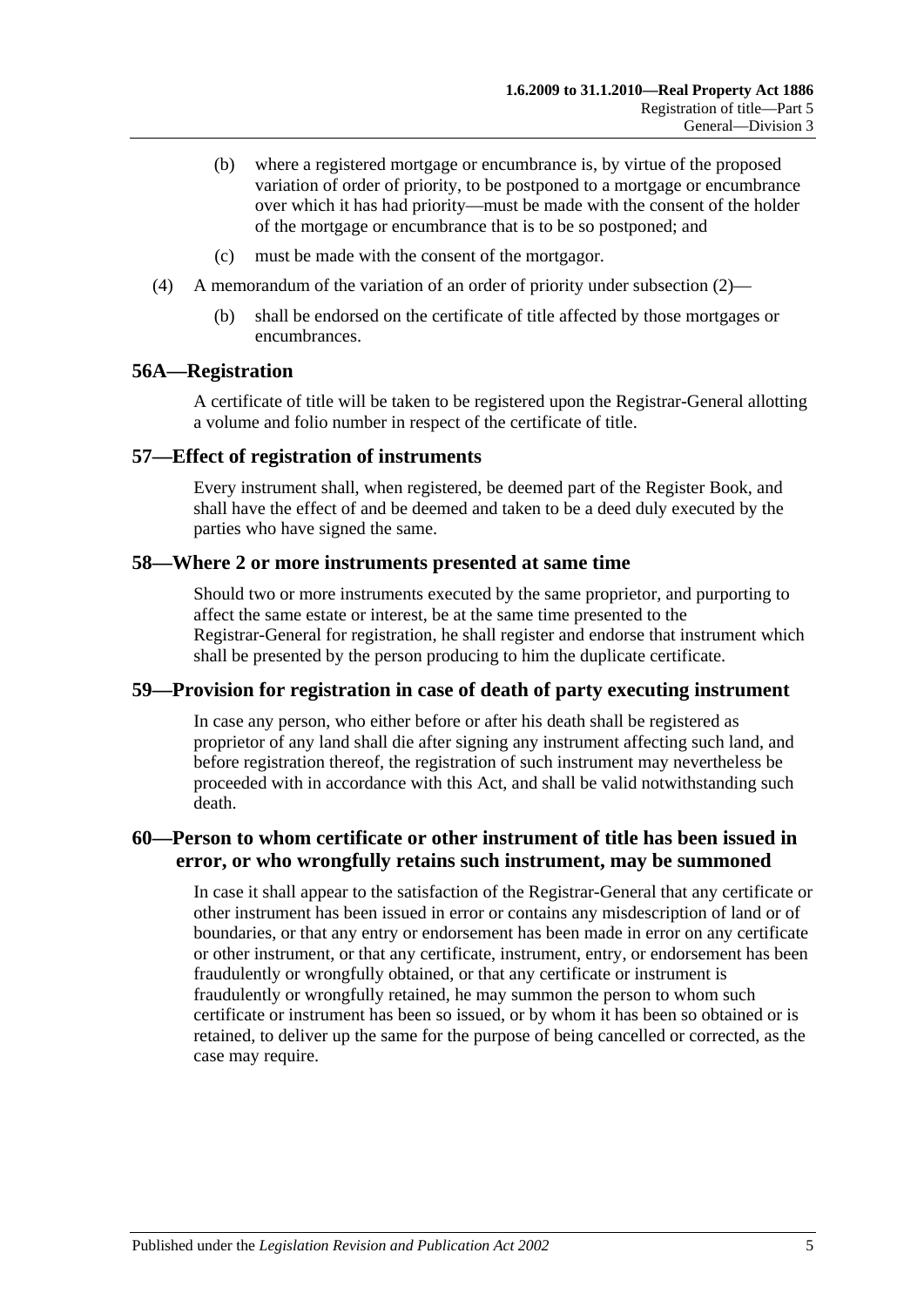## <span id="page-31-0"></span>**61—Arrest of person refusing to deliver up instrument for cancellation or correction**

In case such person shall refuse or neglect to comply with such summons, the Registrar-General may apply to the Court to issue a summons for such person to appear before the Court and show cause why such certificate or other instrument should not be delivered up to be cancelled or corrected; and if such person, when served with such summons, shall neglect or refuse to attend before such Court at the time therein appointed, it shall be lawful for such Court to issue a warrant authorising and directing the person so summoned to be apprehended and brought before the Court for examination.

## <span id="page-31-1"></span>**62—Order for delivery of instrument**

Upon the appearance before the Court of any person summoned or brought up by virtue of a warrant as aforesaid, it shall be lawful for the Court to examine such person upon oath, and to order him to deliver up such certificate or other instrument, and, upon refusal or neglect by such person to deliver up the same pursuant to such order, to commit him to gaol for any period not exceeding six months, unless such certificate or instrument shall be sooner delivered up.

## <span id="page-31-2"></span>**63—Orders for cancellation of instrument and alteration of Register Book**

In such case, or in case a summons by the Registrar-General or a Judge cannot be served upon such person as hereinbefore directed, the Court may direct the Registrar-General to cancel or correct any certificate or other instrument, or any entry or memorial in the Register Book relating to such land, and to substitute and issue such certificate or other instrument, or make such entry as the circumstances of the case may require, and the Registrar-General shall give effect to such order.

## <span id="page-31-3"></span>**64—Powers of court to direct cancellation of certificate or entry**

In any proceeding in the Court respecting any land, or any transaction, contract, or application relating thereto, or any instrument, caveat, memorial, or other entry affecting any such land, it shall be lawful for the Court to direct the Registrar-General to cancel, correct, record, substitute, issue, or make any certificate, or any memorial or entry in the Register Book, notwithstanding that the relevant duplicate certificate has not been produced to him, or otherwise to do such acts and make such entries as may be necessary to give effect to any judgment, decree, or order of such Court given or made in such proceeding, and the Registrar-General shall obey every such direction.

## <span id="page-31-4"></span>**65—Search allowed**

Any person shall have access to the Register Book, and to all instruments filed and deposited in the Lands Titles Office for the purpose of inspection during the hours and upon the days appointed for search.

## <span id="page-31-5"></span>**66—Conflict between original and duplicate certificate**

If there is a difference between an original certificate and the duplicate certificate, the original prevails.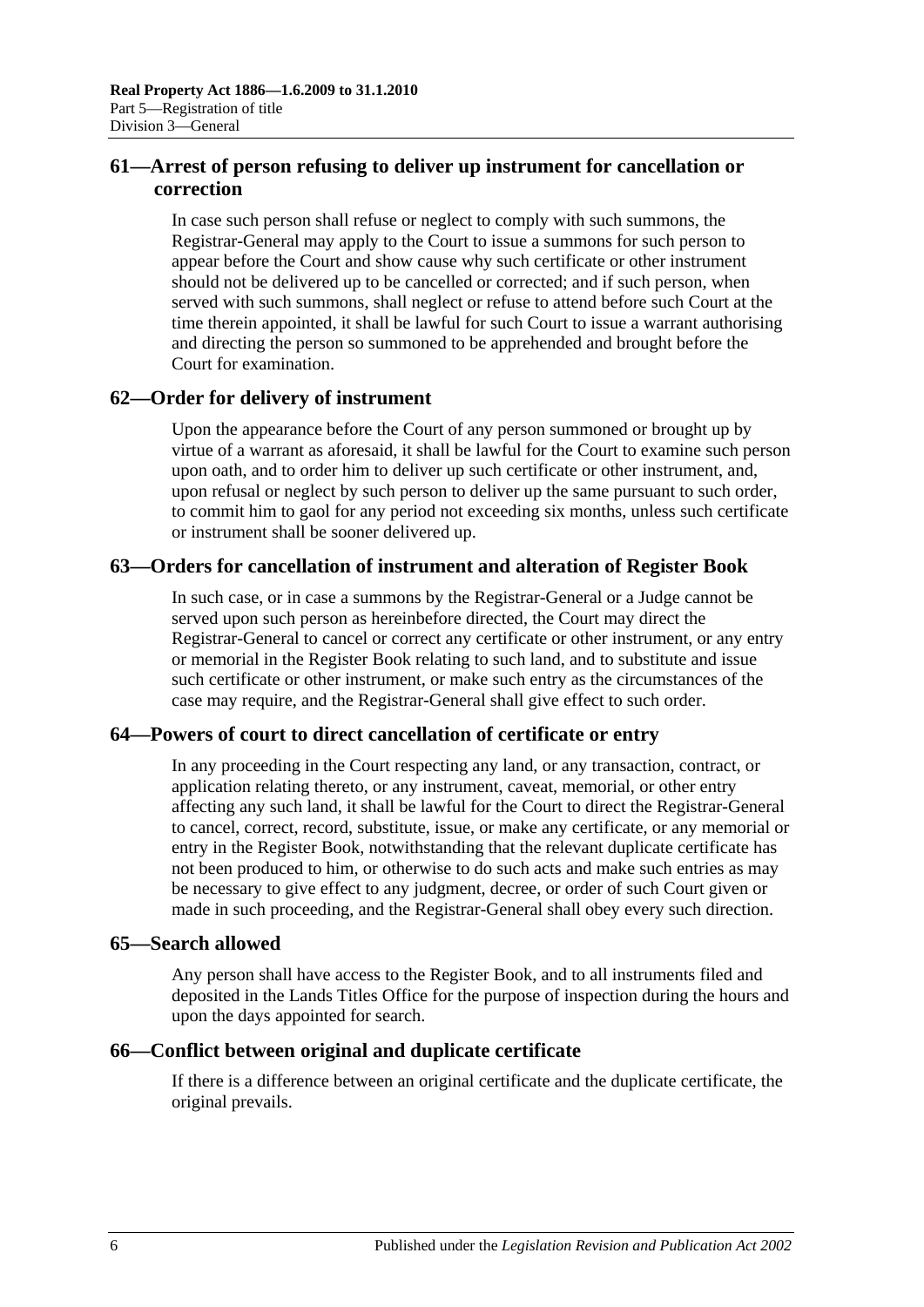## <span id="page-32-0"></span>**66A—Lodgement of land grant**

If a grant of Crown land is lodged in the Lands Titles Registration Office, the Registrar-General must register title to the land.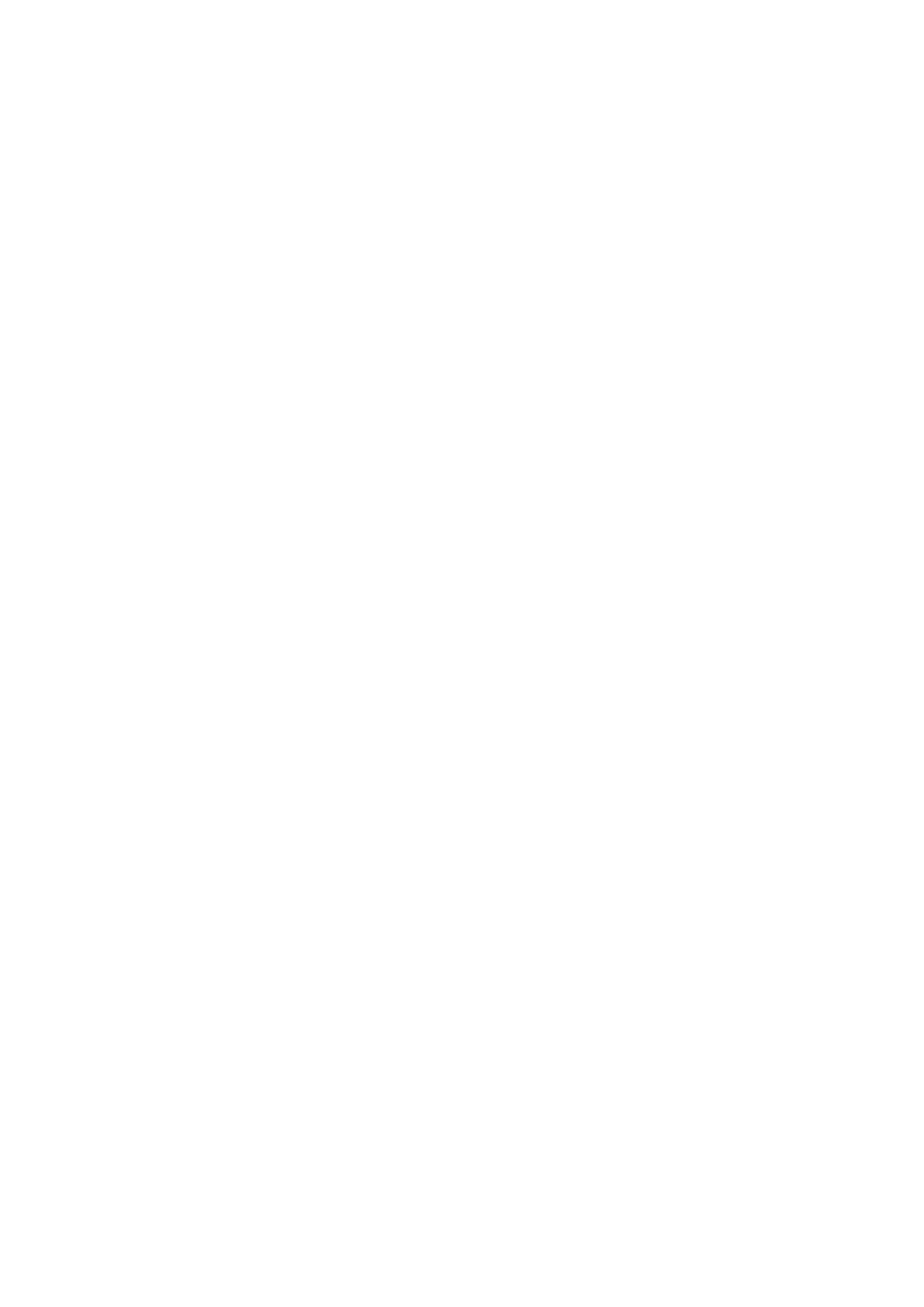## <span id="page-34-0"></span>**Part 6—The title of registered proprietors**

#### <span id="page-34-1"></span>**67—Instruments not effectual until registration**

No instrument shall be effectual to pass any land or to render any land liable as security for the payment of money, but upon the registration of any instrument in manner herein prescribed, the estate or interest specified in such instrument shall pass, or, as the case may be, the land shall become liable as security in manner and subject to the covenants, conditions, and contingencies set forth and specified in such instrument or by this Act declared to be implied in instruments of a like nature.

#### <span id="page-34-2"></span>**68—Person named in certificate to be the registered proprietor**

The person named in or appearing by any certificate or other registered instrument as seized of or taking any estate or interest in land shall be the registered proprietor thereof.

#### <span id="page-34-3"></span>**69—Title of registered proprietor indefeasible, except in cases of—**

The title of every registered proprietor of land shall, subject to such encumbrances, liens, estates, or interests as may be notified on the original certificate of such land, be absolute and indefeasible, subject only to the following qualifications:

#### (a) **Fraud**

in the case of fraud, in which case any person defrauded shall have all rights and remedies that he would have had if the land were not under the provisions of this Act: Provided that nothing included in this subsection shall affect the title of a registered proprietor who has taken *bona fide* for valuable consideration, or any person *bona fide* claiming through or under him;

#### (b) **Forgery or disability**

in the case of a certificate or other instrument of title obtained by forgery or by means of an insufficient power of attorney or from a person under some legal disability, in which case the certificate or other instrument of title shall be void: Provided that the title a registered proprietor who has taken *bona fide* for valuable consideration shall not be affected by reason that a certificate other instrument of title was obtained by any person through whom he claims title from a person under disability, or by any of the means aforesaid;

#### (c) **Erroneous inclusion of land**

where any portion of land has been erroneously included, by wrong description of parcels or boundaries, in the certificate or other instrument evidencing the title of the registered proprietor: In which case the rights of the person who but for such error would be entitled to such land shall prevail, except as against a registered proprietor taking such land *bona fide* for valuable consideration, or any person *bona fide* claiming through or under him;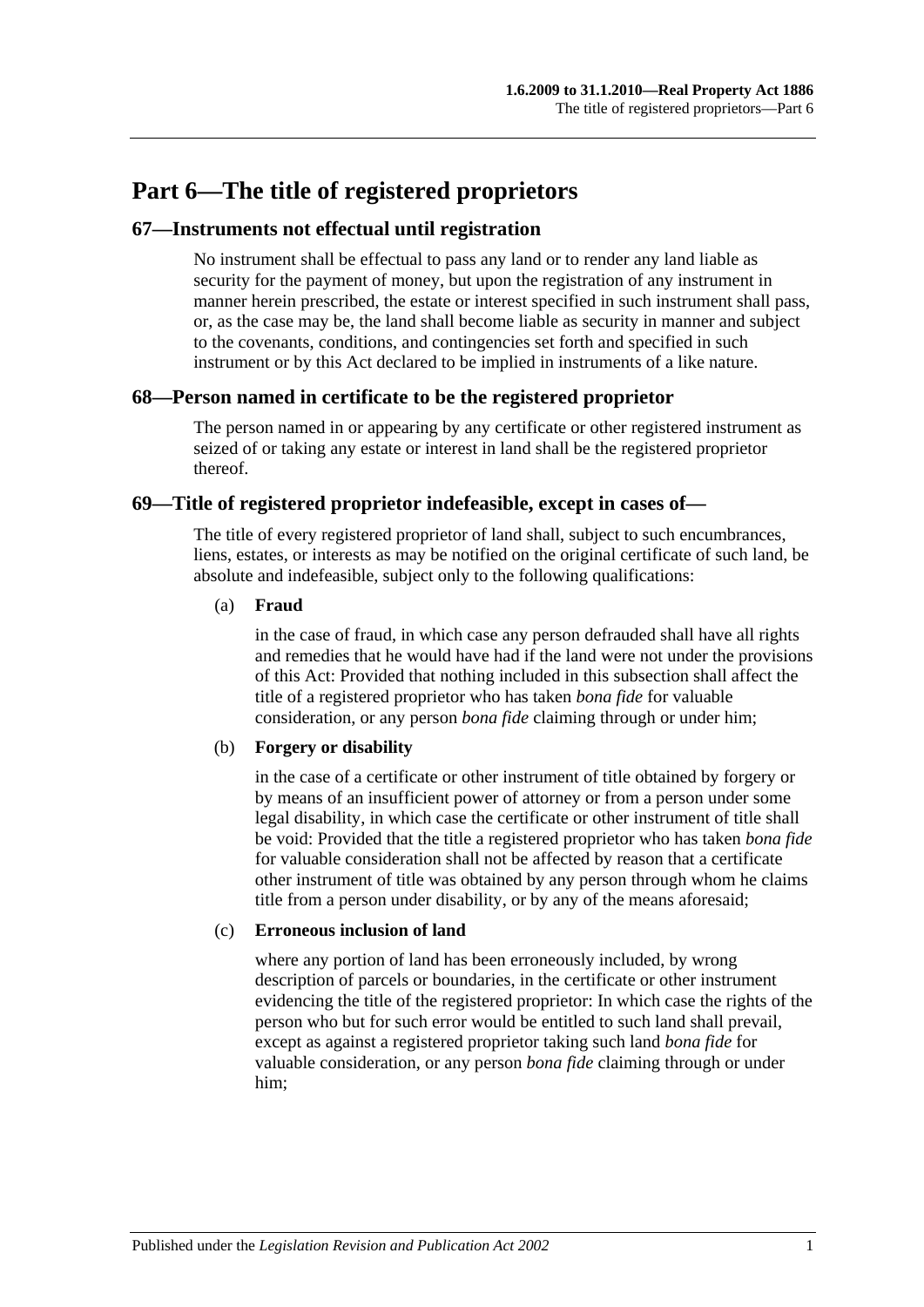#### (d) **Omission of easement**

where a right-of-way or other easement not barred or avoided by the provisions of the *[Rights-of-Way Act](http://www.legislation.sa.gov.au/index.aspx?action=legref&type=act&legtitle=Rights-of-Way%20Act%201881) 1881*, or of this Act, has been omitted or mis-described in any certificate, or other instrument of title: In which case such right-of-way or other easement shall prevail, but subject to the provisions of the said *[Rights-of-Way Act](http://www.legislation.sa.gov.au/index.aspx?action=legref&type=act&legtitle=Rights-of-Way%20Act%201881) 1881* and of this Act;

#### (e) **Several certificates for the same land**

where two or more certificates shall be registered under any of the Real Property Acts in respect of the same land: In which case the title originally first in date of registration shall prevail but without prejudice to the effect of anything done under [Part 19A](#page-100-0) of this Act;

#### (f) **Certificate to be void if any person is in possession and rightfully entitled adversely to the first registered proprietor**

any certificate issued upon the first bringing of land under the provisions of any of the Real Property Acts, and every certificate issued in respect of the said land, or any part thereof, to any person claiming or deriving title under or through the first registered proprietor, shall be void, as against the title of any person adversely in actual occupation of, and rightfully entitled to, such land, or any part thereof at the time when such land was so brought under the provisions of the said Acts, and continuing in such occupation at the time of any subsequent certificate being issued in respect of the said land;

#### (g) **Wife's title to prevail**

where a husband shall have been wrongly registered as co-proprietor of land belonging to his wife for her separate use or as her separate property, in which case the title of the wife shall prevail except as against a registered proprietor taking such land *bona fide* for valuable consideration, or any person *bona fide* claiming through or under him;

#### (h) **A lease or letting for not more than a year**

where at the time when the proprietor becomes registered a tenant shall be in actual possession of the land under an unregistered lease or an agreement for a lease or for letting for a term not exceeding one year: In which case the title of the tenant under such lease or agreement shall prevail;

#### (i) **Non-payment of succession duty**

where the succession duty payable in respect of the land has not been paid, and the certificate required by section 63 of the *[Succession Duties Act](http://www.legislation.sa.gov.au/index.aspx?action=legref&type=act&legtitle=Succession%20Duties%20Act%201929) 1929* has not been obtained: In which case any charge by law imposed on the land in respect of such duty shall remain in force.

## <span id="page-35-0"></span>**70—In other cases title of registered proprietor shall prevail**

In all other cases the title of the registered proprietor of land shall prevail, notwithstanding the existence in Her Majesty, Her heirs, or successors, or in any person of any estate or interest whatever whether derived by grant from the Crown or otherwise, which but for this Act might be held paramount or to have priority; and notwithstanding any want of notice, or insufficient notice of any application, or any error, omission or informality in any application or proceedings.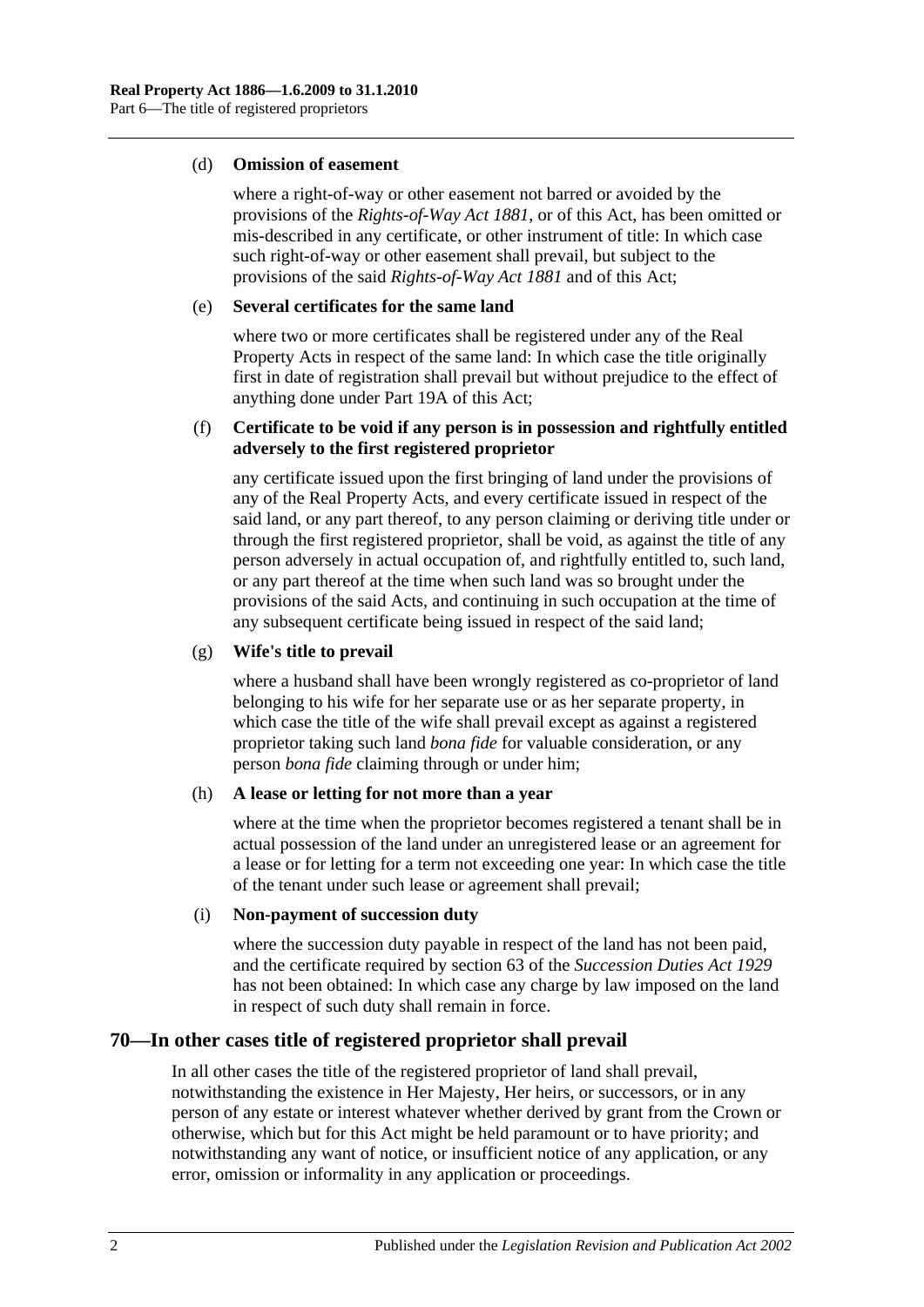#### **71—Saving of certain rights and powers viz**

Nothing in the two preceding sections contained shall be construed so as to affect any of the following rights or powers, that is to say—

#### (a) **Sales by Sheriff**

the power of the Sheriff to sell the land of a judgment debtor under a writ of execution;

#### (b) **Sales under order of the Court**

the power of the Court to order the sale of land;

#### (c) **Transmissions on bankruptcy or assignment**

the right of the Official Receiver or of any trustee to land transmitted on the bankruptcy or statutory assignment of the registered proprietor;

#### (d) **Contracts**

the rights of a person with whom the registered proprietor shall have made a contract for the sale of land or for any other dealing therewith;

#### (e) **Trusts**

the rights of a *cestui que trust* where the registered proprietor is a trustee, whether the trust shall be express, implied, or constructive;

#### (f) **Deed-poll by promoters of an undertaking**

the right of promoters of an undertaking to vest land in themselves by deed-poll pursuant to the *[Compulsory Acquisition of Land Act](http://www.legislation.sa.gov.au/index.aspx?action=legref&type=act&legtitle=Compulsory%20Acquisition%20of%20Land%20Act%201925) 1925* or any Act amending the same,

provided that no unregistered estate, interest, power, right, contract, or trust shall prevail against the title of a registered proprietor taking *bona fide* for valuable consideration, or of any person *bona fide* claiming through or under him.

## **72—Knowledge of trust not evidence of want of bona fides**

Knowledge of the existence of any unregistered estate, interest, contract, or trust shall not of itself be evidence of want of *bona fides* so as to affect the title of any registered proprietor.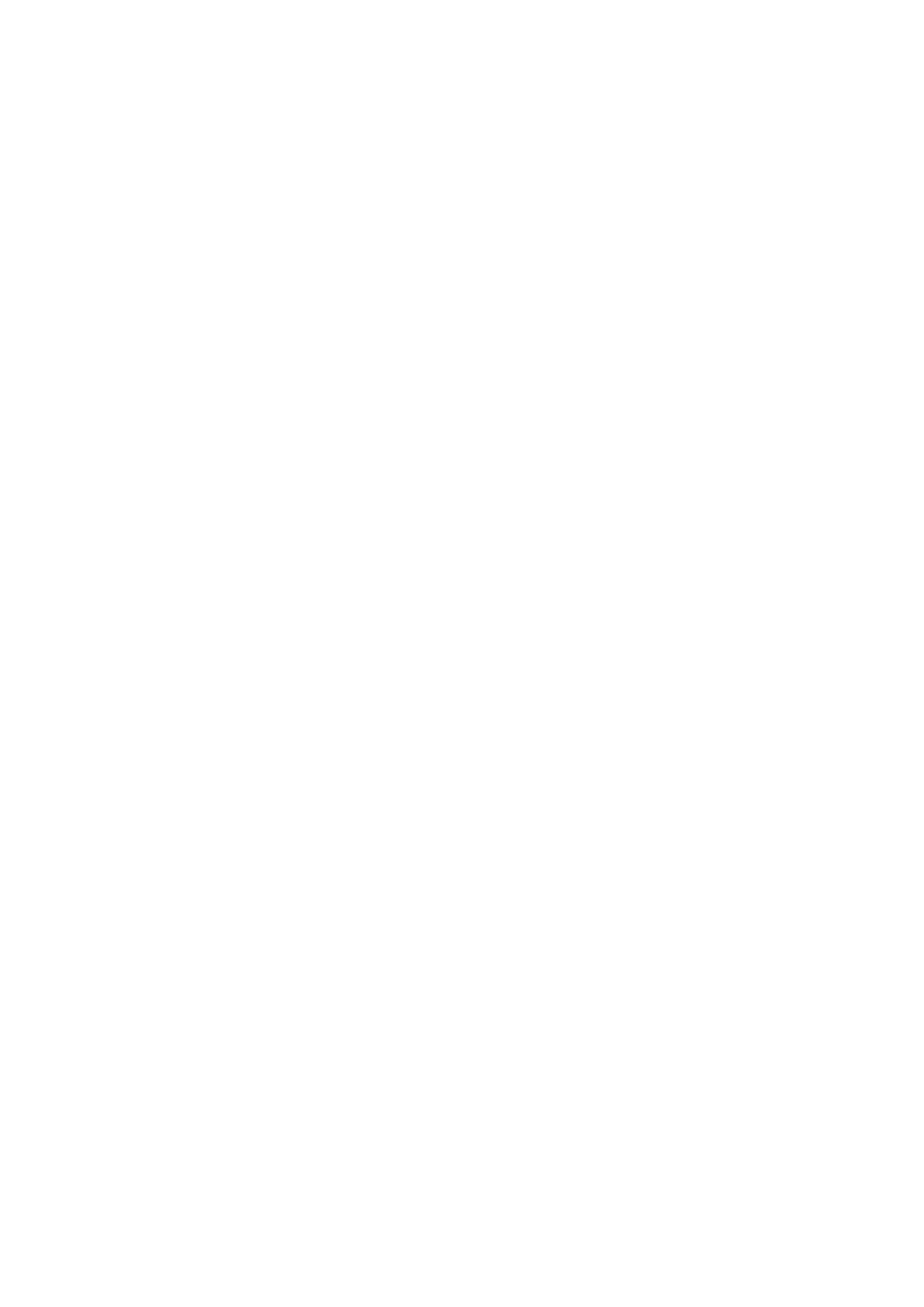# **Part 7—Certificates of title**

## **73—Certificate of title**

The registered proprietor of an estate of freehold in land, other than a leasehold for a life or lives, shall be entitled to receive a certificate for that estate in the appropriate form.

#### **74—Joint tenants and tenants in common**

Two or more persons registered as joint proprietors of an estate or interest in land shall be deemed to be entitled to the same as joint tenants; and in all cases where two or more persons are entitled as tenants in common to an estate of freehold in any land, such persons may receive one certificate for the entirety, or each may receive a separate certificate for his undivided share and in each case the certificate must state the shares in which they hold the land.

## **75—Certificates for remainder and reversions**

The proprietor of an estate of freehold in remainder or reversion in land, for a life estate in which a certificate has already been issued, may have his estate registered on the certificate issued for the life estate, or may receive a separate certificate for his estate, which shall refer to the certificate of the particular estate.

#### **76—Mode of inheritance or succession shall be implied**

Every certificate, or other instrument of title issued to or made in favour of a corporation, aggregate or sole, shall be deemed to extend to and include the successors of such corporation, and every such certificate or instrument of title issued to or made in favour of any person shall be deemed to extend to and include the legal representatives of such person.

## **77—Memorials on certificates**

The Registrar-General shall record on every certificate issued by him, and in such manner as to preserve their respective priorities, memorials of all subsisting mortgages, leases, and encumbrances, and of any dower or rent-charge to which the land may be subject; and if such certificate be issued to a minor or to a person otherwise under disability, he shall record thereon the age of such minor or the nature of the disability so far as known to him.

## **78—Certificates in lieu of surrendered certificates**

Upon the application of any registered proprietor holding land under one or more certificates, and the delivering up of such instruments of title, it shall be lawful for the Registrar-General to issue to such proprietor one certificate for the whole of such land, or several certificates each comprising portion of such land, in accordance with such application; and upon issuing any such new certificate the Registrar-General shall cancel the duplicates delivered up, and the originals, and shall endorse thereon a memorandum, setting forth the occasion of such cancellation, and referring to the new certificate issued in lieu thereof.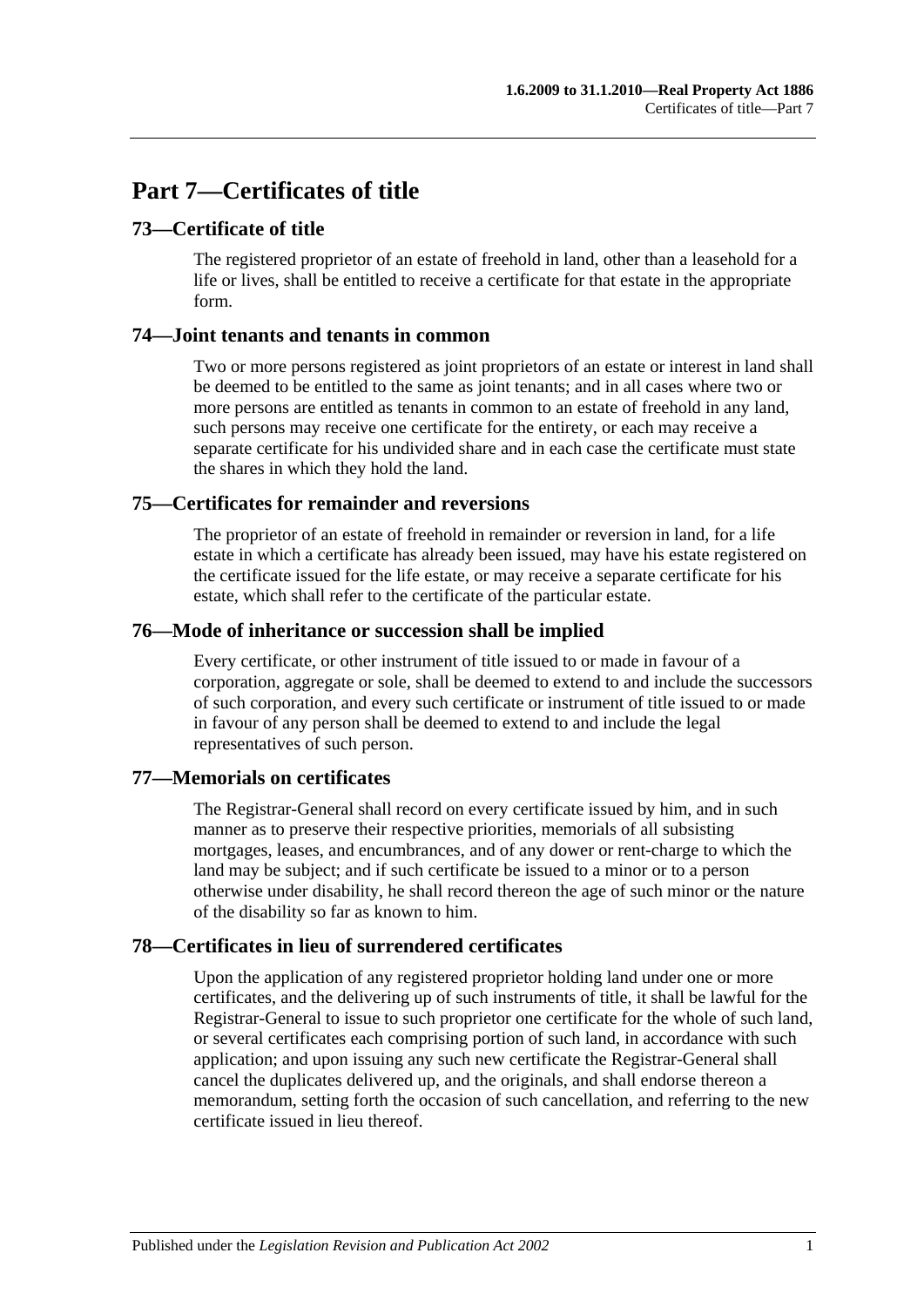### **78A—Issue of new certificate on alteration etc**

#### Where—

- (a) this Act or another Act or any other law requires the Registrar-General to enter or endorse a memorial or memorandum or make any other entry, endorsement or notation on a certificate; or
- (b) in the opinion of the Registrar-General he or she should enter or endorse a memorial or memorandum or make any other entry, endorsement or notation on a certificate or correct an error in or make any other alteration to a certificate,

the Registrar-General may issue a new certificate that includes the memorial, memorandum, entry, endorsement, notation, correction or other alteration in place of the existing certificate.

#### <span id="page-39-0"></span>**79—Substituted certificate etc**

- (1) The Registrar-General, on application in that behalf and on proof to his satisfaction that any duplicate certificate or any tenant's copy of a Crown lease has been lost, mislaid or destroyed, may issue a substituted certificate or tenant's copy of Crown lease (as the case may be).
- (4) Upon issuing a substituted certificate or tenant's copy of Crown lease the Registrar-General shall make an endorsement thereon stating the reason for the issue thereof and shall at the same time enter in the Register Book or the Register of Crown Leases (as the case may be) notice of the issue of such substituted certificate or tenant's copy of Crown lease, and the date thereof, and the reason for the issue thereof.
- (5) Every such substituted certificate or tenant's copy of Crown lease shall be available for all purposes and uses for which the certificate or tenant's copy of Crown lease so lost, mislaid or destroyed would have been available, and shall supersede the duplicate certificate or tenant's copy of Crown lease for which it is substituted.
- (6) Instead of issuing a substituted certificate the Registrar-General may cancel the relevant folio of the Register Book, recording thereon that the folio was cancelled pursuant to this section, and may issue a new certificate in lieu thereof.
- (7) For the purposes of this section every lease or agreement for sale of Crown lands granted or made by or on behalf of the Crown, shall be deemed a Crown lease.
- (8) Before issuing a substituted certificate or a new certificate or a tenant's copy of a Crown lease the Registrar-General may, where in his opinion it is necessary or desirable, give notice of his intention to do so in the Gazette or in any newspaper circulating in the State.

#### **80—Issue of certificates of title**

Certificates of title must be issued under the seal of the Registrar-General.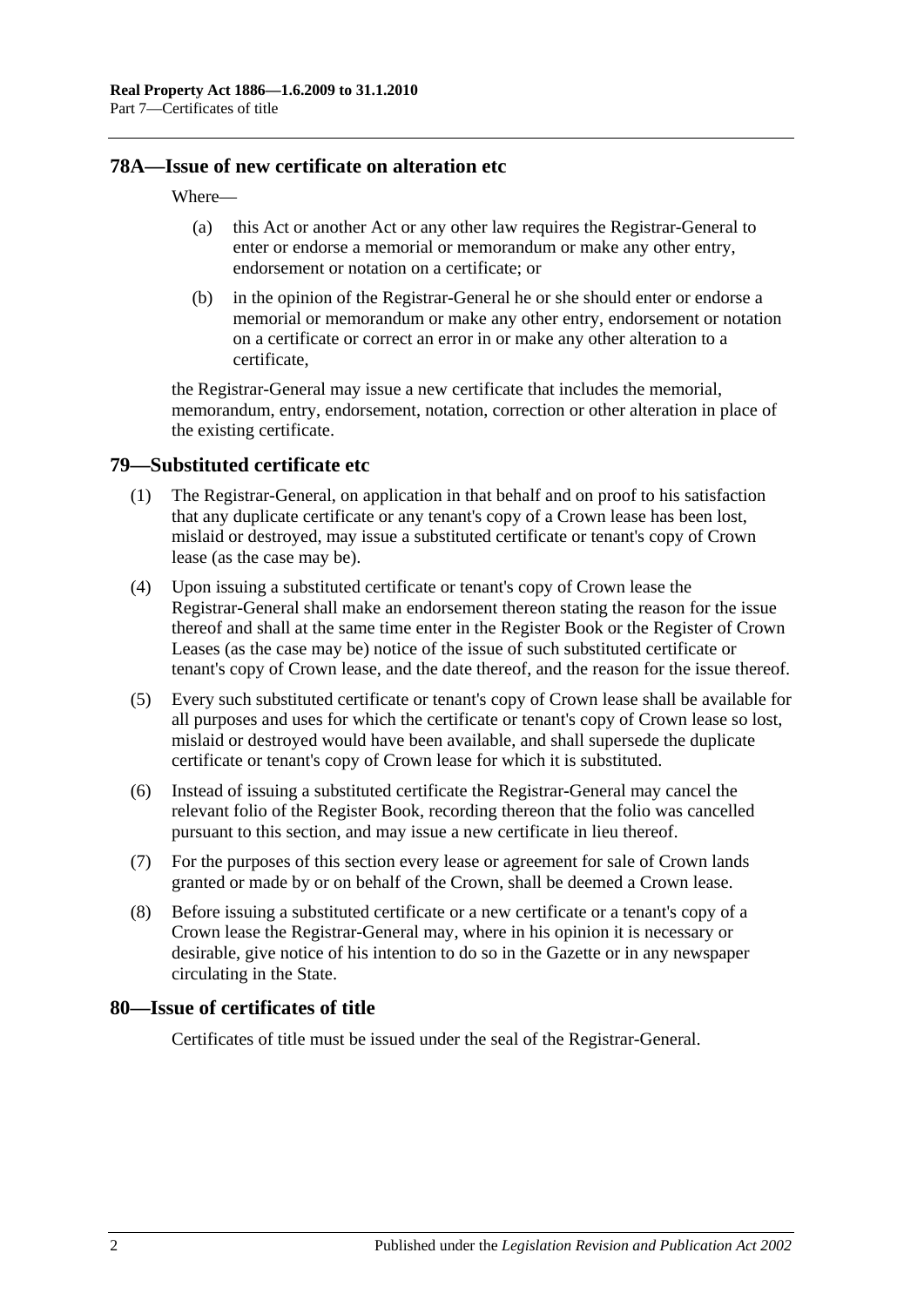# **Part 7A—Title by possession to land under this Act**

### **80A—Application for certificate based on possession**

A person who would have obtained a title by possession to any land which is subject to this Act, if that land had not been subject to this Act, may apply to the Registrar-General for the issue to him of a certificate of title to that land.

## **80B—Signature attestation and operation of application**

- (1) Every such application shall—
	- (a) be in writing in a form fixed by the Registrar-General;
	- (b) be signed by the applicant;
	- (c) contain a declaration by the person signing it, declaring that all the statements in it are true.
- (2) The applicant shall, if required by the Registrar-General, furnish him with a plan of survey of the land.

## **80C—Application how dealt with**

- (1) The Registrar-General shall refer each application to the solicitor to his department, who shall examine it and report upon it to the Registrar-General.
- (2) The Registrar-General may thereupon in his discretion reject the application as regards the whole or any part of the land to which it relates, or proceed as hereinafter provided.

## **80D—Requisitions**

The Registrar-General may—

- (a) require an applicant to furnish him with any information or documents relating to his application;
- (b) notwithstanding any direction previously given by him as to the application, reject it altogether or in part if the applicant fails to comply within a reasonable time with any requisition made under this section.

## <span id="page-40-1"></span><span id="page-40-0"></span>**80E—Notice of application**

- (1) If an application is not wholly rejected by the Registrar-General he shall cause a notice of the application in a form fixed by him—
	- (a) to be published once at least in a newspaper circulating in the neighbourhood of the land, and, if he thinks necessary, in any other newspaper; and
	- (b) to be given to any person who in the Registrar-General's opinion has or may have any estate or interest in the land; and
	- (c) to be published in any other way or given to any other persons.
- (2) The notice shall fix a time, not less than twenty-one days nor more than twelve months from the first publication of the notice in a newspaper under [subsection](#page-40-0) (1) of this section, at or after the expiration of which the Registrar-General may, unless a caveat is lodged, grant the application altogether or in part.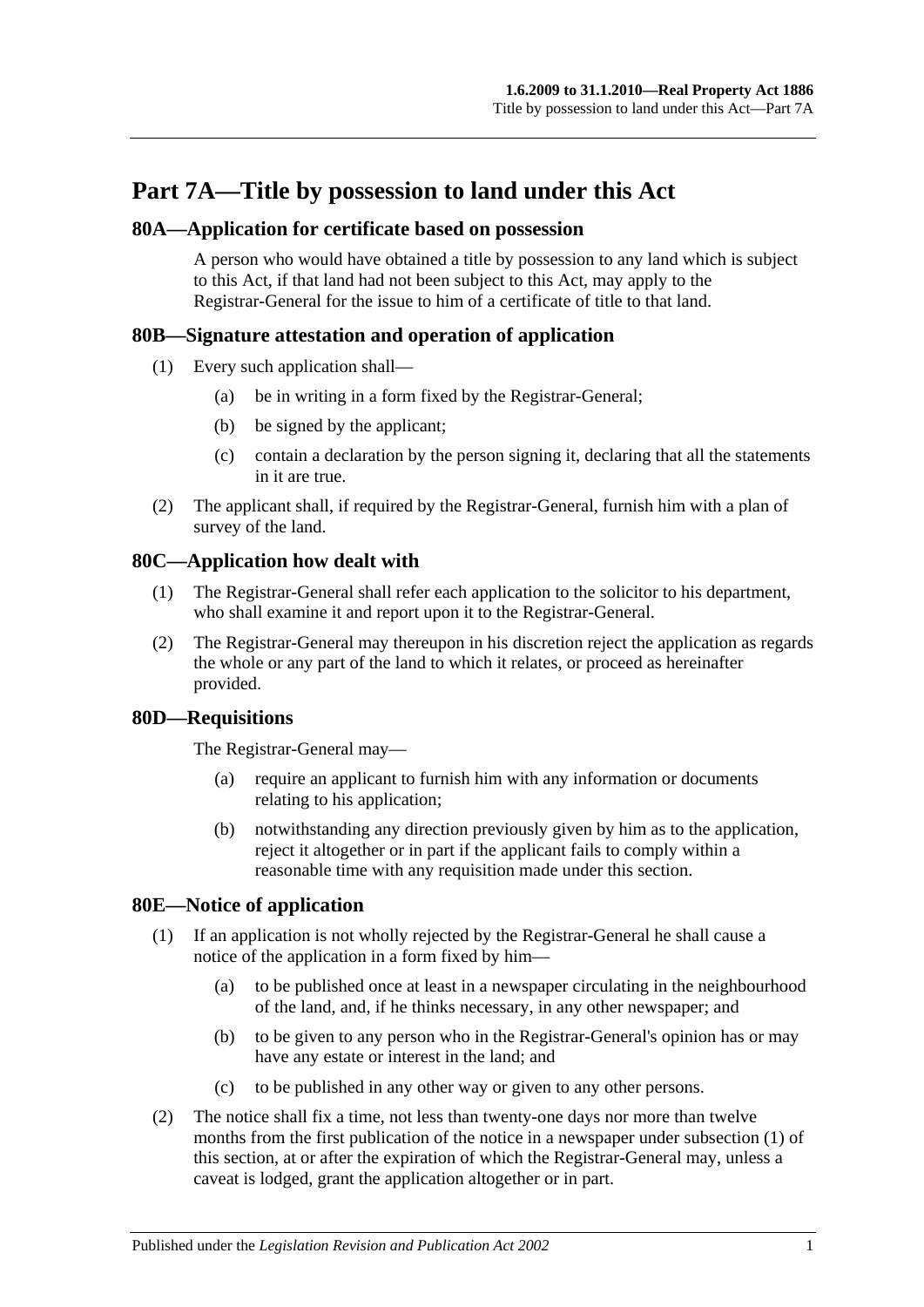#### **80F—Caveats**

- (1) A person claiming an estate or interest in the land to which an application under this Part relates, may at any time before the application is granted, lodge a caveat with the Registrar-General forbidding the granting of the application.
- (2) A caveat under this section—
	- (a) shall state the nature of the estate or interest claimed by the person lodging it and shall give an address at which notices and proceedings relating to the caveat may be served;
	- (b) need not be in any particular form but shall be accepted by the Registrar-General if it gives reasonable notice of the claim of the caveator.
- (3) If the Registrar-General is satisfied that the caveator is the registered proprietor of the land to which the application relates, or has an estate or interest in that land derived under or through the registered proprietor, he shall refuse the application:

Provided that the Registrar-General shall not refuse an application solely on the ground that a person is entitled to an easement in or over the said land, but if a person is so entitled the Registrar-General may include in any certificate of title issued to the applicant a statement that the land is subject to the easement.

- (4) If the Registrar-General is not satisfied that the caveator is the registered proprietor of the land or has an estate or interest therein derived under or through the registered proprietor, he shall give notice to the caveator that the caveator is required to take proceedings in the Court to establish his title to the estate or interest claimed by him, within a time specified in the notice being not less than six months after the giving thereof.
- (5) If a caveator who has received such notice from the Registrar-General does not within the time mentioned in the notice bring an action in the Court to obtain a declaration that he is entitled to the estate or interest claimed by him and give written notice thereof to the Registrar-General, or obtain from the Court an order or injunction restraining the Registrar-General from issuing a certificate to the applicant under this Part, the caveat shall lapse.
- (6) A lapsed caveat shall not except with the permission of the Court be renewed by or on behalf of the same person in respect of the same estate or interest.
- (7) In any proceedings to establish the title of the caveator the issue for the Court to decide shall be whether the caveator is the registered proprietor of the land or is entitled to an estate or interest derived under or through the registered proprietor.

#### **80G—Power to issue certificates**

Upon or after the expiration of the time fixed by the notice under [section](#page-40-1) 80E of this Act, if the Registrar-General is satisfied that the possession on which the applicant relies would, if the land had not been subject to this Act, have conferred on the applicant a title by possession, he may issue to the applicant a certificate for an estate in fee simple or for any other estate acquired by the applicant, free from all encumbrances appearing by the Register Book to affect the existing title: Provided that where a caveat has been lodged against the granting of an application the Registrar-General shall not grant that application unless—

(a) the caveat has lapsed; or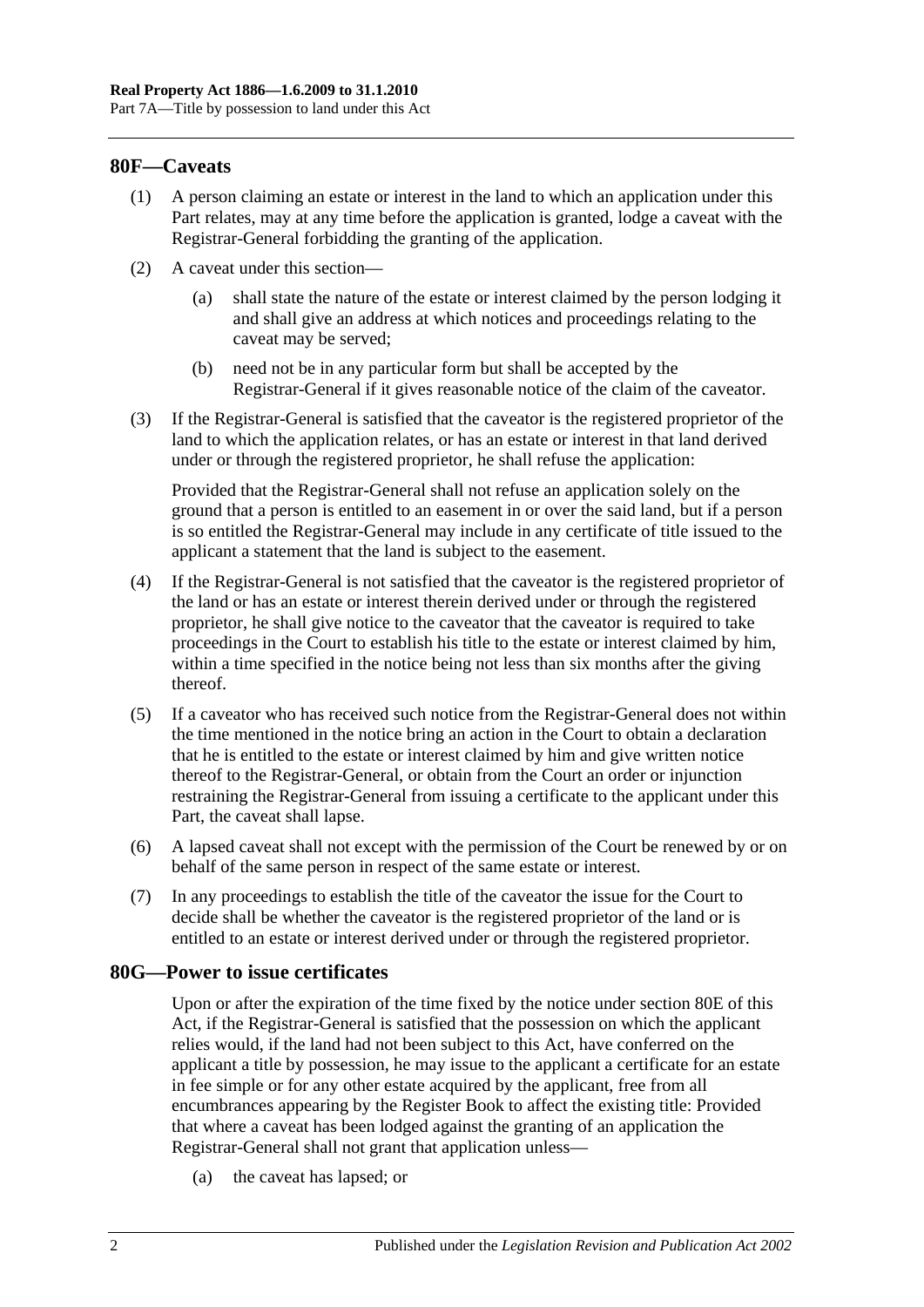(b) proceedings taken by the caveator to establish his title have been finally disposed of, and in those proceedings the caveator has failed to establish his title, or to obtain from the Court an injunction restraining the Registrar-General from issuing a certificate to the applicant.

#### **80H—Cancellation of instruments**

- (1) Where a certificate for any land is issued under this Part the Registrar-General—
	- (a) shall cancel the existing certificate for that land and any instrument, entry or memorial in the Register Book altogether or to such extent as is necessary to give effect to the certificate issued;
	- (b) shall endorse on every certificate so cancelled a memorandum stating the circumstances and authority under which the cancellation is made.
- (2) Upon the cancellation of a certificate, instrument, entry or memorial pursuant to this section, the estate and interest evidenced thereby shall cease and determine.

#### **80I—Fees**

The fees payable upon an application under this Part and in respect of the issue of a certificate under this Part shall be the same as if the application were an application to bring land under the provisions of this Act.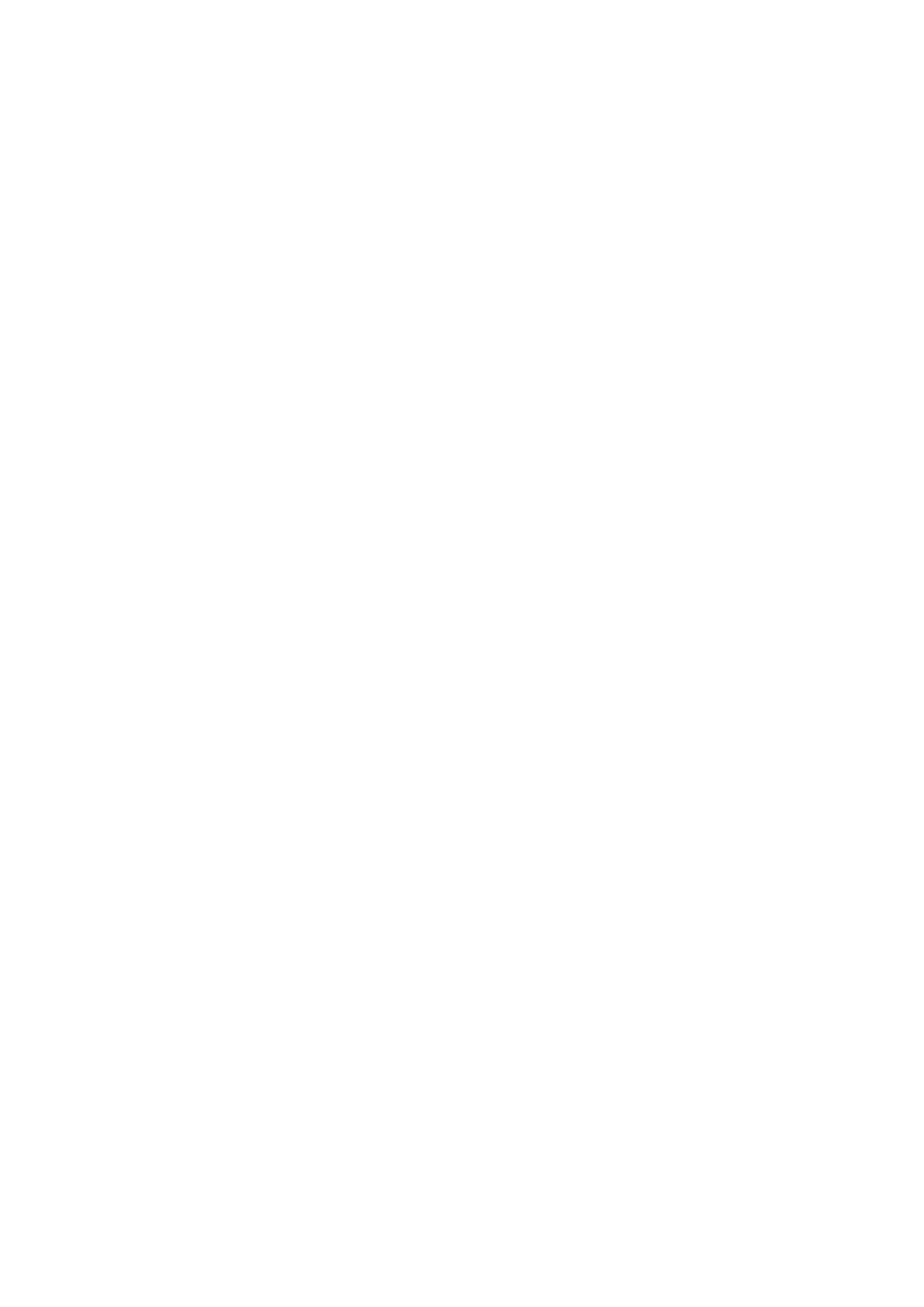# **Part 8—Easements**

#### **81—Certificates may contain statement of right-of-way or other easement**

Any certificate hereafter issued may contain a statement therein or entry thereon to the effect that the land therein described has appurtenant thereto any easement, or that the person therein named is entitled to any easement in gross, or that the land therein described is subject to any right or rights-of-way or other easement.

## **82—Description of easement**

Every such statement or entry shall fully set forth a true and accurate description of the easement, or, if the instrument creating the same be enrolled or deposited in the General Registry Office, or deposited in the Lands Titles Registration Office, shall refer to such instrument.

## **83—Registered proprietor not to be subject to rights-of-way not mentioned in certificate**

The registered proprietor of land brought under the provisions of the *[Real Property](http://www.legislation.sa.gov.au/index.aspx?action=legref&type=act&legtitle=Real%20Property%20Act%20of%201861)  [Act of](http://www.legislation.sa.gov.au/index.aspx?action=legref&type=act&legtitle=Real%20Property%20Act%20of%201861) 1861* after the passing of the *[Rights-of-Way Act](http://www.legislation.sa.gov.au/index.aspx?action=legref&type=act&legtitle=Rights-of-Way%20Act%201881) 1881* or of land hereafter brought under the provisions of this Act shall be deemed to hold the land comprised in the certificate of such land subject to such rights-of-way only as are mentioned and set forth in such certificate.

## **84—Easement not binding on registered proprietor subsequently acquiring land bona fide for value unless entered on certificate of title**

No easement hereafter created by express grant or transfer over or in respect of any servient land under the provisions of this Act shall be binding on any registered proprietor subsequently taking the land *bona fide* for valuable consideration, unless such easement shall be entered on the original certificate of such land, and also upon the duplicate certificate.

## **85—Land to be held free of rights-of-way**

The registered proprietor of any land shall, as from the eighteenth day of November, 1886, hold the same freed and discharged from all rights-of-way existing on or before that date and not entered upon the original certificate of such land in pursuance of an application made on or before such date under the *[Rights-of-Way Act](http://www.legislation.sa.gov.au/index.aspx?action=legref&type=act&legtitle=Rights-of-Way%20Act%201881) 1881*.

## **86—Public rights-of-way etc not within this Act**

Rights-of-way or other easements now or hereafter acquired or enjoyed by the public in, over, along, or across any servient land shall not be deemed to be rights-of-way or easements within the meaning of this Part of this Act, or in respect of which applications may be made or caveats entered, and nothing herein contained shall derogate from any such rights or easements, or be deemed to confer on the registered proprietor of any such servient land a right to interfere with or obstruct the public use of any way or other easement so acquired or enjoyed as aforesaid.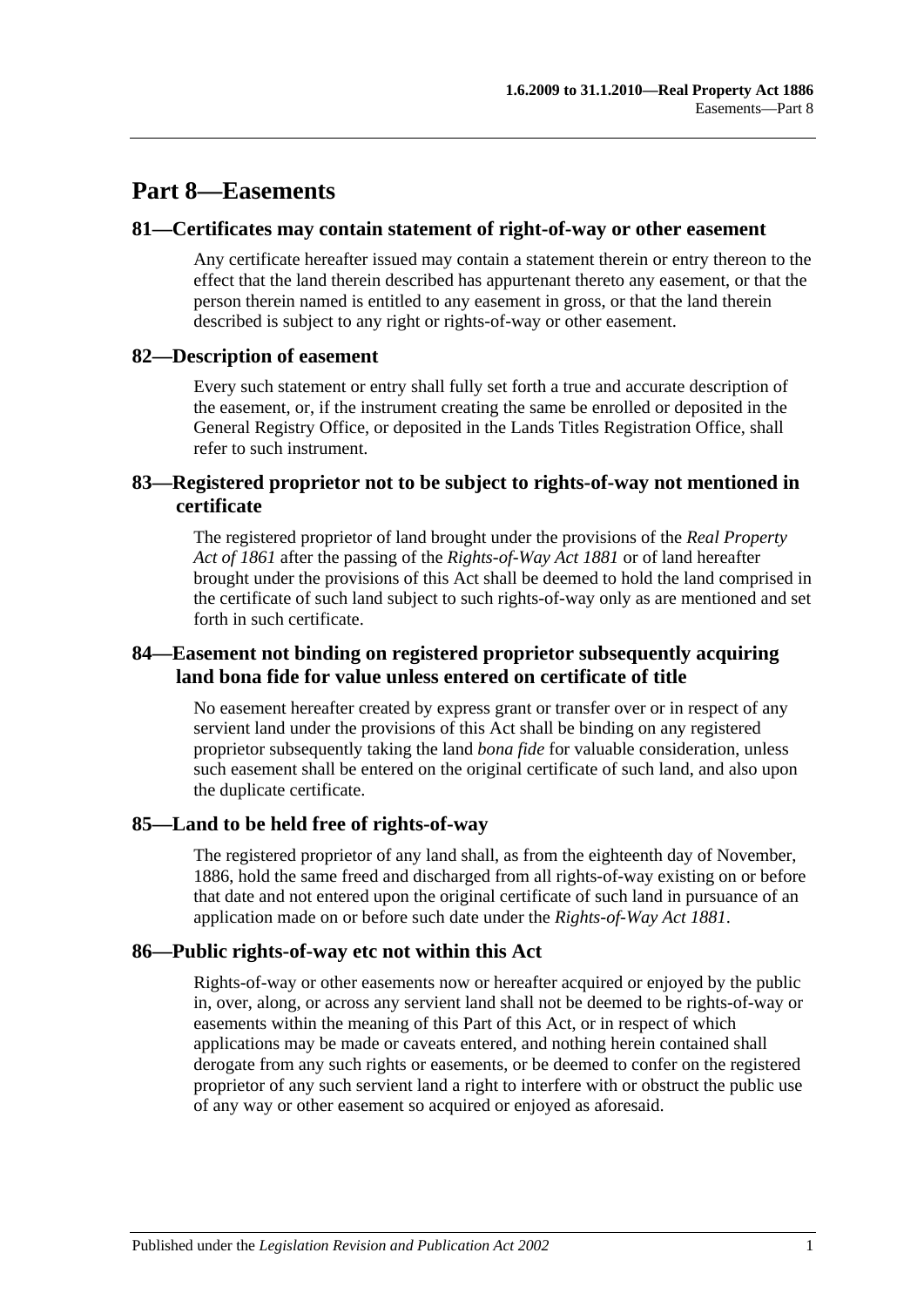## **87—Certificates heretofore issued conclusive evidence of right-of-way therein described**

Every certificate issued before the eighteenth day of November, 1881, containing therein a statement to the effect that the registered proprietor is seized of the land therein described, subject to or together with any right-of-way therein described or delineated, or together with any easement therein described, shall be deemed to operate as a grant or reservation, as the case may be, of such right-of-way or other easement, and such certificate shall, except in the case of fraud, be received in all Courts as conclusive evidence of the existence of such right-of-way or other easement:

Provided that this section shall not apply to any right-of-way or other easement, the title to which is now the subject of pending litigation in any Court of Law, or to any right-of-way or other easement, the right to which has been concluded in any Court adversely to such right-of-way or easement.

## **88—Entry as to easement to be made on original and duplicate certificates of title**

Whenever any right-of-way or other easement appurtenant to land under the provisions of this Act over land also under its provisions shall hereafter be granted or created, the Registrar-General shall make such entry on the original and duplicate certificates for the dominant and servient lands as he thinks fit.

#### **89—Short form of describing right-of-way**

The words "a free and unrestricted right-of-way" in any instrument shall be deemed to imply the words set forth in [Schedule 5](#page-132-0) hereto so far as they shall be applicable as fully and effectually as if set out at length in such instrument.

## **89A—Incorporation of long forms of easements in instruments**

Where, in an instrument, a short form set out in [Schedule 6](#page-132-1) is used to grant or create an easement the instrument shall, unless the contrary intention appears, be deemed to incorporate the corresponding long form of that easement set out in the Schedule.

## <span id="page-45-0"></span>**90—Deposit of plan showing rights-of-way**

- (1) Any registered proprietor of any land may deposit with the Registrar-General a plan of subdivision of the said land, showing the rights-of-way intended to be created by such proprietor over such land, and every subsequent registered proprietor of the said land, or any part thereof, shall be entitled to a right-of-way over all the rights-of-way shown in such plan, unless otherwise declared in his certificate.
- (2) [Subsection](#page-45-0) (1) shall not apply to a plan of subdivision deposited with the Registrar-General after the commencement of the *[Real Property Act Amendment Act](http://www.legislation.sa.gov.au/index.aspx?action=legref&type=act&legtitle=Real%20Property%20Act%20Amendment%20Act%20(No.%202)%201985)  (No. 2) [1985](http://www.legislation.sa.gov.au/index.aspx?action=legref&type=act&legtitle=Real%20Property%20Act%20Amendment%20Act%20(No.%202)%201985)*.

## **90A—Application of [sections](#page-46-0) 90B, [90C,](#page-48-0) [90D,](#page-49-0) [90E](#page-49-1) and [90F](#page-49-2)**

(1) [Sections](#page-46-0) 90B, [90C,](#page-48-0) [90D](#page-49-0) and [90E](#page-49-1) apply to, and in relation to, an easement whether the dominant and servient land are under the provisions of this Act and the easement has been entered on a certificate under this Part or not and whether the easement is created by instrument or by operation of a provision of this Act or some other Act or by operation of some other law.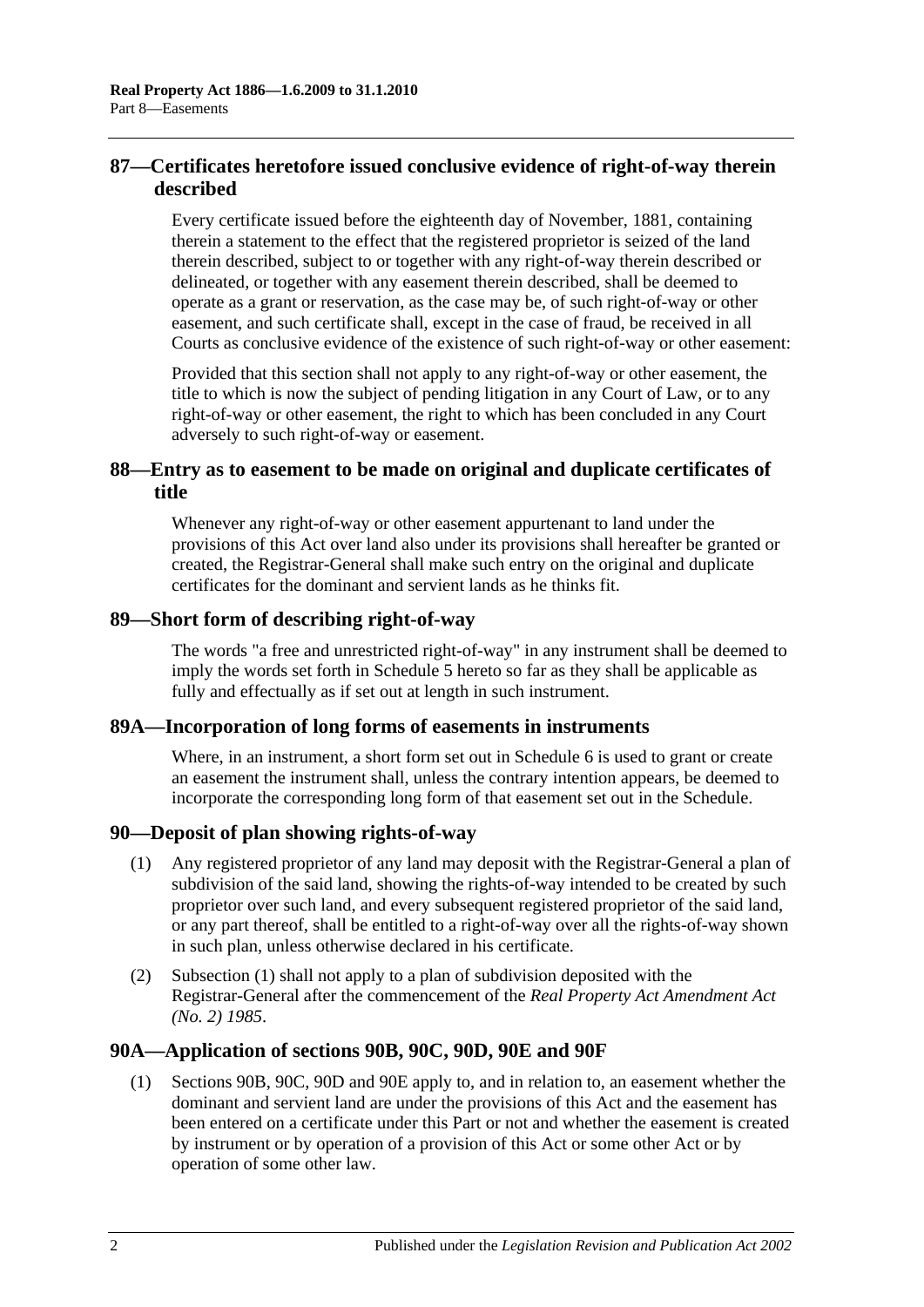(2) [Section](#page-49-2) 90F only applies to, and in relation to, an easement if the dominant and servient land are under the provisions of this Act.

#### <span id="page-46-1"></span><span id="page-46-0"></span>**90B—Variation and extinguishment of easements**

- (1) Subject to this section, the Registrar-General may on application (in a form approved by the Registrar-General) by the proprietor of the dominant or servient land or on the Registrar-General's own initiative—
	- (a) vary the position of, or extend or reduce the extent of, an easement over servient land; or
	- (b) vary an easement by extending the appurtenance of the easement to other land owned by the proprietor of the dominant land; or
	- (c) extinguish an easement.
- <span id="page-46-2"></span>(2) Subject to this section, the Registrar-General must not act under [subsection](#page-46-1) (1) except on the application, or with the written consent, of the proprietor of the dominant land and the servient land and with the written consent of all other persons who—
	- (a) in the case of land under the provisions of this Act—appear from the Register Book to have, or to claim, an estate or interest in the dominant or servient land;
	- (b) in the case of land that is not under the provisions of this Act—are known to the Registrar-General (or who become known to the Registrar-General after making reasonable enquiry) to have, or to claim, an estate or interest in the dominant or servient land.
- <span id="page-46-3"></span>(3) The Registrar-General may dispense with the consent of the proprietor of the dominant or servient land required by [subsection](#page-46-2) (2) if the Registrar-General is satisfied that—
	- (a) notice complying with [subsection](#page-47-0) (3e) has been given to the proprietor; and
	- (b) 28 days has passed since the notice was given; and
	- (c) the proprietor's estate or interest in the dominant or servient land will not be detrimentally affected by the proposed variation or extinguishment of the easement.
- <span id="page-46-4"></span>(3a) The Registrar-General may dispense with the consent of a person required by [subsection](#page-46-2) (2) (other than the proprietor of the dominant or servient land) if he or she is satisfied that the person's estate or interest in the dominant or servient land will not be detrimentally affected by the proposed variation or extinguishment of the easement.
- <span id="page-46-5"></span>(3b) Without limiting the generality of [subsection](#page-46-3) (3) or [\(3a\),](#page-46-4) where—
	- (a) the original purpose of a right-of-way was to provide access to the dominant land to which it is appurtenant; and
	- (b) the right-of-way can no longer be exercised by the proprietor of that land for that purpose because the land has subsequently been separated from the right-of-way by the creation of intervening allotments,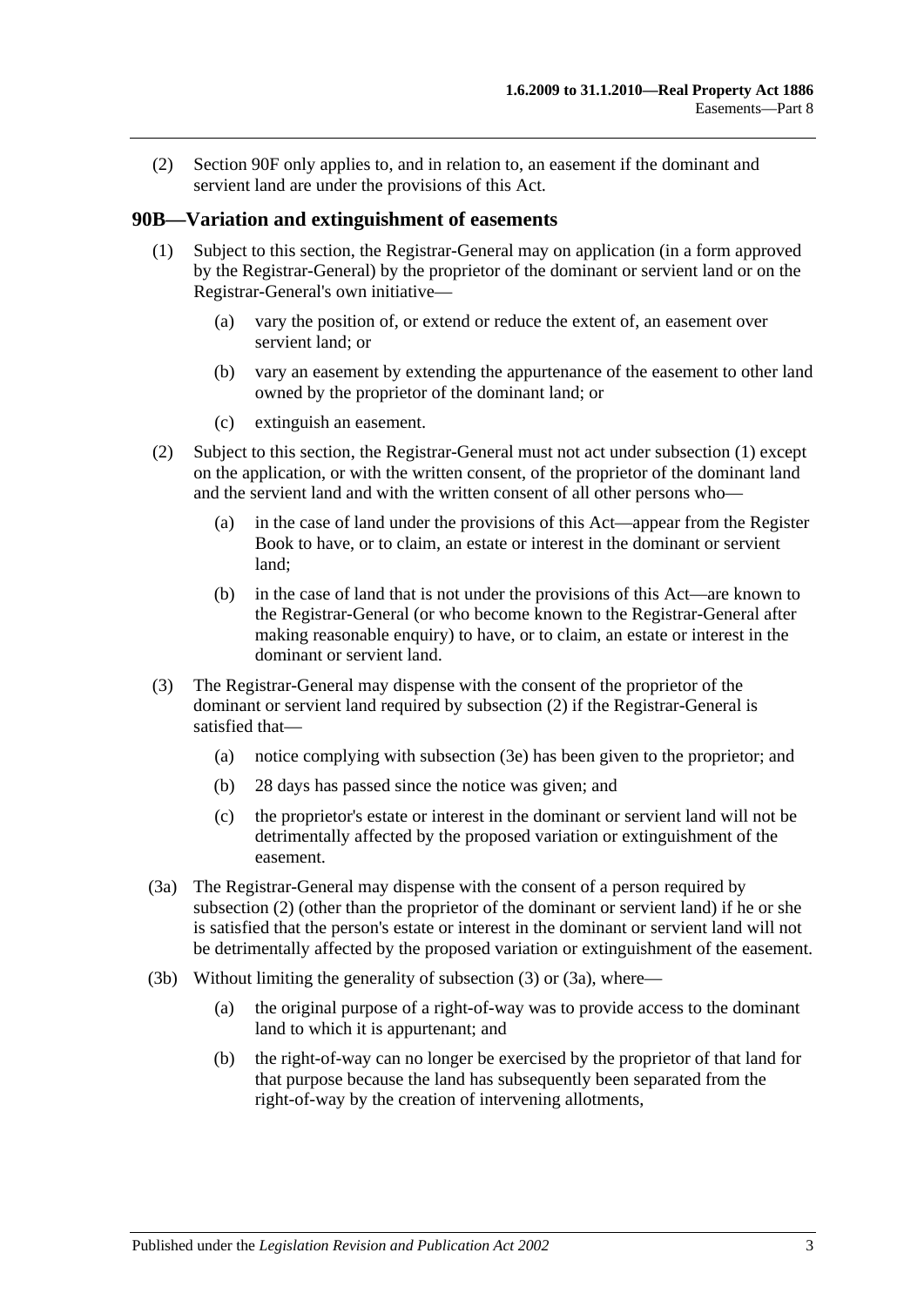the Registrar-General may extinguish the right-of-way without the consent of a person required by [subsection](#page-46-2) (2) if he or she is satisfied that there is no reason to believe or suspect that the proprietor of that land, or a successor in title of the proprietor, has any reasonable prospect of using the right-of-way for access to that land in the future.

- <span id="page-47-1"></span>(3c) Without limiting the generality of [subsection](#page-46-3) (3) or [\(3a\),](#page-46-4) where dominant land is separated from a right-of-way appurtenant to the land by intervening land and the Registrar-General is satisfied that the continued existence of the right-of-way would not enhance the use or enjoyment of the dominant land, he or she may extinguish the right-of-way without the consent of a person required by [subsection](#page-46-2) (2).
- <span id="page-47-2"></span>(3d) Before taking action under [subsection](#page-46-5) (3b) or [\(3c\)](#page-47-1) the Registrar-General must be satisfied that—
	- (a) notice complying with [subsection](#page-47-0) (3e) has been given to the proprietor of the dominant land; and
	- (b) 28 days has passed since the notice was given.
- <span id="page-47-0"></span>(3e) The notice referred to in [subsections](#page-46-3) (3) and [\(3d\)](#page-47-2) must—
	- (a) be approved by the Registrar-General; and
	- (b) include details of the proposed variation or extinguishment of the easement; and
	- (c) invite the person to whom it is given to make representations to the Registrar-General in relation to the proposal within 28 days.
- <span id="page-47-3"></span>(4) The Registrar-General may extinguish an easement under [subsection](#page-46-1) (1) without the consent of a person required by [subsection](#page-46-2) (2) if—
	- $(a)$ 
		- (i) in the opinion of the Registrar-General it is not reasonably practicable to ascertain the identity or whereabouts of that person; and
		- (ii) the Registrar-General is satisfied that the proprietor of the dominant land has ceased to exercise the rights conferred by the easement; and
	- (b) the Registrar-General has published notice of his or her intention to act under [subsection](#page-46-1) (1) in the Gazette and in a newspaper circulating generally throughout the State; and
	- (c) where the person's identity is known—the Registrar-General has sent notice of his or her intention to act under [subsection](#page-46-1) (1) by post addressed to the person at his or her last address known to the Registrar-General; and
	- (d) at least 21 days has elapsed since—
		- (i) notice was published under [paragraph](#page-47-3) (b); and
		- (ii) where [paragraph](#page-47-4) (c) applies, notice was posted under that paragraph.
- <span id="page-47-4"></span>(6) Subject to [subsection](#page-47-5) (7), the proprietor of dominant land cannot transfer or convey the land without the easement that is appurtenant to it.
- <span id="page-47-5"></span>(7) The proprietor of dominant land or of some part of it may transfer or convey part of the land without the appurtenant easement if rights under the easement continue in existence in respect of some other part of the dominant land.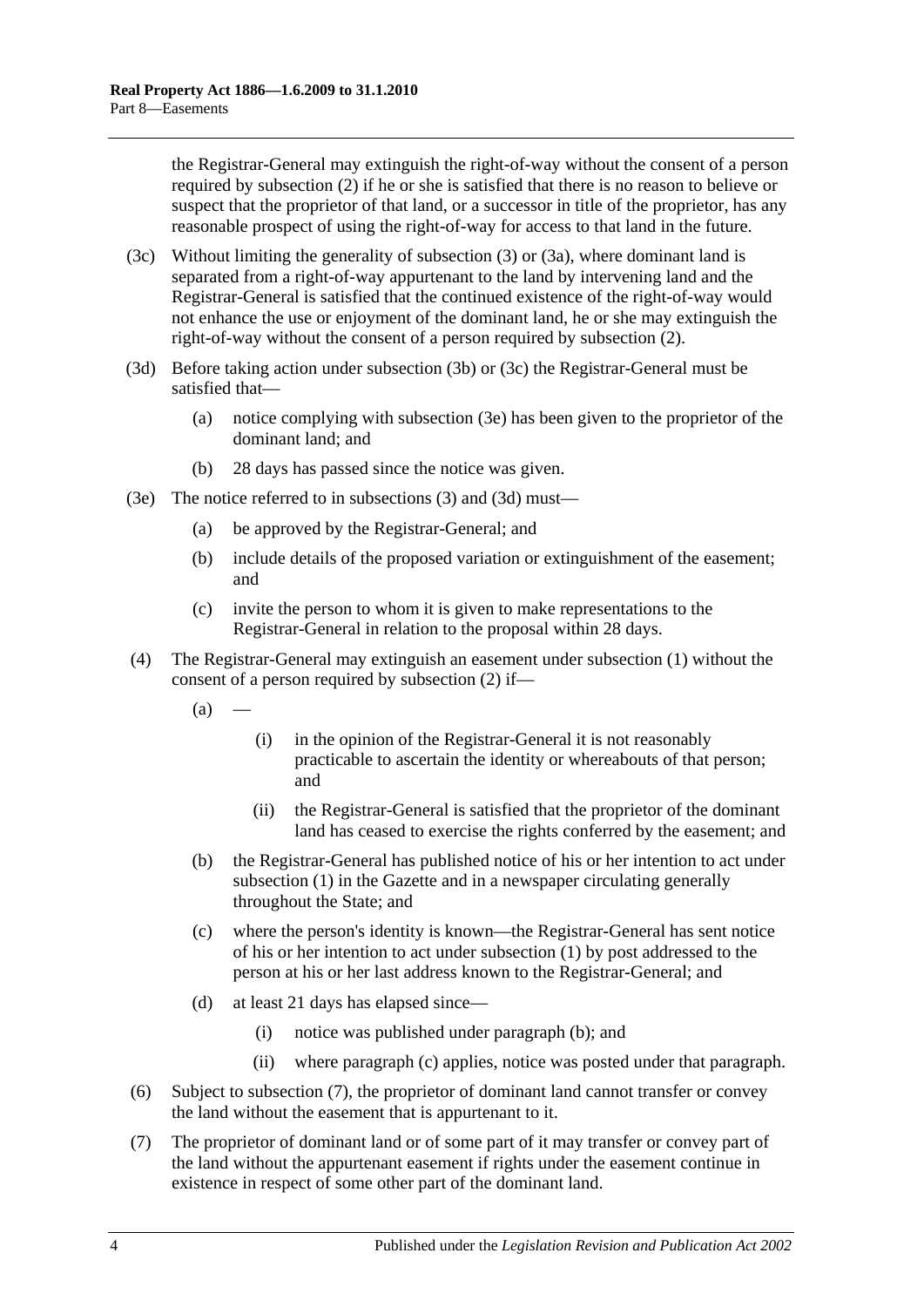- (8) The easement is extinguished in respect of land transferred or conveyed under [subsection](#page-47-5) (7).
- (9) Where, in the opinion of the Registrar-General, the creation or continuance of an easement was, or was likely to have been, a requirement on which—
	- (a) the issue of a certificate by the Development Assessment Commission under section 51 of the *[Development Act](http://www.legislation.sa.gov.au/index.aspx?action=legref&type=act&legtitle=Development%20Act%201993) 1993*; or
	- (b) the issue of a certificate by a council or the South Australian Planning Commission under [Part 19AB;](#page-104-0) or
	- (c) the approval of an application for the deposit of a strata plan by the South Australian Planning Commission or a council; or
	- (d) the consent or approval of an authority under a corresponding previous enactment,

was based—

- (e) the easement cannot be varied or extinguished under this section; and
- (f) the appurtenance of the easement cannot be extended to other land under this section; and
- (g) the easement cannot be merged with the servient land by transfer or conveyance of the easement to the proprietor of the servient land or the transfer or conveyance of the servient land to the proprietor of the easement; and
- (h) part of the dominant land cannot be transferred or conveyed separately from the easement thereby extinguishing the easement in respect of that land,

without the consent of the Development Assessment Commission.

- (10) Upon the variation or extinguishment of an easement under this section the Registrar-General must make such consequential entries in the Register Book or such entries in the records of the General Registry Office as he or she considers necessary.
- (11) A reference in this section to dominant land includes a reference to an easement that is not appurtenant to any land.
- (12) This section is subject to and does not derogate from any other Act relating to the variation or extinguishment of easements of a particular class.

#### <span id="page-48-0"></span>**90C—Easement and servient land may be vested in same person**

- (1) Subject to this section, a person may be the proprietor of an easement and the servient land that is subject to the easement and accordingly a person may grant an easement to himself or herself.
- (2) Subject to this section, if an easement and the servient land are vested in the same person by transfer or conveyance the easement will not merge with the servient land unless the transfer or conveyance expresses the intention that it should do so.
- (3) An easement is extinguished by the amalgamation of the dominant and servient land under [Part 19AB](#page-104-0) [Division 3.](#page-114-0)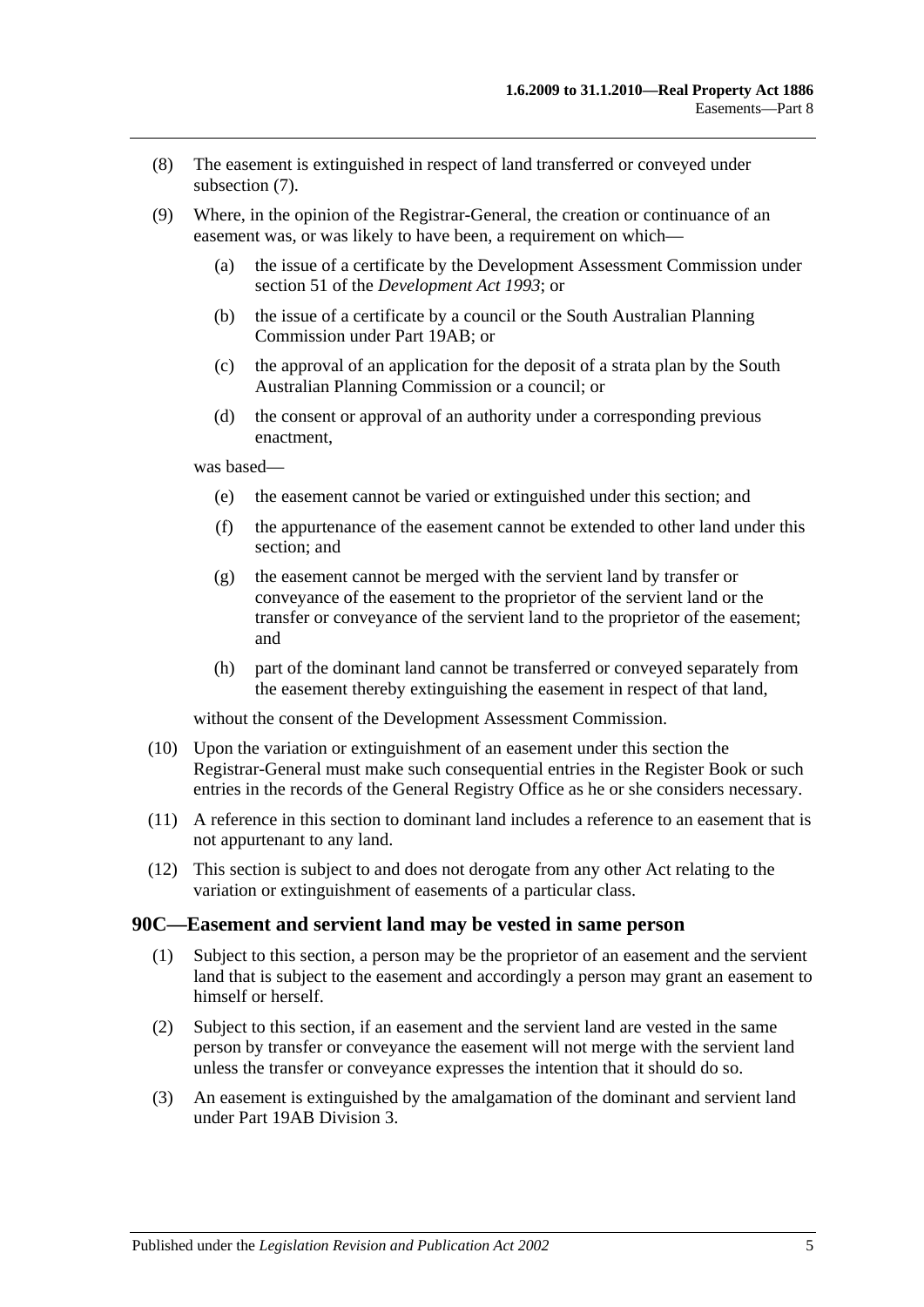(4) Where the whole or part of the land within the boundaries of an easement is amalgamated with the whole or part of the dominant land by the reconstitution of allotment boundaries upon deposit of a plan of division in the Lands Titles Registration Office, the easement is extinguished insofar as it extended over the amalgamated land.

#### <span id="page-49-0"></span>**90D—Survey of easement**

Before registering an instrument creating or varying an easement, the Registrar-General or the Registrar-General of Deeds may require the parties to the instrument to lodge a survey prepared by a licensed surveyor that delineates the boundaries of the easement.

#### <span id="page-49-3"></span><span id="page-49-1"></span>**90E—No private right-of-way over public street or road**

- (1) A private right-of-way cannot subsist over a public street or road and accordingly—
	- (a) a private right-of-way cannot be granted, reserved or otherwise created over a public street or road; and
	- (b) upon land becoming a public street or road all private rights-of-way over the land are extinguished; and
	- (c) all private rights-of-way existing over public streets or roads immediately before the commencement of the *[Real Property \(Miscellaneous\) Amendment](http://www.legislation.sa.gov.au/index.aspx?action=legref&type=act&legtitle=Real%20Property%20(Miscellaneous)%20Amendment%20Act%201994)  Act [1994](http://www.legislation.sa.gov.au/index.aspx?action=legref&type=act&legtitle=Real%20Property%20(Miscellaneous)%20Amendment%20Act%201994)* are extinguished.
- (2) [Subsection](#page-49-3) (1) extinguishes a right-of-way only in respect of land that is a public street or road and the right-of-way remains in force in respect of other land (if any) that is subject to it.
- (3) In this section—

*a public street or road* means—

- (a) a public street or road within the meaning of Part 17 of the *[Local Government](http://www.legislation.sa.gov.au/index.aspx?action=legref&type=act&legtitle=Local%20Government%20Act%201934)  Act [1934](http://www.legislation.sa.gov.au/index.aspx?action=legref&type=act&legtitle=Local%20Government%20Act%201934)*;
- (b) a thoroughfare vested in a council, an authority or the Crown by [section](#page-111-0) 223LF or by a corresponding previous enactment;
- (c) a public road referred to in section 27CA of the *[Highways Act](http://www.legislation.sa.gov.au/index.aspx?action=legref&type=act&legtitle=Highways%20Act%201927) 1927*,

that the public is entitled to use as a street, road or thoroughfare.

#### <span id="page-49-2"></span>**90F—Easement subject to existing mortgage etc**

If, when an easement is created over servient land, the dominant land, or any part of it, is subject to a mortgage or an encumbrance, the easement is also subject to the mortgage or encumbrance if—

- (a) the instrument granting the easement provides that it is subject to the mortgage or encumbrance; and
- (b) the mortgagee or encumbrancee has endorsed his or her consent to that on the instrument.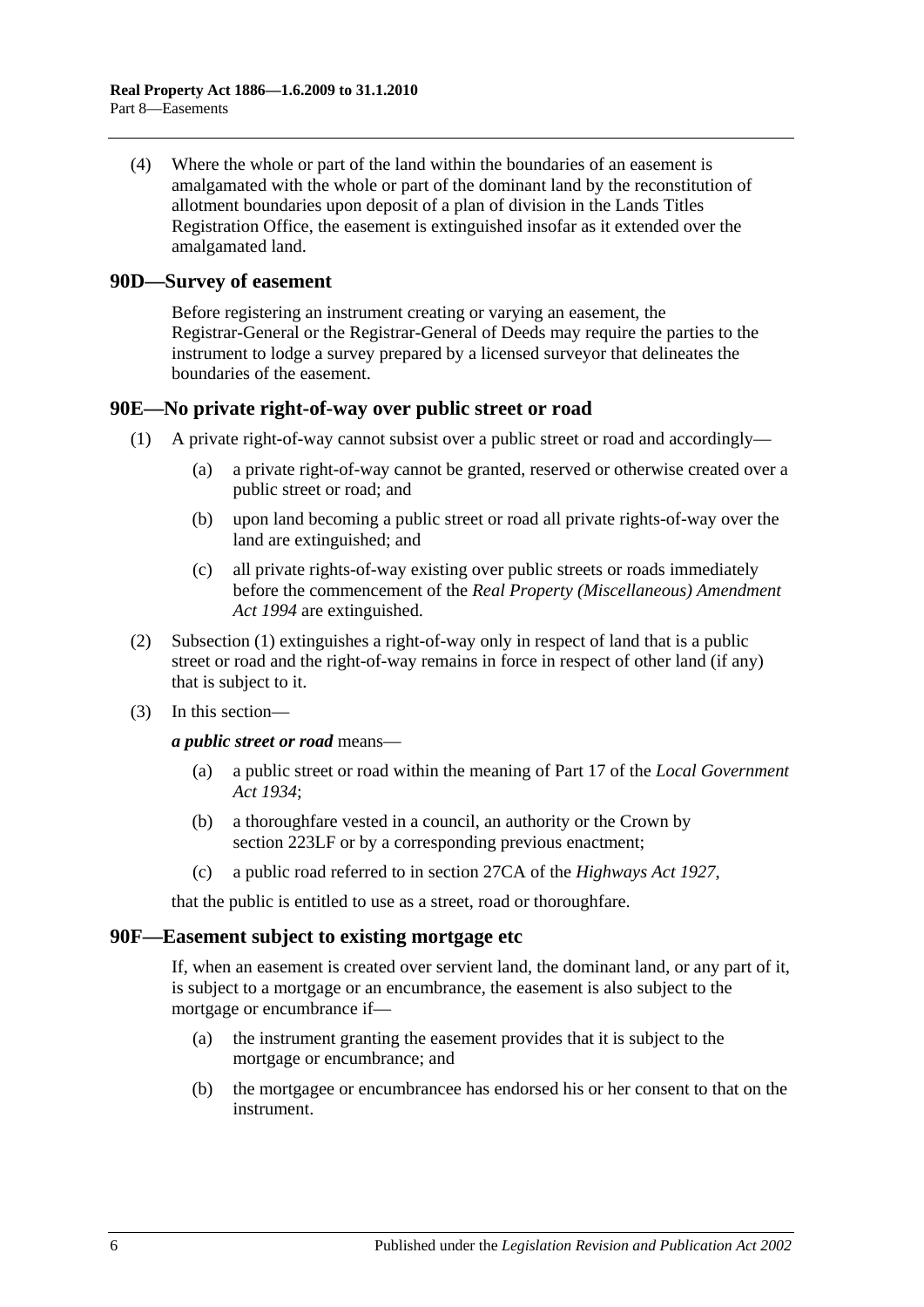# **Part 9—Crown leases**

### **91—Interpretation of Crown lease**

For the purpose of this Part of this Act, every lease or agreement for sale of Crown lands hereafter granted, or made by or on behalf of the Crown, shall be deemed a Crown lease.

#### **92—Person now holding under lease or agreement may surrender**

Every person now holding any Crown lands under any lease or agreement for sale granted or made by or on behalf of the Crown may, subject to the approval of the Minister of Lands, surrender his lease or agreement for a Crown lease of the land remaining subject to such lease or agreement, upon all the same terms as shall have been applicable to such land prior to the surrender, but so that every person having any estate or interest in the surrendered land shall concur in the surrender.

## **93—Execution and Registration of Crown Lease**

- (1) The parties to a Crown Lease must execute two copies of the lease one of which must be lodged with the Registrar-General for inclusion or recording in the Register of Crown Leases and the other of which must be delivered to the lessee.
- (2) The Register of Crown Leases may take the form of the individual copies of the leases bound into a book or kept separately or of records made by an electronic, electromagnetic, optical or photographic process or both of those forms.
- (3) A Crown Lease will be taken to be registered upon the Registrar-General allotting a volume and folio number in respect of the lease.

## **94—Forfeiture etc of Crown Lease**

The forfeiture or determination of a Crown Lease will not take effect until the forfeiture or determination has been entered in the Register of Crown Leases by the Registrar-General.

## **95—Not to give any greater effect than if this Act had not been passed. The Minister of Lands may make regulations**

Nothing herein contained or hereby implied shall be construed to give any greater effect or different construction to any Crown lease registered pursuant to this Part of this Act than would have been given to it if this Act had not been passed, nor shall any right or remedy, which the Crown would otherwise have possessed, be in any way prejudiced or altered. The Minister of Lands may, from time to time make any regulations which may be considered expedient for giving effect to this Part of this Act, and all such regulations, when published in the Government Gazette, shall have the force of law.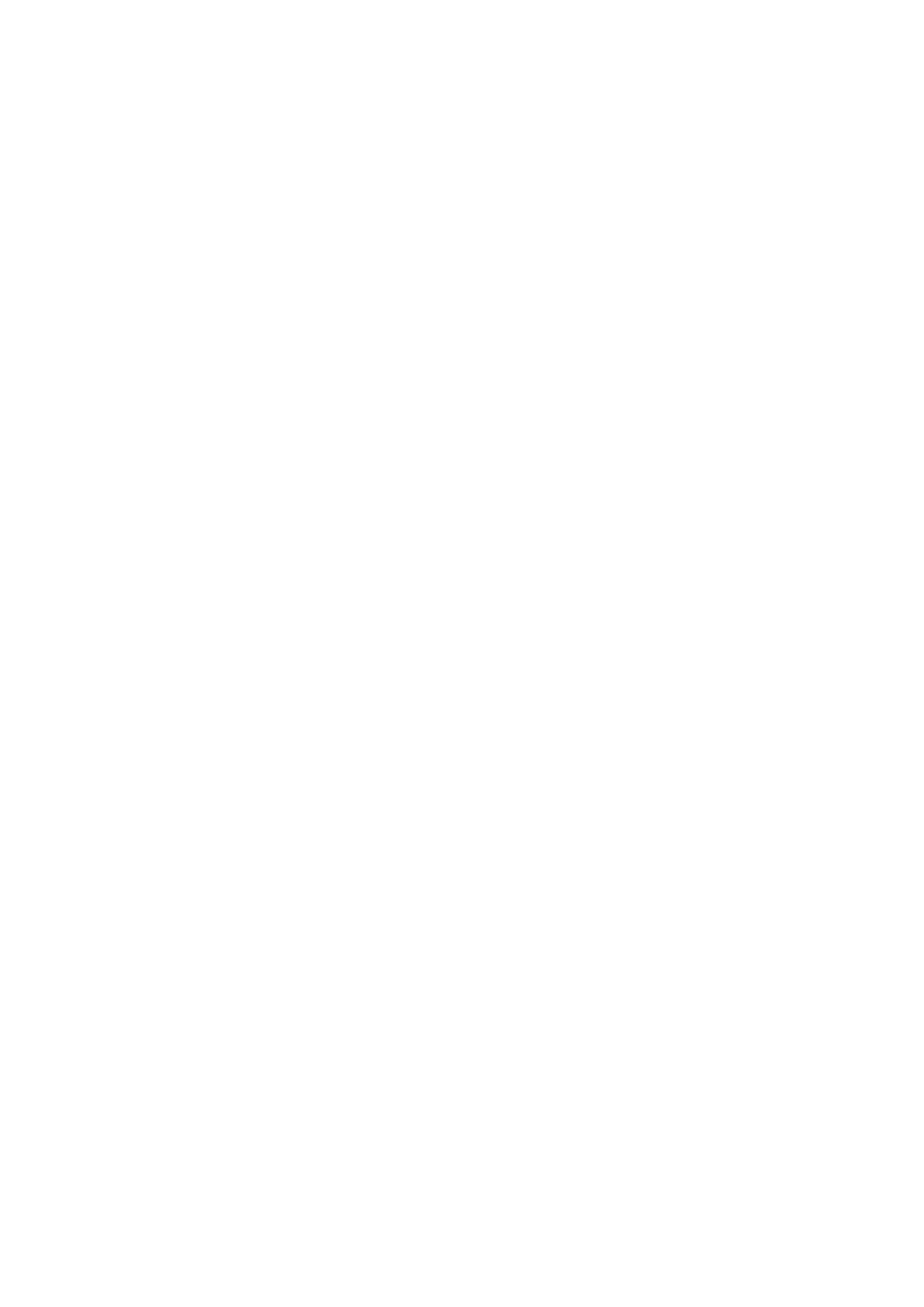# **Part 10—Transfers**

### **96—Transfers**

When any land is intended to be transferred, or any right-of-way or other easement is intended to be created or transferred, the registered proprietor shall execute a transfer in the appropriate form, which transfer shall, for the description of the land intended to be dealt with, refer to the certificate of such land, or shall give such description as may be sufficient to identify the same, and shall contain or have endorsed thereon a memorandum of all leases, mortgages, and encumbrances to which the land shall be subject, and an accurate statement of the estate or interest intended to be transferred or created.

#### **96AA—Creation of easements by reservation**

An easement may be created on the transfer under this Act of an estate of freehold or the granting of an estate of leasehold under this Act by reservation of the easement to the transferor or lessor in the instrument of transfer or the lease.

#### **96A—Acceptance of transfer**

Every transfer shall contain a statement signed by the transferee indicating that he accepts the transfer or grant of the land, right-of-way or easement: Provided that—

- (a) the Registrar-General may accept and register a transfer without such a statement if he is satisfied that it is difficult or impossible to procure the signature of the transferee;
- (b) where the transferee is an infant or mentally incapacitated person, the transfer may be signed by his or her guardian or the administrator or committee of his or her estate; and the acceptance under this section of a transfer on behalf of an infant shall not affect any right of that infant or of any person on his behalf to avoid or disclaim the transfer.

## **97—Transferee of land subject to mortgage or encumbrance to indemnify transferor**

In every instrument purporting to transfer land mortgaged or encumbered there shall be implied the following covenant by the transferee with the transferor, and so long as such transferee shall remain the registered proprietor, with the mortgagee or encumbrancee, that is to say—That the transferee will pay the principal, interest, and other moneys secured by such mortgage or encumbrance, after the rate and at the time or times specified therein, and will indemnify and keep harmless the transferor from and against such principal, interest, and other moneys and from and against all liability in respect of any of the covenants contained in such mortgage or encumbrance or by this Act implied on the part of the transferor.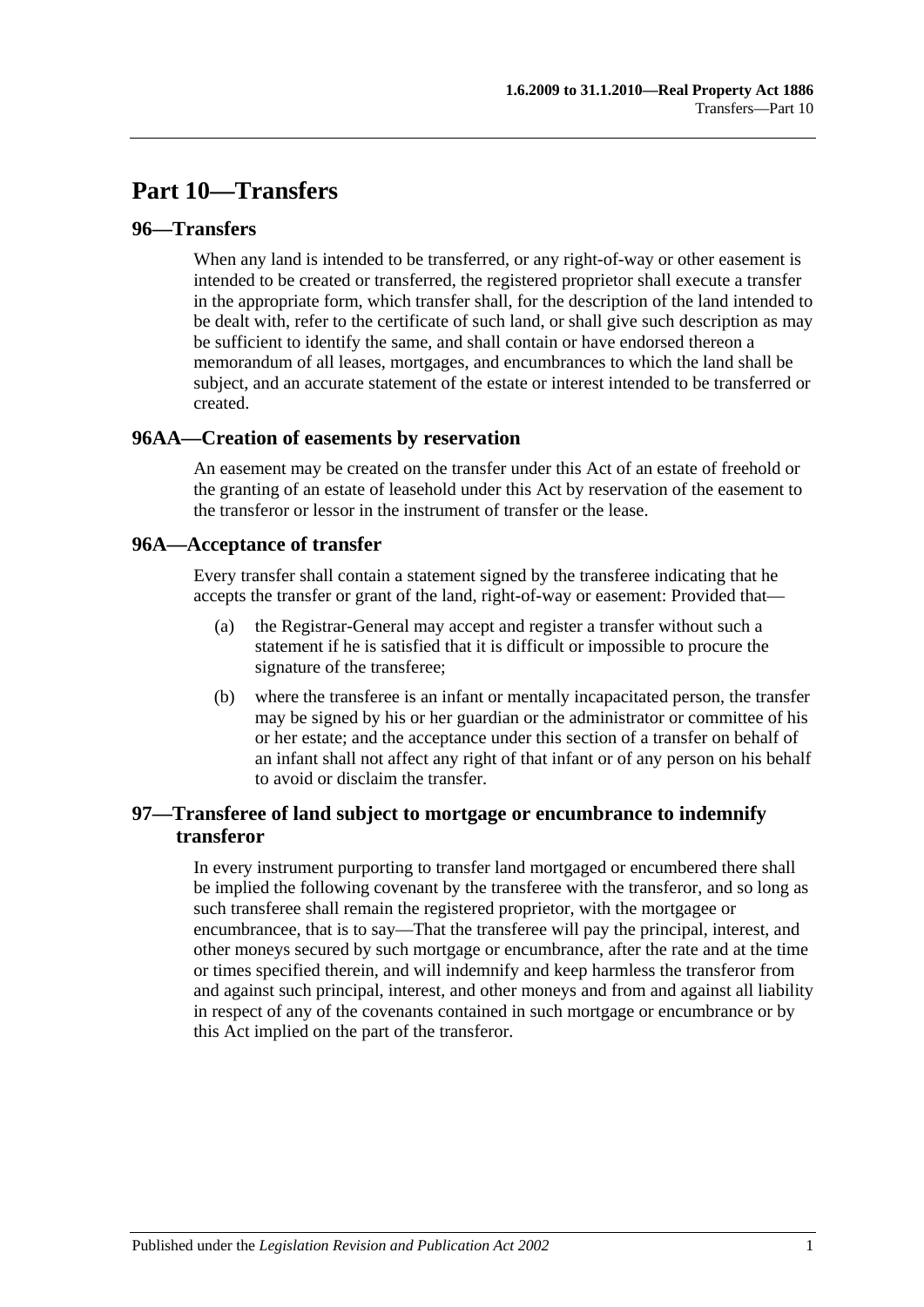### **98—On registration of transfer, grant or certificate to be cancelled**

When a transfer purporting to transfer any estate of freehold is presented for registration, the duplicate certificate shall (except as herein otherwise provided) be delivered to the Registrar-General; and the Registrar-General shall, upon registering the transfer, enter on the original certificate and also on the duplicate certificate (if delivered to him) a memorandum cancelling the same, either wholly or partially, according as the transfer purports to transfer the whole or part only of the land comprised in such certificate.

#### **99—Unless whole of land transferred**

In case the whole of the land comprised in any certificate is transferred, such certificate need not be cancelled, but upon the transfer being registered and a memorial thereof entered on the duplicate certificate, the Registrar-General may deliver such duplicate to the transferee or other person entitled thereto.

## **100—New certificate to purchaser and balance certificate to registered proprietor**

The Registrar-General shall, upon cancelling any certificate, either wholly or partially, pursuant to any transfer, issue to the transferee a certificate of the land mentioned in the transfer, and every such certificate shall refer to the transfer; and the Registrar-General shall, whenever required by the proprietor of any portion or balance of land included in a partially cancelled certificate, issue to such proprietor a certificate for the portion or balance of which he is proprietor: Provided that the Registrar-General may in his discretion at any time without being so required by the said proprietor, issue to the said proprietor a certificate or certificates for the said portion or balance or any part or parts thereof.

## **102—Memorial of order for sale of land for non-payment of rates**

Whenever the Court or a Judge under the powers conferred by the *[Local Government](http://www.legislation.sa.gov.au/index.aspx?action=legref&type=act&legtitle=Local%20Government%20Act%201934)  Act [1934](http://www.legislation.sa.gov.au/index.aspx?action=legref&type=act&legtitle=Local%20Government%20Act%201934)* or any Act or Acts amending the same, or any other Act, shall have made an order for the sale of any land under the provisions of this Act, the Registrar-General shall, upon being served with a copy of the order, mark thereon the time of such service, and shall enter a memorial thereof in the Register Book, which shall operate as a caveat against alienation other than in pursuance of such order while the same remains in force.

## **103—Registration of transfer hereunder**

Upon the production to him of a transfer of the land duly executed in pursuance of any such order, the Registrar-General shall (without requiring the production of the duplicate certificate) register such transfer, and enter on the original certificate a memorandum cancelling the same either wholly or partially, as the case may require, and shall issue to the transferee a certificate of the land comprised in such transfer, free from all encumbrances, charges, exceptions, qualifications, and conditions whatsoever other than those mentioned in the transfer.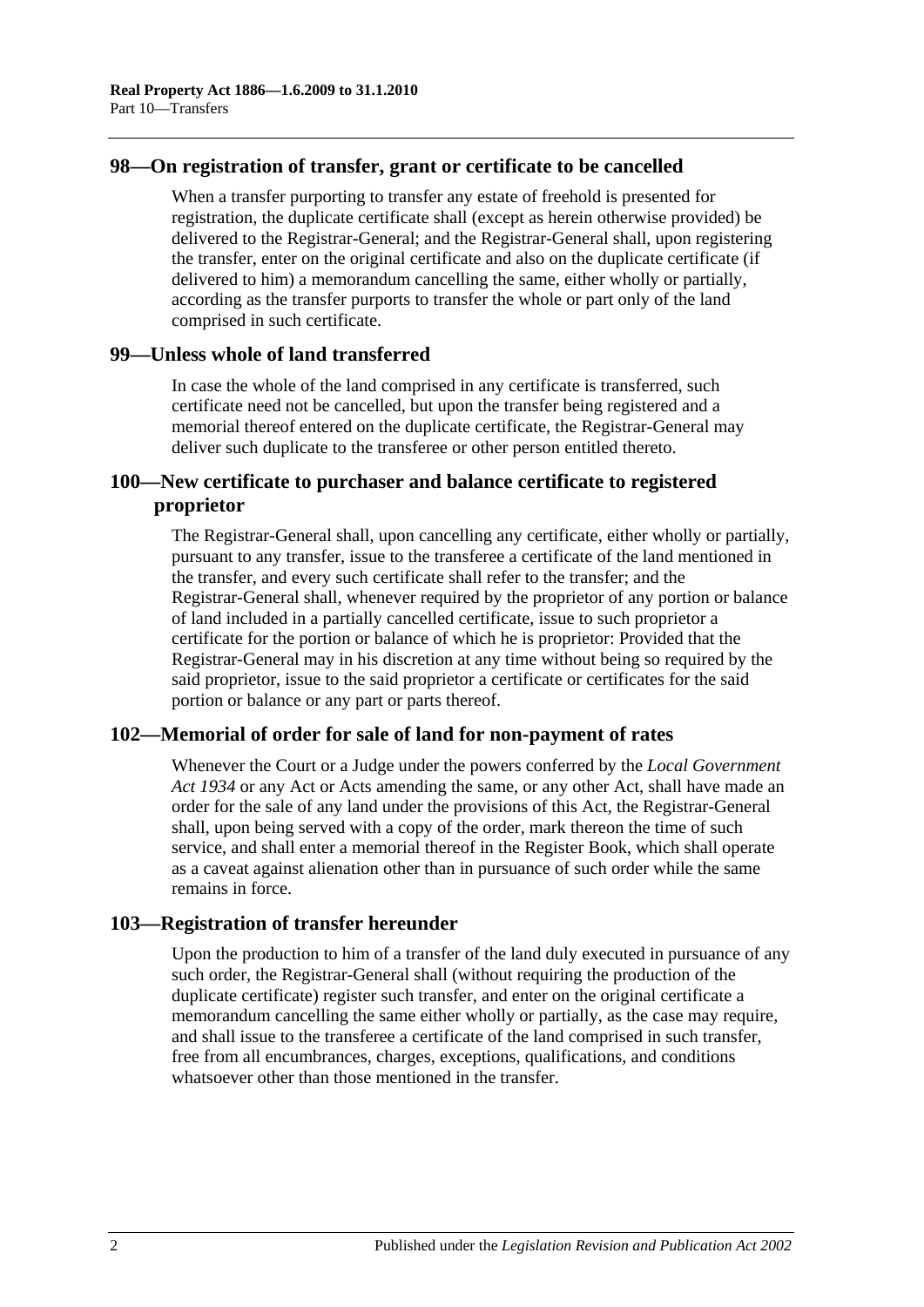## **104—Discharge of memorial**

In any such case, if only a portion of the land comprised in any certificate has been sold, and the whole of the arrears of rates, interest, and costs appear to be satisfied by the sale of the land transferred, a statement to that effect shall be appended to the transfer, signed by the Master or other officer of the Court acting in that behalf; and thereupon the Registrar-General shall make an entry on the partially cancelled certificate in the Register Book, discharging the memorial of the order entered thereon.

#### **105—Sale under writ of fieri facias or decree, warrant or order of court**

No execution issued prior to or after the passing of this Act shall bind, charge, or affect any land, but the Registrar-General shall, on being served with a copy of any writ or warrant of execution against land, or of any decree or order (other than an order for sale for non-payment of rates) affecting land issued out of or made by the Court, or any Court of insolvency or other Court of competent jurisdiction, accompanied by a statement signed by any party interested, or by his attorney, solicitor, or agent, specifying the land sought to be affected thereby, mark upon such copy the time of such service, and shall enter a memorial of such writ, warrant, decree, or order on the original certificate, which shall operate as a caveat against alienation other than in pursuance of such writ, warrant, decree, or order, while the same remains in force.

#### **106—Transfer not to be valid against purchaser until entry of writ**

Until such service and entry no sale or transfer under any such decree, order, writ, or warrant shall be valid as against a purchaser for valuable consideration, notwithstanding the purchaser had actual or constructive notice of such decree, order, writ or warrant.

## **107—Transfer on sale under writ, warrant, decree or order**

After any land so specified as aforesaid shall have been sold under any writ, warrant, decree, or order, the Registrar-General, on receiving a transfer thereof in the appropriate form, shall, subject to the provisions hereinafter contained, register such transfer by making an entry thereof in the Register Book, and on such entry being made the purchaser shall be deemed the transferee and registered proprietor of the land so sold; and every sale under any such writ, warrant, decree, or order shall take priority over and be effectual as against any other dealing affecting such land, entered into or transacted after the service of the writ, warrant, decree, or order, and the entry thereof on the original certificate.

## **108—Production of duplicate instrument not required on transfer under decree or order, writ, or warrant**

The Registrar-General may register a transfer under any decree or order, or under any writ or warrant of execution of a Court, as hereinbefore mentioned, without requiring the production of the duplicate certificate, or other instrument of title.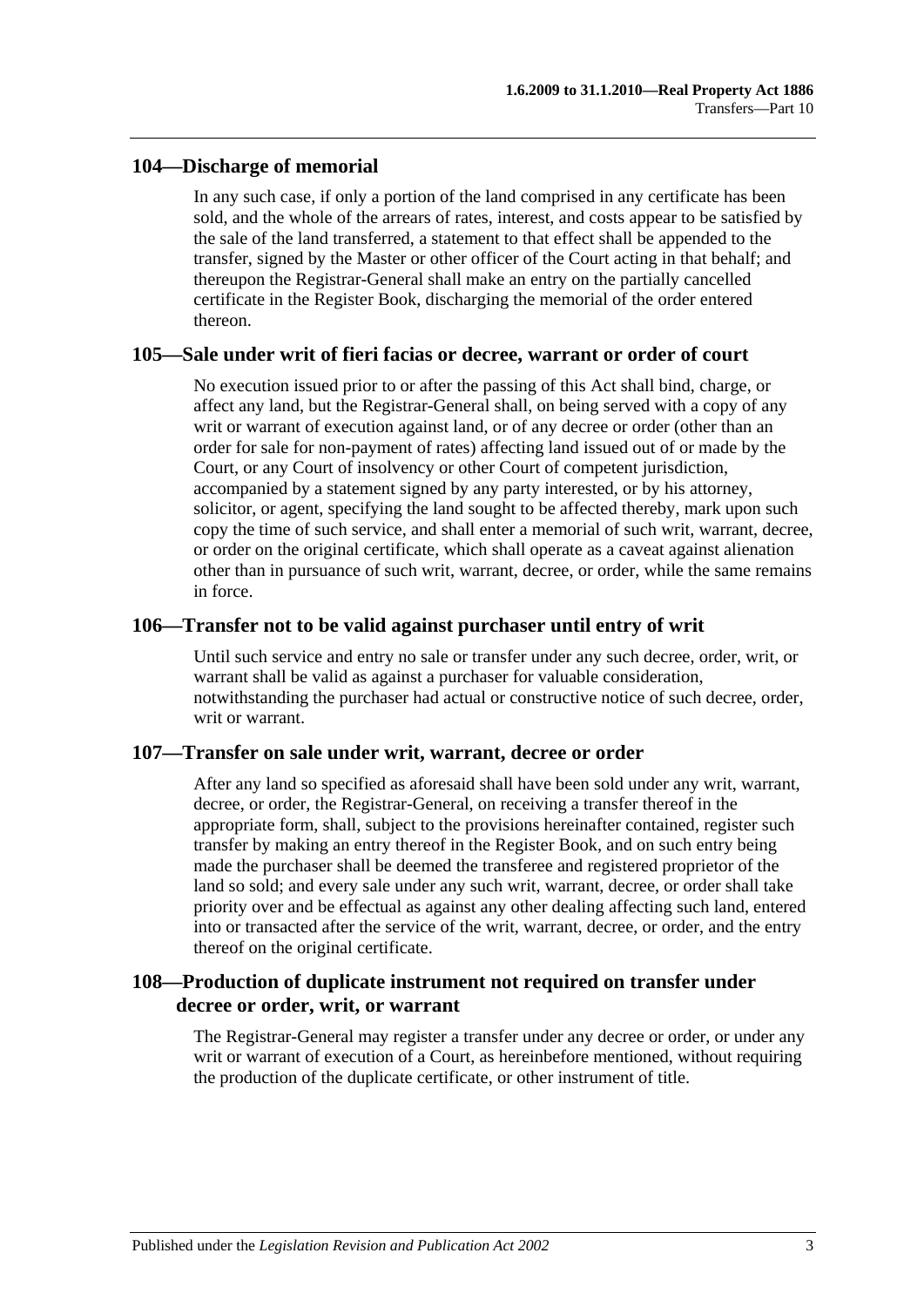#### **109—Satisfaction of writ, warrant, decree, or order**

The Registrar-General shall, upon production to him of sufficient evidence of the satisfaction of any such decree, order, writ, or warrant as aforesaid, cause an entry of such satisfaction to be made in the Register Book, and on such entry such writ, warrant, decree, or order shall be deemed to be satisfied.

#### **110—Lapse of writ, decree, warrant, or order**

Every decree, order, writ, or warrant of execution shall cease to bind, charge, or affect any land, unless a transfer upon a sale under such writ, warrant, decree, or order shall be presented for registration within six months from the day on which the copy was served, or within such extended time as the Court shall order.

#### **111—Transfer by registered proprietor to spouse etc**

The registered proprietor of any estate or interest in land may transfer such estate or interest, or any part thereof, to the wife or husband of such registered proprietor, or to such registered proprietor, and any other person or persons as joint tenants or tenants in common, and may limit any estates by remainder or otherwise, without limiting any use, or executing any re-assignment; and upon the registration of any such transfer the estate or interest thereby dealt with or transferred shall vest in the transferee or transferees, according to the intent and meaning appearing in and expressed by such instrument.

#### **112—Dealings before issue of certificate**

Upon the production of the receipt of the Treasurer in full satisfaction of the purchase-money of any land alienated in fee from the Crown, together with a transfer, mortgage, lease, or other instrument, duly executed by the purchaser from the Crown of such land, the Registrar-General shall endorse upon such receipt such memorial as he is required to enter in the Register Book upon the registration of any dealing of a like nature with land in respect of which a certificate has been registered, and so on from time to time with respect to any other dealing before the registration of the certificate for the said land, and every such instrument shall thereupon be held to be duly registered, and the Registrar-General shall file such receipt and such instrument in his office; and, upon the registration of the certificate for such land, the Registrar-General shall enter thereon a memorial of such dealing, and shall endorse such instrument with the memorandum of registration as prescribed on the registration of instruments generally.

## **113—Deed-poll by promoters of undertakings under Lands Clauses Acts**

Every deed-poll by virtue of which any land under the provisions of this Act or of any of the Real Property Acts, shall have been, or shall hereafter be, vested in the promoters of an undertaking as provided by the Lands Clauses Consolidation Act, or any amendment thereof, or the *[Compulsory Acquisition of Land Act](http://www.legislation.sa.gov.au/index.aspx?action=legref&type=act&legtitle=Compulsory%20Acquisition%20of%20Land%20Act%201925) 1925*, or any Act substituted for or amending that Act, shall have the same effect as a transfer executed by the registered proprietor of the land comprised in such deed-poll.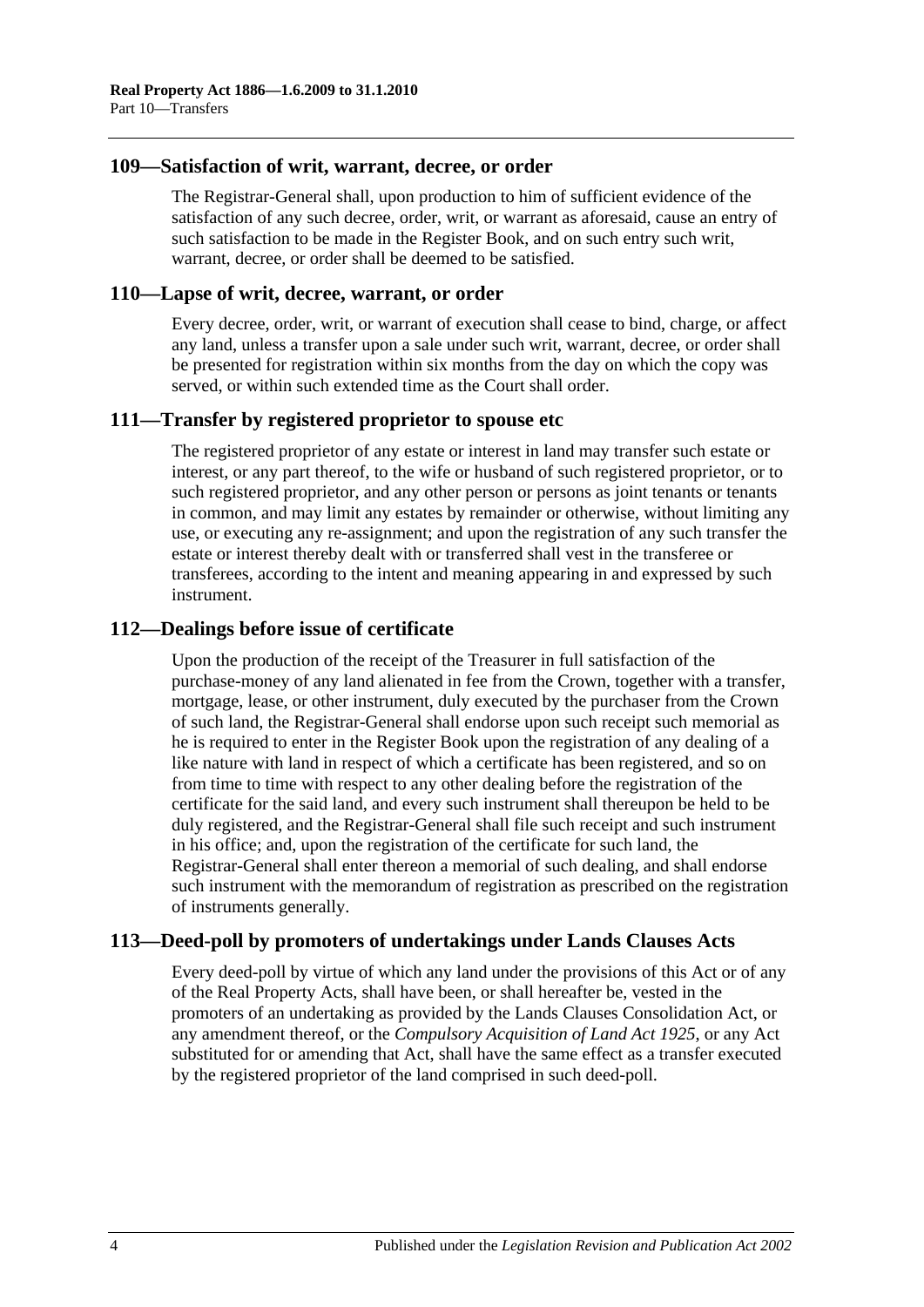## **114—Mode of registration of such deed-poll**

The Registrar-General shall, upon any such deed-poll being lodged with him by the promoters of the undertaking, register the same upon the original certificate in like manner as transfers are registered, and shall require the registered proprietor, or any depositee, mortgagee, encumbrancee, or other person having the custody or control of the same, to deliver up the duplicate certificate for the purpose of having an entry of the deed-poll made thereon; and the Registrar-General shall, after such registration, cancel the original certificate, and when produced to him, the duplicate thereof, and shall issue a certificate of the land comprised in the deed-poll to the promoters of the undertaking, and a new certificate for the balance of the land comprised in the certificate to the proprietor thereof: Provided that all expenses of and incidental to obtaining such certificates shall be borne by the promoters of the undertaking.

## **115—This Act not to lessen effect of deed-poll heretofore or hereafter executed**

Nothing herein contained shall lessen, or, except as expressly hereinbefore provided, alter the effect of any deed-poll heretofore or hereafter executed, and no transferee from a registered proprietor under a transfer subsequent in date to such deed-poll shall be entitled to any estate or interest in the lands mentioned in such deed-poll, nor to any priority over the promoters executing the same.

## **115A—Issue of certificate where land is vested by operation of law**

Despite anything in this Act or any other Act or law, if the Registrar-General is satisfied that an estate or interest in land has become vested in a person by operation of an Act, the Registrar-General may (whether or not an appropriate application has been made by that person)—

- (a) in the case of land under the provisions of this Act—without the execution or production of any instrument or document whatsoever, register the person as the proprietor of that estate or interest in the land and enter on the certificate of title a memorial of the vesting of the estate or interest; or
- (b) in the case of land not under the provisions of this Act—without the execution or production of any instrument or document whatsoever, bring the land under the provisions of this Act, register the person as the proprietor of that estate or interest in the land and issue a certificate of title on which has been entered a memorial of the vesting of the estate or interest.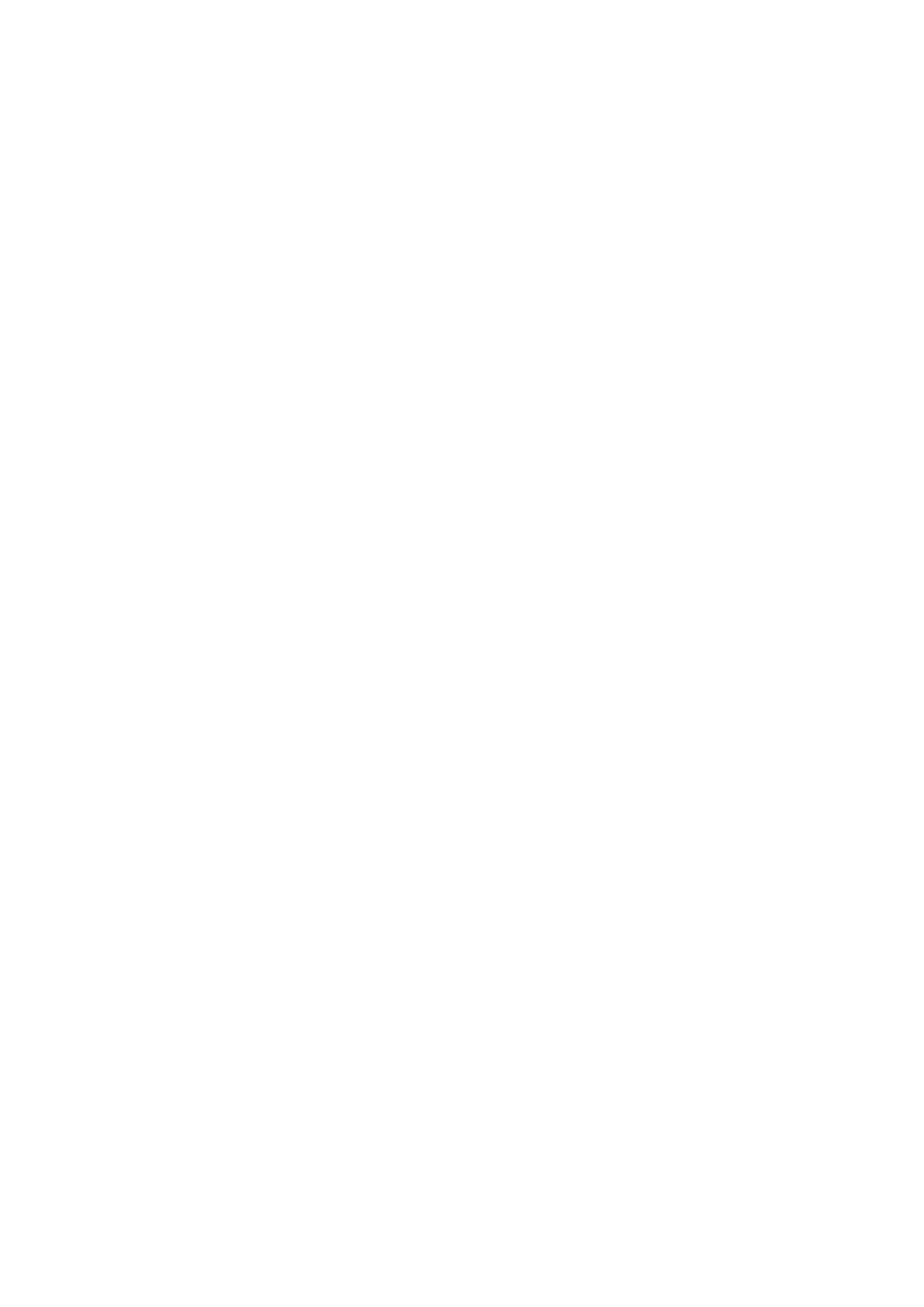# **Part 11—Leases and surrenders**

## **116—Lands, how leased**

When any land is intended to be leased for a life or lives, or for any term of years exceeding one year, the registered proprietor shall, or for any less term may, execute a lease in the appropriate form.

### **117—Contents of lease**

Every such lease shall, for description of the land intended to be dealt with, refer to the certificate of the land, or shall give such other description as may be necessary to identify the land, and a right for or covenant by the lessee to purchase the land therein described may be stipulated in such lease, and shall be binding.

#### **118—Leases not to bind non-consenting mortgagees or encumbrancees**

No lease of mortgaged or encumbered land shall be valid and binding against any mortgagee or encumbrancee of the land unless such mortgagee or encumbrancee shall have consented in writing to such lease prior to the same being registered.

## **119—Lease for one year need not be registered**

Every registered dealing with land shall be subject to any prior unregistered lease or any agreement for lease or for letting for a term not exceeding one year to a tenant in actual possession thereunder: Provided that no right or covenant to purchase the freehold contained in any such unregistered lease or agreement, nor any right or covenant for renewal of such lease or agreement shall be valid as against any subsequent purchaser of the reversion, lessee, mortgagee, or encumbrancee, unless such lease or agreement be registered or protected by caveat.

#### <span id="page-58-0"></span>**119A—Standard terms and conditions of lease**

- (1) A person may deposit with the Registrar-General for filing in the Lands Titles Registration Office a document containing terms and conditions for incorporation as standard terms and conditions in leases under this section.
- (2) A lease may provide that standard terms and conditions, as contained in a document deposited with the Registrar-General under [subsection](#page-58-0) (1)—
	- (a) are incorporated in the lease; or
	- (b) are incorporated in the lease subject to exclusions or amendments specified in the lease,

and, in that event, the lease has effect as if those terms and conditions were (subject to any exclusions or amendment specified in the lease) contained in the lease.

<span id="page-58-1"></span>(3) Where a lease makes provision for incorporation of standard terms and conditions (either with or without exclusions or amendments), the lessor must, before execution of the lease by the lessee, provide the lessee with a copy of the standard terms and conditions.

Maximum penalty: \$500.

(4) Non-compliance with [subsection](#page-58-1) (3) does not affect the validity or effect of a lease.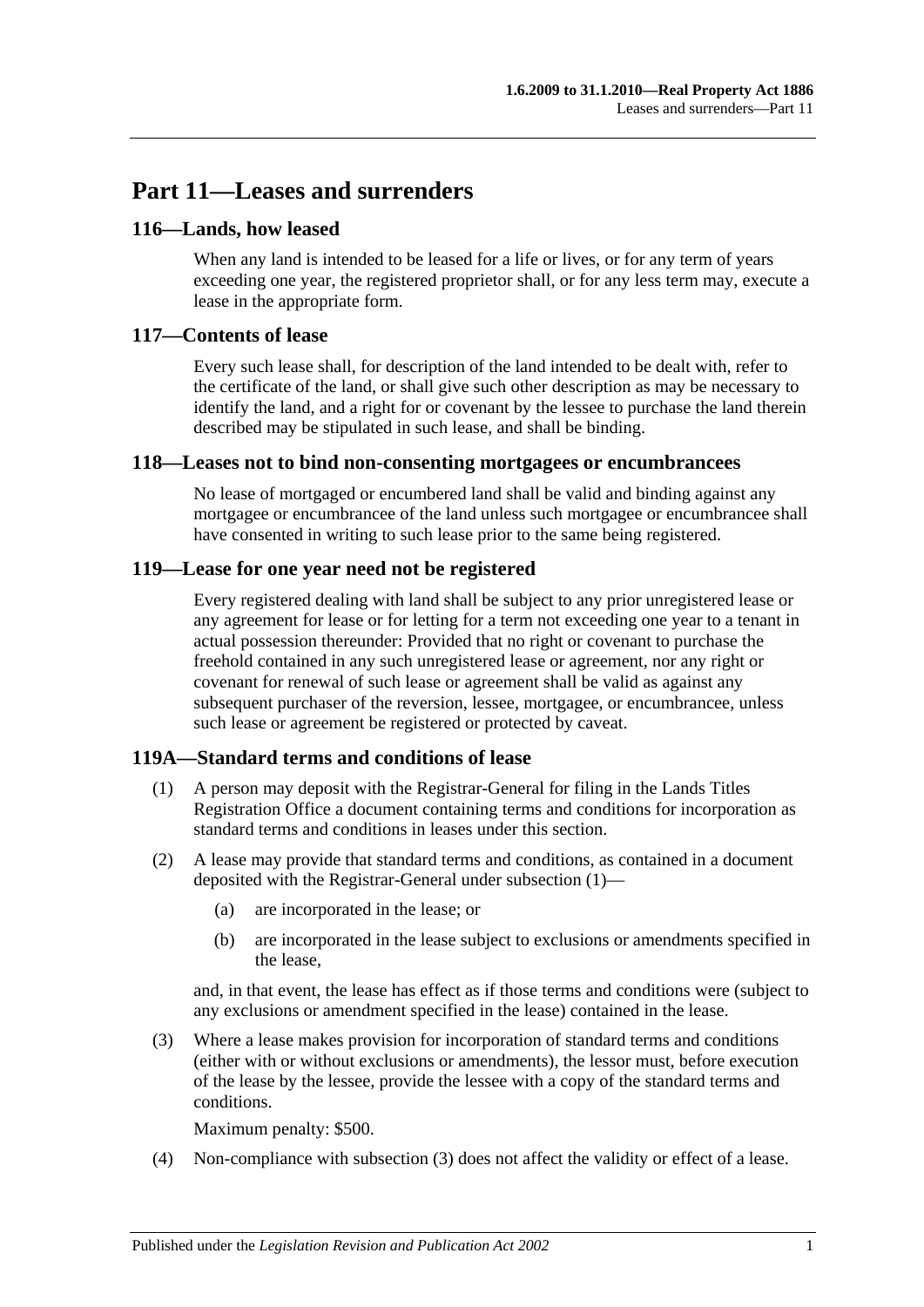### <span id="page-59-0"></span>**120—Lease may be surrendered by separate instrument**

- (1) A registered lease may be surrendered by instrument in the appropriate form, signed by the lessee and lessor.
- (2) On registering an instrument under [subsection](#page-59-0) (1), the Registrar-General must enter a memorial of the surrender in the Register Book and may, if in the Registrar-General's opinion it is necessary or desirable to do so, endorse the surrender on the duplicate certificate.

#### **121—Registrar-General may enter surrender**

Where a lessee shall have delivered to the lessor, or his agent, the duplicate of the lease, accompanied by some writing signed by the lessee evidencing his intention to give up possession of the land comprised in such lease, the Registrar-General may, upon application by the lessor, and production of such evidence as he may require that the lessee has abandoned the occupation of the land comprised in the lease, make an entry in the Register Book of the surrender of such lease.

#### **122—Effect of entry of surrender**

Upon every entry made in the Register Book, in pursuance of either of the two preceding sections, the estate or interest of the lessee in the land shall revest in the lessor.

#### **123—Surrender where lease subject to mortgage or under-lease**

No lease mortgaged or encumbered, or of land mortgaged or encumbered, prior or subsequently to the registration of such lease, shall be so surrendered without the consent thereto in writing of the mortgagee or encumbrancee, and every surrender of a lease, whether by operation of law, by act of parties, or pursuant to the provisions hereinafter contained on bankruptcy or statutory assignment, shall be subject to any registered under-lease, or to any unregistered under-lease, or agreement for under-lease or under-letting for a term not exceeding one year to a tenant in actual possession thereunder.

#### **124—Covenants to be implied in every lease against the lessee**

In every lease there shall be implied the following covenants by the lessee with the lessor, that is to say:

- (a) that he will pay the rent thereby reserved at the times therein mentioned, and all rates and taxes which may be payable in respect of the demised property, during the continuance of the lease;
- (b) that he will keep and yield up the demised property in good and tenantable repair, reasonable wear and tear excepted.

#### **125—Powers to be implied in lessor**

In every lease there shall also be implied the following powers in the lessor, that is to say:

(a) power to distrain according to law;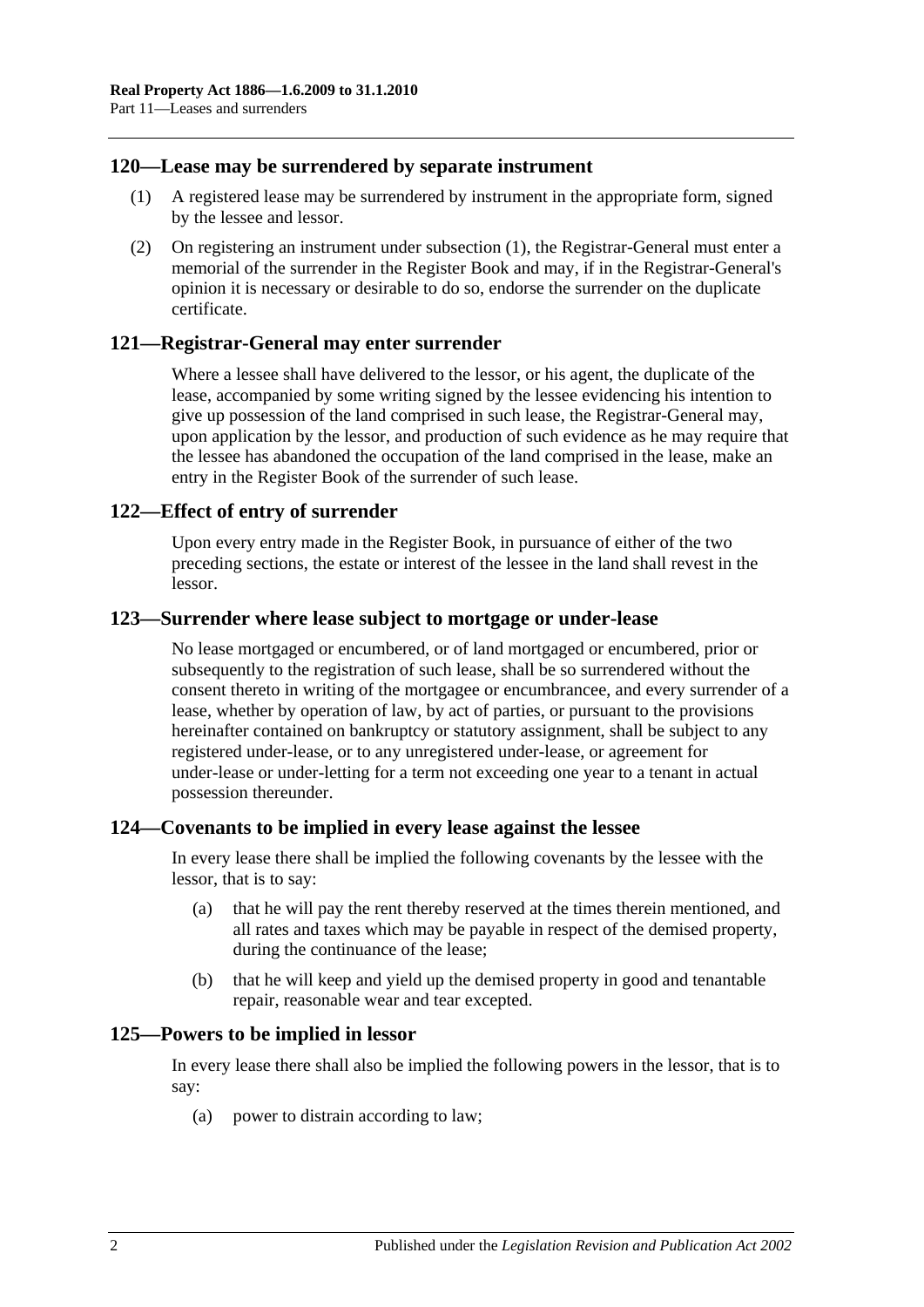- (b) that he may, by himself or his agents, at all reasonable times, enter upon the demised property, and view the state of repair thereof, and may serve upon the lessee, or leave at his last or usual place of abode in the State, or upon the demised property, a notice in writing of any defect, requiring him within a reasonable time, to be therein prescribed, to repair the same;
- (c) that in case the rent, or any part thereof, shall be in arrear for the space of three months, although no demand shall have been made thereof, or in case default shall be made in the fulfilment of any covenant, whether expressed or implied in such lease, on the part of the lessee, and shall be continued for the space of three months, or in case the repairs required by such notice as aforesaid shall not have been completed within the time therein specified, it shall be lawful for the lessor to re-enter upon and take possession of the leased premises.

## **126—Registrar-General to note particulars of re-entry in Register Book**

The Registrar-General, upon proof to his satisfaction of re-entry by the lessor, in manner prescribed by the lease, or under the power in the third subsection of the last preceding section provided for, or of recovery of possession by a lessor, by any proceeding in law, shall note the same by entry in the Register Book, and the estate of the lessee in such land shall thereupon determine, but without releasing him from his liability in respect of the breach of any covenant in such lease expressed or implied.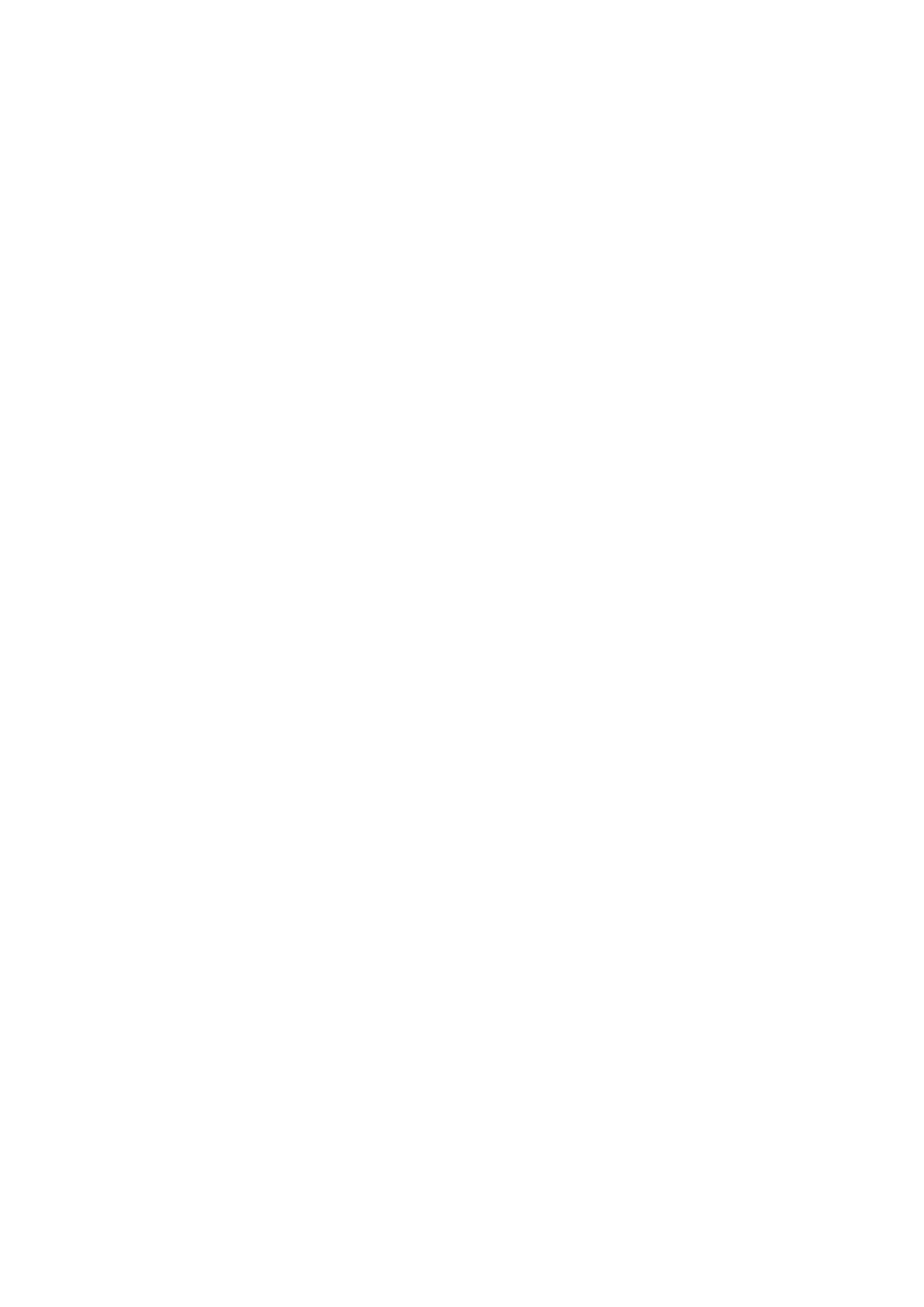# **Part 12—Mortgages, encumbrances, and discharges**

## **128—Lands, how mortgaged or encumbered**

Whenever any land is intended to be charged or made security in favour of any person the registered proprietor shall execute a mortgage in the appropriate form; and whenever any land is intended to be charged with, or made security for, the payment of an annuity, rent-charge, or sum of money, in favour of any person, the registered proprietor shall execute an encumbrance in the appropriate form.

#### **129—Contents of mortgage or encumbrance**

- (1) Every such instrument shall, for description of the land intended to be dealt with, refer to the certificate of the land, or shall give such other description as may be necessary to identify the same, and shall contain an accurate statement of the estate or interest intended to be mortgaged or encumbered, and shall also contain or have endorsed thereon a memorandum of all leases, mortgages, and encumbrances (if any) affecting such land.
- (2) Where, in any such mortgage or encumbrance—
	- (a) the rate of interest, the manner of repayment of the principal sum and interest or any other term that, in the opinion of the Registrar-General, relates to the substance of the transaction is determined by reference to some other document; or
	- (b) the mortgagor or encumbrancer is required to—
		- (i) build in accordance with any plans and specifications which are in existence at the date of the mortgage or encumbrance; or
		- (ii) do or refrain from doing any other act or thing by reference to some other document and the requirement is not, in the opinion of the Registrar-General, adequately set forth in the instrument lodged for registration,

the Registrar-General may require that a copy of the plans and specifications or the document concerned be attached to the mortgage or encumbrance or be deposited in the General Registry Office or in any other public registry in the State.

## <span id="page-62-0"></span>**129A—Standard terms and conditions of mortgage or encumbrance**

- (1) A person may deposit with the Registrar-General for filing in his office a document containing terms and conditions for incorporation as standard terms and conditions in mortgages or encumbrances under this section.
- (2) A mortgage or encumbrance may provide that standard terms and conditions, as contained in a document deposited with the Registrar-General under [subsection](#page-62-0) (1)—
	- (a) are incorporated in the mortgage or encumbrance; or
	- (b) are incorporated in the mortgage or encumbrance subject to exclusions or amendments specified in the mortgage or encumbrance,

and, in that event, the mortgage or encumbrance has effect as if those terms and conditions were (subject to any exclusions or amendment specified in the mortgage or encumbrance) contained in the mortgage.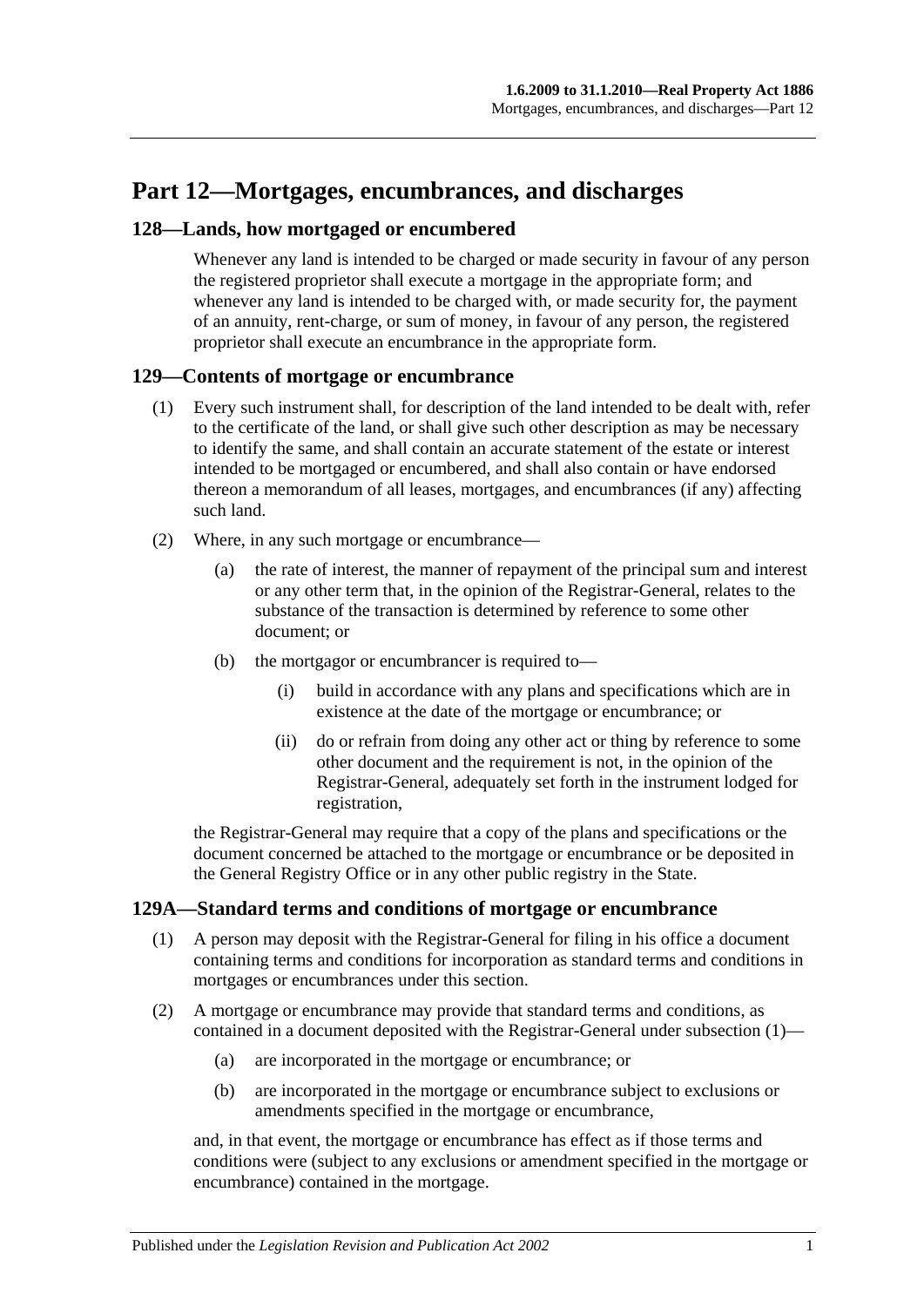- (3) Where a mortgage or encumbrance makes provision for incorporation of standard terms and conditions (either with or without exclusions or amendments), the mortgagee or encumbrancee must, before execution of the mortgage or encumbrance by the mortgagor or encumbrancer, provide him or her with a copy of the standard terms and conditions.
- (4) Non-compliance with subsection (3) does not affect the validity or effect of a mortgage or encumbrance.

#### **130—Covenant to be implied in every mortgage**

In every mortgage and encumbrance there shall be implied a covenant by the mortgagor or encumbrancer with the mortgagee or encumbrancee that he will repair and keep in repair all buildings and other improvements erected and made upon the mortgaged or encumbered land, and that the mortgagee or encumbrancee may, at all convenient times, until the mortgage or encumbrance be redeemed, be at liberty, with or without surveyors or others to enter into and upon such land to view and inspect the state of repair of such buildings and improvements.

#### **130A—Implied covenant in encumbrance**

In every encumbrance executed after the twenty-third of December, 1893, unless it is therein otherwise provided, there shall be implied a covenant by the encumbrancer with the encumbrancee that he will pay the annuity, rent-charge or other sum of money thereby secured at the times and in the manner therein mentioned.

### **131—Subsequent mortgagees or encumbrancees, may redeem prior mortgages etc**

In case the money secured by any mortgage or encumbrance shall be due, and the mortgagee or encumbrancee shall require payment of the same, it shall be lawful for any other mortgagee or encumbrancee of the same land to tender and pay to the mortgagee or encumbrancee requiring such payment, the money due upon his security, and the mortgagee or encumbrancee making such payment shall be entitled to a transfer of the estate and interest of the mortgagee or encumbrancee requiring such payment.

## **132—Nature of mortgage and encumbrance, and procedure in case of default**

Every mortgage and encumbrance under this Act shall have effect as a security, but shall not operate as a transfer of the land thereby charged and in case default be made in the payment of the principal sum, interest, annuity, or rent-charge, or any part thereof thereby secured, or in the observance of any covenant therein expressed or implied, and such default be continued for the space of one month, or for such other period of time as may therein for that purpose be expressly limited the mortgagee or encumbrancee may give to the mortgagor or encumbrancer notice in writing to pay the money then due or owing on such mortgage or encumbrance, or to observe the covenants therein expressed or implied, as the case may be, and that sale will be effected if such default be continued, or may leave such notice on the mortgaged or encumbered land, or at the usual or last known place of abode in South Australia of the mortgagor or encumbrancer.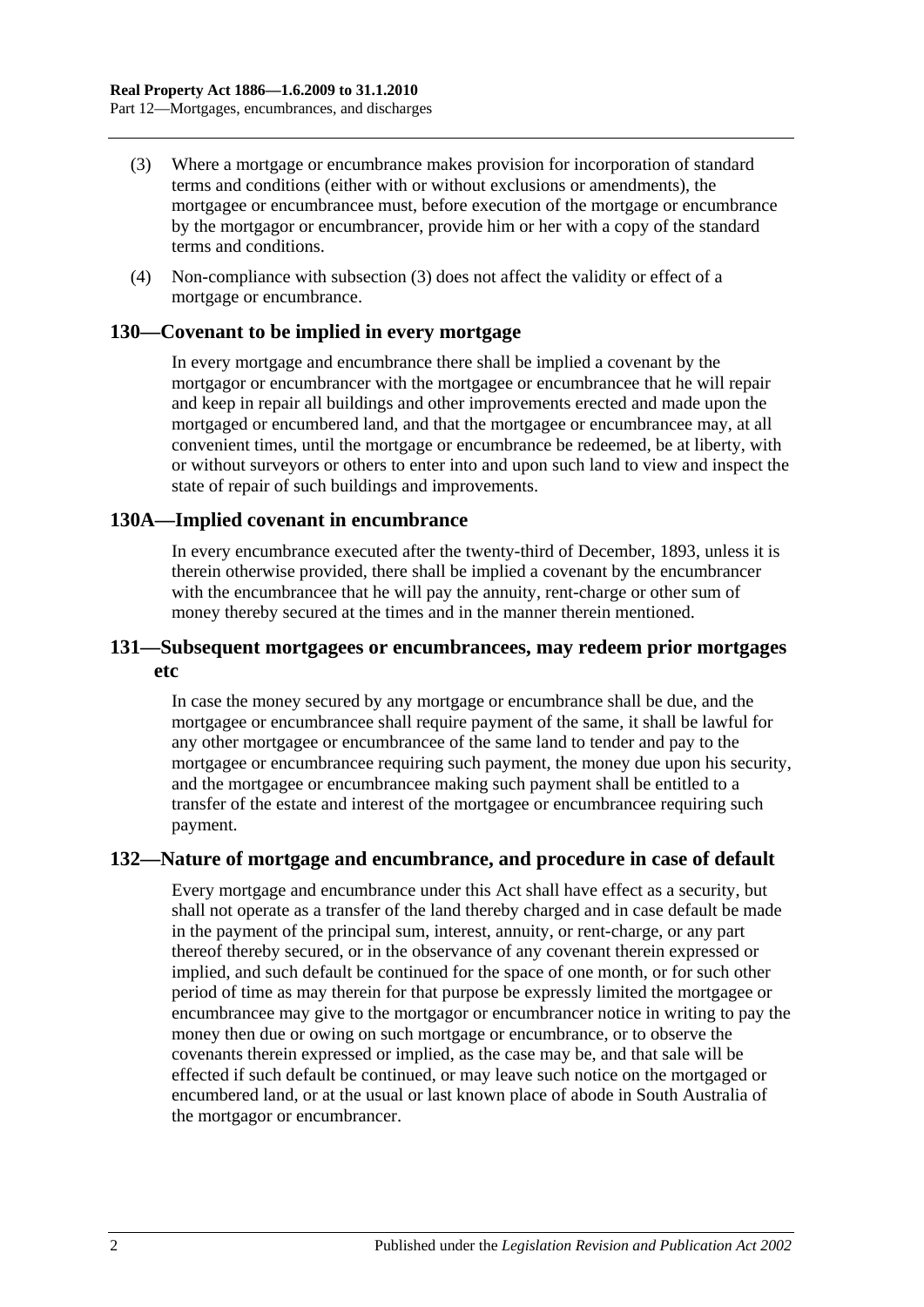## **133—Power of sale**

If such default be continued for the further space of one month from the date of such notice, or for such other period as may in such instrument be for that purpose limited, the mortgagee or encumbrancee is hereby authorised and empowered to sell the land so mortgaged or encumbered, or any part thereof, and all the estate and interest therein of the mortgagor or encumbrancer, and either altogether or in lots, by public auction or by private contract, or by both such modes of sale, and subject to such conditions as he may think fit, and to buy in and resell the same without being liable for any loss occasioned hereby, and to make and execute all such instruments as shall be necessary for carrying the sale thereof into effect.

## **134—Mortgagee's receipt to discharge purchaser**

All sales contracts, matters, and things authorised by the last preceding section shall be as valid and effectual as if the mortgagor or encumbrancer had made, done, or executed the same, and the receipt or receipts in writing of the mortgagee or encumbrancee shall be a sufficient discharge to the purchaser of the land, or any portion thereof, for so much of his purchase-money as may be thereby expressed to be received; and no such purchaser shall be answerable for the loss, misapplication, or non-application, or be obliged to see to the application of the purchase-money by him paid, nor shall he be concerned to inquire as to the fact of any default, or notice having been made or given, as aforesaid.

## **135—Appropriation of proceeds**

The purchase-money to arise from the sale of any such land shall be applied: First—In payment of the expenses occasioned by such sale: Secondly—In payment of the moneys which may then be due or owing to the mortgagee or encumbrancee: Thirdly—In payment of subsequent mortgages or encumbrances, if any, in the order of priority; and the surplus, if any, shall be paid to the mortgagor or encumbrancer, as the case may be.

## **135A—Mode of payment of encumbrance**

- (1) All moneys which by reason of any sale by an encumbrancee or otherwise shall become applicable to the payment of an encumbrance shall be applied firstly in payment of the moneys then actually due to the encumbrancee, and if the encumbrance shall not then be satisfied the surplus shall be paid to the Public Trustee who shall invest the same upon Government securities or upon loan to the Treasurer and shall hold such surplus and the investments and income thereof upon trust to satisfy the accruing payments of the annuity, rent-charge, or other sum of money secured by the encumbrance and subject thereto for the person entitled to such moneys after payment of the encumbrance.
- (2) This section shall take effect as though inserted in this Act on the passing thereof.

## **136—Transfer upon sale by mortgagee or encumbrancee**

- (1) Upon the registration of a transfer by a mortgagee or encumbrancee exercising the power of sale conferred by this Act the estate or interest of the mortgagor or encumbrancer passes to the transferee—
	- (a) freed and discharged from the mortgage or encumbrance and from all estates, interests and rights to which the mortgage or encumbrance has priority,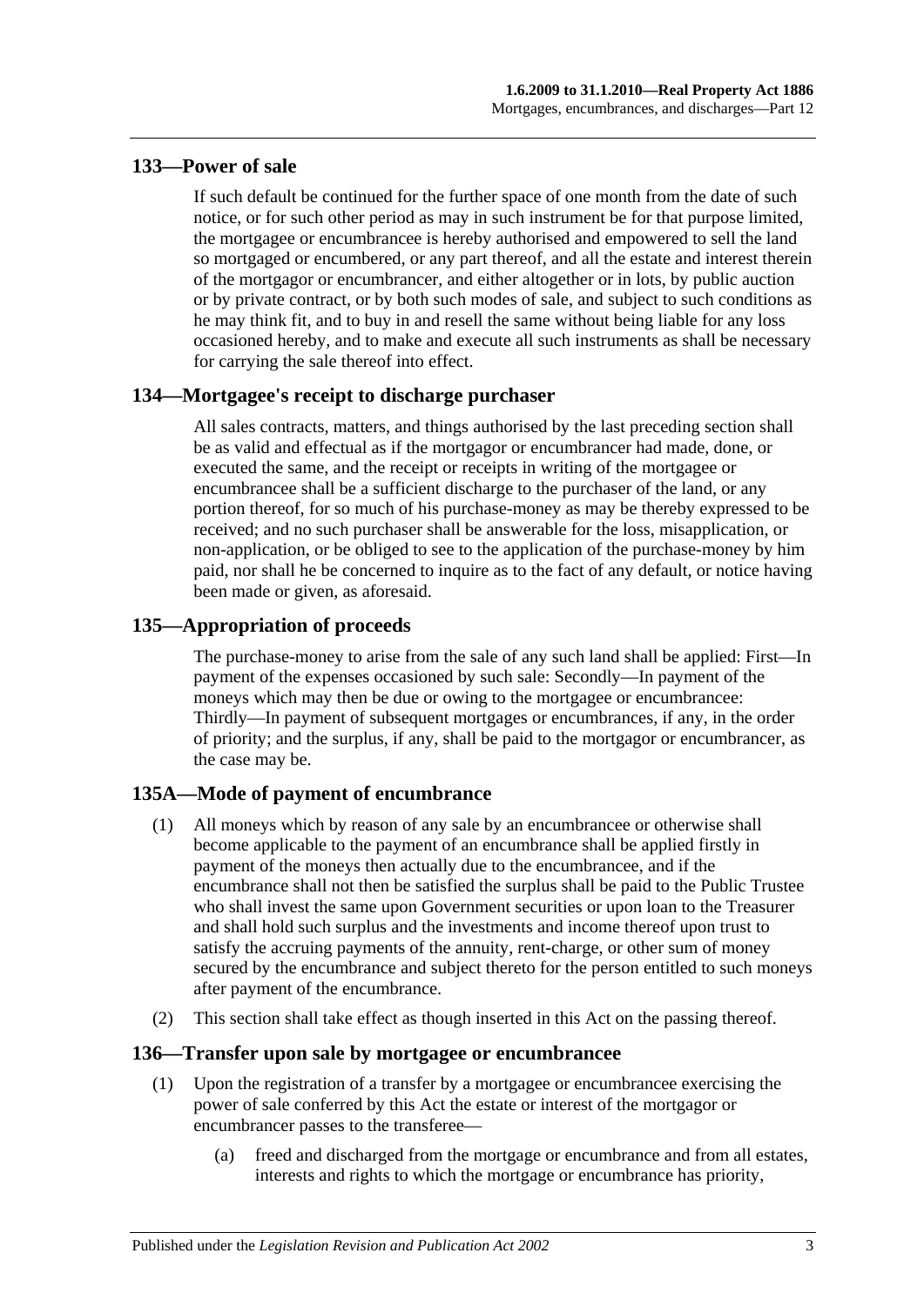but—

- (b) subject to all estates, interests and rights that have priority to the mortgage or encumbrance.
- (2) The registration of a transfer by a mortgagee or encumbrancee exercising the power of sale conferred by this Act is not prevented by a caveat or an instrument that has effect as a caveat where the caveat or the instrument relates to an estate, interest or right to which the mortgage or encumbrance has priority and, upon registration of the transfer—
	- (a) any such caveat; and
	- (b) the registration of any such instrument that has effect as a caveat,

shall be deemed to have been cancelled.

(3) This section shall be deemed to have had effect from the commencement of this Act.

#### **137—Power of mortgagee to enter, take possession, distrain, let, or bring action for recovery of land**

The mortgagee or encumbrancee, upon default in payment of the principal sum, interest, annuity, or rent-charge, secured by any mortgage or encumbrance, or any part thereof, may enter into possession of the mortgaged or encumbered land and receive the rents and profits thereof, or may distrain upon the occupier or tenant of the land under the power hereinafter contained, or may from time to time let the said land for any term not exceeding one year, or may bring an action for recovery of the land either before or after entering into the receipt of the rents and profits, or making any distress as aforesaid, and either before or after any sale of the land shall be effected under the power of sale given or implied in his mortgage or encumbrance.

## **138—Power of mortgagee to distrain on tenant or occupier for arrears not exceeding the amount of rent due**

Besides his remedy against the mortgagor or encumbrancer, every mortgagee or encumbrancee shall be entitled after the principal sum, interest, annuity, or rent-charge shall have been in arrear for twenty-one days, and after seven days shall have elapsed from the date of application for the payment thereof to the occupier or tenant, to enter upon the mortgaged or encumbered land, and distrain upon the goods and chattels of such occupier or tenant for such arrears to an amount not exceeding the rent then due from such occupier or tenant to the mortgagor or encumbrancer, and to dispose of the goods and chattels so distrained upon in like manner as landlords may do in ordinary distresses for rent, and out of the proceeds to retain the moneys distrained for, and all costs and expenses occasioned by such distress and sale; and any amount paid by the occupier or tenant to the mortgagee or encumbrancee, or realised by distress as aforesaid, shall be deemed *pro tanto* a satisfaction of the said rent.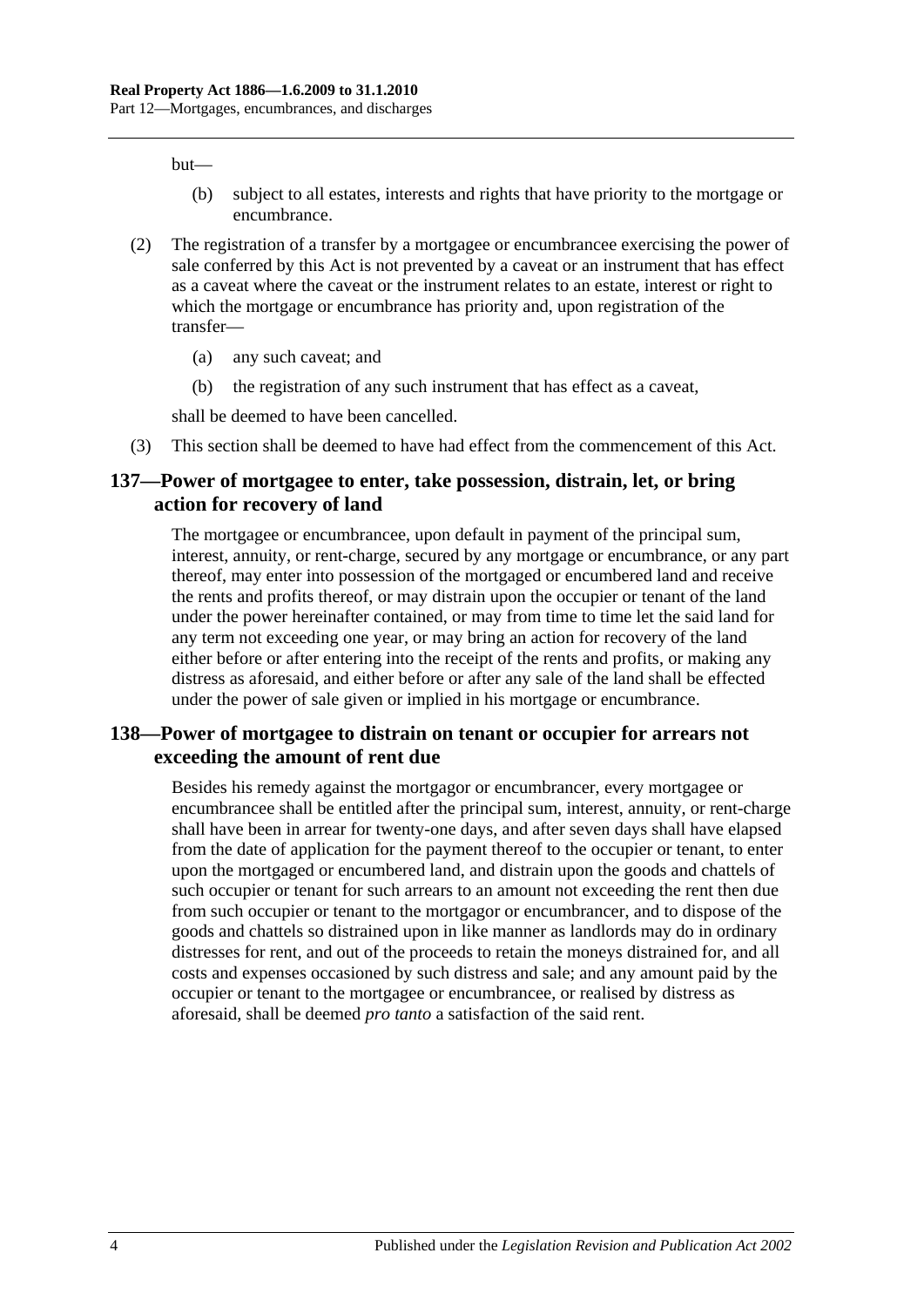## **139—Duty of mortgagee of leasehold entering into possession of rent and profits to account**

Any mortgagee or encumbrancee of leasehold land, or any person claiming any such land as a purchaser or otherwise, from or under such mortgagee or encumbrancee, shall, after entering into possession of the land, or receiving the rents and profits thereof, during such possession, or receipt, and to the extent of any rents and profits which may be received by him, become and be subject and liable to the lessor of the land, or the person for the time being entitled to the lessor's estate or interest therein, or entitled to receive the rent reserved to such lessor to the same extent as the lessee was subject and liable prior to such mortgagee, encumbrancee, or other person entering into the possession of the land, or the rents or profits thereof.

## **140—Application by mortgagee to Registrar-General for foreclosure**

- (1) When default has been made for six months in the payment of the principal or interest secured by any mortgage, the mortgagee may make application, in writing, to the Registrar-General for an order for foreclosure.
- (2) Such application shall state that such default has been made as aforesaid, and that the land mortgaged has been offered for sale at public auction by a licensed auctioneer, after notice given to the mortgagor, as in this Act or by the mortgage provided; that the amount of the highest bid at such sale was not sufficient to satisfy the money secured by such mortgage, together with the expenses occasioned by the attempted sale; and that notice in writing of the intention of the mortgagee to make such application has been served on the mortgagor, by being given to him or by being left on the mortgaged land, or by the same being sent through the post office by a registered letter directed to him at his address appearing in the Register Book; and also that a like notice of such intention has been served on every person appearing by the Register Book to have any estate or interest in the mortgaged land, subsequently to such mortgage, by being given to him or sent through the post office by a registered letter directed to him at his address appearing in the Register Book; and such application shall be accompanied by a certificate of the licensed auctioneer by whom such land was put up for sale, and such other proof of the matters stated by the applicant as the Registrar-General may require; and the statements made in such application shall be verified by declaration.

#### **141—Procedure on foreclosure application**

The Registrar-General shall cause notice to be published in the Government Gazette, offering the land for sale; and shall in such case limit and appoint a time, not less than one month from the date of the publication in such Gazette, upon or after which the Registrar-General may issue to the applicant an order for foreclosure, unless in the interval a sufficient amount has been realised by the sale of the land to satisfy the principal and interest moneys due, and all expenses occasioned by the attempted sale and by the proceedings for foreclosure.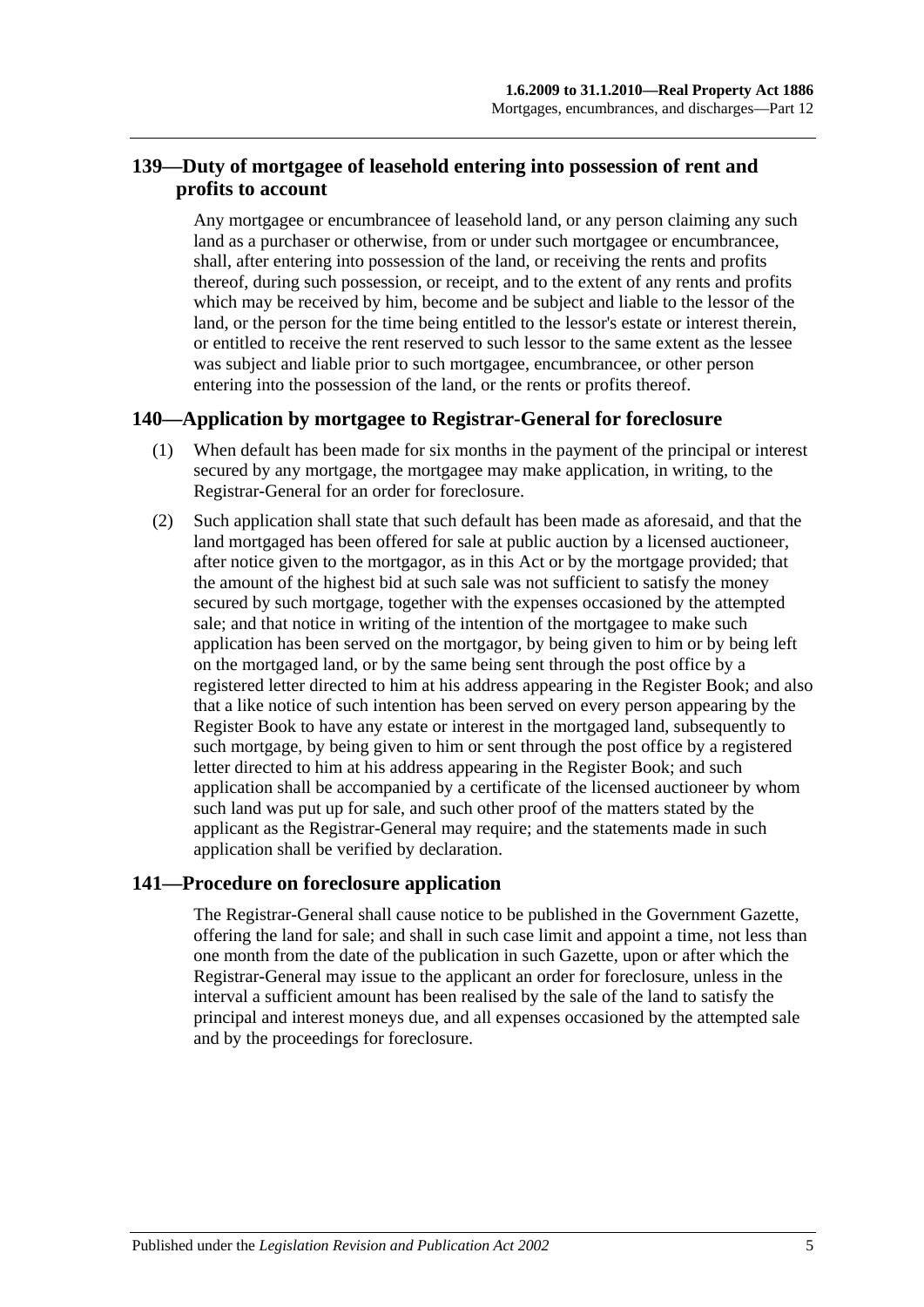## **142—Effect of order for foreclosure**

Every such order for foreclosure shall be under the hand of the Registrar-General, and be entered in the Register Book, and shall when so entered have the effect of vesting in the mortgagee all the estate and interest of the mortgagor in the land mentioned in such order, free from all right and equity of redemption on the part of the mortgagor, or of any person claiming through or under him subsequently to the mortgage so foreclosed, and upon such entry the mortgagee shall be deemed the registered proprietor of the said estate and interest.

## **142A—Provision for case where mortgagee or encumbrancee refuses to join in proceedings on default**

- (1) Where two or more persons are registered as mortgagees or encumbrancees under the same mortgage or encumbrance, and such default has been made in payment of any money due under the mortgage or encumbrance or in the performance of any covenant in the said mortgage or encumbrance expressed or implied as entitles the mortgagees or encumbrancees to exercise any of their rights or remedies under this Act or under the mortgage or encumbrance, and any such mortgagee or encumbrancee fails or refuses to join in giving any notice, making any application or doing any other act or thing for the purpose of enforcing any of the said rights or remedies, the Court may, on the application by originating summons of any other mortgagee or encumbrancee and on any terms and conditions which it thinks just—
	- (a) appoint any one of such mortgagees or encumbrancees or any other person to exercise on behalf of the mortgagees or encumbrancees such of the said rights or remedies as the Court thinks proper;
	- (b) give any directions as to the mode of exercising the said rights or remedies and as to any other matters incidental thereto.
- (2) Any document executed by any person so appointed shall, for the purposes of this Act, but subject to the terms of the order, have the like effect as if executed by the mortgagees or encumbrancees.

## **143—Discharge of mortgages and encumbrances**

- (1) A mortgage or encumbrance may be wholly or partially discharged by instrument in a form approved by the Registrar-General and signed by the mortgagee or encumbrancee.
- (2) Where two or more mortgagees or encumbrancees are entitled jointly, the discharge may be signed by one on behalf of all of them.
- (3) Production of the duplicate mortgage or encumbrance is not required on registration of the discharge of the mortgage or encumbrance unless the Registrar-General requires production of the duplicate.

## **144—Partial discharge of mortgage or encumbrance on grant of easement**

Where—

- (a) an easement is granted over land that is subject to a mortgage or an encumbrance; and
- (b) the mortgagee or encumbrancee has endorsed his or her consent to the easement on the instrument granting the easement,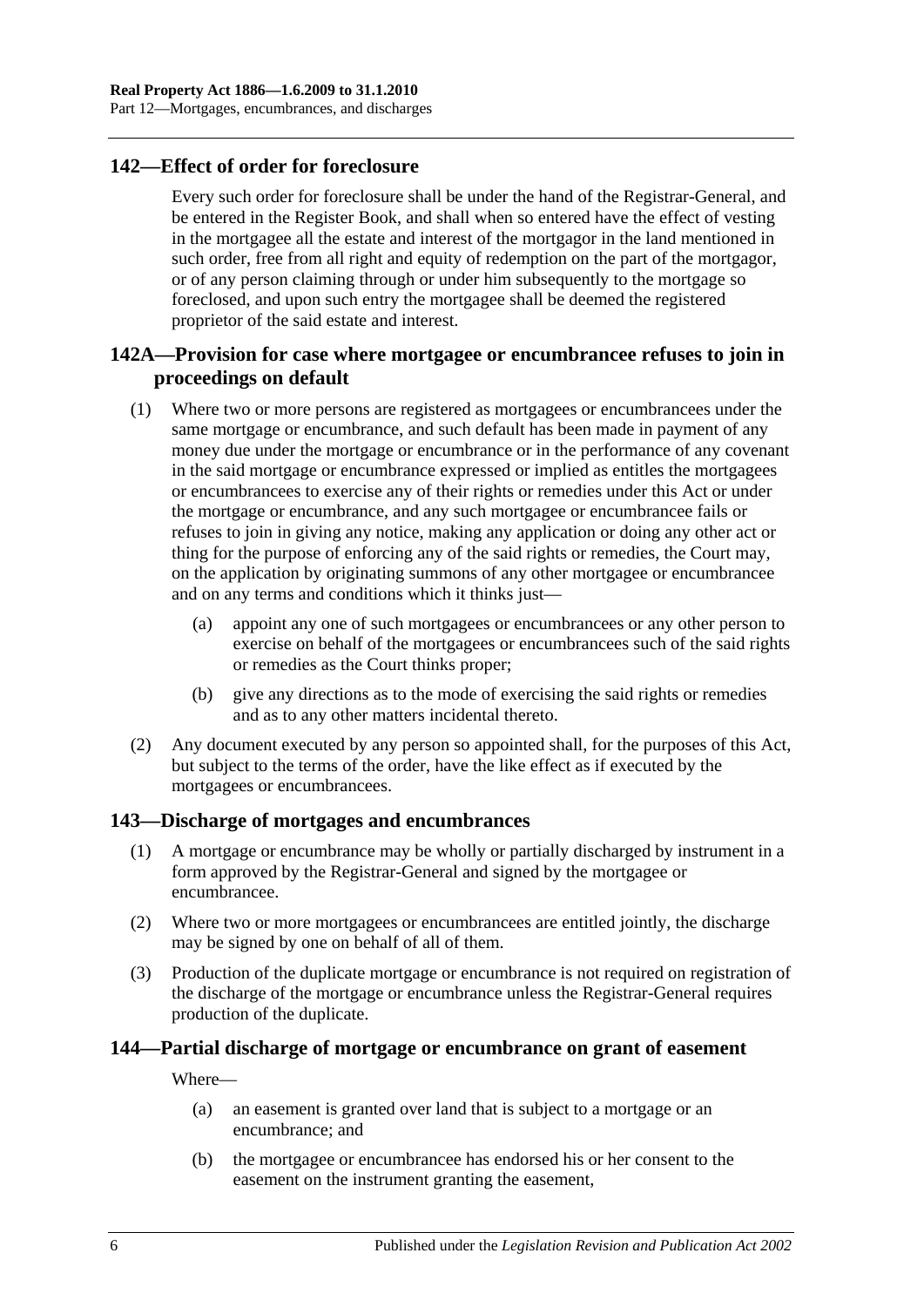the mortgage or encumbrance is partially discharged so that it is subject to the easement.

## **145—Entry of satisfaction of annuity**

Upon the proof of the death of the annuitant, or of the occurrence of the event or circumstance upon which, in accordance with the provisions of any encumbrance, the annuity or sum of money thereby secured shall cease to be payable, and that all arrears of the said annuity or money have been paid, satisfied, or discharged, the Registrar-General shall make an entry in the Register Book noting that such annuity or sum of money is satisfied and discharged, and shall cancel the encumbrance; and upon such entry being made in the Register Book, the land comprised in the encumbrance shall cease to be subject to or liable for such annuity or sum of money; and the Registrar-General shall make a similar entry on the duplicate certificate of the encumbered land when produced to him or her for that purpose.

## **146—Discharge of mortgage by Minister in certain cases**

- (1) Where all moneys secured by a mortgage have been paid by the mortgagor and the mortgagee—
	- (a) is dead; or
	- (b) cannot be found; or
	- (c) is incapable of executing a discharge of the mortgage; or
	- (d) has, in the opinion of the Minister, refused to execute a discharge of the mortgage without sufficient reason,

<span id="page-68-0"></span>the Minister may execute a discharge of the mortgage.

- (1a) The Minister must not execute a discharge of mortgage pursuant to [subsection](#page-68-0) (1)(d) unless—
	- (a) the Registrar-General has sent by certified mail to the mortgagee at his or her last known address a notice stating that the Minister proposes to discharge the mortgage pursuant to [subsection](#page-68-0) (1)(d) at the expiration of the prescribed period unless the mortgagee establishes to the satisfaction of the Minister that he or she is justified in refusing to execute a discharge of the mortgage; and
	- (b) the prescribed period has elapsed since the notice was sent.
- (1b) The prescribed period is—
	- (a) in a case where the notice is addressed to the mortgagee within Australia—one month;
	- (b) in any other case—two months.
- <span id="page-68-1"></span>(2) The Minister may receive moneys on behalf of a mortgagee, or the estate of a mortgagee, who—
	- (a) is dead; or
	- (b) cannot be found; or
	- (c) is incapable of executing a discharge of the mortgage; or
	- (d) has, in the opinion of the Minister, refused to accept payment under the mortgage without sufficient reason,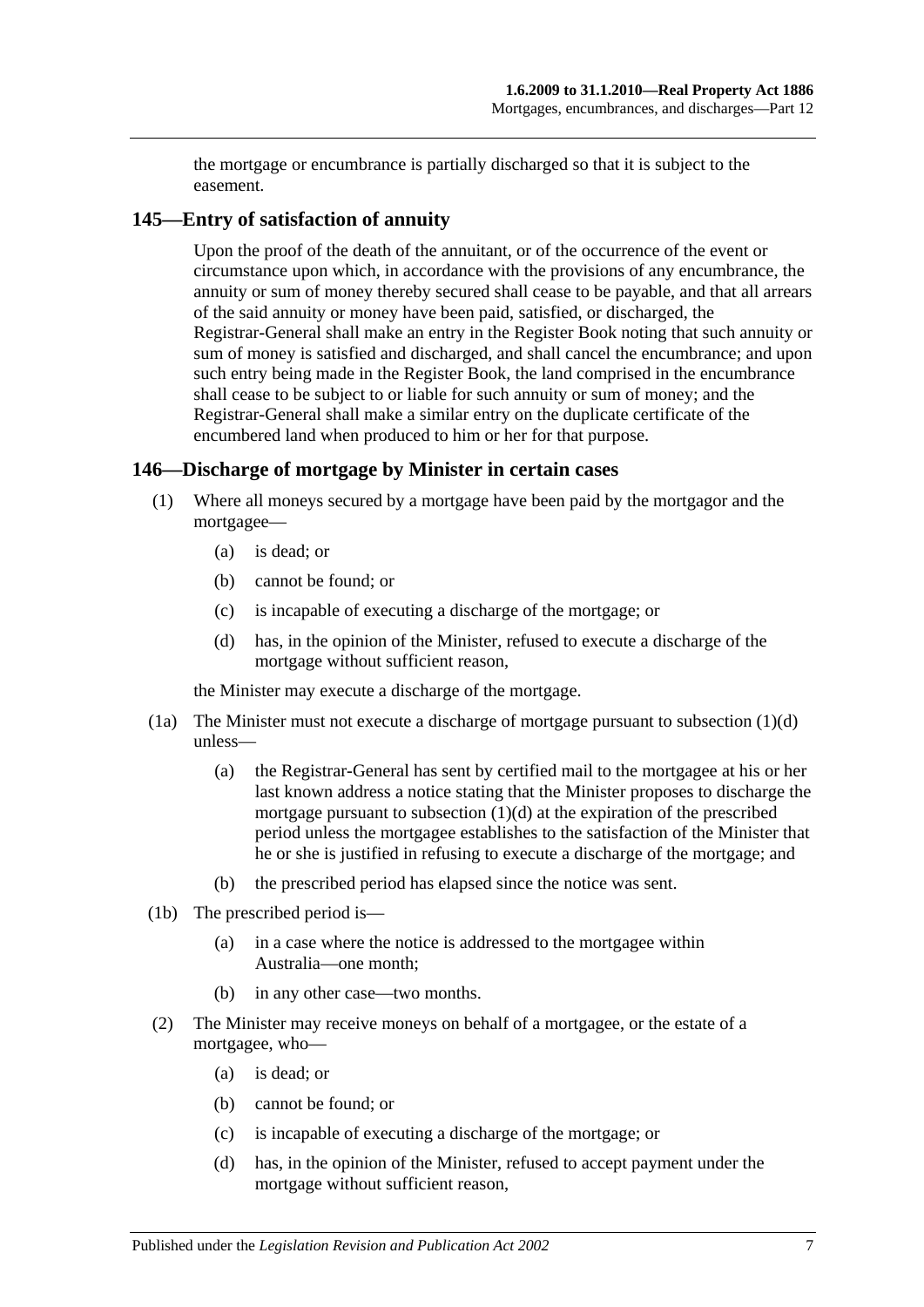and any moneys so received shall, for the purposes of this section, and the mortgage, be deemed to have been paid to the mortgagee.

- (3) Any moneys received by the Minister under [subsection](#page-68-1) (2) of this section shall be held by him upon trust for the mortgagee or other person entitled thereto.
- (4) Subject to [subsection](#page-69-0) (5) of this section, a discharge of mortgage executed under this section shall have the same effect as a discharge executed by the mortgagee.
- <span id="page-69-0"></span>(5) A discharge of mortgage executed under this section shall not operate as a discharge of the personal covenants of the mortgage.

## **148A—Entry in Register Book where rights of mortgagee barred by Statute**

- (1) If the Registrar-General is satisfied that the mortgagor of any land is in possession thereof and that the rights of the mortgagee to bring an action for the money secured by the mortgage are barred by the *[Limitation of Actions Act](http://www.legislation.sa.gov.au/index.aspx?action=legref&type=act&legtitle=Limitation%20of%20Actions%20Act%201936) 1936*, the Registrar-General, with the concurrence of the Solicitor of his Department, may make an entry in the Register Book noting that the rights of the mortgagee are barred by Statute, and shall make a similar entry on the duplicate certificate.
- (2) Upon the making of an entry in the Register Book pursuant to this section the mortgage shall be deemed to be discharged.
- (3) If the duplicate certificate of title is not produced to the Registrar-General at or before the time when he makes an entry pursuant to this section, that certificate shall be deemed to be lost within the meaning of [section](#page-39-0) 79 of this Act.

### **149—Equitable mortgage may be created**

An equitable mortgage of land may be created by deposit of the certificate or other instrument of title, and such deposit shall have the same effect as a deposit by way of equitable mortgage of the title deeds of land not under the provisions of this Act.

#### **150—Transfer of mortgage, lease and encumbrance**

A registered mortgage, lease or encumbrance may be transferred by execution of a transfer in the appropriate form.

#### **151—Effect of such transfer**

Upon such transfer or other instrument being registered, the estate or interest of the transferor, as set forth in the instrument transferred, with all rights, powers, and privileges thereto belonging or appertaining, including the right to sue upon and recover in his own name any debt, sum of money, annuity, or damages, under such transferred instrument, shall pass to the transferee, and such transferee shall, while he remains the registered proprietor of such estate or interest, be subject to and liable for all and every the same requirements and liabilities to which he would have been subject and liable if named in the transferred instrument originally as mortgagee, lessee, or encumbrancee.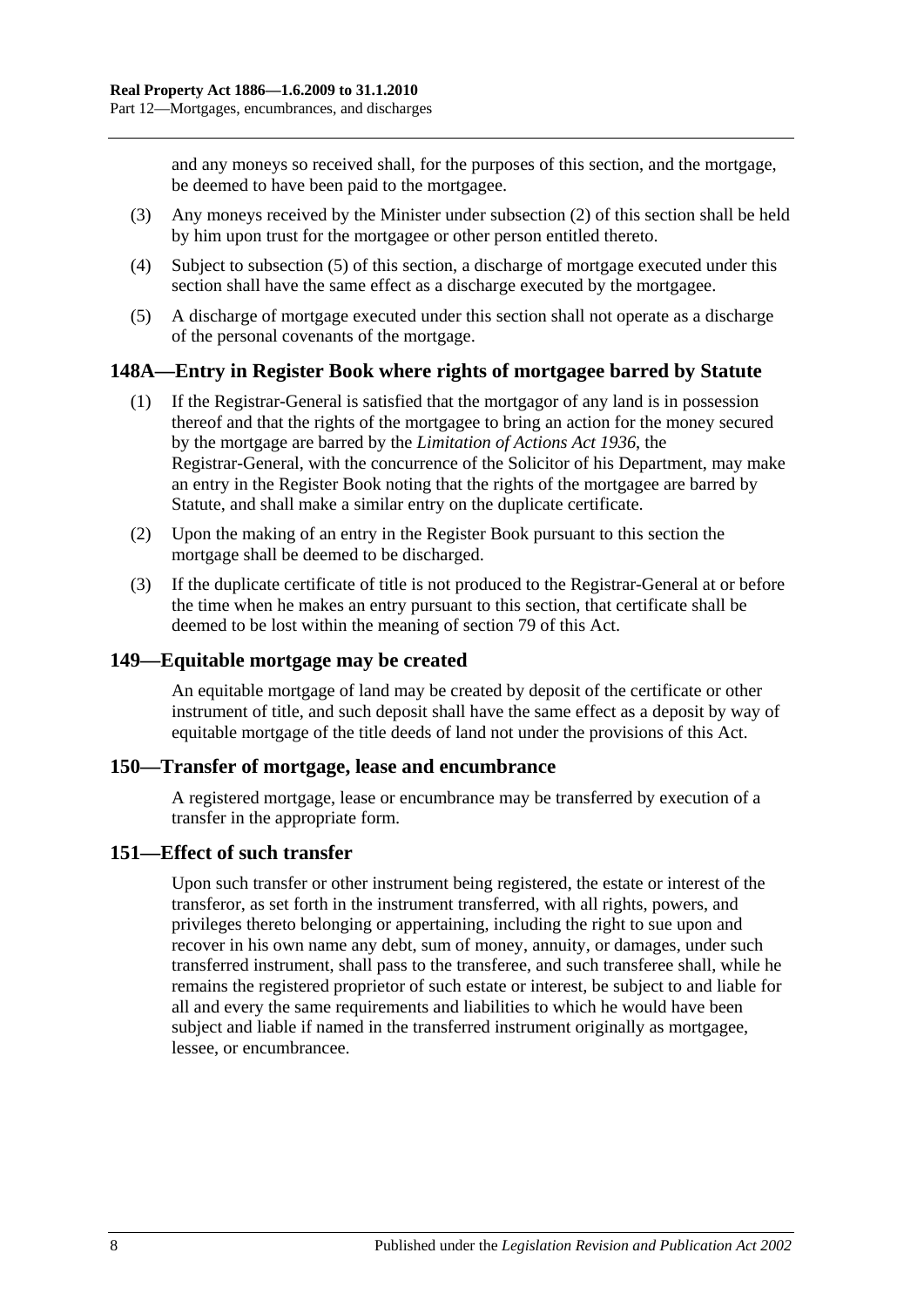## **152—Covenants implied in transfer of lease**

In every transfer of a lease there shall be implied a covenant by the transferee with the transferor, thenceforth to pay the rent by the lease reserved, and to perform and observe all the covenants in the lease contained or by this Act declared to be implied therein on the part of the lessee to be performed and observed, and to indemnify and keep harmless the transferor against all actions, claims, and expenses in respect of the non-payment of such rent, or the breach or non-observance of such covenants or any of them.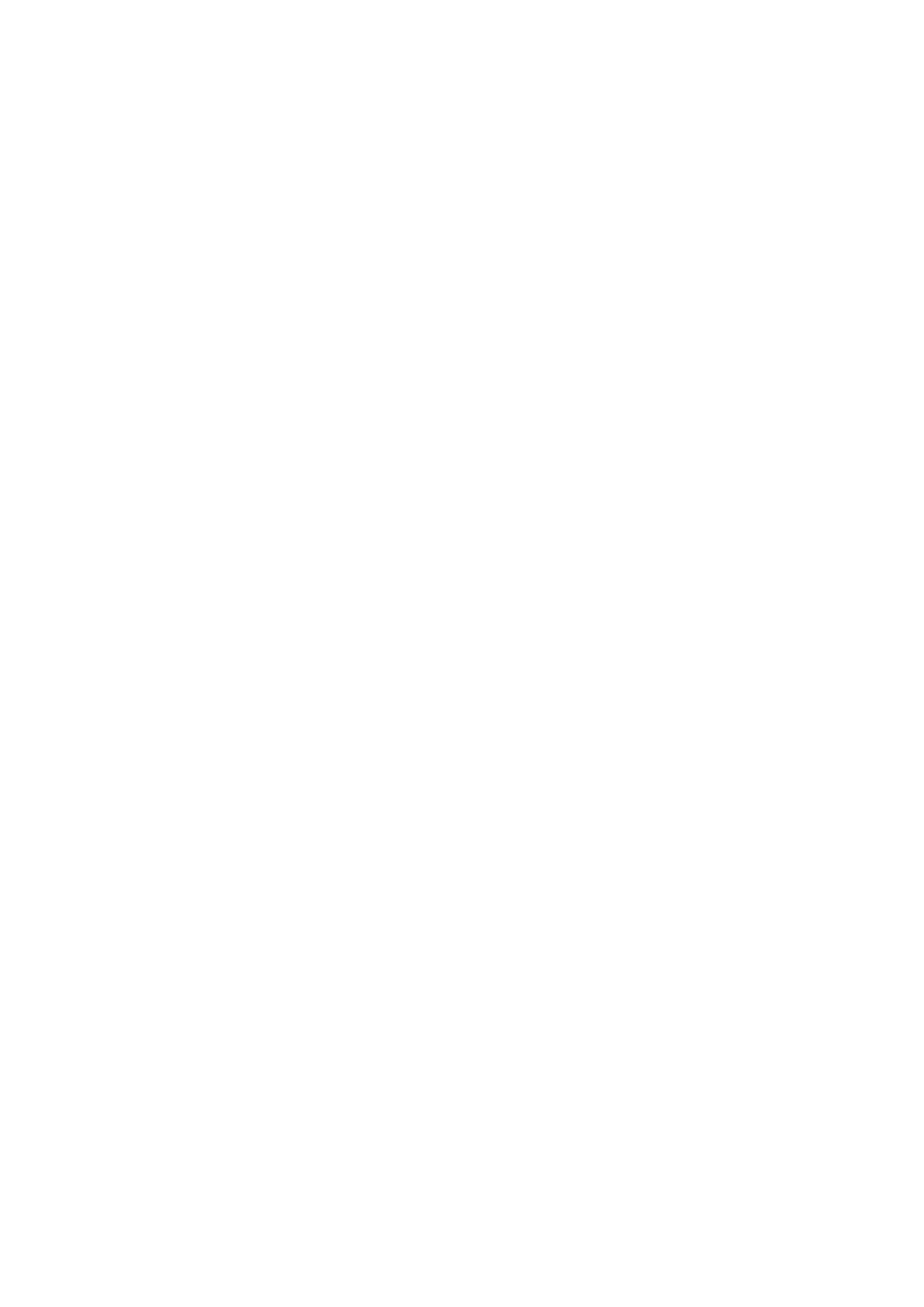# **Part 13—Extensions**

## **153—Renewal or extension of mortgage etc**

- (1) A mortgage, encumbrance or lease may be renewed or extended by registration of an instrument in the appropriate form.
- (2) An instrument renewing or extending a lease must be lodged with the Registrar-General not later than two months after the day on which the lease would, but for the renewal or extension, expire.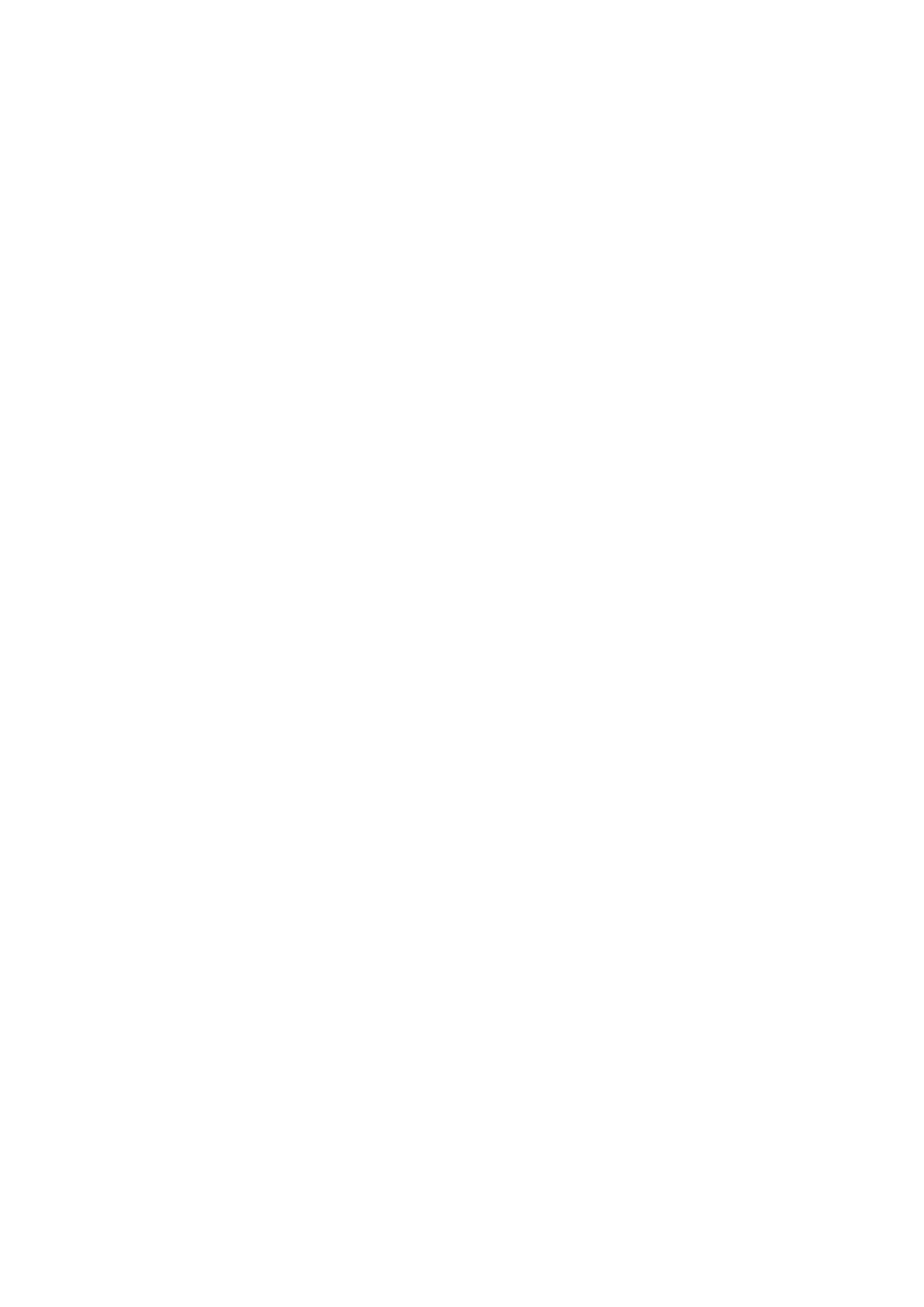# **Part 14—Powers of attorney**

### **155—Power of attorney**

Any person may before, as well as after, becoming the registered proprietor of any land under the provisions of this Act, by power of attorney, authorise any person to act for him, in making applications to bring any land under the provisions of this Act, and to execute all or any instruments that may be necessary for giving effect to any dealing with any land.

## **156—Deposit of duplicate or attested copy**

A duplicate or an attested copy of such power of attorney shall be deposited with the Registrar-General, who shall compare the same with original, and shall file such duplicate or attested copy in his office, and note thereon the date and hour of its deposit with him.

## **157—Revocation of power of attorney**

The grantor of any such power of attorney may revoke the same by executing an instrument in the appropriate form; and the Registrar-General shall enter a note of such revocation, when produced to him, and the day and hour of its production, on the duplicate or copy of the power of attorney filed in his office; and from and after the date of such entry the Registrar-General shall not give effect to any application or other instrument executed pursuant to such power of attorney.

## **158—Power of attorney heretofore given**

All powers of attorney heretofore given containing powers to make and execute any of the applications and instruments above enumerated, shall be as valid and may be acted upon and revoked in the same manner as if given under this Act.

### **159—Entry of death of grantor**

The Registrar-General shall, upon proof to his satisfaction of the death of any grantor of a power of attorney, make an entry of such death upon the duplicate or copy of the power of attorney filed in his office.

### **160—Instruments executed before entry of revocation or death to be valid**

All instruments executed under any power of attorney before the entry of the revocation thereof, or of the death of the grantor as hereinbefore provided, shall be valid notwithstanding such revocation or death.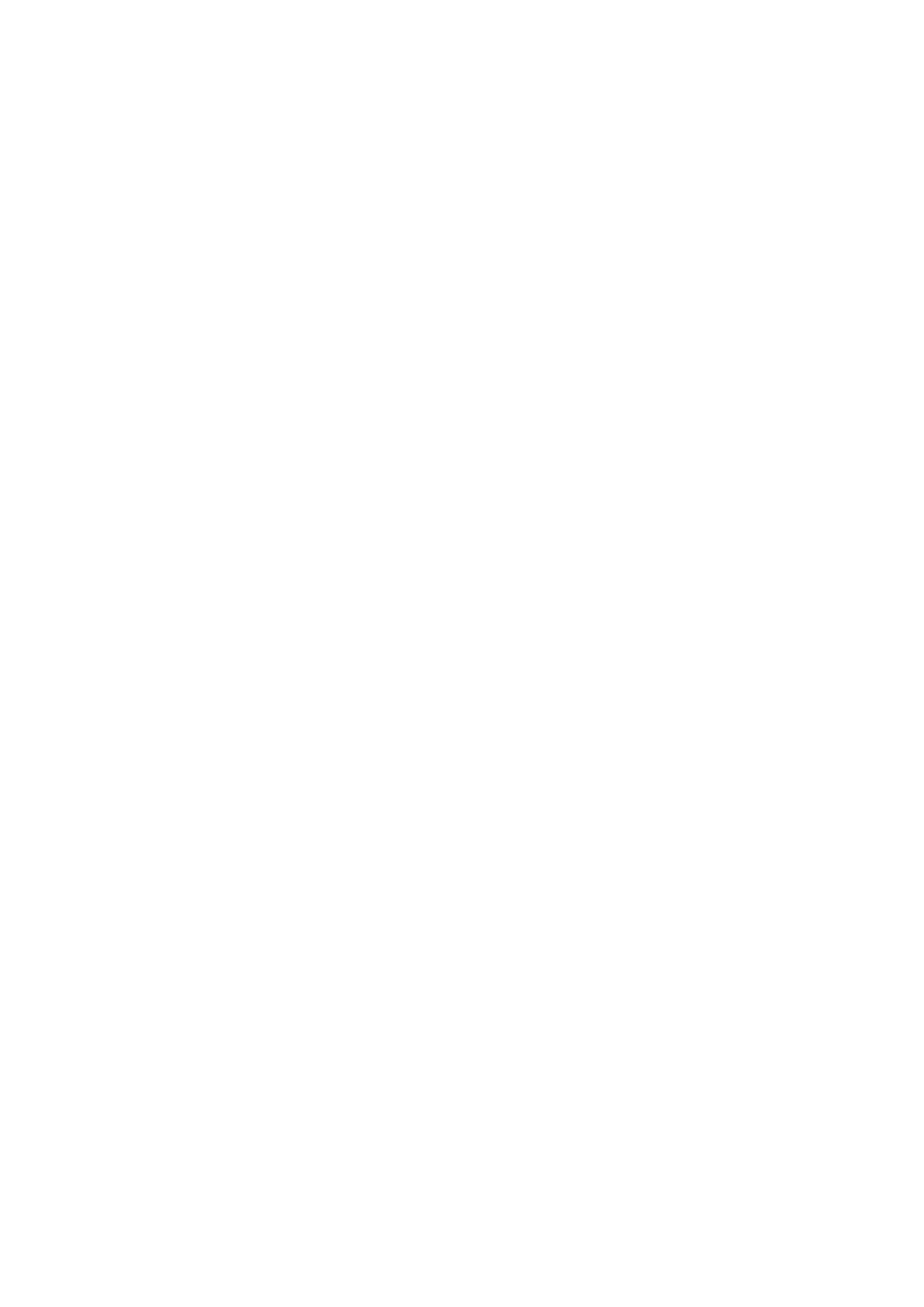## **Part 15—Trusts and transmissions**

### **161—Trusts contained in grant from the Crown to be inserted in certificate as in original grant**

Whenever any grant from the Crown shall contain the particulars of any trust for public purposes, every certificate issued in respect of the same land, or any part thereof, while such trusts subsist and affect such land, shall contain the like particulars of trust as were contained in the original grant.

### **162—No particulars of trust to be entered in Register Book but trust instrument may be deposited**

The Registrar-General shall not, except as aforesaid, make any entry in the Register Book of the particulars of any trust, nor shall any instrument be registered under this Act, which declares or contains trusts relating to land under the provisions of this Act, but any such instrument, or a duplicate or attested copy thereof, may be deposited with the Registrar-General for safe custody and reference, and such instrument may be deposited in the General Registry Office pursuant to the *[Registration of Deeds](http://www.legislation.sa.gov.au/index.aspx?action=legref&type=act&legtitle=Registration%20of%20Deeds%20Act%201935)  Act [1935](http://www.legislation.sa.gov.au/index.aspx?action=legref&type=act&legtitle=Registration%20of%20Deeds%20Act%201935)*, or any other Act relating to the deposits of deeds in the Registry Office, and may include as well land under the provisions of this Act, as land which is not under the provisions hereof: Provided that nothing herein contained shall prevent the registration of any instrument which would otherwise be valid in which a reference may be made to the instrument so deposited as aforesaid; nor shall such reference operate as notice of the particulars of the trusts declared or contained in the deposited instrument, but in the absence of caveat the registered proprietor shall, for the purpose of sale, mortgage, or contract for valuable consideration be deemed to be the absolute proprietor of such land freed from the said trusts.

### **163—Insertion of the words "with no survivorship" in instruments**

Where an instrument grants or transfers an estate or interest in land, to two or more persons, as joint proprietors, intended to be held by them as trustees, it shall be lawful for a party to the instrument to insert in it the words "with no survivorship"; and the Registrar-General shall in such case include such words in the memorial of such instrument to be entered by him in the Register Book; and shall also enter the same words in some conspicuous place upon any certificate issued to such joint proprietors, pursuant to such instrument.

#### **164—Trustees may authorise insertion of those words**

Any two or more persons registered as joint proprietors of any estate or interest in land held by them as trustees, may, by writing under their hands, authorise the Registrar-General to enter the words "with no survivorship" upon the original certificate evidencing their title to such estate or interest, in the Register Book.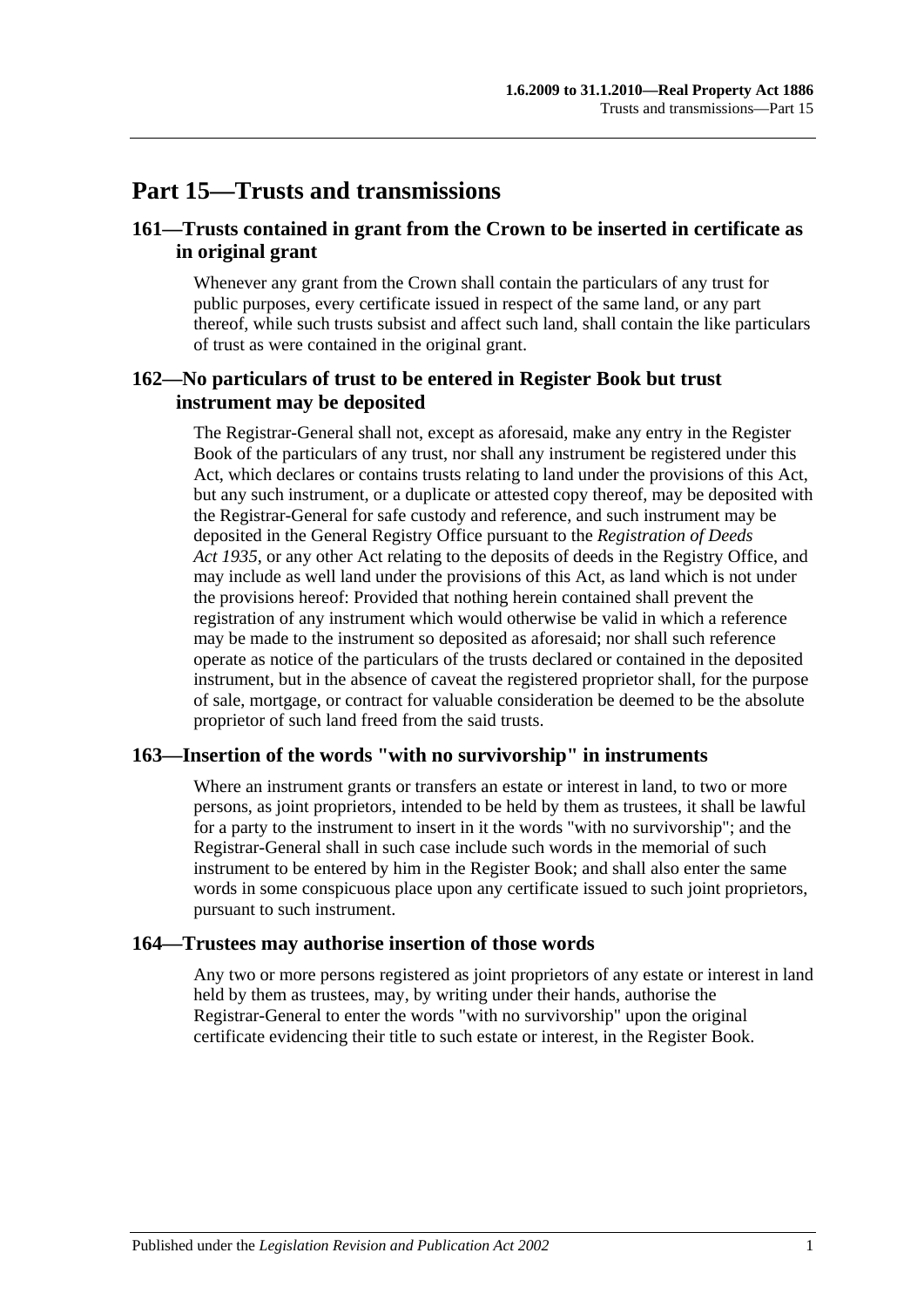### **165—Effect of entry**

After any such entry as in the last two sections mentioned has been made by the Registrar-General in the Register Book, it shall not be lawful for any less number of joint proprietors than the number then registered to transfer or otherwise deal with the said estate, or interest, without obtaining an order of the Court: Provided that, if it be intended not to apply the said restriction until the trustees registered as such proprietors be reduced below a certain specified number, words indicative of such intention may be entered in like manner, and in that case the power of disposition by survivors shall continue until the number be so reduced.

### **166—Court may direct notice to be published before order is made**

The Court may, before making any such order as aforesaid, direct notice of the intention to apply for such order to be given, either by public advertisement or otherwise, and may appoint a period within which any person interested may show cause why such order should not be made.

### **167—Court may protect persons interested**

The Court may in such order give directions for the transfer of such estate, or interest, to any new proprietor or proprietors, solely or jointly, with, or in the place of, any existing proprietor or proprietors, or may make such order in the premises as may be just for the protection of the persons beneficially interested in such estate, or interest, or in the proceeds thereof; and upon any such order being deposited with the Registrar-General, he shall make such entries and perform such acts as in accordance with the provisions of this Act may be necessary for the purpose of giving effect to such order.

#### **168—Survivors may nevertheless perform duties or transfer to new trustees**

Nothing hereinbefore contained shall prevent the surviving or remaining trustee or trustees from exercising all the powers and duties of the trust other than in regard to transfers and dealings under this Act, nor from so transferring the land as to give effect to any valid appointment of a new trustee or new trustees. And so far as shall be necessary to ascertain the sufficiency of any such appointment, it shall be lawful for the Registrar-General to refer to the provisions of any instrument relating to the trust, notwithstanding the same be not registered.

#### **169—Disclaimers**

- (1) Any person (in this section called the *disclaimant*), whether a trustee or not, who claims that he has been registered, without his consent, as proprietor of any estate or interest in land, may execute and lodge with the Registrar-General a deed or other instrument of disclaimer of that estate or interest.
- (2) If the disclaimant has been registered as proprietor of any estate or interest, the Registrar-General shall give notice by post of the lodging of the instrument of disclaimer, to all other persons whose names appear on the Register Book, and who, in the Registrar-General's opinion, may be affected by the disclaimer.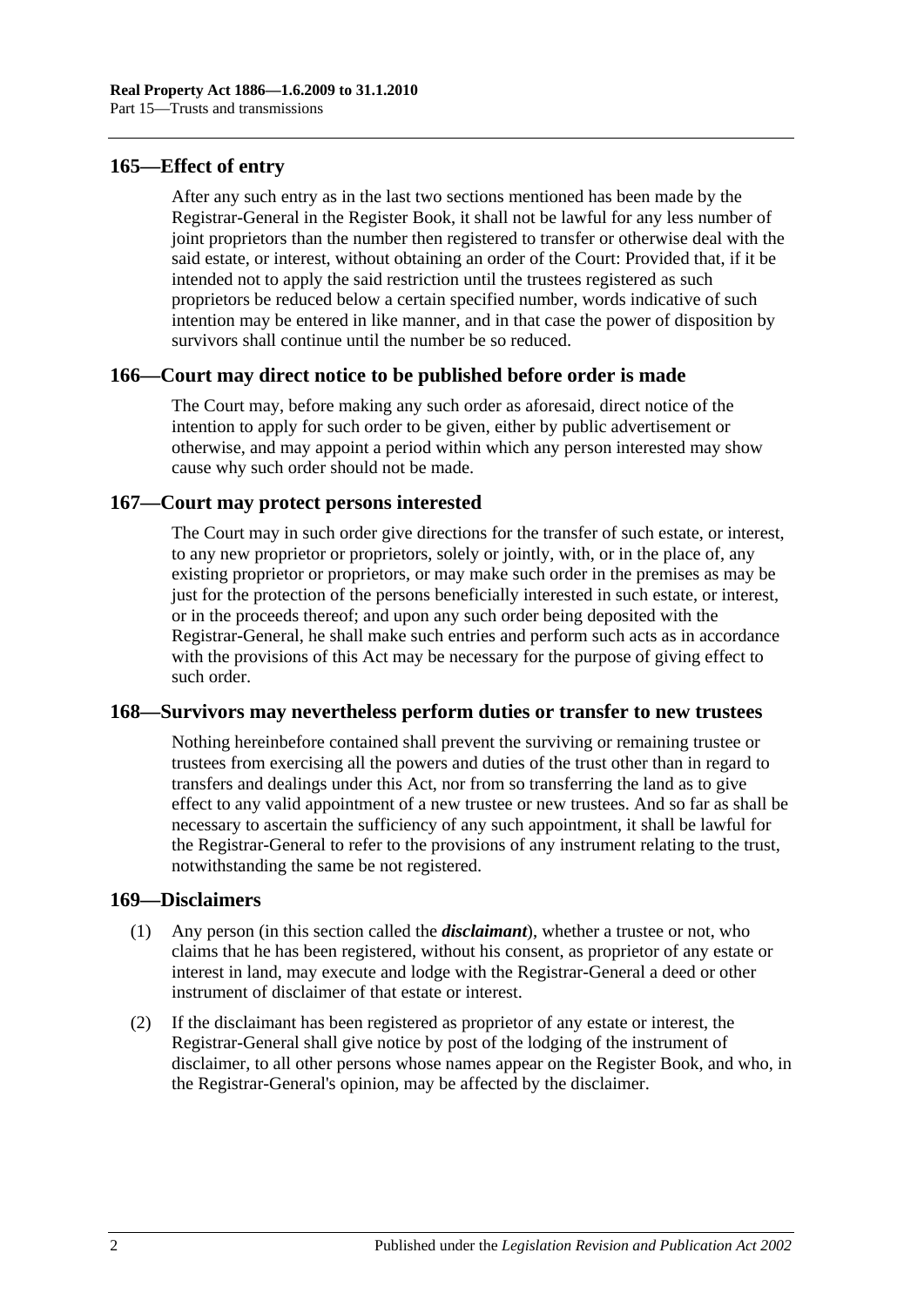- (2a) In the notice the Registrar-General shall specify a day, not earlier than twenty-one days after the day on which the notice would be delivered to the addressee in the ordinary course of post, on or before which the person to whom it is given may lodge with the Registrar-General a notice of objection to the registration of the instrument of disclaimer.
- (3) If no notice of objection is so lodged and the Registrar-General is satisfied that the disclaimant was registered without his consent, the Registrar-General shall give effect to the disclaimer by making such entries, alterations and corrections in the Register Book and on any certificate as are necessary for that purpose, and by cancelling any certificate or other instrument of title which it is necessary to cancel.
- <span id="page-78-1"></span>(4) If no notice of objection is lodged but the Registrar-General is not satisfied that the disclaimant was registered without his consent—
	- (a) the Registrar-General shall not take any steps to give effect to the instrument of disclaimer except pursuant to an order of the Supreme Court obtained as hereinafter provided;
	- (b) the Registrar-General shall give notice by post to the disclaimant of the fact that he does not intend to give effect to the instrument of disclaimer except pursuant to such an order.
- <span id="page-78-2"></span><span id="page-78-0"></span>(5) If any notice of objection is lodged on or before the day specified by the Registrar-General—
	- (a) the Registrar-General shall not take any steps to give effect to the instrument of disclaimer except pursuant to an order of the Supreme Court obtained as hereinafter provided;
	- (b) the Registrar-General shall give notice by post to the disclaimant of the fact that an objection to the disclaimer has been lodged.
- (6) A disclaimant who has received a notice under [paragraph](#page-78-0) (b) of [subsection](#page-78-1) (4) of this section, or a notice of objection under [subsection](#page-78-2) (5) of this section, may apply to the Supreme Court by originating summons for an order that the Registrar-General take such action as is necessary to give effect to the instrument of disclaimer and upon such an application the Court may make any order which it deems just.
- (7) Nothing done under this section shall release any person from any trust or other liability, if he has acted in the trust or by his own act incurred the liability.

#### **170—Transmission by bankruptcy or statutory assignment**

Upon the registered proprietor of any estate or interest in land becoming bankrupt or making a statutory assignment, the Official Receiver (if no trustee has been appointed) or the trustee of such bankrupt or assignor shall be entitled to be registered as proprietor of such estate or interest.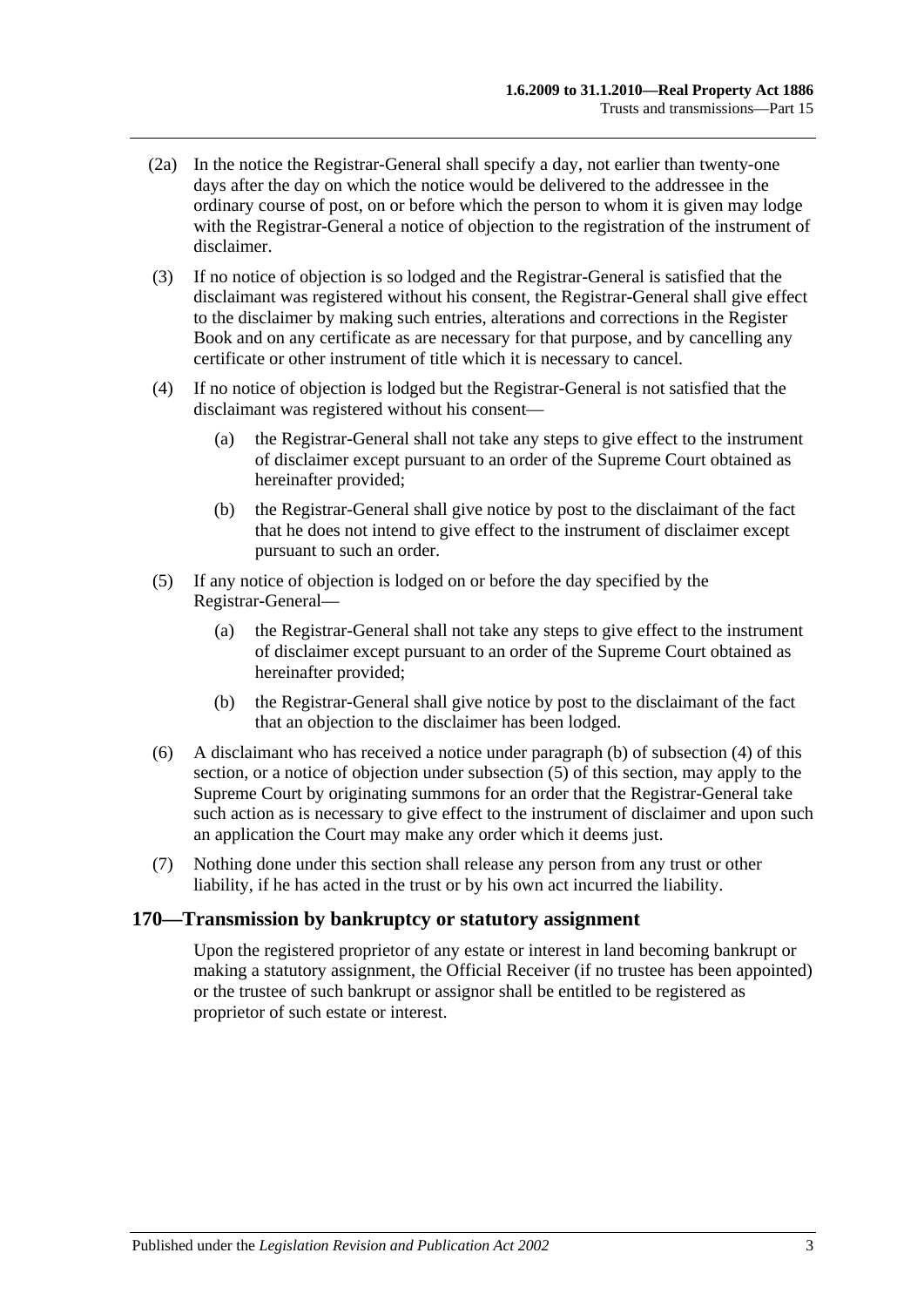### **171—Transmission to be entered in Register Book**

The Registrar-General shall in any such case, upon being furnished with evidence of the bankruptcy and the non-appointment of a trustee, or of the appointment of or assignment to the trustee, accompanied by an application in writing, under the hand of the Official Receiver or trustee, to be registered as proprietor of the estate or interest to be therein specified and described, shall enter in the Register Book a memorandum notifying the bankruptcy or the appointment of or assignment to the trustee, as the case may require, and upon such entry being made the Official Receiver or trustee shall be the registered proprietor of the estate or interest of the bankrupt or assignor in such land.

### **172—Proceedings in case assignment declared void**

If any such statutory assignment shall afterwards be declared fraudulent and void by any Court having jurisdiction in bankruptcy, and the assignor shall thereupon become bankrupt, the Registrar-General shall, upon being furnished with evidence thereof, and of the appointment or non-appointment of a trustee under such bankruptcy, enter in the Register Book a memorandum notifying the same, and thereupon the Official Receiver, or the trustee under such bankruptcy, as the case may be, shall be the registered proprietor of the estate and interest of the bankrupt and of the trustee under such assignment in the land.

## **173—Bankruptcy or assignment of lessee**

In any case where the registered proprietor of a lease has heretofore, or shall hereafter, become bankrupt, or has heretofore made or shall hereafter make, a statutory assignment—

#### (a) **If lease not subject to mortgage or encumbrance**

if such lease be not mortgaged or encumbered under the provisions of this Act, the Registrar-General shall, upon the application in writing of the lessor accompanied by a statement in writing, signed by the Official Receiver or the trustee under such bankruptcy or assignment, certifying his refusal to accept such lease, enter in the Register Book a note of such refusal, and such entry shall operate as a surrender of such lease;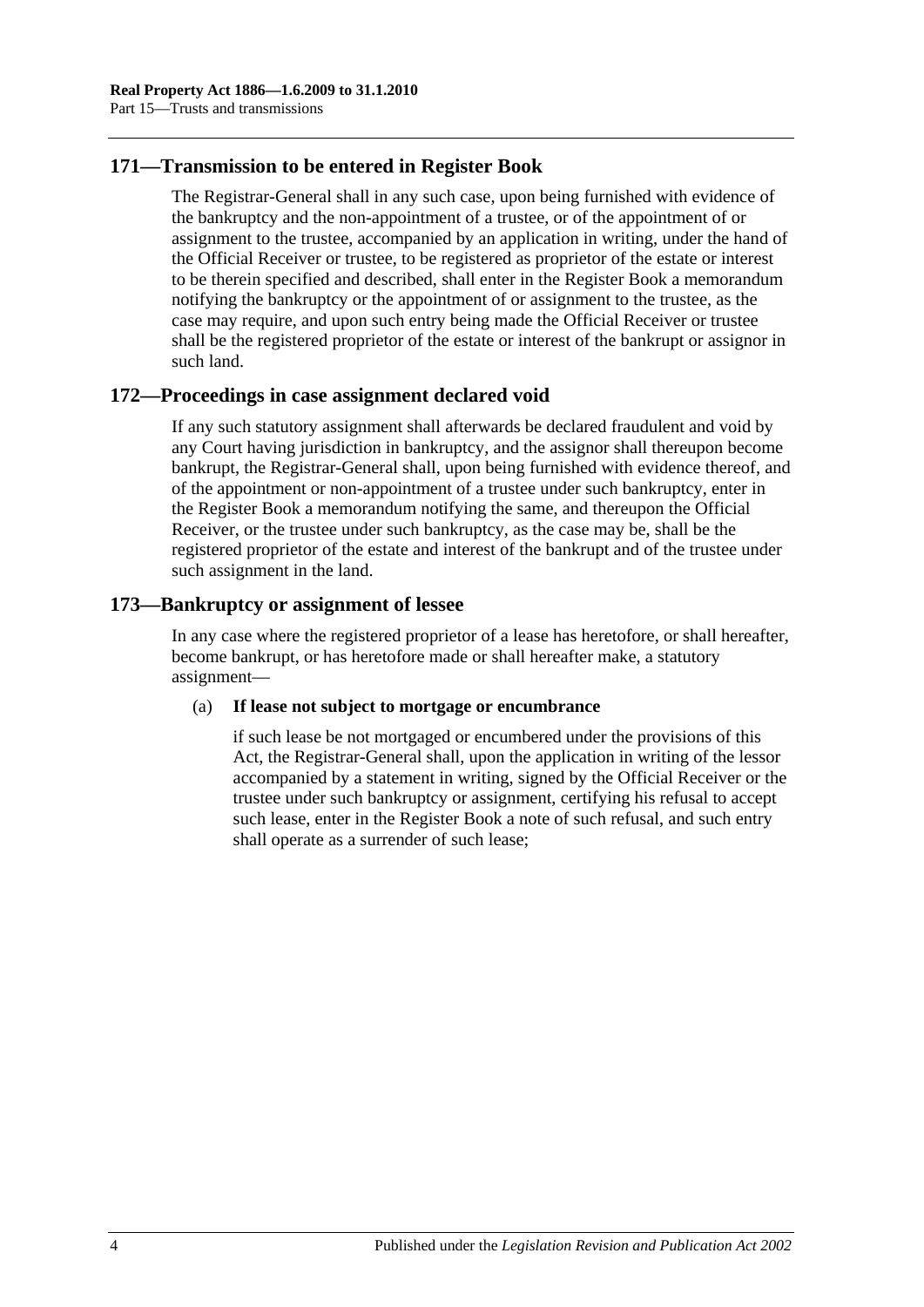#### (b) **Mortgagee or encumbrancee of the leasehold interest of a bankrupt or assignor may be entered as transferee of a lease**

if such lease be mortgaged or encumbered, the Registrar-General shall, upon the application in writing of any mortgagee or encumbrancee, accompanied by a statement in writing signed by the Official Receiver, or the trustee under such bankruptcy or assignment, certifying his refusal to accept such lease, or by proof that the Official Receiver or trustee has neglected or refused to certify such refusal or to become registered as proprietor of such lease within one month after being thereunto required by notice in writing given to him by the mortgagee or encumbrancee, enter in the Register Book a note of such refusal or neglect, and such entry shall operate as a foreclosure, and the estate or interest of the bankrupt or assignor in such lease shall thereupon vest in such mortgagee or encumbrancee, free from all other charges subsequent to his mortgage or encumbrance, and such mortgagee or encumbrancee shall thereupon be deemed to be the registered proprietor of such estate or interest, and shall, while he remains such registered proprietor, be subject to and liable for the same requirements and liabilities to which he would have been subject and liable if named in the lease originally as lessee;

#### (c) **Protection to subsequent mortgagees and encumbrancees**

no such entry shall be made unless it be proved to the satisfaction of the Registrar-General that the applicant mortgagee, or encumbrancee, has given fourteen days' notice in writing of his intended application to every subsequent mortgagee or encumbrancee of the lease, or has obtained his written consent; and any such subsequent mortgagee or encumbrancee shall be entitled to pay to the applicant mortgagee or encumbrancee the amount due to him under his mortgage or encumbrance, with costs, at any time before foreclosure, and shall thereupon be entitled to a transfer from him of such mortgage or encumbrance;

### (d) **Where Official Receiver, trustee, and mortgagee neglect to become proprietors**

if the Official Receiver or the trustee under the bankruptcy or assignment shall certify his refusal to accept the lease, or shall neglect or refuse to become registered as proprietor of the lease, within, one month after having been thereunto required by notice in writing given to him by the lessor, and the mortgagees or encumbrancees (if any) of the lease shall neglect or refuse to have an entry operating as a foreclosure made in the Register Book under the provision in that behalf hereinbefore contained within the period of two months after having been thereunto required by notice in writing given to them by the lessor, the Registrar-General shall, upon the application in writing of the lessor, and, upon proof of such certificate or such neglect or refusal as aforesaid, enter in the Register Book a note of such neglect or refusal, and every such entry shall operate as a surrender of such lease.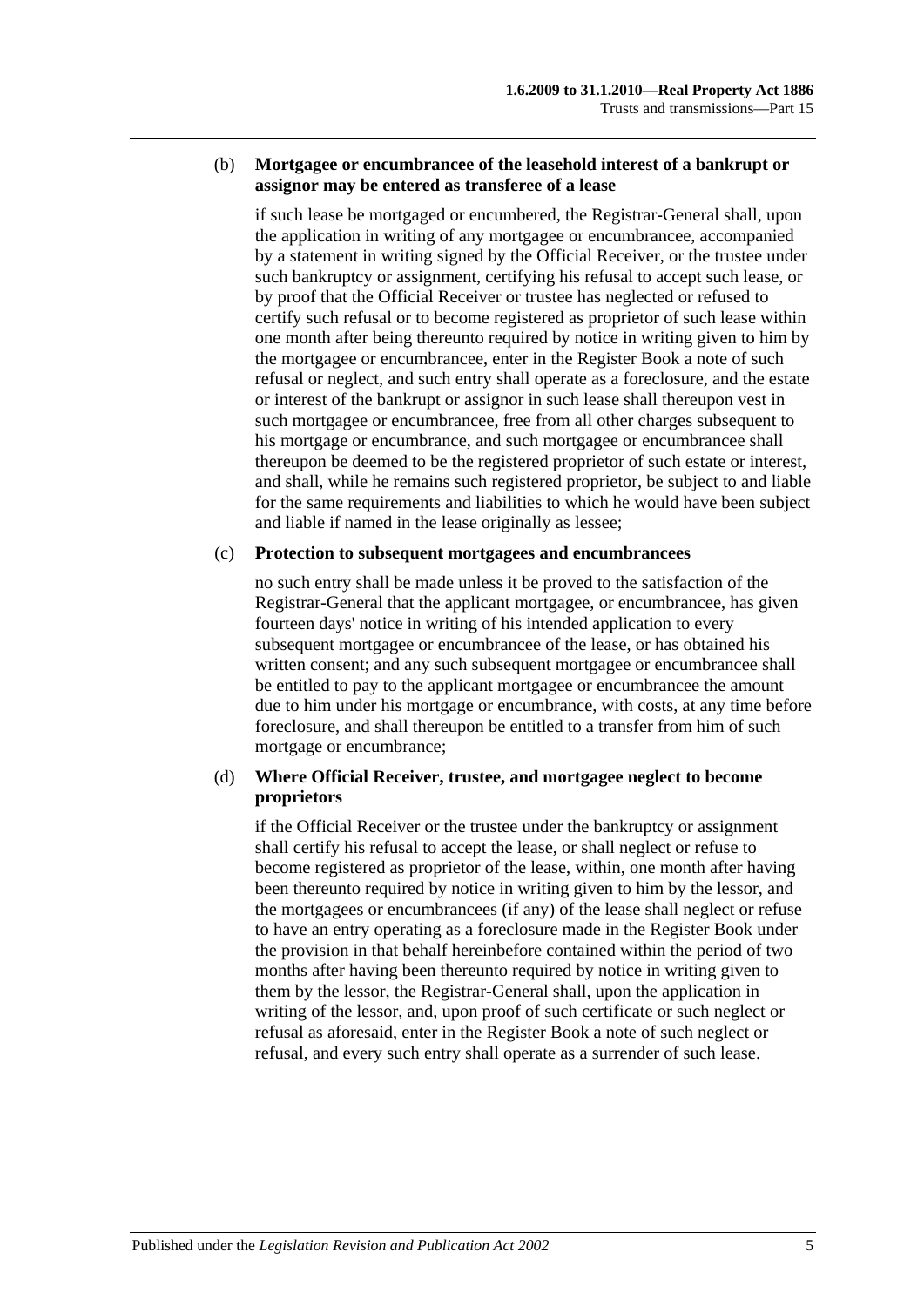### **174—Entry of surrender or foreclosure not to prejudice cause of action**

Under the preceding provisions as regards a lessee becoming bankrupt or making a statutory assignment, no entry of surrender or foreclosure respectively shall prejudice any cause of action in respect of any breach or non-observance of any covenants in such lease, encumbrance, or mortgage respectively contained or implied which shall have accrued previously to such lessee becoming bankrupt or making a statutory assignment.

### **175—Transmission of estate of deceased persons**

On the death of the registered proprietor of any estate or interest in land, his estate or interest shall be transmitted to his executor or administrator, or to the Public Trustee in any case where the Court shall make an order authorising the Public Trustee to administer the estate of the deceased registered proprietor.

### **176—Application to be made in such case**

The executor, administrator or Public Trustee shall, before dealing with such estate or interest, make application in writing to the Registrar-General to be registered as proprietor, and shall produce to the Registrar-General the duplicate certificate and the probate or letters of administration, or the order of the Court authorising the Public Trustee to administer the estate of the deceased registered proprietor, or a copy of the probate, letters of administration, or order, as the case may be.

### **177—Particulars of application to be recorded**

The Registrar-General must record details relating to the application in the Register Book and on the duplicate certificate of title for the land.

#### **178—Effect of such entry**

Upon such entry being made in the Register Book, the executor, administrator, or Public Trustee, as the case may be, shall be the registered proprietor of such estate or interest, and his title shall relate back to and take effect from the date of the death of the deceased registered proprietor.

#### **179—Where 2 or more executors or administrators, all must concur**

Where probate or letters of administration shall be granted to more persons than one, all of them for the time being shall concur in every instrument relating to the land of the deceased registered proprietor.

## **180—Person registered in place of deceased, bankrupt, or assigning proprietor, to be proprietor of land for purpose of dealing**

Any person registered in place of a deceased registered proprietor, or as Official Receiver or as trustee of a registered proprietor becoming bankrupt or making a statutory assignment, shall hold the land in respect of which he is so registered upon the trusts, and for the purposes for which the same is applicable by law; but shall, for the purpose of any dealing with such land, be deemed to be the absolute proprietor thereof.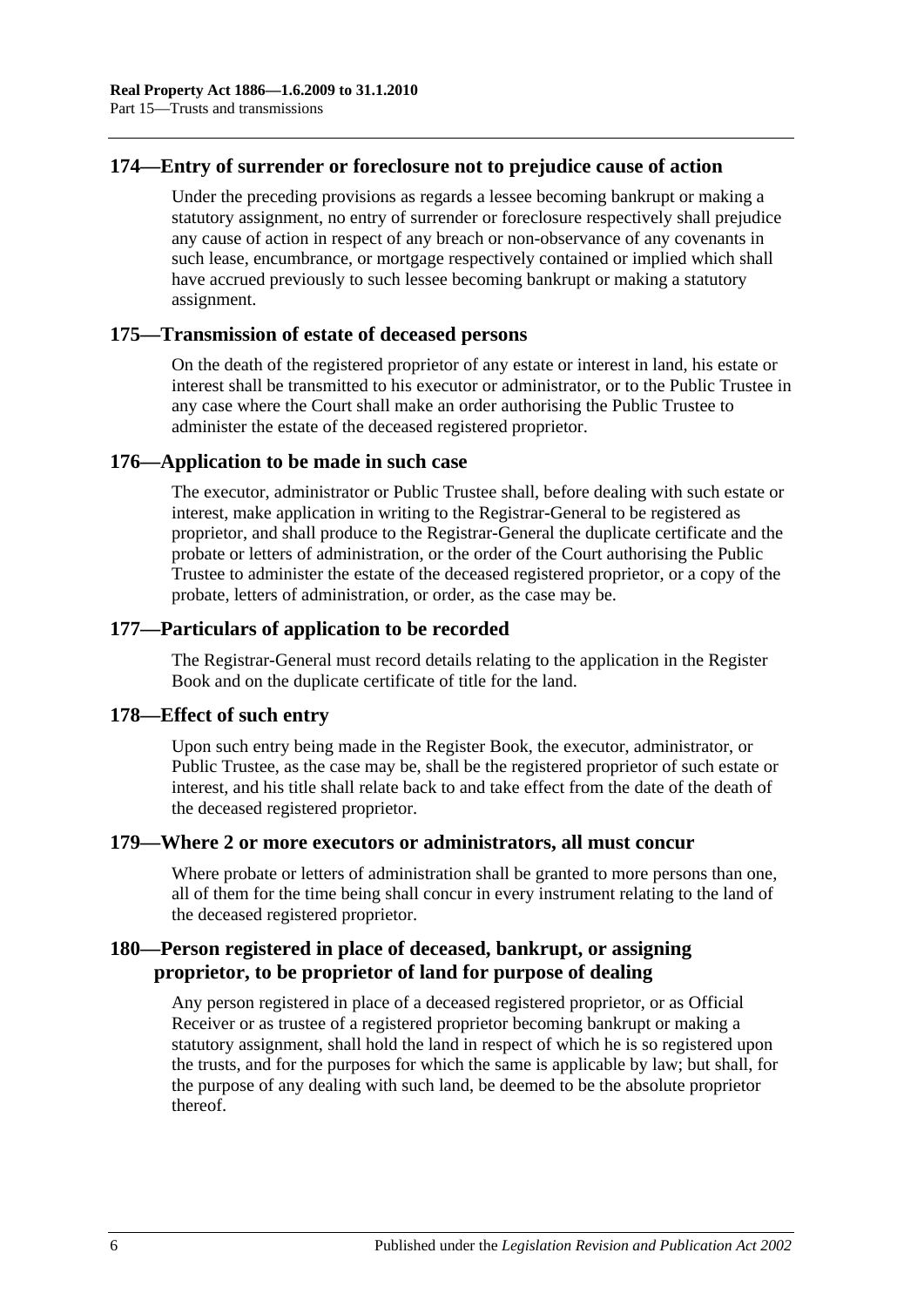### **181—Proceedings when executor etc refuse to transfer**

Whenever an executor, or administrator, or the Public Trustee, is registered as proprietor of any land, and shall refuse, or, after tender of a transfer, unnecessarily delay to transfer such land to the devisee, next of kin, heir-at-law, or other person entitled thereto, the person claiming to be entitled to the land may apply to the Court for an order that the executor, administrator, or Public Trustee shall transfer the said land to him.

### **182—Court may order transfer to person entitled**

The Court may either refuse such application, with or without costs, to be paid by the applicant, or may make an order for the transfer, and may direct the transferor personally to pay all the costs of such application and any damages the person aggrieved may have sustained, or may order such costs to be paid out of the estate of the deceased registered proprietor, or in such other manner as the Court may think proper.

### **183—Court may decide question of title etc**

The Court may, on any such application, decide on questions relating to the title of any person party to the application or proceeding, and generally may decide any question that it may be necessary or expedient to decide for the purpose of ordering the land to be transferred, or may direct an action to be brought or an issue to be tried in which the rights of the parties may be decided, or any question of law settled.

### **184—Order of Court vesting land**

Where the registered proprietor of land holds the land on trust and the Court, by order, vests the land in another person, the Registrar-General must, on being served with a copy of the order, enter details relating to the order in the Register Book and on the duplicate certificate of title for the land and upon such entry the land will vest in the new proprietor.

## **185—Action may be brought by person claiming beneficial interest in name of trustee**

Every trustee who shall be registered as proprietor of any land, shall, on being indemnified, be bound to allow his name to be used by any beneficiary, or person claiming an estate or interest in the land, as plaintiff or defendant in any action for recovery of possession of the land or any part thereof. And, in case there shall be any dispute as to the sufficiency of any indemnity, the same shall be decided by the Master of the Court.

### **186—Purchases from registered proprietor not to be affected by notice**

No person contracting or dealing with, or taking or proposing to take a transfer or other instrument from the registered proprietor of any estate or interest in land shall be required, or in any manner concerned, to inquire into or ascertain the circumstances under, or the consideration for, which such registered proprietor or any previous registered proprietor of such estate or interest is or was registered, or to see to the application of the purchase-money, nor be affected by notice direct or constructive of any trust or unregistered interest, any law or equity to the contrary notwithstanding.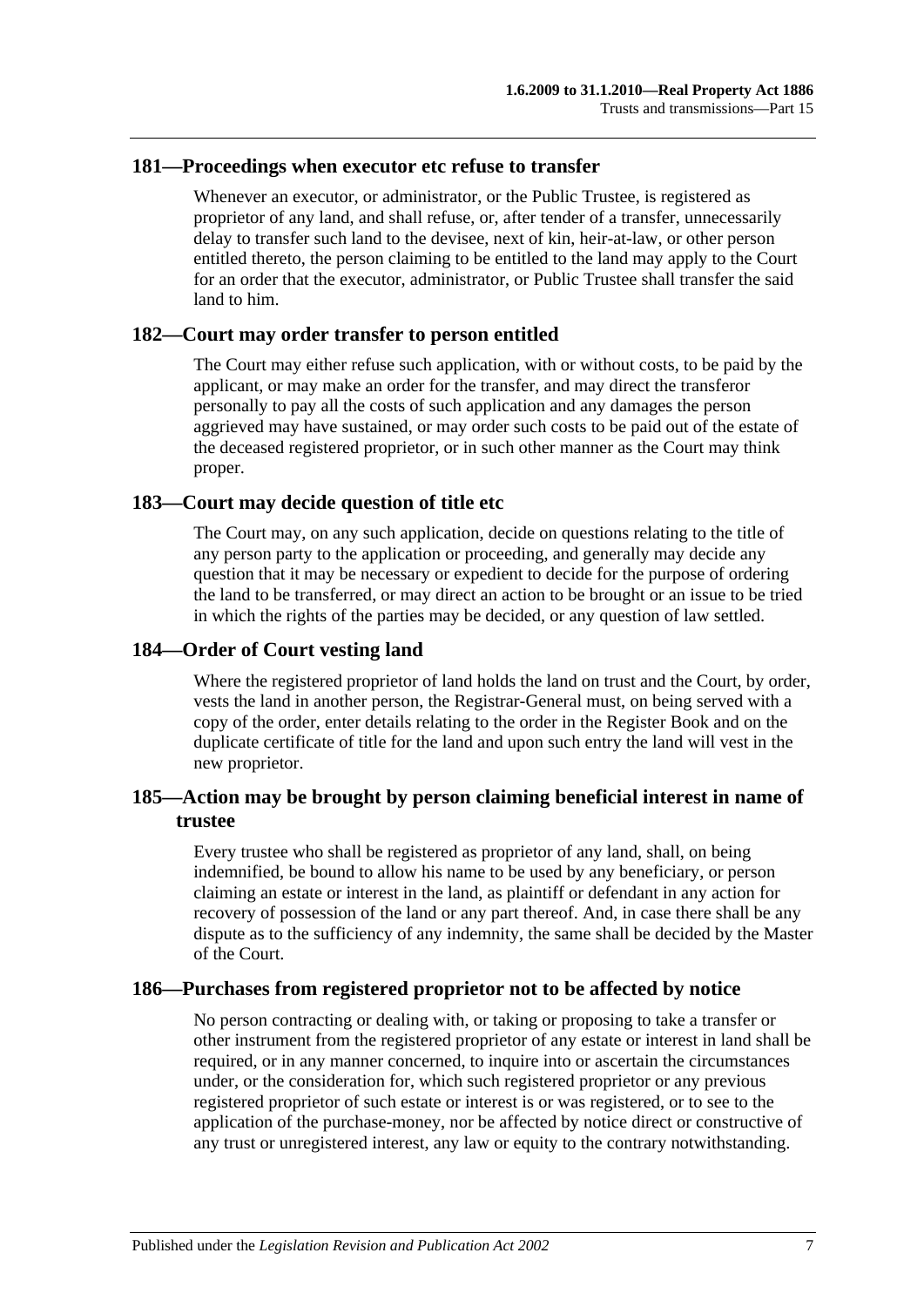### **187—Except in case of fraud**

The last preceding section shall not protect any person who has acted fraudulently or been a party to fraud, but the contracting, or dealing, or taking, or proposing to take a transfer or other instrument as aforesaid, with actual knowledge of any trust, charge, or unregistered instrument, shall not of itself be imputed as fraud.

### **188—Registration of survivor of joint proprietors, and of remainder-man entitled to estate in possession**

Upon the death of any person registered together with any other person as joint proprietor of any estate or interest in land, or when the life estate in respect of which any certificate has been issued has determined, and the registered estate next in remainder or reversion has become vested in possession, or the person to whom such certificate for a life estate has been issued has become entitled to the land for an estate in fee-simple in possession, the Registrar-General shall, upon the application of the person entitled, and upon proof to his satisfaction of any such occurrence as aforesaid, make an entry thereof in the Register Book, and thereupon such person shall be the registered proprietor of the estate or interest to which he is entitled, as if the same had been transferred to him.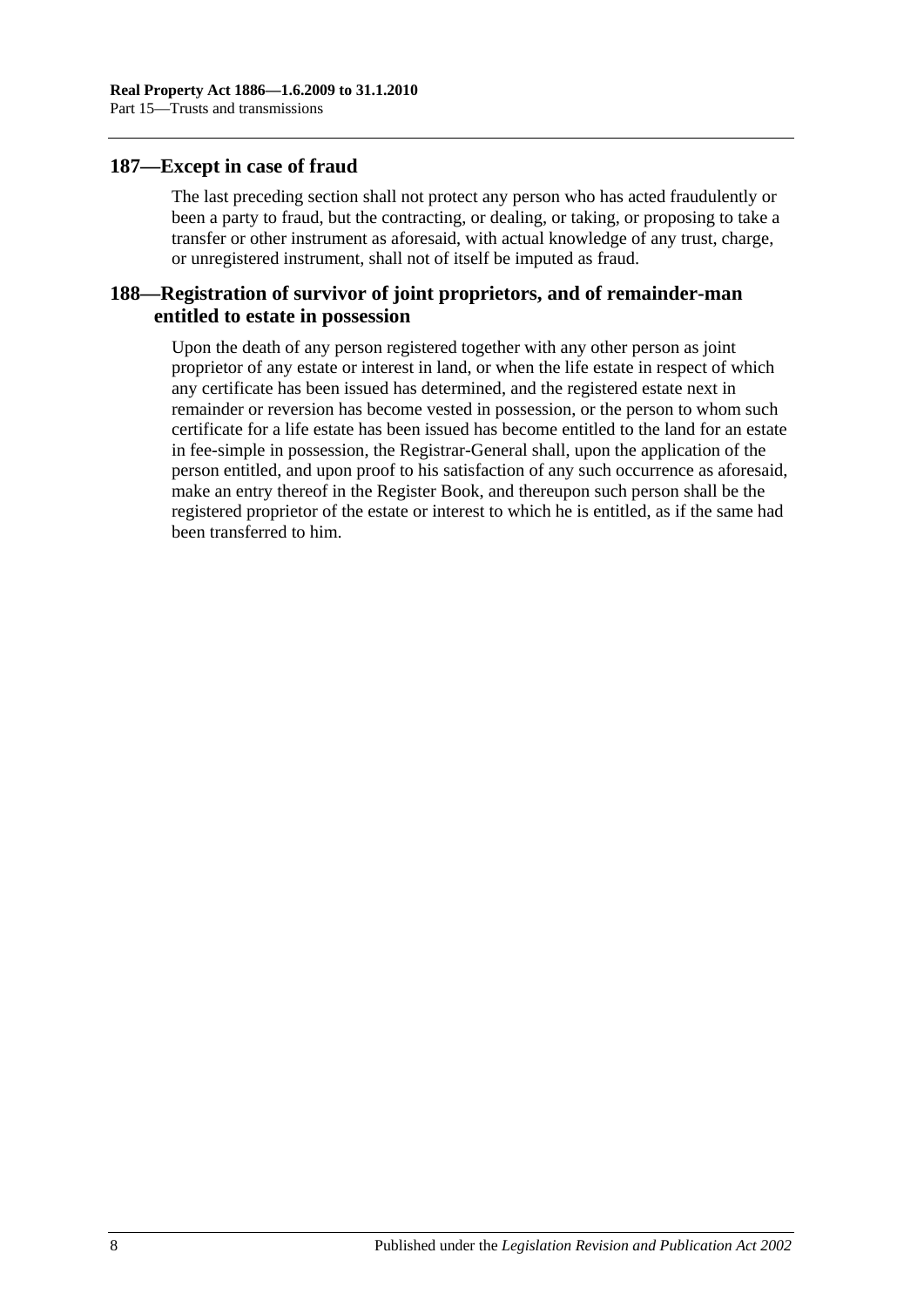# **Part 16—Caveats**

### **191—Caveats**

Any settlor of land or beneficiary claiming under a will or settlement, or any person claiming to be interested at law or in equity, whether under an agreement, or under an unregistered instrument, or otherwise howsoever in any land, may lodge a caveat with the Registrar-General forbidding the registration of any dealing with such land, either absolutely or unless such dealing shall be expressed to be subject to the claim of the caveator, or to any conditions conformable to law expressed therein:

#### (a) **Form of caveat**

a caveat shall be in the appropriate form, and shall be under the hand and verified by the declaration of the caveator or his agent, and shall contain an address within South Australia to which notices may be sent or at which proceedings may be served;

#### (b) **Registrar-General to make memorandum of receipt**

upon the receipt of a caveat the Registrar-General shall make a memorandum thereon of the date and hour of the receipt thereof, and shall enter a memorandum thereof in the Register Book, and shall forthwith send a notice of such caveat through the post office to the person against whose title such caveat shall have been lodged, directed to his address appearing in the Register Book;

#### (c) **Not to register dealings contrary to caveat**

so long as any caveat shall remain in force the Registrar-General shall not, contrary to the requirements thereof, register any dealing with the land in respect of which such caveat shall have been lodged: Provided that notwithstanding the receipt of a caveat the Registrar-General shall, subject to the other provisions of this Act, proceed with and complete the registration of any instrument affecting the said land, which instrument is produced for registration before the receipt of the caveat by the said Registrar-General;

#### (d) **Persons interested may summon caveator**

the registered proprietor or any other person claiming estate or interest in the land may, by summons, call on any caveator, including the Registrar-General, to attend before the Court to show cause why the caveat should not be removed; and the Court may, after allowing the parties a reasonable opportunity to be heard, make such order as appears just in the circumstances; (if the caveator does not appear in response to the summons, the Court may, if satisfied that the summons was duly served, proceed to hear and determine the application in the caveator's absence);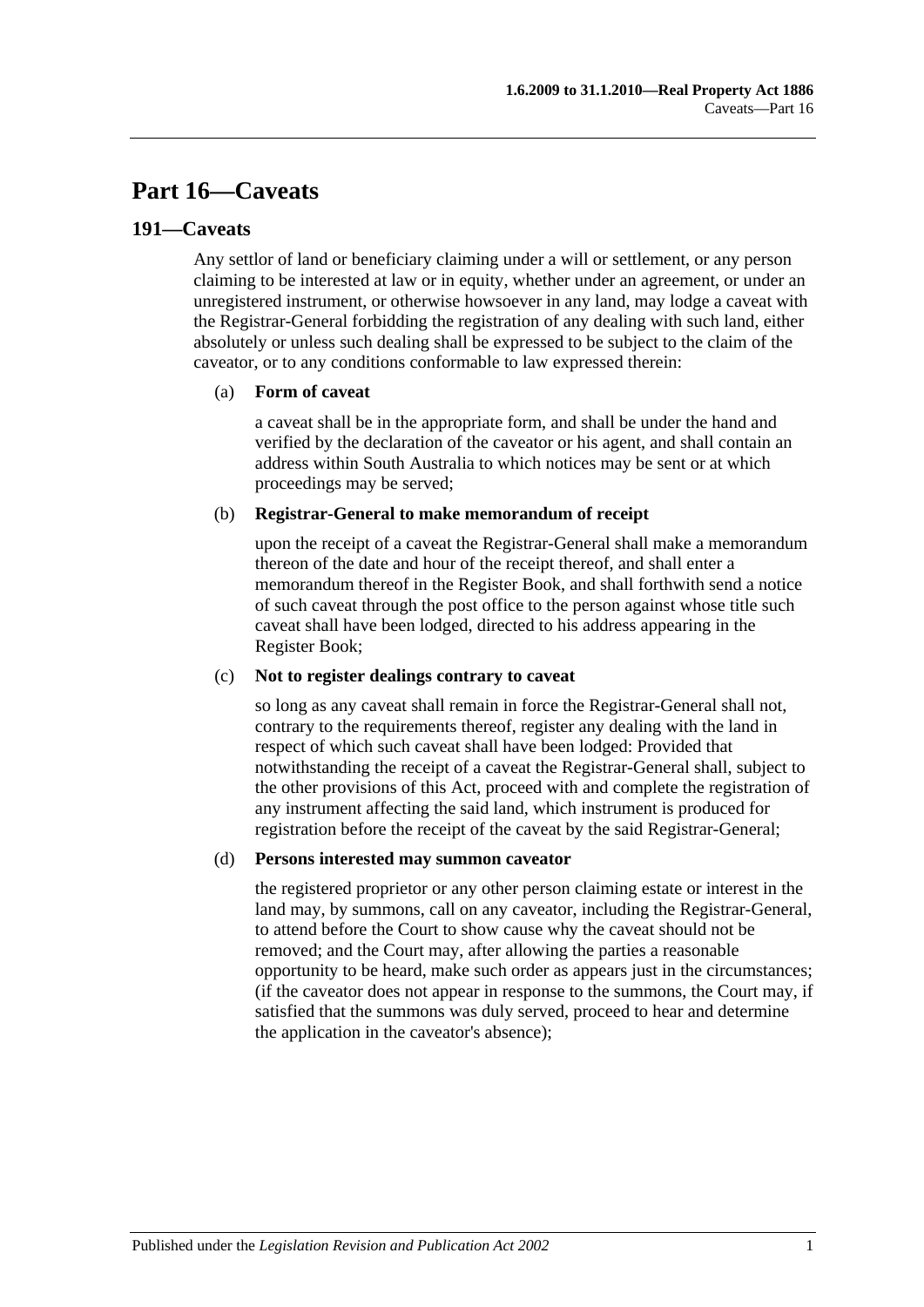#### (e) **Caveatee may apply to have caveat removed**

the caveatee may, except when the caveat is lodged by a settlor, or by a beneficiary under a will or settlement, or by the Registrar-General under [Part](#page-96-0) 19 of this Act, make application in writing to the Registrar-General to remove the caveat, and shall in such application give an address in South Australia to which notices or proceedings relating to the caveat may be sent, and the Registrar-General shall thereupon give twenty-one days' notice in writing to the caveator, requiring that the caveat be withdrawn;

#### (f) **Mode of removing or discharging caveat**

the Registrar-General shall, after the lapse of twenty-one days from the posting of such notice to the address mentioned in the caveat, or of such extended time as may be ordered by the Court, remove the caveat from the Register Book by entering therein a memorandum that the same is discharged;

#### <span id="page-85-0"></span>(fa) **Action to establish validity of claim**

a caveator may bring an action in the Court to establish the validity of the claim on which the caveat is based;

#### (g) **Caveator may apply to Court for order to extend time**

the Court may, on the caveator's application, extend the period of 21 days until an action under [paragraph](#page-85-0) (fa) is determined or for any other period;

#### (h) **May withdraw caveat: But Court may order payment of costs**

any caveator may, by notice in writing to the Registrar-General, withdraw his caveat at any time; but the Court may, notwithstanding such withdrawal, order payment by the caveator to the caveatee or other person interested of any costs incurred by the caveatee prior to the receipt by him of notice in writing of the withdrawal of the caveat;

#### (i) **Entry to be made**

an entry shall be made by the Registrar-General in the Register Book of any order made by the Court relating to any caveat, or of the withdrawal, lapse, or removal of any caveat;

#### (j) **Caveator, except Registrar-General, liable to make compensation**

any caveator other than the Registrar-General who shall have lodged or refused or neglected to withdraw any caveat wrongfully and without reasonable cause, shall be liable to make compensation to any person who may have sustained damage thereby, and such compensation may be recovered by action: Provided that, if proceedings shall have been taken in the Court by the caveatee or other person interested, the amount of such compensation may be assessed by the Court acting in the same proceedings; or the Court may direct an action to be brought to ascertain and recover such amount;

#### (k) **Not to lodge further caveat without permission**

it shall not be lawful for any caveator other than the Registrar-General, or for anyone acting on behalf of such caveator, to lodge a further caveat relating to the same matter without the permission of the Court;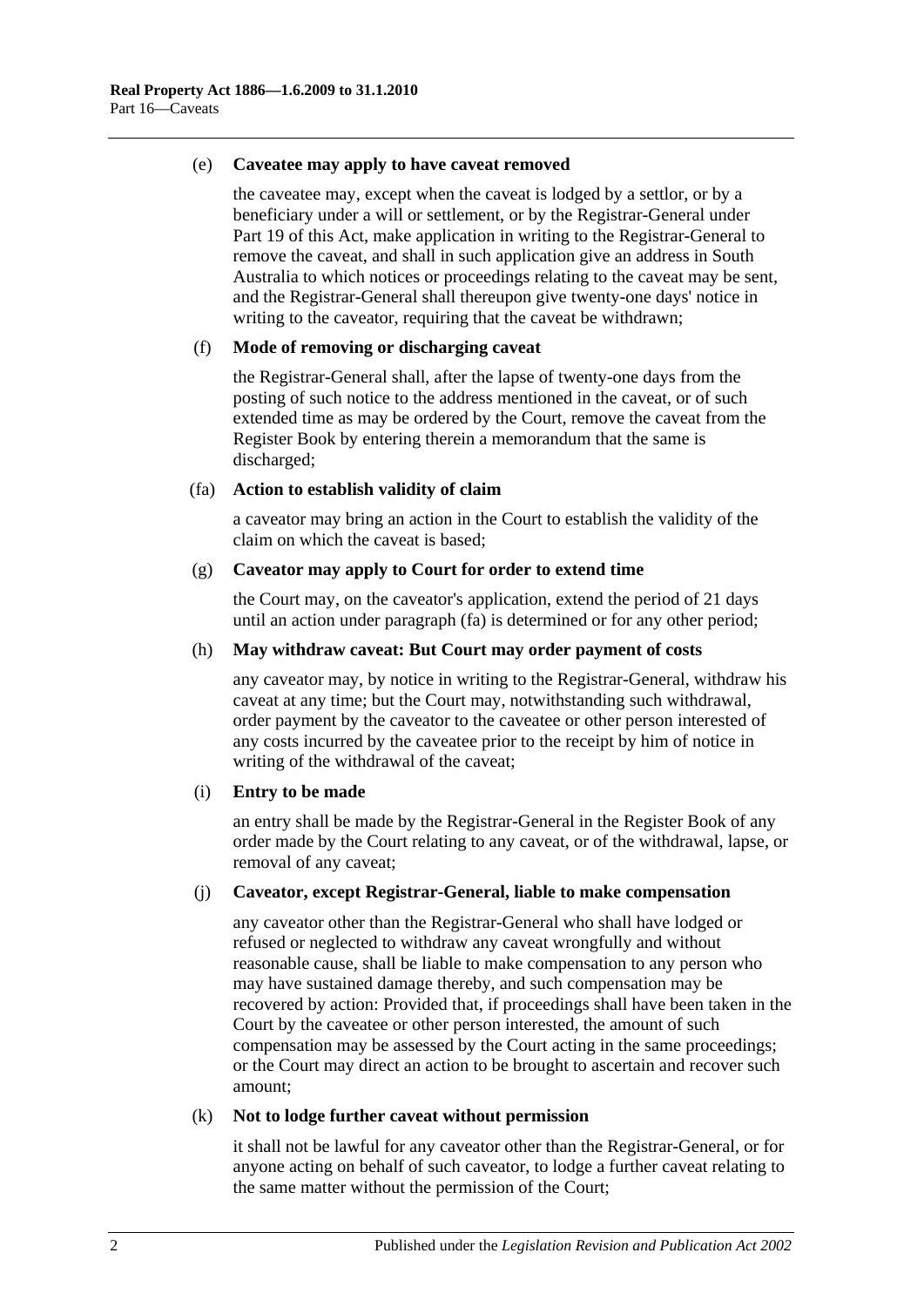### (l) **Court may order costs if caveat by Registrar-General is removed by Court**

where any caveat lodged by the Registrar-General shall be removed by the Court, such Court may order the costs sustained by the person at whose instance such caveat was removed to be paid out of the estate on behalf of which such caveat was entered.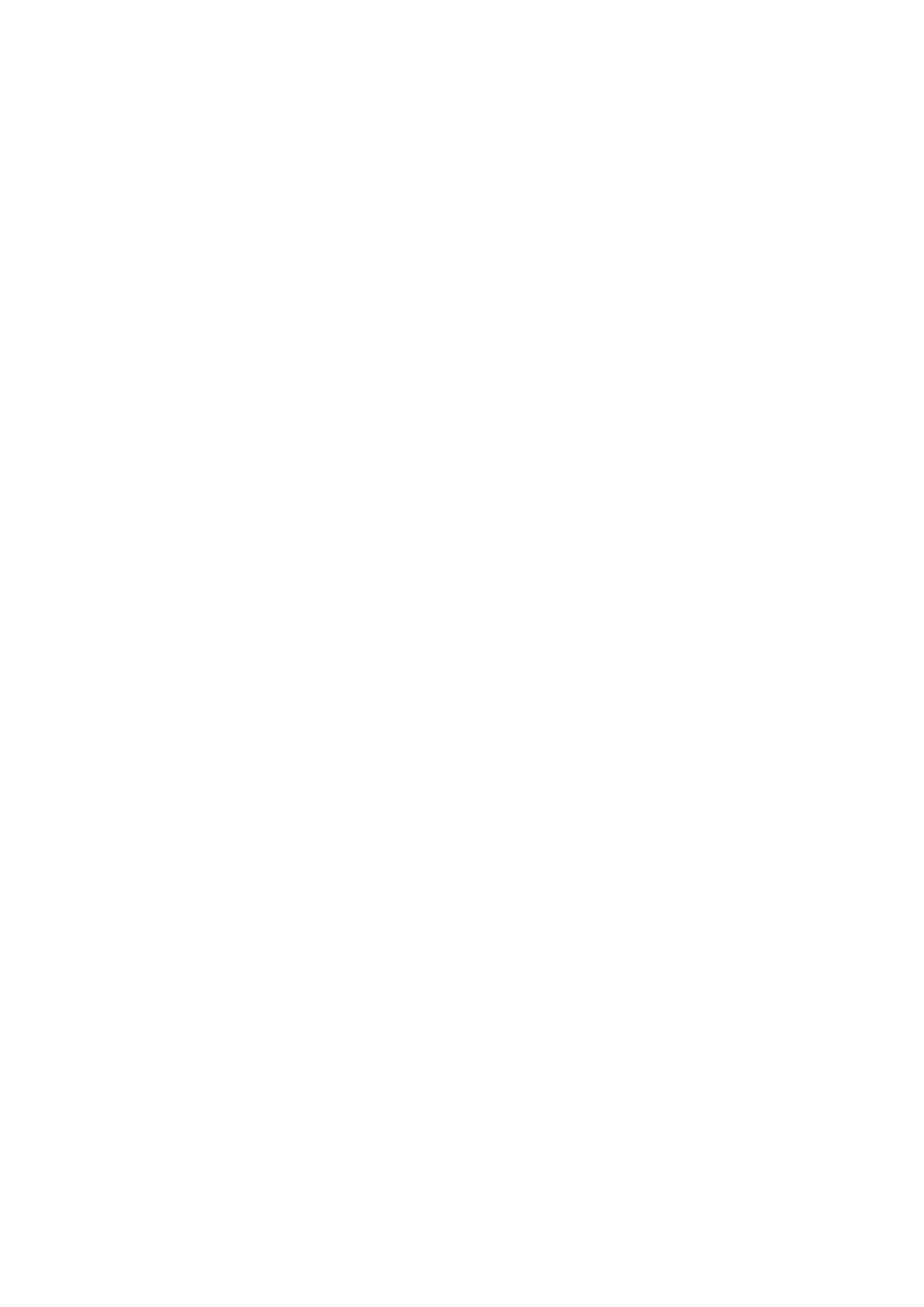# **Part 17—Ejectment**

#### **192—Summons to give up possession**

Any of the following persons (in the following sections called the *claimant*) may cause any person in possession of land under the provisions of this Act to be summoned to appear before the Court to show cause why the person summoned should not give up possession to the claimant—

- (a) the registered proprietor of a freehold estate in possession;
- (b) any registered mortgagee or encumbrancee where the person in possession is a mortgagor or encumbrancer in default, or a person claiming under such mortgagor or encumbrancer;
- (c) any lessor with power to re-enter where the rent is in arrear for three months, whether there be or be not sufficient distress found on the premises to countervail such rent, and whether or not any previous demand shall have been made for the rent;
- (d) any lessor where a legal notice to quit has been given, or the lease become forfeited, or the term of the lease has expired.

### **193—Summons to contain description of land**

The summons shall contain a description of the land, and shall require the person summoned to appear before the Court on a day not earlier than sixteen days after the service of the summons. The summons shall be served in the same manner as a writ of summons in an action for the recovery of possession of land in the Supreme Court.

#### **194—Orders on non-appearance to summons**

If, on the hearing of the summons, the person summoned do not appear, then upon proof of the service of the summons and of the claimant's title, or on the production of a consent to an order by the person summoned, the Court may order immediate possession to be given to the claimant.

#### **195—Orders on appearance to summons**

If the person summoned shall appear, the Court shall hear the summons, and may make such order thereon and impose such terms as it may think fit: Provided that in the case of a lessor against a lessee, if the lessee before or at the hearing pay or tender all rent due, and all costs incurred by the lessor, the Court may dismiss the summons.

#### **196—Dismissal of summons not to prejudice other rights**

The dismissal of any such summons shall not prejudice the right of the claimant to take any other proceedings against the person summoned to which he may be entitled.

#### **197—Effect of order for possession**

Every order for possession under this Part of this Act shall have the effect of, and may be enforced in the same manner as, a judgment in the Court for the recovery of possession of land.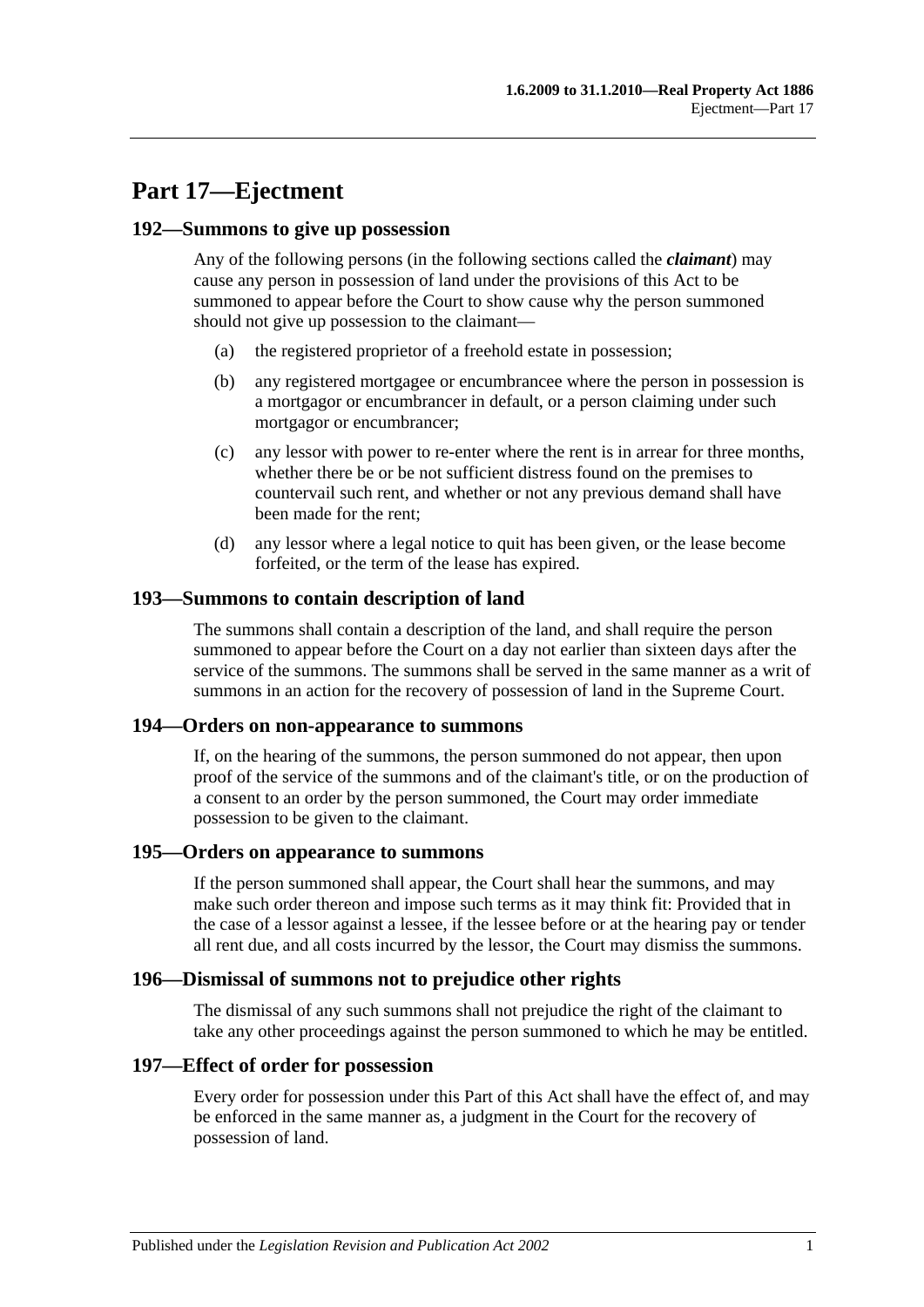### **198—Writ of** *habere facias* **unnecessary where no one is in possession, or the land is surrendered voluntarily**

Any claimant having obtained an order for possession under the provisions hereof, shall be entitled to enter and take possession of the land mentioned in the order, without issuing a writ of *habere facias* if there shall be no person in actual possession of the land, or if the person in possession shall voluntarily give up possession to the claimant.

### **199—Existing rights preserved**

Nothing hereinbefore contained shall repeal, affect, or abridge, any remedies to which a claimant is otherwise entitled.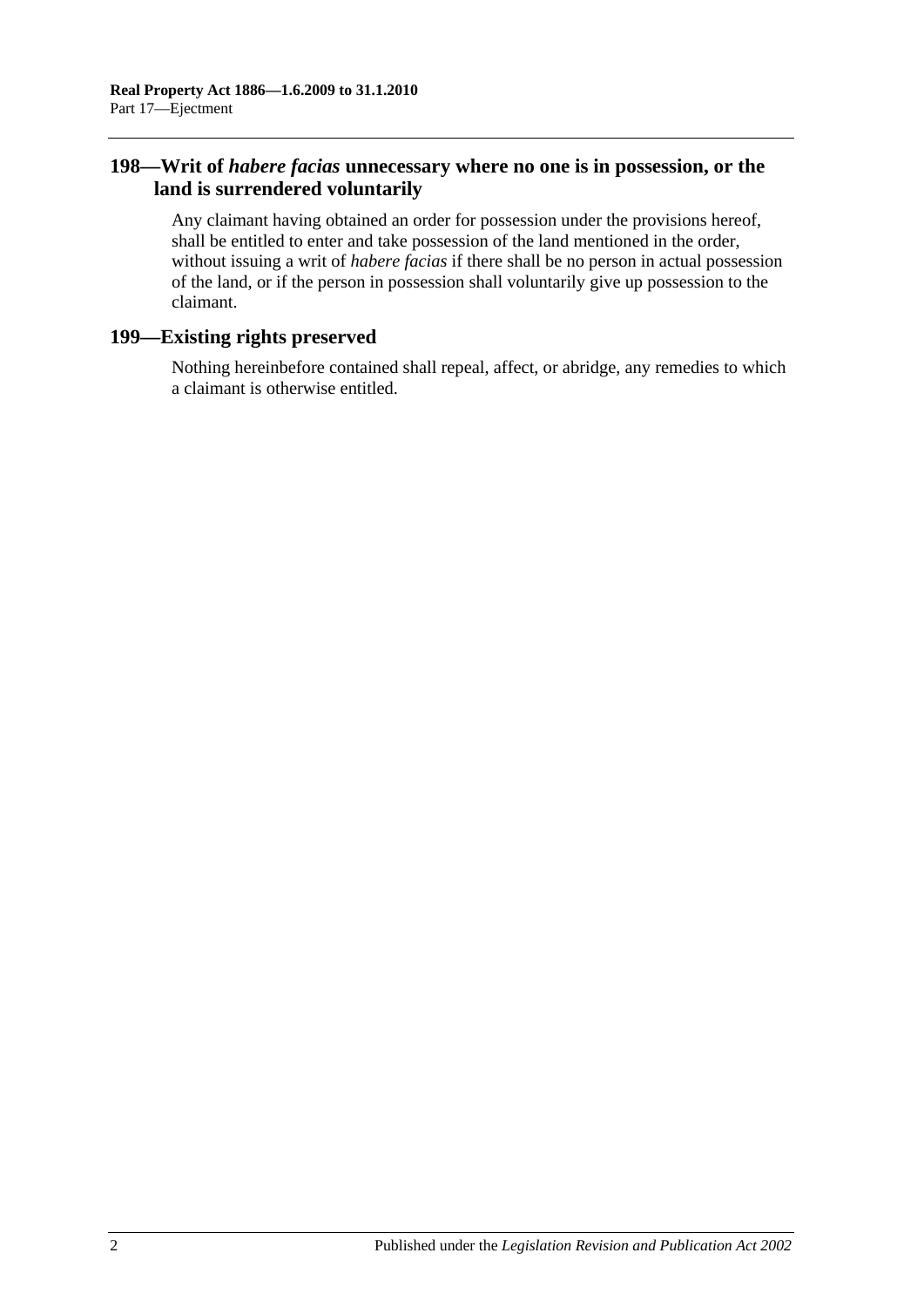## **Part 18—The Assurance Fund**

### **201—The Assurance Fund**

- (1) There shall be a fund kept at the Treasury entitled *Real Property Act Assurance Fund*.
- (2) The Assurance Fund shall have credited to it—
	- (a) any moneys advanced by the Treasurer under [subsection](#page-90-0) (3) (not being moneys that have been repaid to the Treasurer in accordance with the terms of the advance); and
	- (b) the moneys paid by way of assurance levy by virtue of the regulations; and
	- (c) any interest that may from time to time accrue to the Fund.
- <span id="page-90-0"></span>(3) The Treasurer may advance moneys to the Assurance Fund by way of grant, or on a temporary basis.
- (4) Moneys standing to the credit of the Assurance Fund shall be applied for the purposes of this Part, but if those moneys are not immediately required for the purposes of this Part, the Treasurer may advance the whole or part of those moneys to the Consolidated Account and, in that event—
	- (a) if any payment is to be made from the Fund and the Balance of the Fund is insufficient to meet that payment, the advance shall be repaid to such extent as is necessary to supply the deficiency; and
	- (b) any amount advanced to the Consolidated Account shall bear interest at the rate of 10 per centum per annum, or such other rate as may be prescribed.
- (5) The regulations may—
	- (a) prescribe an assurance levy not exceeding the amount of Two dollars per instrument to be paid in addition to the fees, or particular classes of fees, payable in relation to the registration of any, or all, of the following instruments:
		- (i) transfers on the sale of land under [Part 10;](#page-52-0)
		- (ii) leases and surrenders of leases under [Part 11;](#page-58-0)
		- (iii) mortgages and discharges of mortgage under [Part 12;](#page-62-0) and
	- (b) exempt prescribed persons, or persons of a prescribed class, from payment of the assurance levy.
- (6) The Registrar-General shall keep a separate account of all moneys received by him by way of assurance levy.
- (7) The regulations prescribing an assurance levy under this section shall expire on the thirty-first day of December, 1988, and thereafter an assurance levy shall not be payable by virtue of this Part.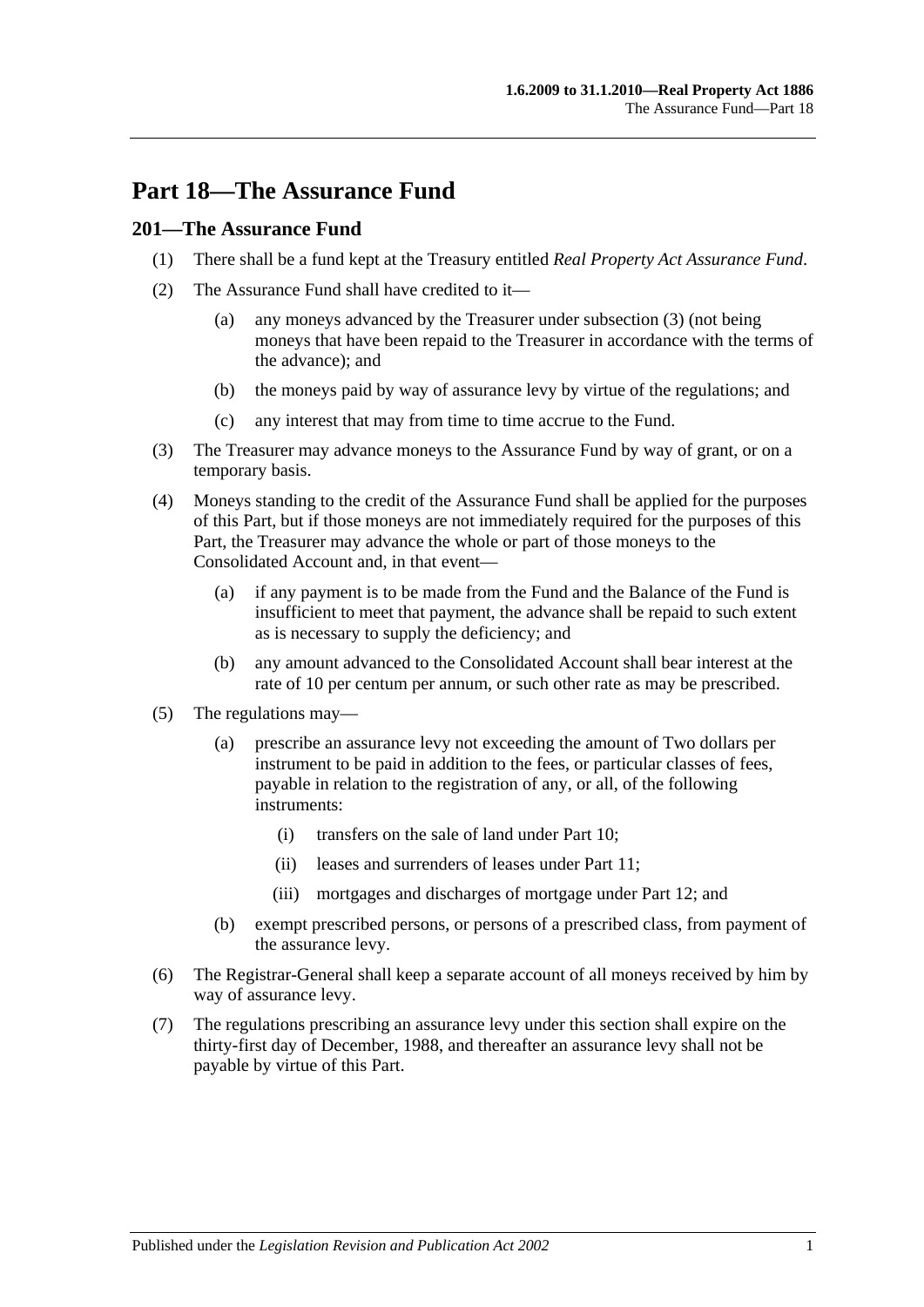### **203—Party deprived of land may sue for compensation**

Any person deprived of land in consequence of fraud, or through the bringing of such land under the provisions of this Act, or of any Act hereby repealed, or by the registration of any other person as proprietor of such land, or in consequence of any error, omission, or misdescription in any certificate, or in any entry or memorial in the Register Book, may bring and prosecute an action at law for the recovery of compensation against the person upon whose application such land was brought under the provisions of this Act, or of any Act hereby repealed, or such erroneous registration was made, or who acquired title to the land through such fraud, error, omission, or misdescription.

### **204—Exoneration of proprietor after transfer for value, except in certain cases**

Except in the case of fraud, or of error occasioned by any omission, misrepresentation, or misdescription in the application of such person to bring the land under the provisions of this Act, or of any of the Acts hereby repealed, or to be registered as proprietor of such land, or in any instrument executed by him, such person shall, upon a transfer of such land, *bona fide* for value, cease to be liable for the payment of any compensation which but for such transfer might have been recovered from him under the provisions herein contained.

## **205—Proceedings against the Registrar-General, as nominal defendant**

In any such case of cesser of liability, and also in any case where the person against whom such action for compensation is permitted to be brought as aforesaid shall be dead, or shall have become bankrupt or made a statutory assignment, or cannot be found within the jurisdiction of the Court or there is any other reason why compensation cannot be fully recovered from that person, it shall be lawful to take proceedings against the Registrar-General, as nominal defendant, as hereinafter provided, for the purpose of recovering the amount of the compensation or costs, or so much of that amount as cannot be recovered from the person referred to above, from the Assurance Fund.

### **207—Purchasers etc protected**

Nothing in this Act contained shall leave subject to action for recovery of compensation as aforesaid, or to action for recovery of possession of land, or to deprivation of the estate or interest in respect of which he is registered as proprietor, any transferee, mortgagee, encumbrancee, or lessee, *bona fide* for valuable consideration of land on the ground that the proprietor, through or under whom he claims, or any previous proprietor has been registered as proprietor through fraud or error, whether such fraud or error shall consist in wrong description of boundaries, or parcels, or otherwise howsoever.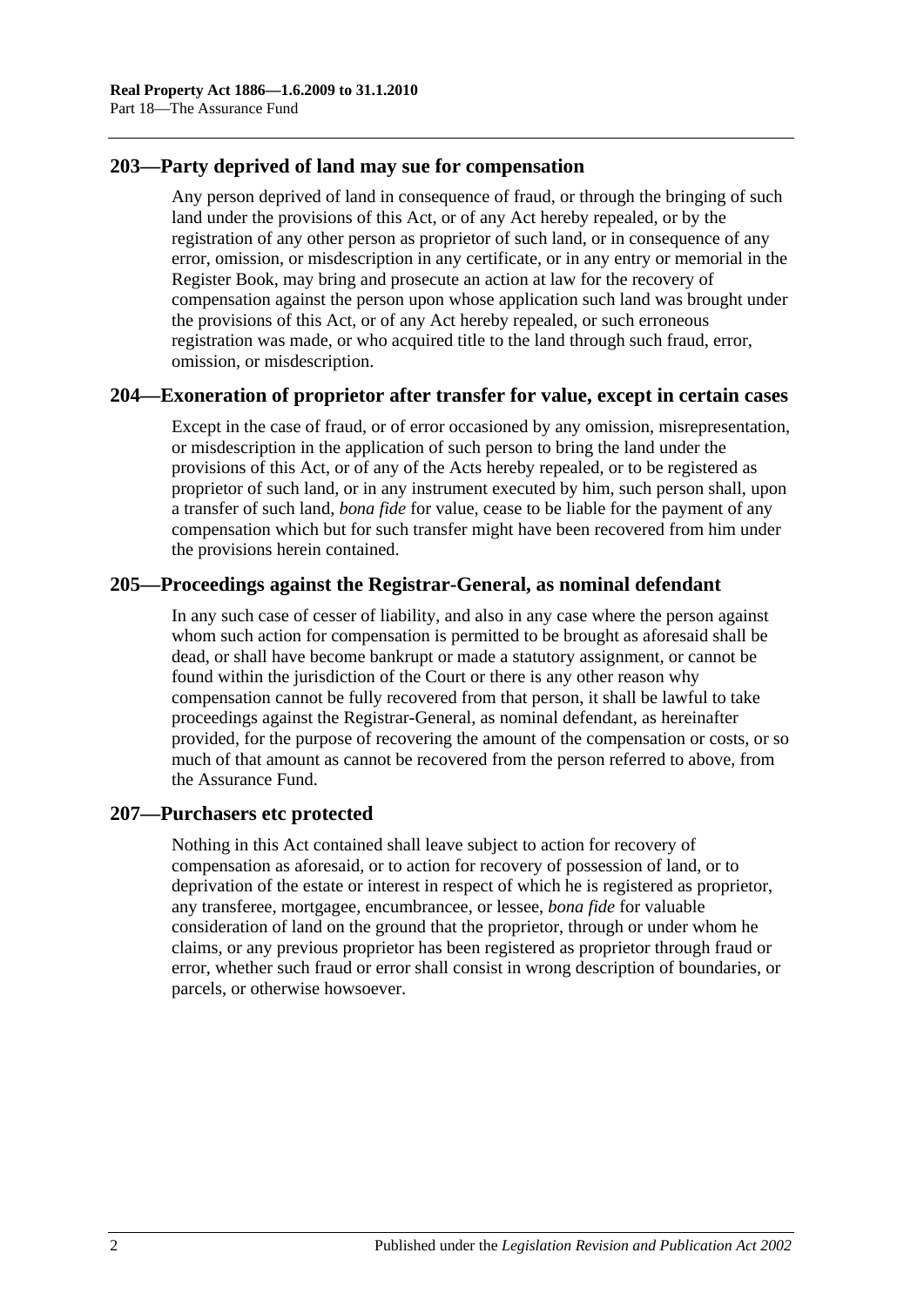### **208—Proceedings against the Registrar-General as nominal defendant**

Any person sustaining loss or damage through any omission, mistake, or misfeasance of the Registrar-General, or any of his officers or clerks in the execution of their respective duties under the provisions of this Act, or of any Act hereby repealed, and any person deprived of any land through the bringing of the same under the provisions of this Act, or of any Act hereby repealed, or by the registration of any other person as proprietor of such land, or by any error, omission, or misdescription in any certificate, or in any entry or memorial in the Register Book, and who by the provisions of this Act is barred from bringing an action for the recovery of such land, may, in any case in which the remedy by action for recovery of compensation as hereinbefore provided is barred, or inapplicable, institute proceedings against the Registrar-General, as nominal defendant, for recovery of compensation as hereinafter provided.

#### **209—Value of buildings to be excluded**

In estimating the compensation for any deprivation or loss under this Part of this Act, the value of all buildings and other improvements erected or made subsequently to such deprivation or loss, and with notice thereof, shall be excluded.

### **210—Persons claiming may, before taking proceedings, apply to the Registrar-General for compensation**

Any person sustaining loss or damage in any case in which he shall be entitled to institute proceedings to recover compensation against the Registrar-General as nominal defendant, may, before commencing such proceedings, make application in writing to the Registrar-General, for compensation, and such application shall be supported by affidavit or declaration. If the Registrar-General admits the claim, or any part thereof, and certifies accordingly, the Treasurer may—

- (a) where the amount that the Registrar-General admits does not exceed twenty thousand dollars—on receipt of written authority under the hand of the Crown Solicitor; or
- (b) where the amount that the Registrar-General admits exceeds twenty thousand dollars—on receipt of a warrant under the hand of the Governor and countersigned by the Attorney-General,

pay the amount out of the Assurance Fund.

### **211—Assurance Fund not liable for breach of trust or improper exercise of power of sale**

The Assurance Fund shall not under any circumstances be liable for compensation for loss, damage, or deprivation occasioned by any breach by a registered proprietor of any trust, whether express, implied, or constructive, or by the improper exercise of any power of sale expressed or implied in any mortgage or encumbrance.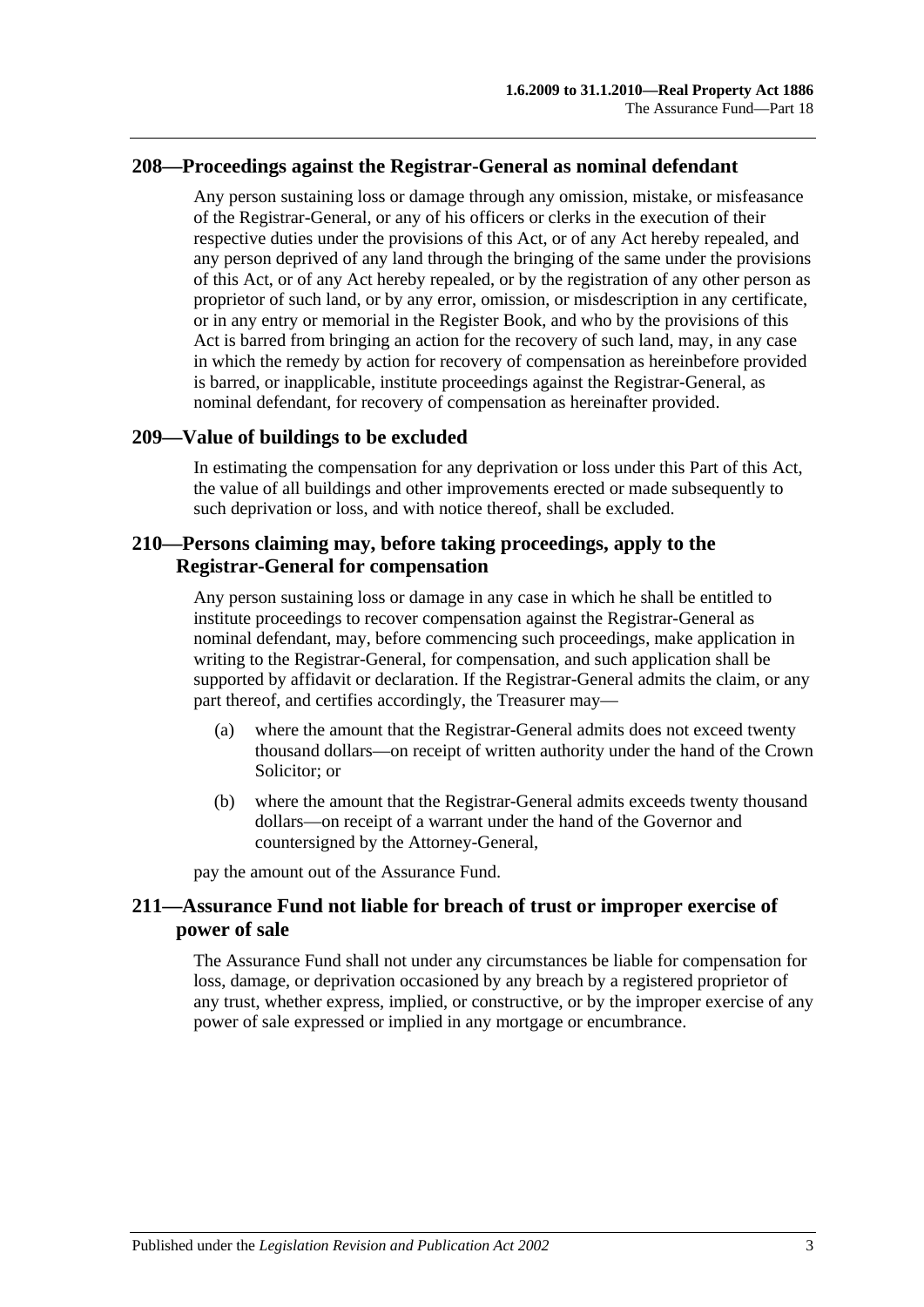### **212—Nor for misdescription of boundaries or parcels except in certain cases**

The Assurance Fund shall not be liable for compensation for loss, damage, or deprivation occasioned by any land being included in the same certificate with other land, through misdescription of boundaries or parcels, unless it shall appear that no person is liable or that the person liable for compensation is dead, or cannot be found within the jurisdiction of the Court or has become bankrupt, or has made a statutory assignment, or the Sheriff or bailiff shall certify that such person is unable to pay the full amount and costs awarded in any action for recovery of such compensation; and in the last-mentioned case the said fund shall be liable for such amount only as the Sheriff or bailiff shall fail to recover from such person.

### **213—Procedure upon, and enforcement of claims against the Assurance Fund**

All proceedings against the Registrar-General as nominal defendant, for the purpose of obtaining compensation from the Assurance Fund, shall be instituted and carried on in the following manner:

#### (a) **Mode of application by claimant**

the claimant shall apply to the Court upon affidavit for a rule or summons calling upon the Registrar-General, as nominal defendant, to show cause why compensation should not be paid out of the Assurance Fund to the claimant; and the Court may grant a rule or summons accordingly and such rule or summons shall be returnable not less than seven days after service thereof on the Registrar-General;

#### (b) **Registrar-General may show cause**

the Registrar-General may show cause against such rule or summons, and the Court may thereupon, or if no cause be shown, upon proof of service of the rule or summons, make absolute or discharge the same, or make such order as the circumstances shall require, with or without costs; or may, if satisfied that other persons should be represented on the rule or summons, require such persons to be served with notice thereof, and for that purpose adjourn the consideration of the rule or summons;

#### (c) **Court may direct question of fact to be tried**

the Court may direct any question of fact to be decided before the said Court, and for that purpose may direct an issue to be tried wherein the claimant shall be plaintiff, and the Registrar-General and such person or persons (if any) as the Court shall direct, shall be defendant or defendants, and the Court shall direct when and where the trial of such issue shall take place; and may adjourn the further consideration of the rule or summons until after the trial of the issue;

#### (d) **Court may order production of papers**

the Court may also direct the parties to the proceedings or issue to produce on oath all deeds, books, papers, and writings in their custody or power, before the Court or the Master, on a day to be named by the Court, and each party shall have liberty to inspect the same, and take copies thereof, at his own expense; and such of them as either party shall give notice to have produced at the trial shall be produced accordingly;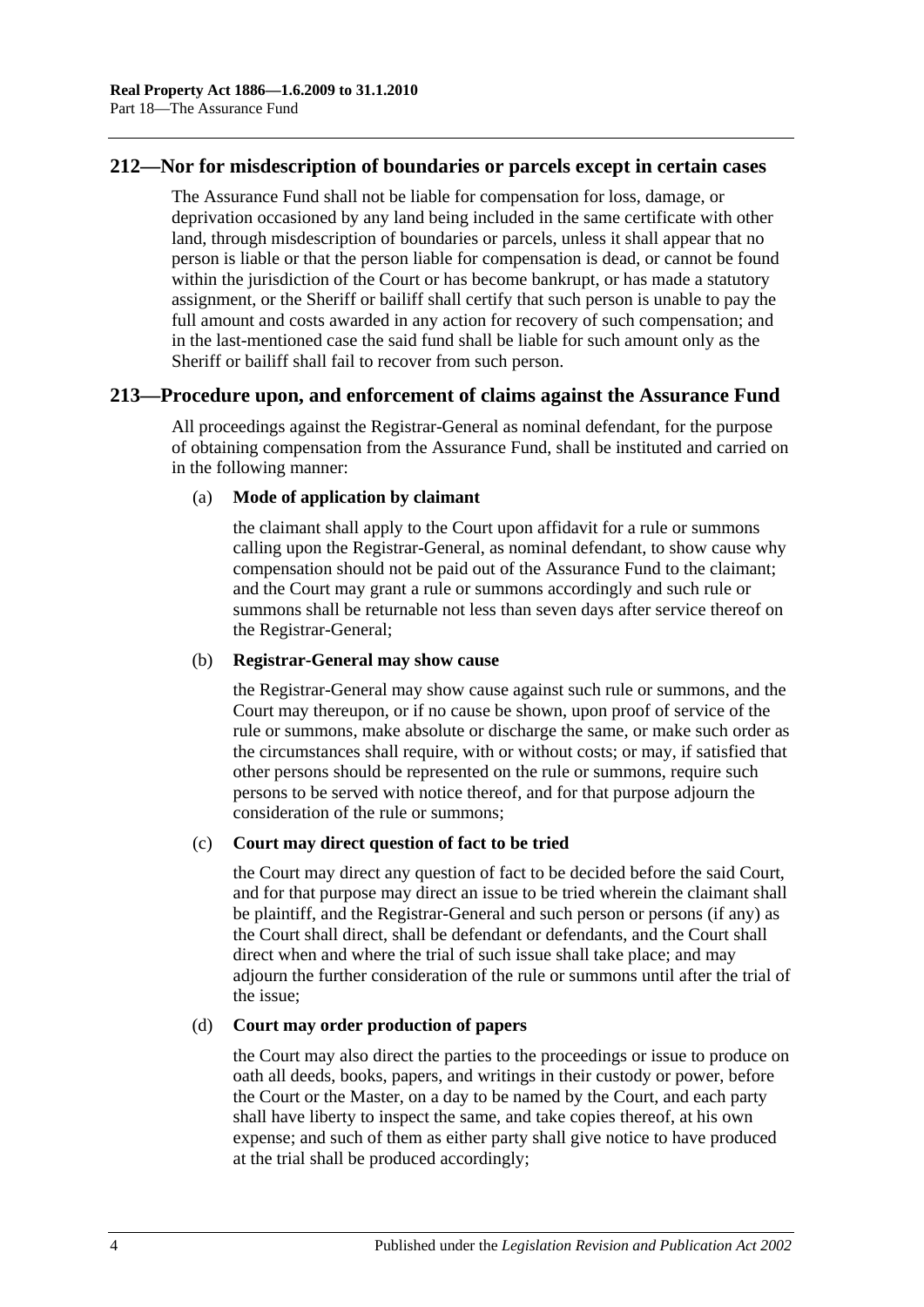#### (e) **Form of issue**

the issue (if any) may be in the following form, or in such other form as the Court shall approve:

*In the Supreme Court*

The day of in the year of Our Lord, 20

South Australia *to wit*

Whereas A.B. affirms, and C.D. denies [*here state the questions of fact to be tried* and it has been ordered by His Honour Mr. Justice according to the *[Real Property Act](http://www.legislation.sa.gov.au/index.aspx?action=legref&type=act&legtitle=Real%20Property%20Act%201886) 1886* that the said questions shall be tried; Therefore let the same be tried accordingly.

And in the case the parties differ upon the questions of fact to be tried, the Court may either settle the same or refer them to the Master;

#### (f) **Court may make order after trial of issue**

after the trial of the issue the Court may, upon further consideration of the rule or summons, make such order either with or without costs, as the circumstances shall require;

#### (g) **Effect of order**

every order of the Court on such rule or summons shall have the effect of a judgment of the Court in an action;

#### (h) **Treasurer to pay compensation**

the Treasurer shall, on the production of any such order directing payment of compensation with or without costs out of the Assurance Fund, pay the same accordingly.

## **214—Proceedings where same land is included in two or more grants from the Crown. Assurance Fund not liable in such case**

Any person deprived of any land in consequence of any such land having been included in two or more grants from the Crown, may commence and prosecute proceedings for the recovery of damages against such person as the Governor may appoint as nominal defendant, in manner provided for by the *[Supreme Court Act](http://www.legislation.sa.gov.au/index.aspx?action=legref&type=act&legtitle=Supreme%20Court%20Act%201935) 1935*, or by any other Act for enforcing pecuniary claims against Her Majesty, Her heirs and successors, and in every such case the Assurance Fund shall not be liable for compensation.

### **215—Limitation of actions**

No application to the Registrar-General nor action or proceeding for compensation for or by reason of any deprivation, loss, or damage occasioned or sustained as aforesaid, shall be made, brought, or taken, except within the period of twenty years from the time when the right to make such application or bring or take such action or proceedings first accrued.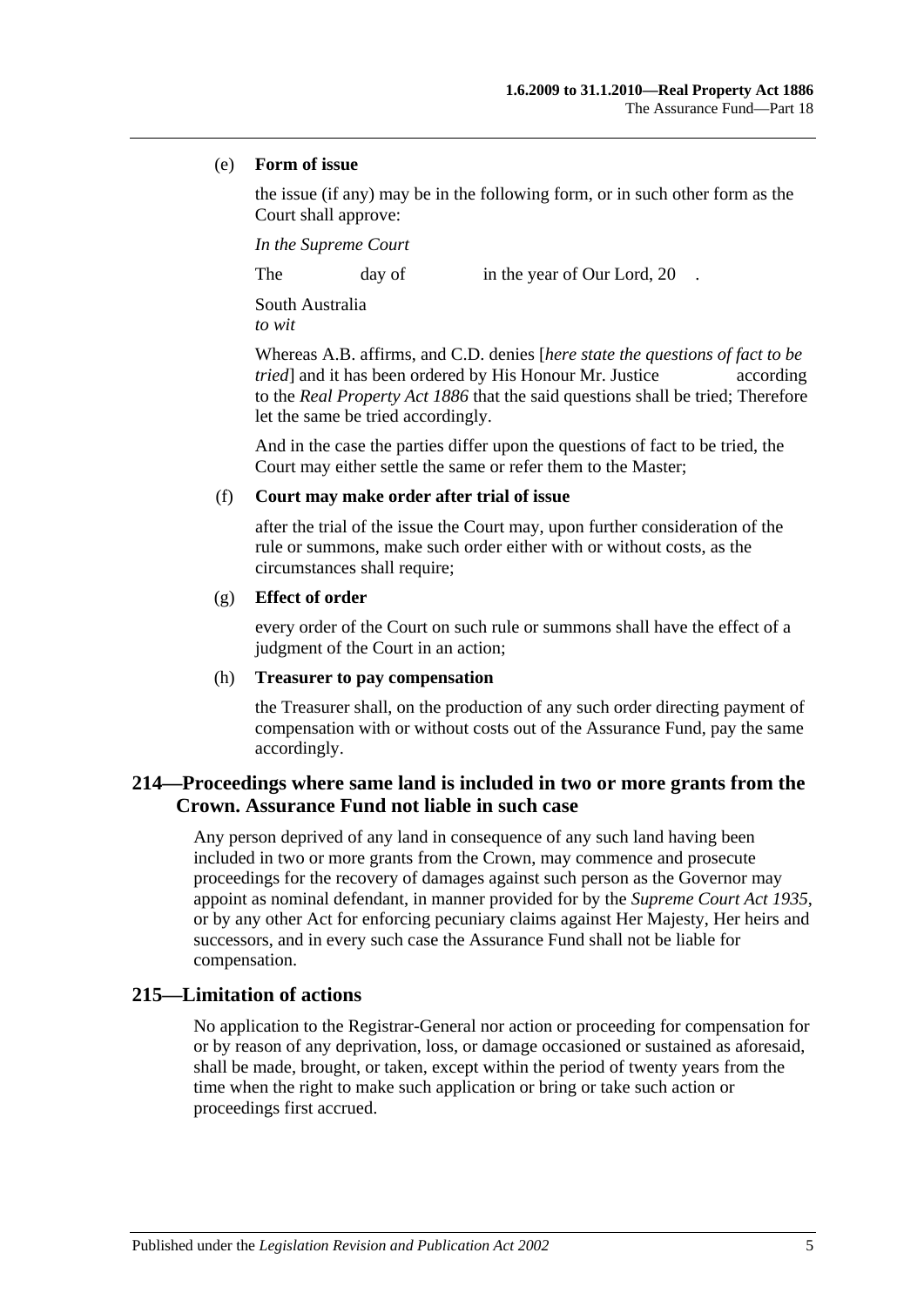## **216—Court to have regard to contributory negligence**

Where, in an action for compensation under this Part, it appears that the plaintiff's deprivation, loss, or damage is attributable in whole or in part to his own negligence or the negligence of a person through or under whom he claims, the Court shall give judgment against the plaintiff or reduce the amount of the compensation that would, in the absence of negligence, have been awarded, by such amount as is just in view of that negligence.

### **217—Payments out of Assurance Fund to be deemed made on account of certain persons**

Any amount paid out of the Assurance Fund in consequence of any person being dead, or having become bankrupt, or having made a statutory assignment, or in consequence of its not being possible to find any person within the jurisdiction of the Court, shall be deemed to have been paid on account of such person.

### **218—Moneys paid out of the Assurance Fund may be recovered**

Whenever any amount has been paid out of the Assurance Fund on account of any person who shall be dead, such amount may be recovered from the estate of such person by action against his personal representatives, in the name of the Registrar-General. Whenever any such amount has been so paid on account of a person who shall have become bankrupt, or made a statutory assignment, such amount shall be considered to be a debt provable upon the estate of such bankrupt or assignor; and a certificate, signed by the Treasurer, certifying the fact of such payment out of the Assurance Fund, and delivered to the Official Receiver or trustee, shall be sufficient proof of such debt.

## **219—Judgment may be entered by Registrar-General for amount paid on account of absent persons**

Whenever any amount has been paid out of the Assurance Fund on account of any person who cannot be found within the jurisdiction of the Court, the Court may, upon the application of the Registrar-General, and upon production of a certificate signed by the Treasurer certifying that the amount has been paid in satisfaction of an order on proceedings taken against the Registrar-General as nominal defendant, allow the Registrar-General to sign judgment against such person forthwith for the amount so paid out of the Assurance Fund, together with the costs of the application; and such judgment shall be final, and shall have the effect of a final judgment in an ordinary action, and execution thereon may issue immediately.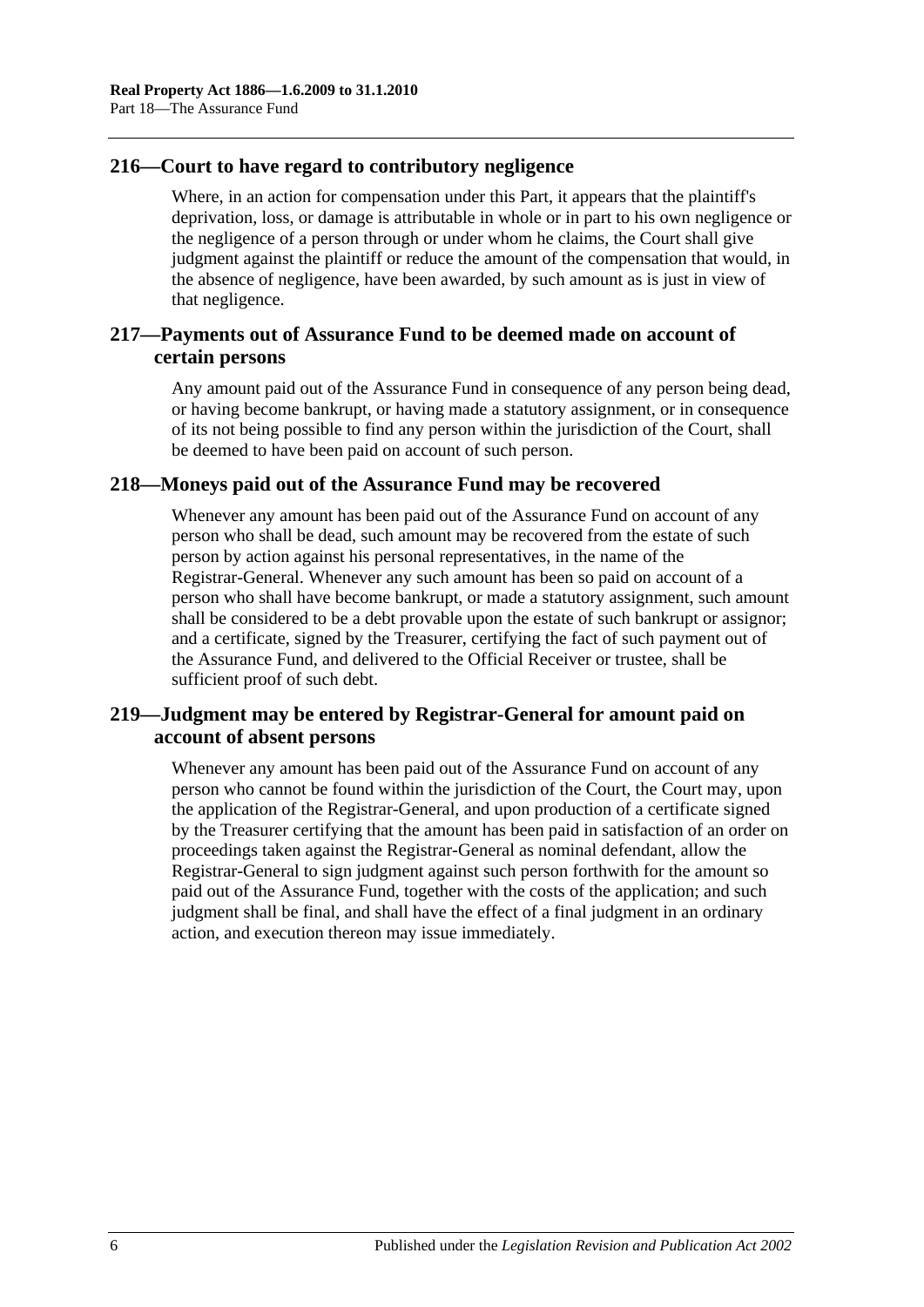# <span id="page-96-0"></span>**Part 19—Special powers and duties of Registrar-General**

### **220—Powers of Registrar-General**

The Registrar-General may exercise the following powers, that is to say—

#### (a) **To compel production of documents and examine person interested**

he may summon the proprietor or other person making application to have any land brought under the provisions of this Act, or the proprietor, or mortgagee, or any other person interested in any land in respect of which any instrument, transmission, or other dealing is about to be registered, issued, or transacted, to produce any document of title, instrument of title, or other instrument in his possession or under his control affecting such land, or the title thereto, and to appear and give any explanation or information respecting such land, and the documents and instruments of title relating thereto, and may examine any such person in respect thereof; and the Registrar-General, if the document, instrument, explanation, or information required by him be withheld, and the same appear to him material, shall not be bound to proceed with the bringing of such land under the provisions of this Act, or with the registration or issuing of such instrument, transmission, or dealing, as the case may be;

#### (b) **To administer oaths**

he may administer oaths, or, in lieu of administering an oath, may require any person examined by him to make and subscribe a declaration of the truth of the statements made by him in his examination;

#### (c) **To summon person having possession of duplicate instrument**

he shall, whenever the production of any duplicate certificate is required, for the purpose of entering or making on the same any memorial or entry by this Act directed to be entered or made thereon, or the production of a duplicate certificate or other instrument of title is required for the purpose of cancelling or correcting the same under the provisions of this Act, summon any proprietor, mortgagee, encumbrancee, or other person having the possession, custody, or control thereof to produce the same for such purpose, and such proprietor, mortgagee, encumbrancee, or other person shall thereupon produce the same on payment of a sum of two dollars: Provided that he may, at his discretion, before so summoning any person, require evidence that such person has neglected or refused to produce such duplicate instrument on being requested so to do, and on being offered a reasonable sum for his expenses of production;

#### <span id="page-96-1"></span>(d) **To require production of other instruments etc**

if in respect of any instrument or other matter arising under this Act the Registrar-General is of opinion that—

- (i) the production of any other instrument or document; or
- (ii) the giving of any information evidence or notice; or
- (iii) the doing of any act,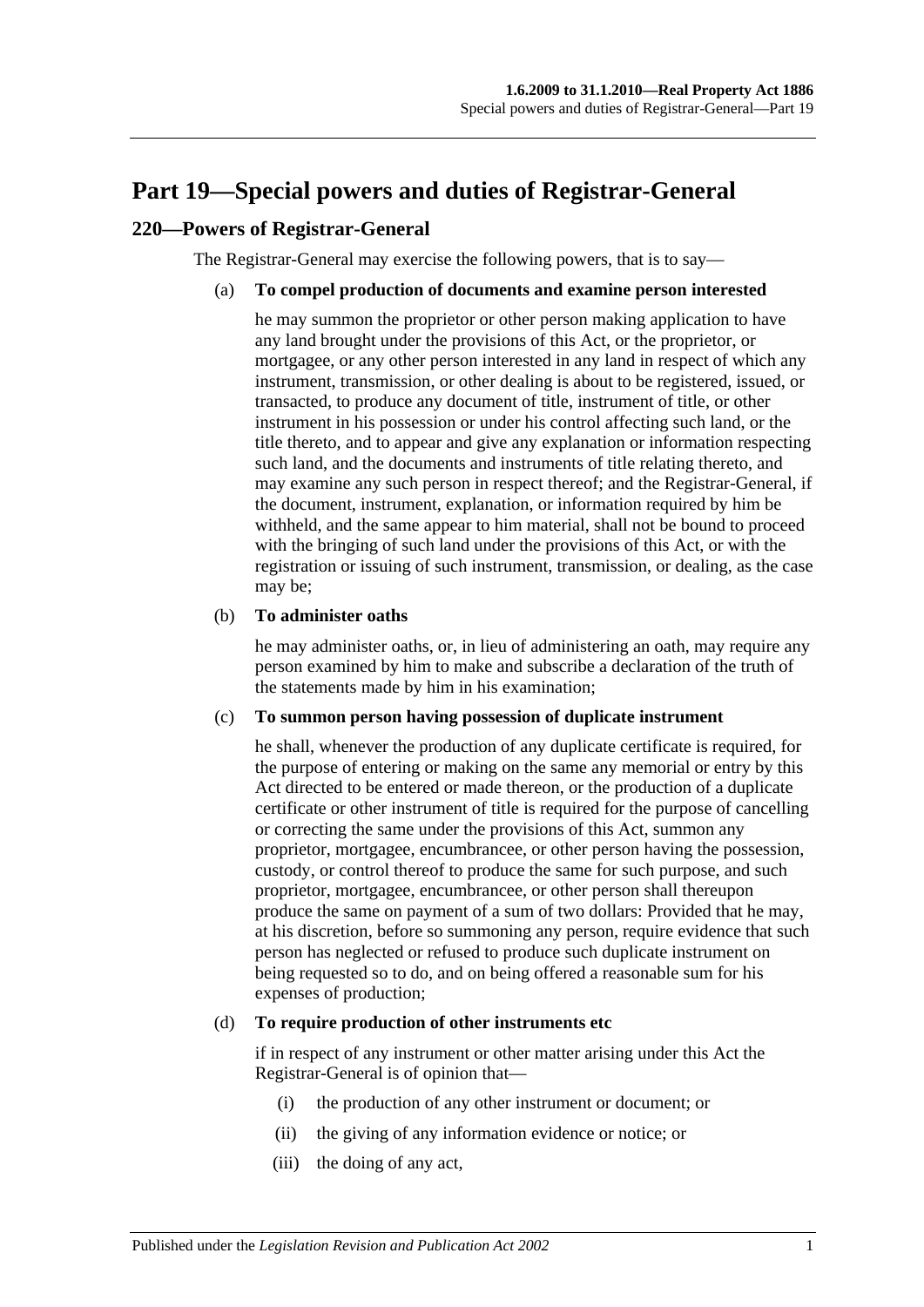is necessary or desirable, the Registrar-General may—

- (iv) require the person lodging the instrument or some other person concerned in the matter to produce the other instrument or document, give the information evidence or notice or do the act; and
- (v) until the requirement is complied with and the prescribed fee, if any, is paid, refuse to proceed with the registration of the first-mentioned instrument or with the other matter or to do any act or make any entry in connexion therewith;

#### (e) **To reject certain instruments**

if a requisition made under [paragraph](#page-96-1) (d) of this section is not complied with within two months, the Registrar-General may serve on the person lodging the instrument and the parties to the instrument notice that he intends to reject the instrument, and if, after the expiration of two months or such further period as the Registrar-General may allow, the requisition is not complied with, the Registrar-General may reject the instrument if, in his opinion, it cannot be registered under this Act, and any fees paid in respect of any rejected instrument shall be forfeited;

#### (f) **To correct errors**

he may, upon such evidence as he considers sufficient—

- (i) correct errors, or update information recorded, in—
	- (A) the Register Book;
	- (B) a certificate;
	- (C) any entry in the Register Book or a certificate;
	- (D) any plan of division or other plan in the Lands Titles Registration Office; or
- (ii) make any entry or notation in or upon the Register Book, a certificate, plan of division or other plan that has been erroneously omitted;

Every certificate or entry so corrected or supplied shall have the like validity and effect as if such error had not been made or such entry omitted. In exercising his powers under this paragraph the Registrar-General may disregard any difference between the dimensions of boundaries as stated in any certificate or in the Register Book or in entries made therein respectively and the actual dimensions of such boundaries as found by admeasurement on the ground;

#### (g) **To enter caveats**

he may, on behalf of His Majesty, His heirs or successors, or for the prevention of any fraud or improper dealing, or in any case in which it shall appear to him that an error has been made by misdescription or otherwise in any instrument, or for the protection of any person absent from the State, or under the disability of infancy, coverture or mental incapacity enter caveats forbidding the registration of any instrument, transmission, or dealing affecting any land;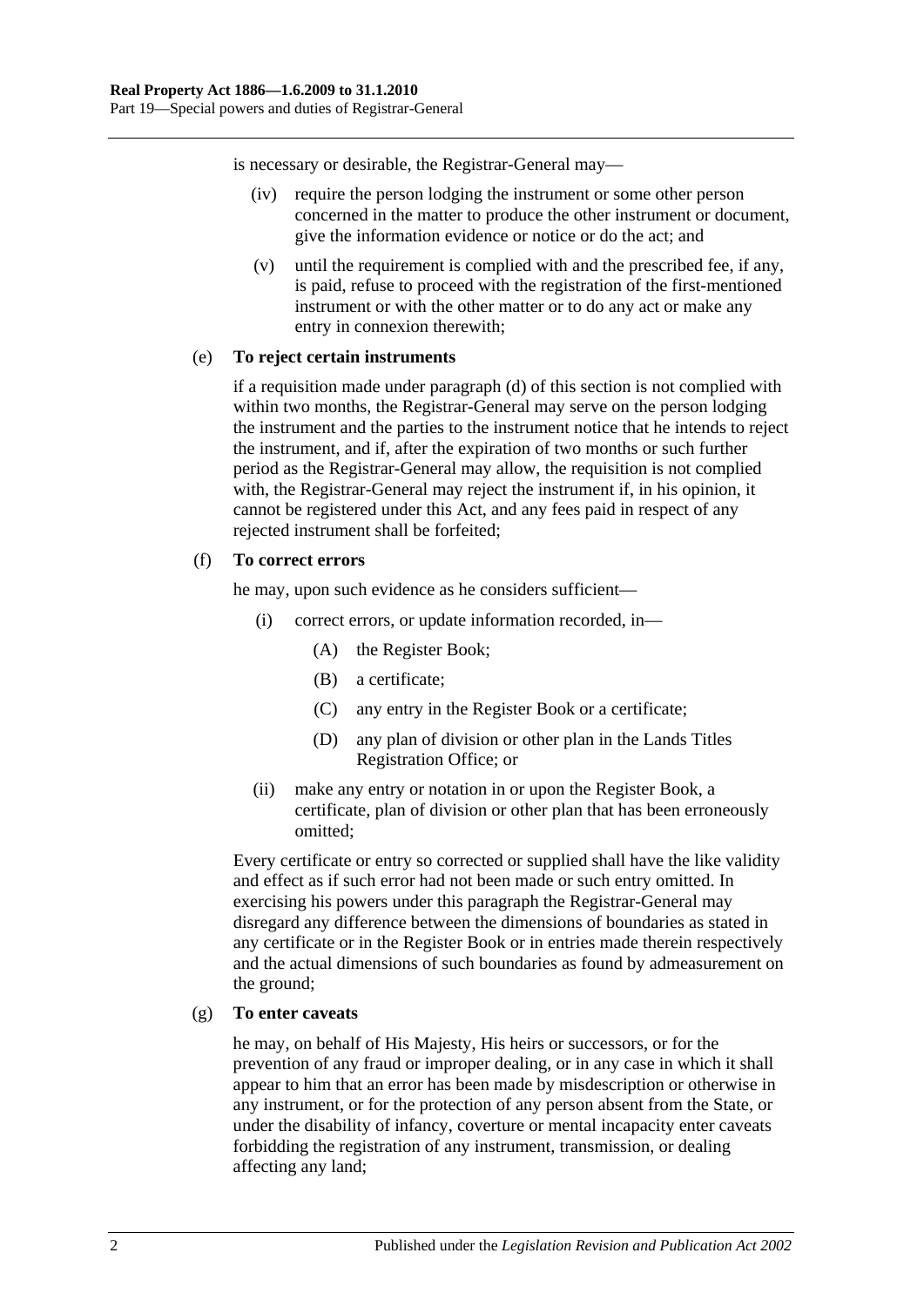#### (h) **To withdraw caveat on payment of money**

he shall, where a caveat is entered to protect a sum of money, upon payment of such sum to him, withdraw such caveat;

#### (i) **To alter forms of instruments etc**

he may, with the consent of the Governor, from time to time, make such alterations in the several forms of instruments prescribed in the Schedules hereto as he may deem requisite; and every form of instrument so altered shall be published in the Government Gazette, and may thereafter be used in lieu of, and shall have the same effect as, the corresponding form prescribed by this Act, and shall be deemed an authorised form;

#### (j) **To require map to be deposited**

he may require any person applying to bring land under the provisions of this Act, or any registered proprietor desiring to transfer or otherwise to deal with the land or any portion of the land comprised in his certificate, or other instrument of title, to deposit with him a map or plan of such land, verified by the declaration of a Licensed Surveyor; and if such person or proprietor shall neglect or refuse to comply with such requirement, it shall not be incumbent on the Registrar-General to proceed with the bringing of such land under the provisions of this Act, or with the registration of such transfer or dealing;

#### (l) **To destroy certain documents**

he may, notwithstanding any other provision of this Act, with the approval of the Attorney-General, and subject to section 32 of the *[Libraries Act](http://www.legislation.sa.gov.au/index.aspx?action=legref&type=act&legtitle=Libraries%20Act%201982) 1982*, deliver to an appropriate person or destroy any record, document, instrument, plan, diagram, book or paper or any other paper writing, whether of the same kind as those before enumerated or not, that is deposited with or registered at the Lands Titles Registration Office the retention of which by the Registrar-General serves no useful purpose in his or her opinion;

(m) the Registrar-General may destroy duplicate certificates of title that have been cancelled.

#### **221—Proprietor may summon Registrar-General to show cause, if dissatisfied**

If, upon the application of any proprietor to have land brought under the provisions of this Act, or to have any dealing or transmission registered or recorded, or to have any instrument or foreclosure order issued, or to have any act or duty done or performed which by this Act is prescribed to be done or performed by the Registrar-General, the Registrar-General shall refuse so to do, or, if such proprietor shall be dissatisfied with the direction upon his application given by the Registrar-General such proprietor may require the Registrar-General to set forth, in writing under his hand, the grounds of his refusal, or the grounds upon which such direction was given, and such proprietor may, if he think fit, at his own cost, summon the Registrar-General to appear before the Court to substantiate and uphold the grounds of his refusal or of such direction as aforesaid.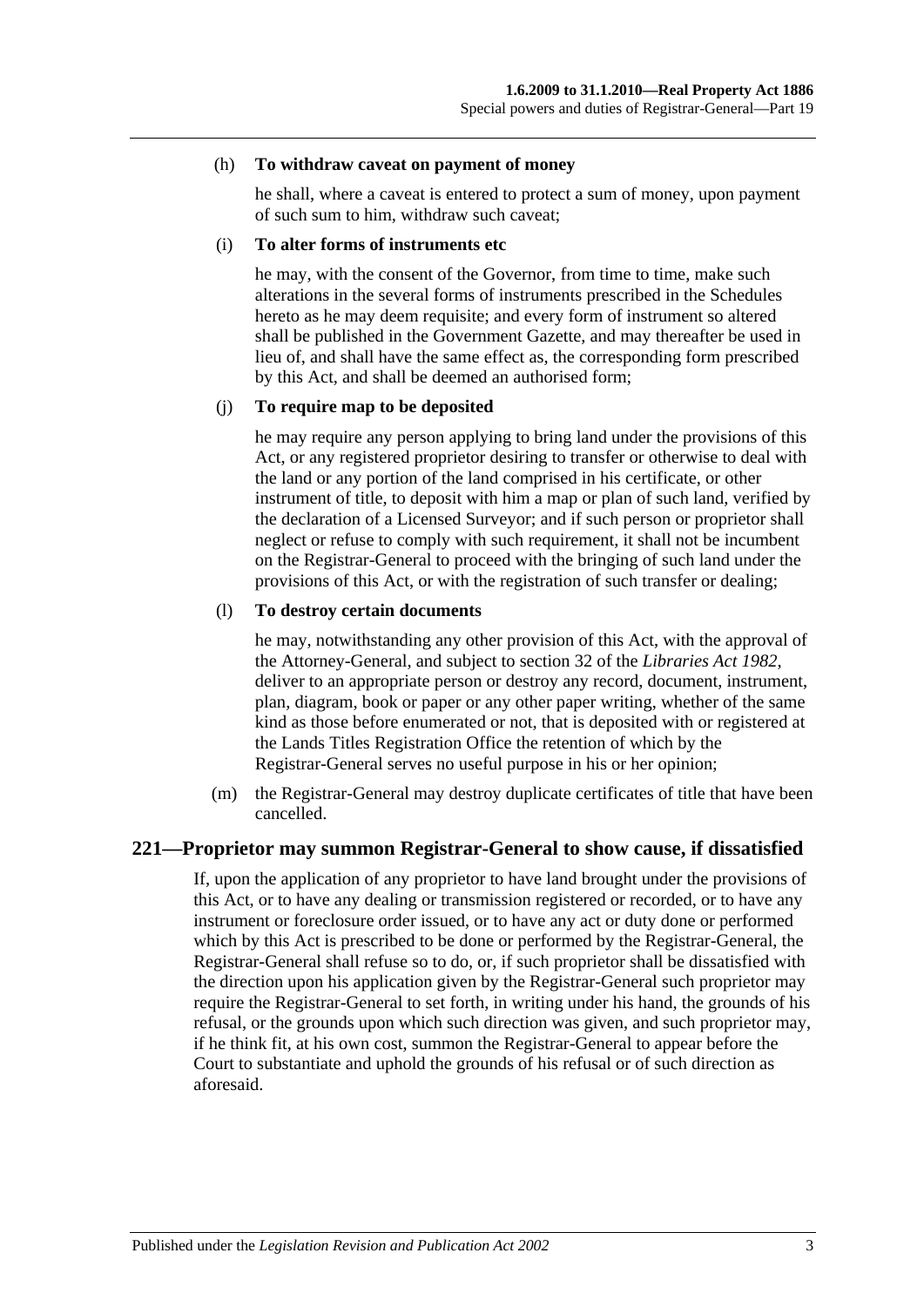### **222—Hearing of summons**

Such summons shall be issued under the hand of a Judge, and shall be served upon the Registrar-General six clear days at least before the day appointed for hearing; and upon such hearing, the Registrar-General, or his counsel, shall open and have the right of reply, and the Court may, if any question of fact be involved, direct an issue to be tried to decide such question, and may make such order in the premises as the circumstances of the case may require, and the Registrar-General shall obey such order. All expenses of and incidental to any such proceedings shall be borne and paid by the person instituting the same, unless the Court shall certify that there were no reasonable grounds for such refusal or direction as aforesaid.

## **223—Registrar-General may refer question of law**

- (1) The Registrar-General may refer a question of law arising with regard to the exercise of the Registrar-General's powers and functions under this Act for the opinion of the Court.
- (2) The Court's decision on a question referred under this section is binding on the Registrar-General.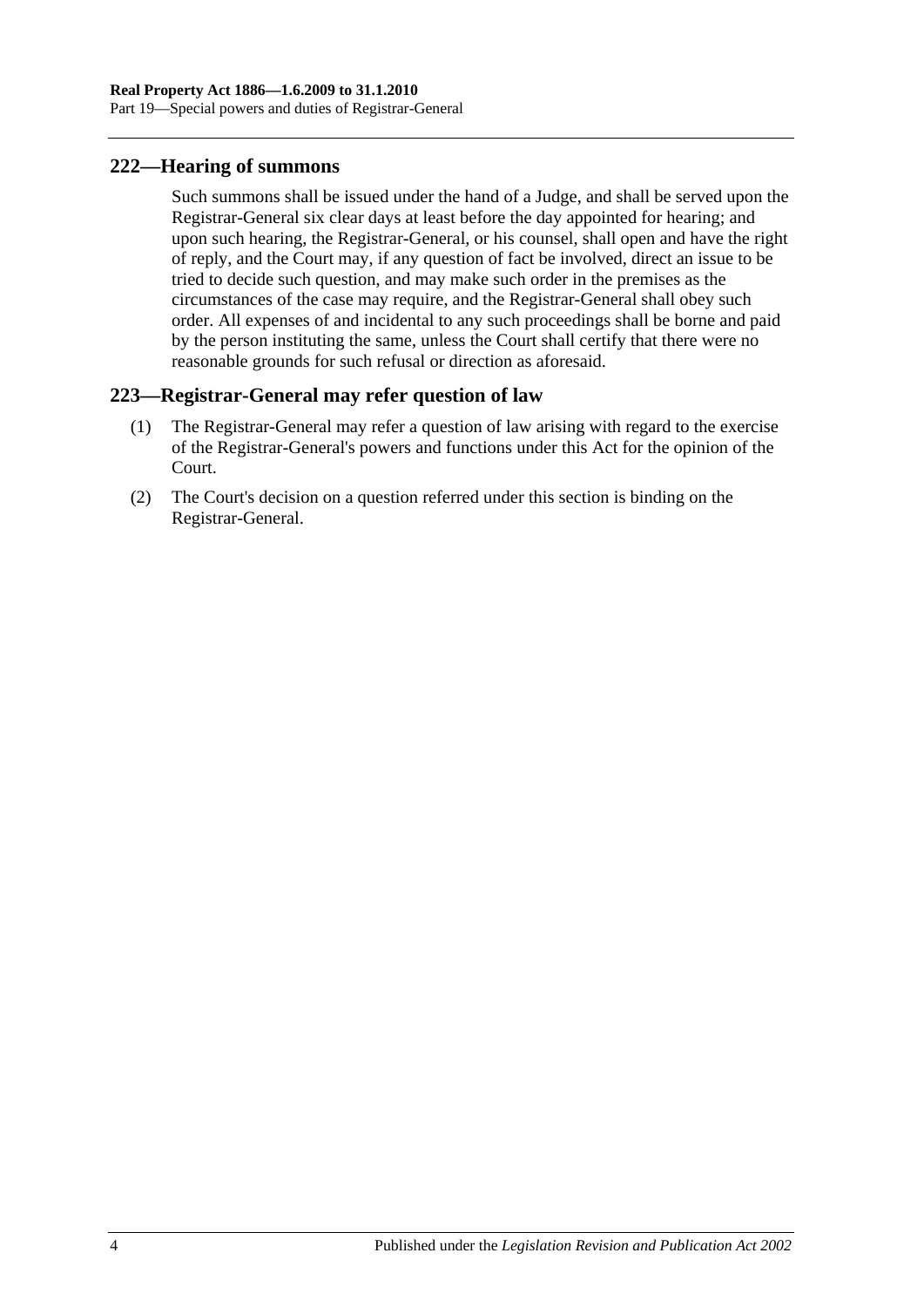# **Part 19A—Rectification of certificates**

## <span id="page-100-3"></span>**223A—Applications for amendment**

- (1) A registered proprietor may apply to have his certificate amended if—
	- (a) the boundaries, area, or position of the land described in the certificate differ from the boundaries, area, or position of the land actually and *bona fide* occupied by him as being the land included in the certificate; or
	- (b) the description of land in the certificate is erroneous or imperfect on the face of it.
- (2) A registered proprietor may apply to have the certificate of any other registered proprietor amended if any of the land described in the applicant's certificate, and actually and *bona fide* occupied by him as being the land included in his certificate, is, by reason of any error in survey or any misdescription, included in the certificate of the other registered proprietor.
- (3) Every application under this section shall be made in the appropriate form.

## <span id="page-100-2"></span>**223B—Notices to be given**

- (1) The Registrar-General shall cause notice of any application made under the last preceding section to be given to such persons as he thinks proper and shall by the notice appoint a time not less than fourteen days from the giving of that notice or from the publication of any advertisement mentioned in [paragraph](#page-100-0) (b) of [subsection](#page-100-1) (2) of this section, whichever is later, after which the application may be granted unless a caveat is lodged forbidding the granting thereof.
- <span id="page-100-1"></span>(2) If the granting of an application to amend any certificate would affect land comprised in any other certificate, the Registrar-General shall—
	- (a) in addition to any other notices mentioned in this section cause notice such as mentioned in [subsection](#page-100-2) (1) of this section to be given to every person appearing by the Register Book to have any interest in the land comprised in that other certificate, and such notice shall be accompanied by a plan showing accurately the extent to which the said land will be affected if the application is granted; and
	- (b) publish a notice such as mentioned in [subsection](#page-100-2) (1) of this section in the Government Gazette.

### <span id="page-100-0"></span>**223C—Power of Registrar-General to reject**

Notwithstanding any direction given or action taken by the Registrar-General in relation to any application made under this Part the Registrar-General may reject the application if the applicant fails to comply to his satisfaction, within such time as to him seems reasonable, with any requisition which he has made in regard to such application.

### **223D—Caveats**

(1) Any person claiming any estate or interest in any land in respect of which any application under this Part is made may, at any time before the application is granted, lodge a caveat with the Registrar-General forbidding the granting of the application.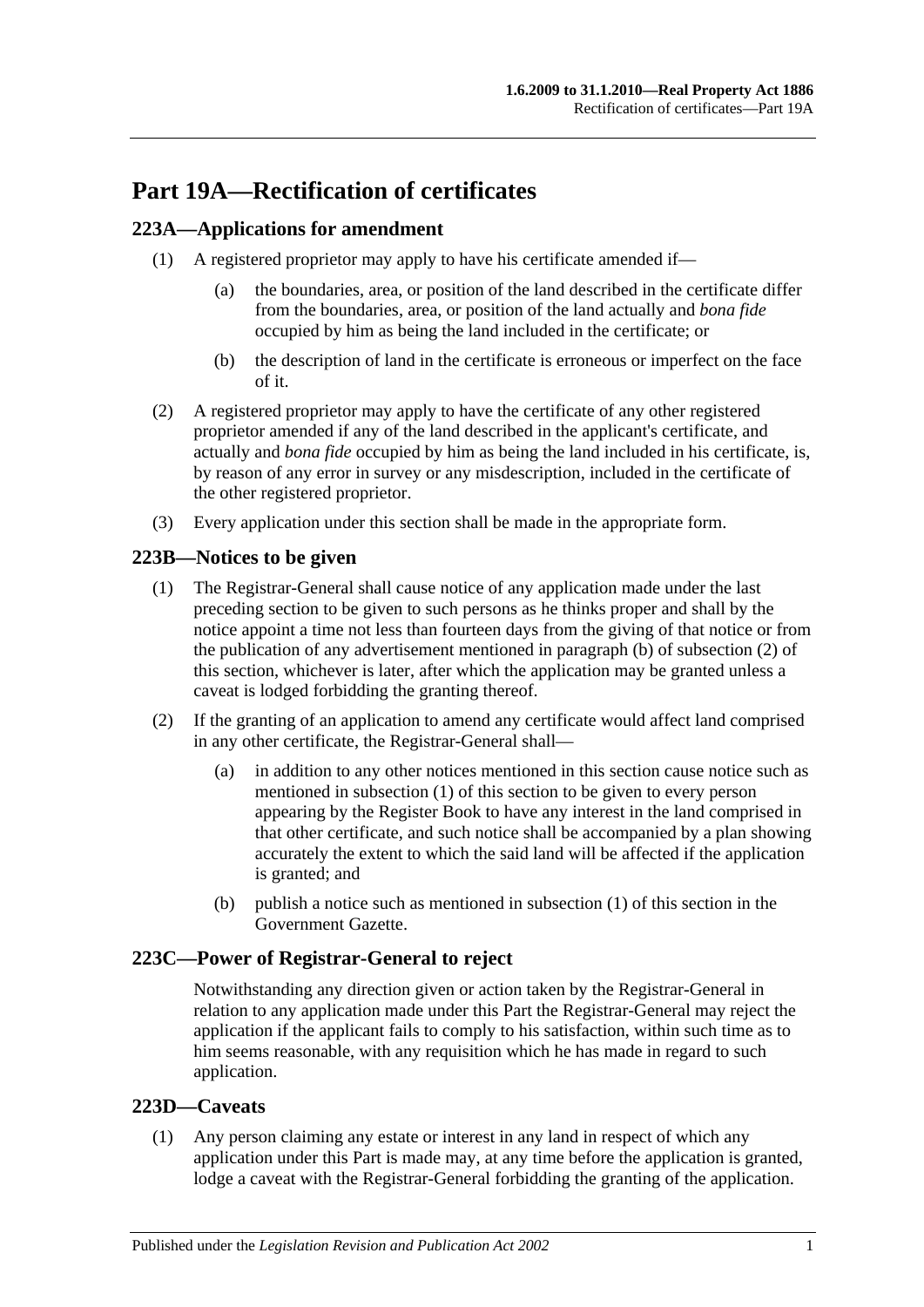(2) Every such caveat shall in all other respects be in the same form, shall be subject to the same provisions, and shall have the same effect with respect to the application against which it is lodged, as a caveat against bringing land under the provisions of this Act.

## **223E—Grant of application**

If the applicant satisfies the Registrar-General that proper grounds, as set out in [section](#page-100-3) 223A, exist for altering the applicant's certificate or the certificate of any other person, or both such certificates, he shall grant the application: Provided that—

- (a) where an alteration of the applicant's certificate would affect land included in the certificate of any other person, the alteration shall not be made unless that land was included in that other person's certificate by reason of error in survey or misdescription; and
- (b) where the title to the land affected by the alteration has been determined in a contested proceeding in a court of competent jurisdiction, the Registrar-General shall not make any alteration inconsistent with the determination of the court.

### **223F—Alterations of certificate in bringing land under this Act**

On bringing any land under this Act, the Registrar-General, without any specific application for the purpose, may amend the certificate relating to any other land, if by reason of error in survey or misdescription any land is included in that certificate which the Registrar-General is satisfied should be included in the certificate issued for the land so brought under this Act.

### **223G—Amendments of title**

- (1) Every amendment made pursuant to this Part shall be made by making the requisite alterations in the original of any certificate.
- (2) The Registrar-General shall also make the requisite alterations in the duplicate certificate when it is produced to him for that purpose, or when it is lodged in or brought to the Lands Titles Office for the purpose of any dealing with the land included therein, and he may detain the duplicate until the amendment thereof has been completed; and the Registrar-General may refuse to register any dealing with the land or any estate or interest therein until the duplicate has been produced for amendment.

### **223H—Notice of amendment of title**

Upon amending the original of any certificate pursuant to this Part, the Registrar-General shall give notice in writing to the registered proprietor of, and to all persons appearing by the Register Book to have an interest in, the land included in that certificate informing him of the amendment. On the duplicate of the certificate being produced, the Registrar-General may, in his discretion, issue a new certificate with an amended description.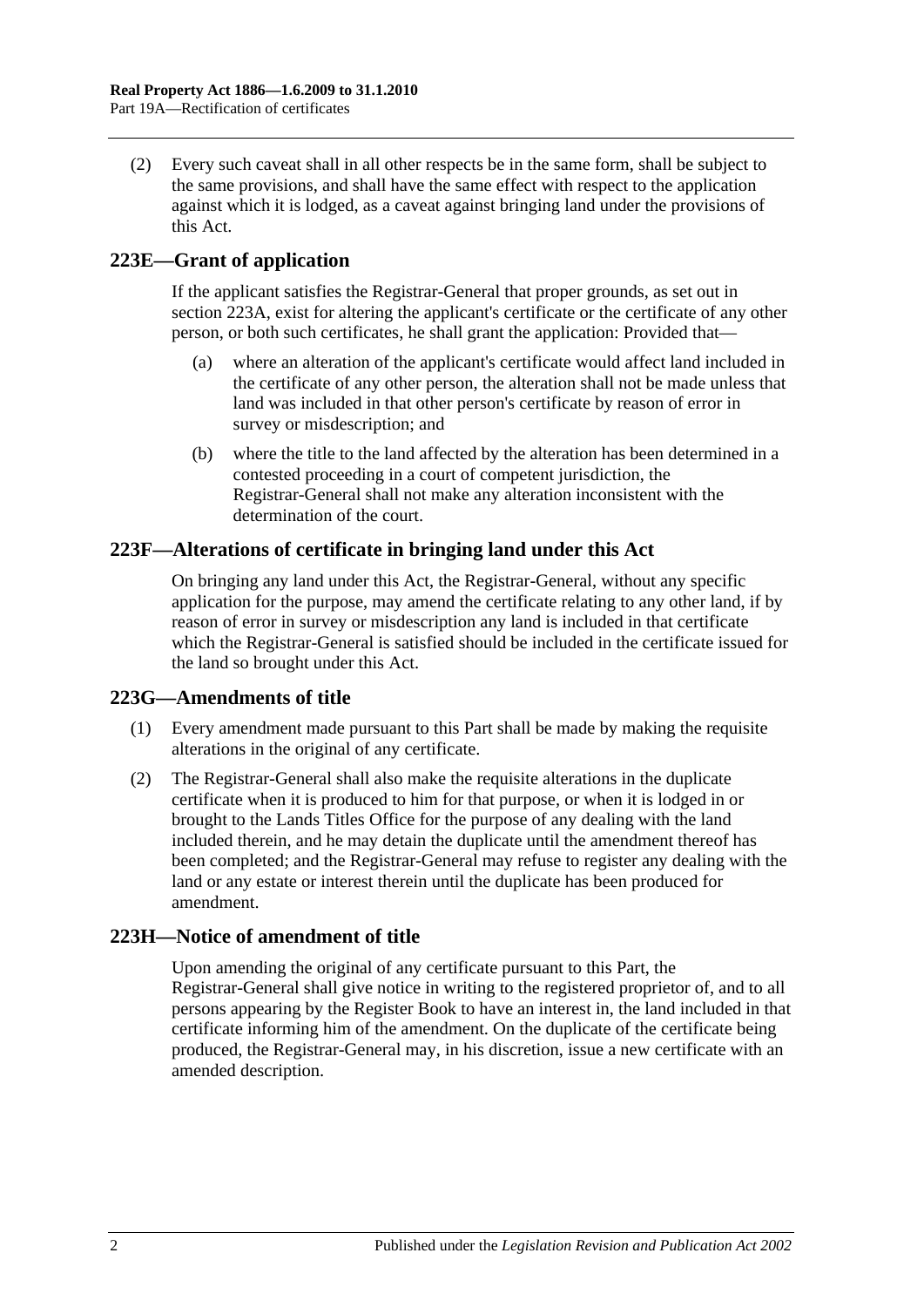### **223J—Rectification by consent**

Where in the opinion of the Registrar-General it is expedient and desirable so to do, he may, with the consent of every person appearing by the Register Book to have any interest, make any correction or amendment to any certificate of title for the purpose of reconciling the boundaries shown in the certificate with the boundaries of the land occupied.

### **223K—Saving of other powers**

The powers conferred by this Part are in addition to, and shall not be deemed to be substituted for, any powers of correction or amendment conferred by any other provision of this Act.

### **223L—Operation of corrections**

Any correction or amendment made under this Part shall be deemed to have been made prior to the registration of any instrument registered on any certificate so corrected or amended and extant at the time of such correction or amendment.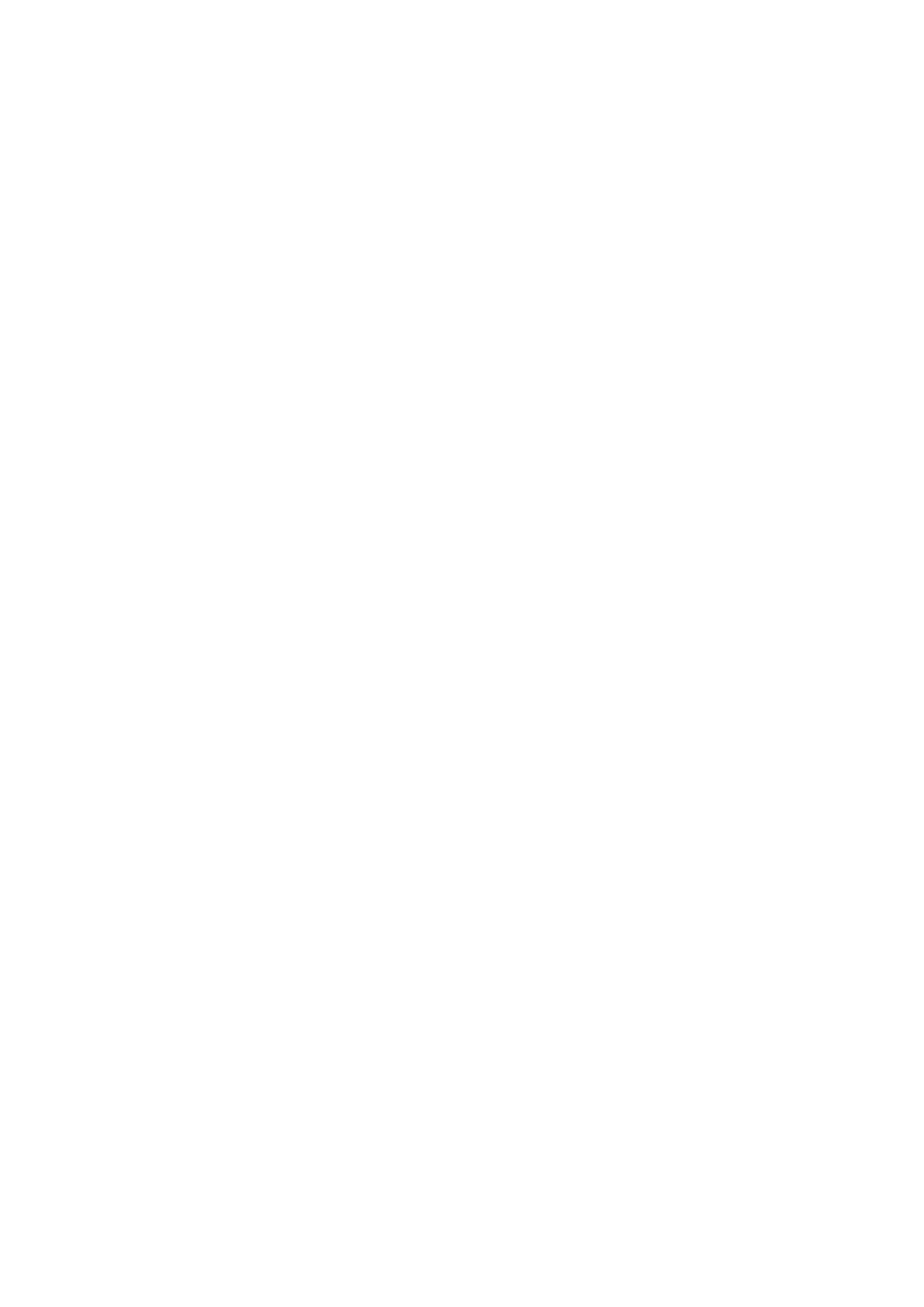# <span id="page-104-2"></span>**Part 19AB—Division and amalgamation of allotments**

## **Division 1—Preliminary**

## <span id="page-104-1"></span>**223LA—Interpretation**

(1) In this Part, unless the contrary intention appears—

#### *allotment* means—

- (a) the whole of the land comprised in a certificate except for a community or development lot or common property within the meaning of the *[Community](http://www.legislation.sa.gov.au/index.aspx?action=legref&type=act&legtitle=Community%20Titles%20Act%201996)  [Titles Act](http://www.legislation.sa.gov.au/index.aspx?action=legref&type=act&legtitle=Community%20Titles%20Act%201996) 1996* or a unit or common property within the meaning of the *[Strata Titles Act](http://www.legislation.sa.gov.au/index.aspx?action=legref&type=act&legtitle=Strata%20Titles%20Act%201988) 1988*;
- (b) the whole of the land comprised in a registered conveyance of land that has not been brought under the provisions of this Act;
- (c) a separately defined piece of land that is delineated on a public map and separately identified by number or letter (not being a piece of land that is identified in a Treasury receipt, certificate or other document or instrument of title as being part only of an allotment);
- (d) two or more separately defined pieces of land that are delineated on a public map and that are identified in a Treasury receipt, certificate or other document or instrument of title as forming one allotment for the purposes of this Part;
- <span id="page-104-0"></span>(e) a separately defined piece of land delineated on a plan of division for the purpose of enabling the separate ownership in fee simple of that land;
- (f) a separately defined piece of land identified as an allotment for the purposes of this Part in a plan prepared by the Registrar-General and accepted for filing in the Lands Titles Registration Office;
- (g) where a primary plan of community division has been cancelled under Part 7 Division 3 of the *[Community Titles Act](http://www.legislation.sa.gov.au/index.aspx?action=legref&type=act&legtitle=Community%20Titles%20Act%201996) 1996* or a strata plan has been cancelled under Part 2 Division 7 of the *[Strata Titles Act](http://www.legislation.sa.gov.au/index.aspx?action=legref&type=act&legtitle=Strata%20Titles%20Act%201988) 1988*—the land comprising the former community parcel or site shown on the plan,

but does not include—

- (h) any such land or piece of land that has ceased to be an allotment by virtue of [subsection](#page-106-0) (5); or
- (i) land divided by a primary plan of community division under the *[Community](http://www.legislation.sa.gov.au/index.aspx?action=legref&type=act&legtitle=Community%20Titles%20Act%201996)  [Titles Act](http://www.legislation.sa.gov.au/index.aspx?action=legref&type=act&legtitle=Community%20Titles%20Act%201996) 1996* or a strata plan under the *[Strata Titles Act](http://www.legislation.sa.gov.au/index.aspx?action=legref&type=act&legtitle=Strata%20Titles%20Act%201988) 1988*;

*amalgamation* means the amalgamation of two or more contiguous allotments into a single allotment;

*area* means an area in relation to which a council is constituted;

*the Commonwealth Crown* means the Crown in right of the Commonwealth and includes any instrumentality or agency of that Crown;

*council* means a municipal or district council continued by or constituted under the *[Local Government Act](http://www.legislation.sa.gov.au/index.aspx?action=legref&type=act&legtitle=Local%20Government%20Act%201934) 1934*;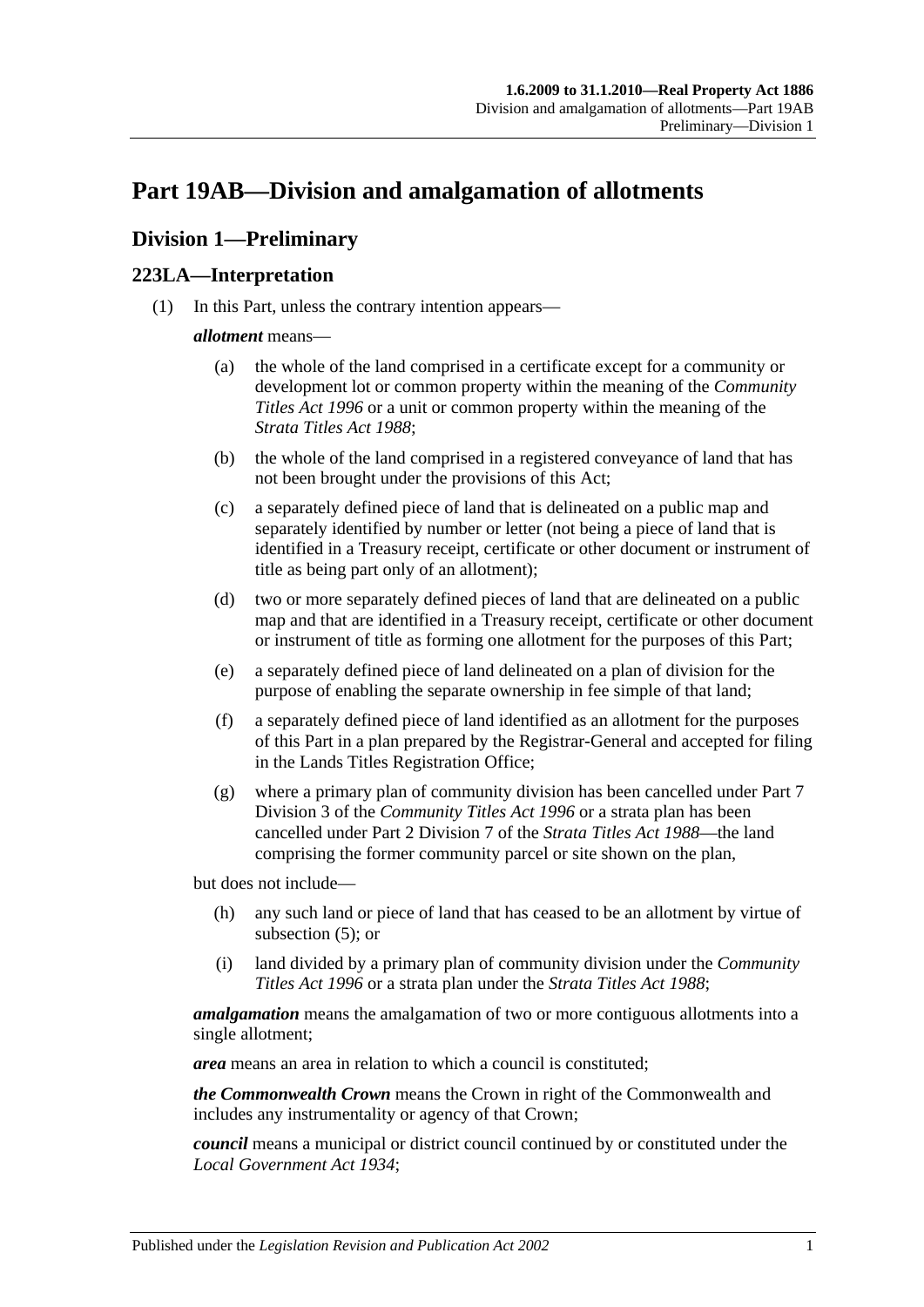*the Crown* means the Crown in right of the State and includes a Minister of the Crown and any instrumentality or agency of the Crown;

*the Development Assessment Commission* or *the Commission* means the authority of that name established by the *[Development Act](http://www.legislation.sa.gov.au/index.aspx?action=legref&type=act&legtitle=Development%20Act%201993) 1993*;

*division* means the division of land into allotments, or the alteration of the boundaries of allotments, and includes subdivision and resubdivision but does not include amalgamation or the division of land by community plan under the *[Community Titles](http://www.legislation.sa.gov.au/index.aspx?action=legref&type=act&legtitle=Community%20Titles%20Act%201996)  Act [1996](http://www.legislation.sa.gov.au/index.aspx?action=legref&type=act&legtitle=Community%20Titles%20Act%201996)* or by strata plan under the *[Strata Titles Act](http://www.legislation.sa.gov.au/index.aspx?action=legref&type=act&legtitle=Strata%20Titles%20Act%201988) 1988*;

*electricity entity* means—

- (a) a person who holds a licence under the *[Electricity Act](http://www.legislation.sa.gov.au/index.aspx?action=legref&type=act&legtitle=Electricity%20Act%201996) 1996* authorising the operation of a transmission or distribution network; or
- (b) a person exempted from the requirement to hold such a licence; or
- (c) Distribution Lessor Corporation or Transmission Lessor Corporation;

*holder* of a statutory encumbrance means—

- (a) in relation to an agreement relating to the management, preservation or conservation of land lodged under Part 5 of the *[Development Act](http://www.legislation.sa.gov.au/index.aspx?action=legref&type=act&legtitle=Development%20Act%201993) 1993*—the Minister, greenway authority or council that entered into the agreement; or
- (b) in any other case—the Minister responsible for the administration of the Act under which the encumbrance was entered into or is in force;

*the Mount Lofty Ranges* means that part of the State delineated in General Registry Office Plan No. 180 of 1992 and described in that plan as "Mt. Lofty Ranges Area";

*public map* means a public map as defined in the *[Crown Lands Act](http://www.legislation.sa.gov.au/index.aspx?action=legref&type=act&legtitle=Crown%20Lands%20Act%201929) 1929*;

*service easement* means an easement in favour of—

- (a) South Australian Water Corporation (or a predecessor or successor of the Corporation) for sewerage or water supply purposes; or
- (b) a council or the Crown for drainage purposes; or
- (c) an electricity entity for electricity supply purposes,

pursuant to [section](#page-112-0) 223LG and includes an easement pursuant to a corresponding previous enactment;

#### *statutory encumbrance* means—

- (a) an Aboriginal heritage agreement entered into under the *[Aboriginal Heritage](http://www.legislation.sa.gov.au/index.aspx?action=legref&type=act&legtitle=Aboriginal%20Heritage%20Act%201988)  Act [1988](http://www.legislation.sa.gov.au/index.aspx?action=legref&type=act&legtitle=Aboriginal%20Heritage%20Act%201988)*;
- (b) an agreement under section 39D of the repealed *[City of Adelaide](http://www.legislation.sa.gov.au/index.aspx?action=legref&type=act&legtitle=City%20of%20Adelaide%20Development%20Control%20Act%201976)  [Development Control Act](http://www.legislation.sa.gov.au/index.aspx?action=legref&type=act&legtitle=City%20of%20Adelaide%20Development%20Control%20Act%201976) 1976* that is continued in force by virtue of the provisions of the *[Acts Interpretation Act](http://www.legislation.sa.gov.au/index.aspx?action=legref&type=act&legtitle=Acts%20Interpretation%20Act%201915) 1915*;
- (c) an agreement relating to the management, preservation or conservation of land lodged under Part 5 of the *[Development Act](http://www.legislation.sa.gov.au/index.aspx?action=legref&type=act&legtitle=Development%20Act%201993) 1993*;
- (d) any agreement or proclamation registered or noted on the title to land immediately before the commencement of the *[Development Act](http://www.legislation.sa.gov.au/index.aspx?action=legref&type=act&legtitle=Development%20Act%201993) 1993* that is continued in force by virtue of the provisions of the *[Statutes Repeal and](http://www.legislation.sa.gov.au/index.aspx?action=legref&type=act&legtitle=Statutes%20Repeal%20and%20Amendment%20(Development)%20Act%201993)  [Amendment \(Development\) Act](http://www.legislation.sa.gov.au/index.aspx?action=legref&type=act&legtitle=Statutes%20Repeal%20and%20Amendment%20(Development)%20Act%201993) 1993*;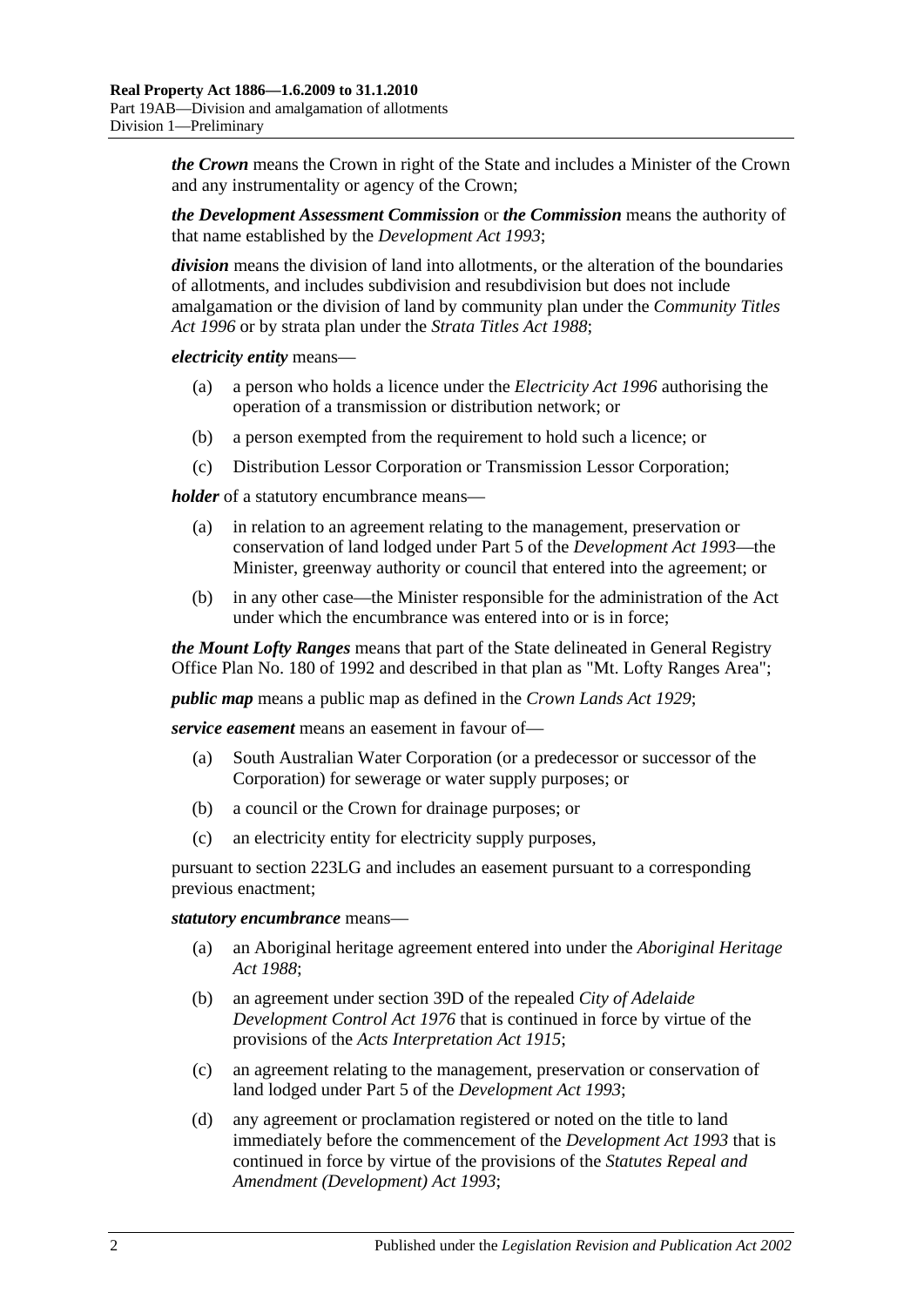- (e) a heritage agreement entered into under the *[Heritage Places Act](http://www.legislation.sa.gov.au/index.aspx?action=legref&type=act&legtitle=Heritage%20Places%20Act%201993) 1993*;
- (f) a heritage agreement entered into under the *[Native Vegetation Act](http://www.legislation.sa.gov.au/index.aspx?action=legref&type=act&legtitle=Native%20Vegetation%20Act%201991) 1991*;
- (g) an access agreement entered into under the *[Recreational Greenways](http://www.legislation.sa.gov.au/index.aspx?action=legref&type=act&legtitle=Recreational%20Greenways%20Act%202000)  Act [2000](http://www.legislation.sa.gov.au/index.aspx?action=legref&type=act&legtitle=Recreational%20Greenways%20Act%202000)*;
- (h) a management agreement entered into under the *[River Murray Act](http://www.legislation.sa.gov.au/index.aspx?action=legref&type=act&legtitle=River%20Murray%20Act%202003) 2003*;
- (i) a management agreement entered into under the *[Upper South East Dryland](http://www.legislation.sa.gov.au/index.aspx?action=legref&type=act&legtitle=Upper%20South%20East%20Dryland%20Salinity%20and%20Flood%20Management%20Act%202002)  [Salinity and Flood Management Act](http://www.legislation.sa.gov.au/index.aspx?action=legref&type=act&legtitle=Upper%20South%20East%20Dryland%20Salinity%20and%20Flood%20Management%20Act%202002) 2002*;
- (j) any other encumbrance created by or under any statute and prescribed by the regulations for the purposes of this definition;

*thoroughfare* includes a walkway.

(2) In [paragraph](#page-104-0) (e) of the definition of *allotment* in [subsection](#page-104-1) (1)—

*plan of division* means a plan of division (whether described as such, or as a plan of subdivision or resubdivision)—

- (a) that was, before 1 January 1900, deposited or filed in the Lands Titles Registration Office or deposited or enrolled in the General Registry Office; or
- (b) approved pursuant to the *[Planning and Development Act](http://www.legislation.sa.gov.au/index.aspx?action=legref&type=act&legtitle=Planning%20and%20Development%20Act%201966) 1966* or a previous enactment and deposited, or accepted for filing, in the Lands Titles Registration Office or deposited or enrolled in the General Registry Office; or
- (c) that was deposited by the Registrar-General in the Lands Titles Registration Office in pursuance of [Part 19AB](#page-104-2) on or after 4 November 1982,

and that has not been superseded by a subsequent plan of division or been cancelled by or under this Act.

- <span id="page-106-1"></span>(3) For the purposes of this Part, allotments (including part allotments) will be taken to be contiguous if they abut one another at any point or if they are separated only by—
	- (a) a street, road, railway, thoroughfare or travelling stock route; or
	- (b) a reserve or other similar open space dedicated for public purposes.
- (4) For the purposes of [subsection](#page-106-1) (3) allotments (including part allotments) will be taken to be separated by intervening land if a line projected at right angles from any point on the boundary of one of the allotments or part allotments with the intervening land would intersect a boundary of the other allotment or part allotment with the intervening land.
- <span id="page-106-0"></span>(5) Where a statutorily authorised division of land was made before the commencement of this Part, or is made in pursuance of this Part, that division will be taken to have superseded any former division insofar as it affected the same land (whether or not the former division was itself statutorily authorised) and hence any allotments that may have existed by virtue of any such former division of the land will, to the extent to which it has been superseded, cease to exist.
- (6) For the purposes of [subsection](#page-106-0) (5) a division of land is statutorily authorised if effected in pursuance of this Part, or any previous enactment providing for the division of land.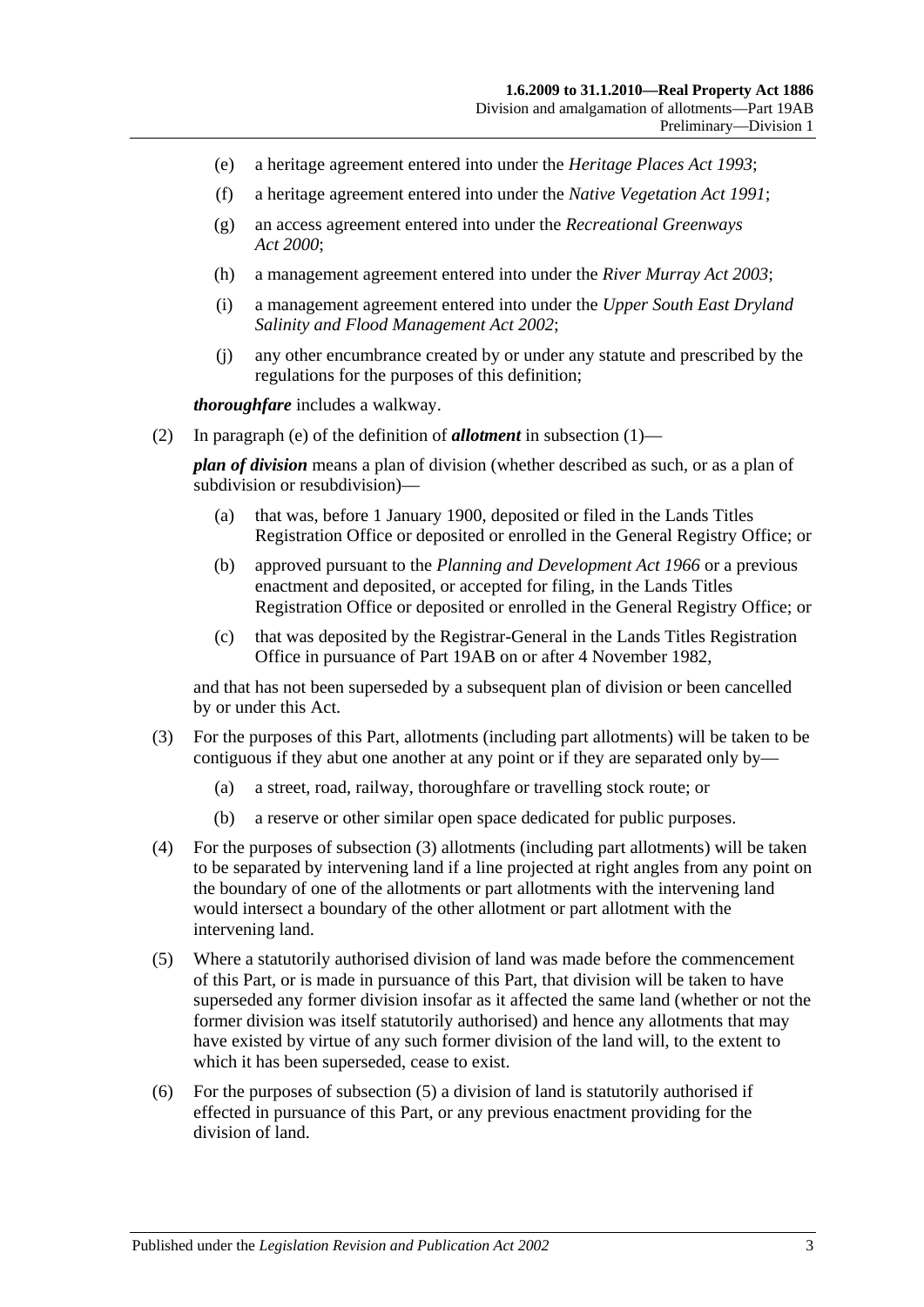## **223LB—Unlawful division of land**

- (1) A person must not grant, sell, transfer, convey, mortgage or encumber an estate or interest (except a right-of-way or other easement) in land (whether or not the land has been brought under the provisions of this Act) unless that land constitutes—
	- (a) the whole of an allotment, or of a number of allotments; or
	- (b) an allotment or allotments and a part allotment that is contiguous with that allotment or with one or more of those allotments and is comprised within the same certificate; or
	- (c) an allotment or allotments and a series of 2 or more part allotments each of which is contiguous with the part allotment or part allotments next to it and at least 1 of which is also contiguous with 1 or more of those allotments and the allotment or allotments and part allotments are comprised within the same certificate.
- (2) Where land is comprised in a certificate, a person must not grant, sell, transfer, convey, mortgage or encumber an estate or interest (except a right-of-way or other easement) in portion of the land comprised in the certificate unless—
	- (a) the portion of the land constitutes—
		- (i) the whole of an allotment or of a number of allotments; or
		- (ii) an allotment or allotments and a part allotment that is contiguous with that allotment or with 1 or more of those allotments; or
		- (iii) an allotment or allotments and a series of 2 or more part allotments each of which is contiguous with the part allotment or part allotments next to it and at least 1 of which is also contiguous with 1 or more of those allotments; and
	- (b) the remainder of the land comprised in the certificate—
		- (i) constitutes the whole of an allotment or of a number of allotments; or
		- (ii) constitutes an allotment or allotments and a part allotment or part allotments that are contiguous with that allotment or one or more of those allotments; or
		- (iii) constitutes an allotment or allotments and a series of 2 or more part allotments each of which is contiguous with the part allotment or part allotments next to it and at least 1 of which is also contiguous with 1 or more of those allotments.
- <span id="page-107-0"></span>(3) The requirement of contiguity in [subsection](#page-107-0) (2)(b)(ii) does not apply to a part allotment that was not contiguous with any allotment in the certificate before the transaction occurred.
- (4) A transaction entered into in contravention of this section is void and no instrument purporting to give effect to such a transaction may be lodged for registration.
- (5) This section does not affect the validity of a contract to grant, sell, transfer, convey, mortgage or encumber an estate or interest in land if—
	- (a) a division of land—
		- (i) under this Part; or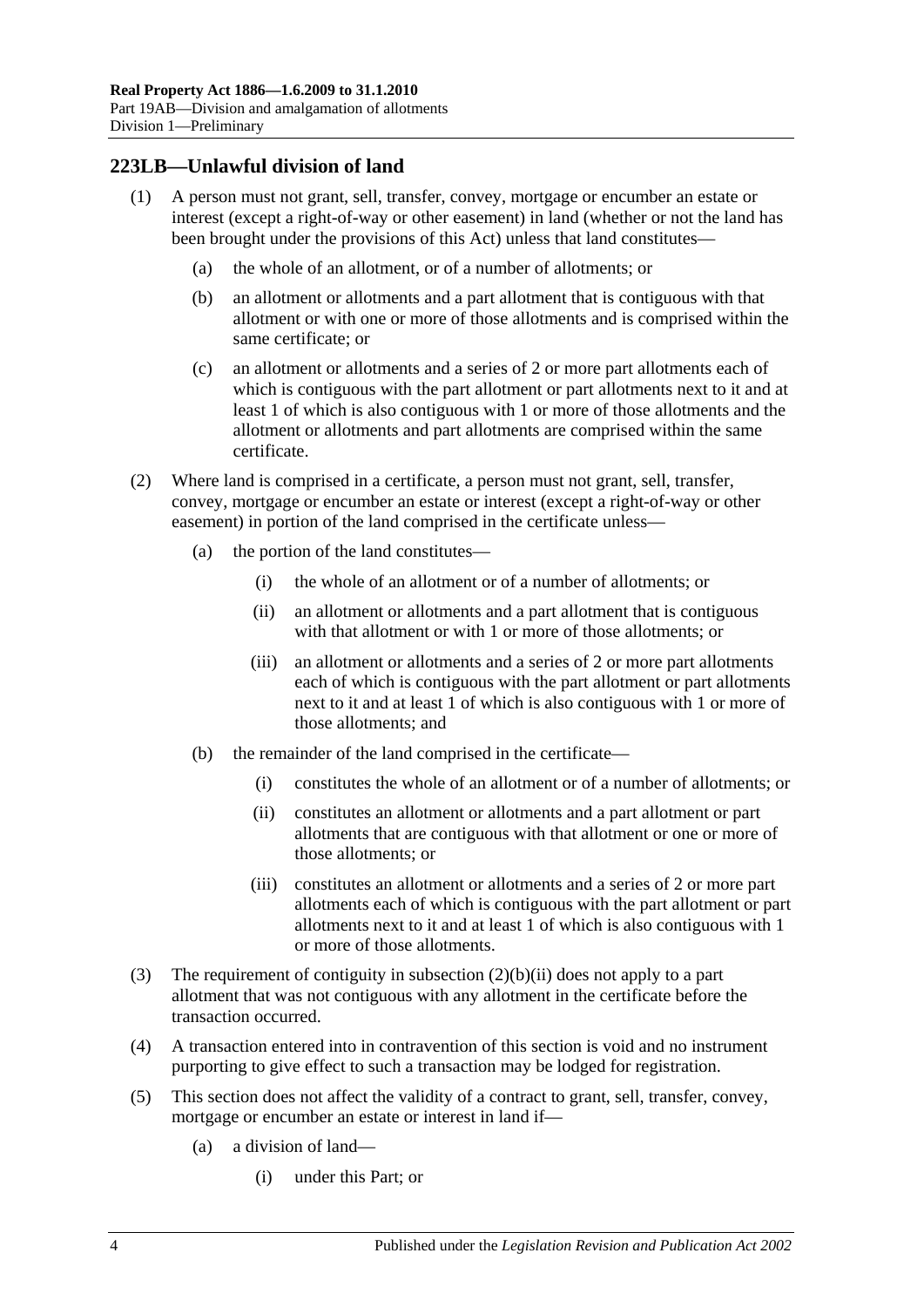(ii) by strata plan under the *[Strata Titles Act](http://www.legislation.sa.gov.au/index.aspx?action=legref&type=act&legtitle=Strata%20Titles%20Act%201988) 1988* or by community plan under the *[Community Titles Act](http://www.legislation.sa.gov.au/index.aspx?action=legref&type=act&legtitle=Community%20Titles%20Act%201996) 1996*,

is contemplated by the parties to the contract; and

- (b) the contract could, if the land were divided as contemplated by the parties, be carried into effect in conformity with this section; and
- (c) the contract provides that the grant, transfer, conveyance, mortgage or encumbrance of estates or interests in land pursuant to the contract will not have effect until the plan of division, strata plan or community plan contemplated by the parties has been deposited in the Lands Titles Registration Office by the Registrar-General.
- (6) Where—
	- (a) before 4 November 1982—
		- (i) land was laid out in a building unit scheme; and
		- (ii) buildings were erected in accordance with the scheme; and
	- (b) by virtue of leases or agreements with the registered proprietor of the land, two or more persons have exclusive rights to occupy separate portions of the land,

<span id="page-108-0"></span>this section does not affect the validity of an assignment of or other dealing with the rights of occupation existing under the leases or agreements referred to in [paragraph](#page-108-0) (b).

- (7) This section does not affect the validity of—
	- (a) a transaction lawfully entered into before 4 November 1982; or
	- (b) a transaction of a class excluded by regulation from the provisions of this section.
- (8) In this section—

*allotment* includes a community lot, a development lot and common property within the meaning of the *[Community Titles Act](http://www.legislation.sa.gov.au/index.aspx?action=legref&type=act&legtitle=Community%20Titles%20Act%201996) 1996* and a unit and common property within the meaning of the *[Strata Titles Act](http://www.legislation.sa.gov.au/index.aspx?action=legref&type=act&legtitle=Strata%20Titles%20Act%201988) 1988*;

*estate* in land includes an estate of leasehold.

#### **223LC—Application of this Part**

This Part does not apply in respect of unalienated Crown lands or land alienated from the Crown otherwise than in fee simple.

## **Division 2—General procedures to be observed in relation to division of land**

#### <span id="page-108-1"></span>**223LD—Application for division**

- (1) An application for the division of land may be made to the Registrar-General by the registered proprietor of the land.
- (2) The application must be in a form approved by the Registrar-General and be accompanied by the prescribed fee.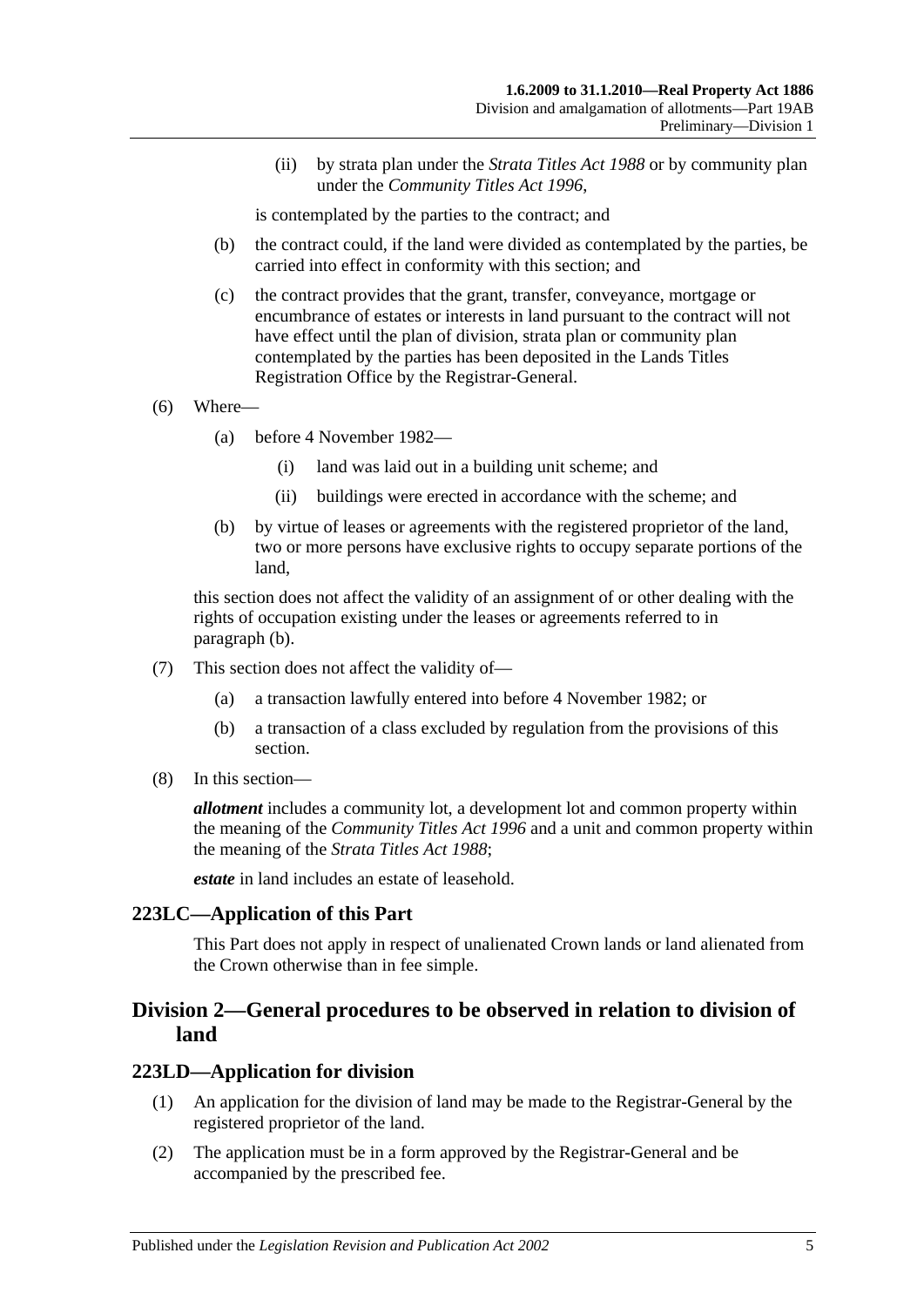- <span id="page-109-0"></span>(3) Subject to this section, the application must be accompanied by—
	- (a) a plan of division delineating the allotments into which the applicant seeks to divide the land; and
	- (b) the certificate of a licensed surveyor in the prescribed form,

and the applicant must comply with the requirements of the Registrar-General in relation to the application.

- (4) The Registrar-General may examine a plan of division before the application for the division is lodged under [subsection](#page-108-1) (1) to determine whether the plan is in an appropriate form to be deposited in the Lands Titles Registration Office.
- (5) The regulations may provide that in prescribed cases, or cases of a prescribed class, no certificate is required under [subsection](#page-109-0) (3)(b) unless the Registrar-General specifically requires such a certificate, and, in any other case, the Registrar-General may, if he or she thinks fit, dispense with any such certificate.
- <span id="page-109-1"></span>(5a) The Registrar-General must not deal with an application (other than an application of a kind prescribed by regulation) for the division of land unless satisfied that the certificate from the Development Assessment Commission required by section 51 of the *[Development Act](http://www.legislation.sa.gov.au/index.aspx?action=legref&type=act&legtitle=Development%20Act%201993) 1993* has been given, and is in force, in relation to the proposed division.
- (6) The certificate referred to in [subsection](#page-109-1) (5a) expires at the expiration of one year after the application for the division of the land was lodged with the Registrar-General unless the Registrar-General extends the life of the certificate.
- (7) The plan and the application for division will, upon being lodged with the Registrar-General, be taken for the purposes of this Act to be a single instrument presented for registration and will have priority over other instruments in accordance with [section](#page-29-0) 56.
- (8) Subject to [subsection](#page-109-2) (9), a plan of division or the application to which it relates cannot be withdrawn or amended without the consent of all the persons who are required by this Division to certify their consent to deposit of the plan.
- <span id="page-109-2"></span>(9) The Registrar-General may permit an applicant, or a person who has certified his or her consent to deposit of a plan of division, to amend the application or the plan to which it relates in order to comply with this Act or with a requirement of the Registrar-General under this Act.
- (10) The provisions of this Act that apply to, or in relation to, instruments of a particular class will, subject to this Part, apply (with any necessary adaptations or modifications) to, or in relation to, a plan of division and the application for division if deposit of the plan in the Lands Titles Registration Office—
	- (a) would operate to vest in a person under [section](#page-110-0) 223LE the same kind of estate or interest as is vested by registration of instruments of that class; or
	- (b) would discharge or otherwise extinguish an estate or interest in land under [section](#page-110-0) 223LE of the same kind as is discharged or extinguished by registration of instruments of that class.
- (11) Except where the Registrar-General otherwise determines, an application for the division of land cannot be made unless the land has been brought under the provisions of this Act.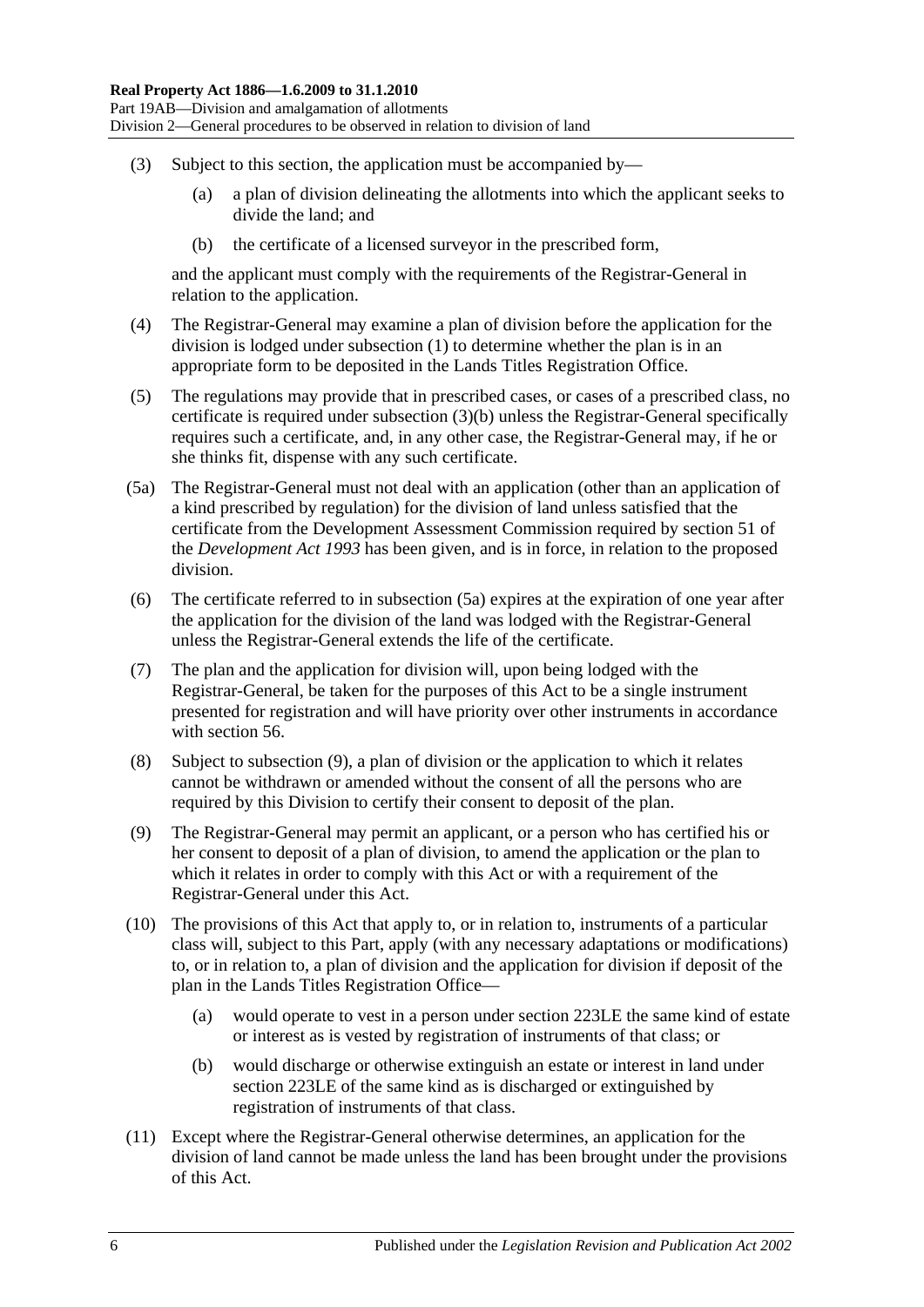(12) Where an application for the division of land that has not been brought under the provisions of this Act is permitted by the Registrar-General, references in this Division that are appropriate to, or in relation to, land that has been brought under the provisions of this Act will, in relation to that application, be read subject to appropriate adaptations and modifications.

## **223LDA—Application may deal with statutory encumbrances**

Despite any other statutory provision to the contrary, the Registrar-General may treat an application under this Part as if it included an application for the variation or termination of a statutory encumbrance if—

- (a) the application or the plan of division specifies that variation or termination of a statutory encumbrance is to be registered or noted; and
- (b) the application is accompanied by—
	- (i) a certificate signed by or on behalf of the holder of the statutory encumbrance certifying that the requirements of the Act under which the encumbrance was entered into, or is in force, as to the variation or termination of the statutory encumbrance (if any) have been complied with; and
	- (ii) such other documentary material in relation to the statutory encumbrance as the Registrar-General may require.

## <span id="page-110-0"></span>**223LE—Deposit of plan of division in Lands Titles Registration Office**

- (1) Where due application is made to the Registrar-General for the division of land, the Registrar-General may deposit the plan of division to which the application relates in the Lands Titles Registration Office if the certificate issued by the Commission in relation to the proposed division has not expired under this Division.
- <span id="page-110-2"></span>(2) Subject to [subsection](#page-110-1) (3), where a plan of division or the application for division states that an estate or interest in land is vested in a person, deposit of the plan in the Lands Titles Registration Office operates to vest the estate or interest in that person to the extent to which it is not already vested in him or her.
- <span id="page-110-1"></span>(3) An estate in fee simple will vest in a person under [subsection](#page-110-2) (2) only if—
	- (a) the person was, immediately before the plan of division was deposited in the Lands Titles Registration Office, the registered proprietor of an estate in fee simple in some part, or the whole, of the land, shown on the plan of division; or
	- (b) the person is an agent or instrumentality of the Crown or the Commonwealth Crown or is entitled to acquire the land compulsorily under an Act or law of the State or the Commonwealth.
- (4) Where a plan of division or the application for division states that an estate or interest in land shown on the plan of division is discharged or otherwise extinguished whether wholly or in respect of part only of that land, deposit of the plan in the Lands Titles Registration Office operates to discharge or otherwise extinguish that estate or interest wholly or in respect of that part of the land.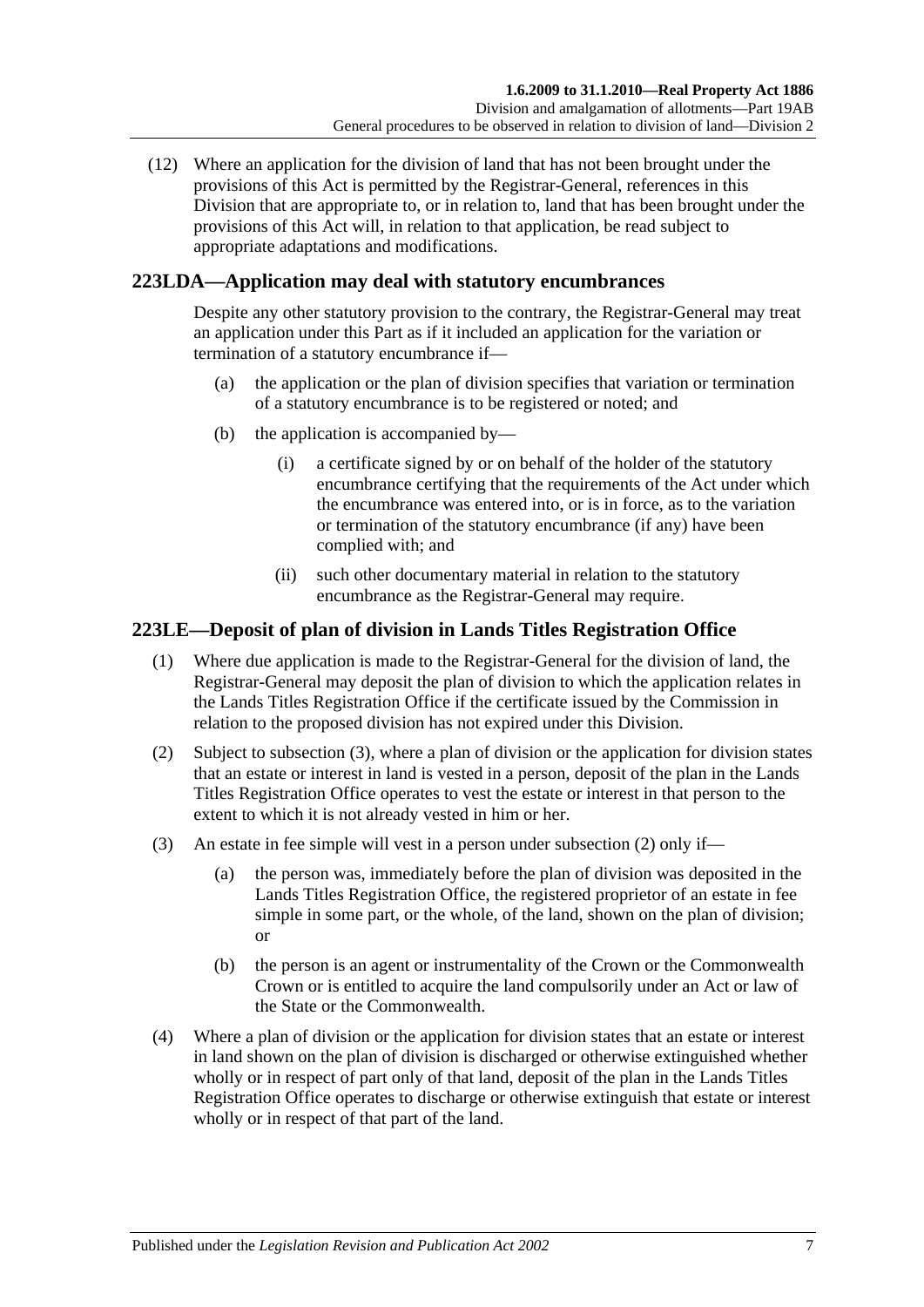- (5) Where the deposit of a plan of division will operate to vest an estate or interest (other than an estate in fee simple or a service easement) in a person, the terms on which the estate or interest will be held must be specified by including them in, or attaching them to, the application for the division of the land or by reference to another registered instrument.
- (6) Where an easement is shown on a plan of division, the plan or the application for division must specify which land is the dominant land (if any) and which land is the servient land in respect of the easement.
- (7) Upon deposit of a plan of division in the Lands Titles Registration Office, the Registrar-General must make such entries on the certificates relating to land affected by the plan as he or she considers necessary.

## <span id="page-111-2"></span>**223LF—Streets, roads etc**

- (1) Upon deposit of a plan of division in the Lands Titles Registration Office, all land shown on the plan as a street, road, thoroughfare, reserve or other similar open space will—
	- (a) vest in fee simple in the council for the area in which the land is situated; or
	- (b) where the land is not within the area of a council—
		- (i) if provision is made by the regulations for the land to vest in a prescribed authority—vest in that authority; or
		- (ii) in any other case—revert to the Crown.
- <span id="page-111-0"></span>(2) All land shown on a plan of division deposited in the Lands Titles Registration Office as a street, road, thoroughfare, reserve or other similar open space—
	- (a) must be held for the purposes indicated by the plan; and
	- (b) is subject to such easements (excluding rights-of-way in the case of a street, road or thoroughfare) as are indicated on the plan of division; and
	- (c) is free of all other estates and interests.
- <span id="page-111-1"></span>(3) All land shown on a plan of division deposited in the Lands Titles Registration Office as a street, road, or thoroughfare will, for all purposes, be regarded as a public street, road, or thoroughfare.
- (4) [Subsections](#page-111-0) (2) and [\(3\)](#page-111-1) apply in relation to a plan of division deposited on or after 4 November 1982.
- (5) Compensation is not payable in respect of the vesting or reversion of land under this section.
- (6) An easement that is appurtenant to land that is shown on a plan of division as a street, road, thoroughfare, reserve or other similar open space ceases to be appurtenant to that land upon deposit of the plan in the Lands Titles Registration Office unless the plan shows that the easement will remain appurtenant to that land.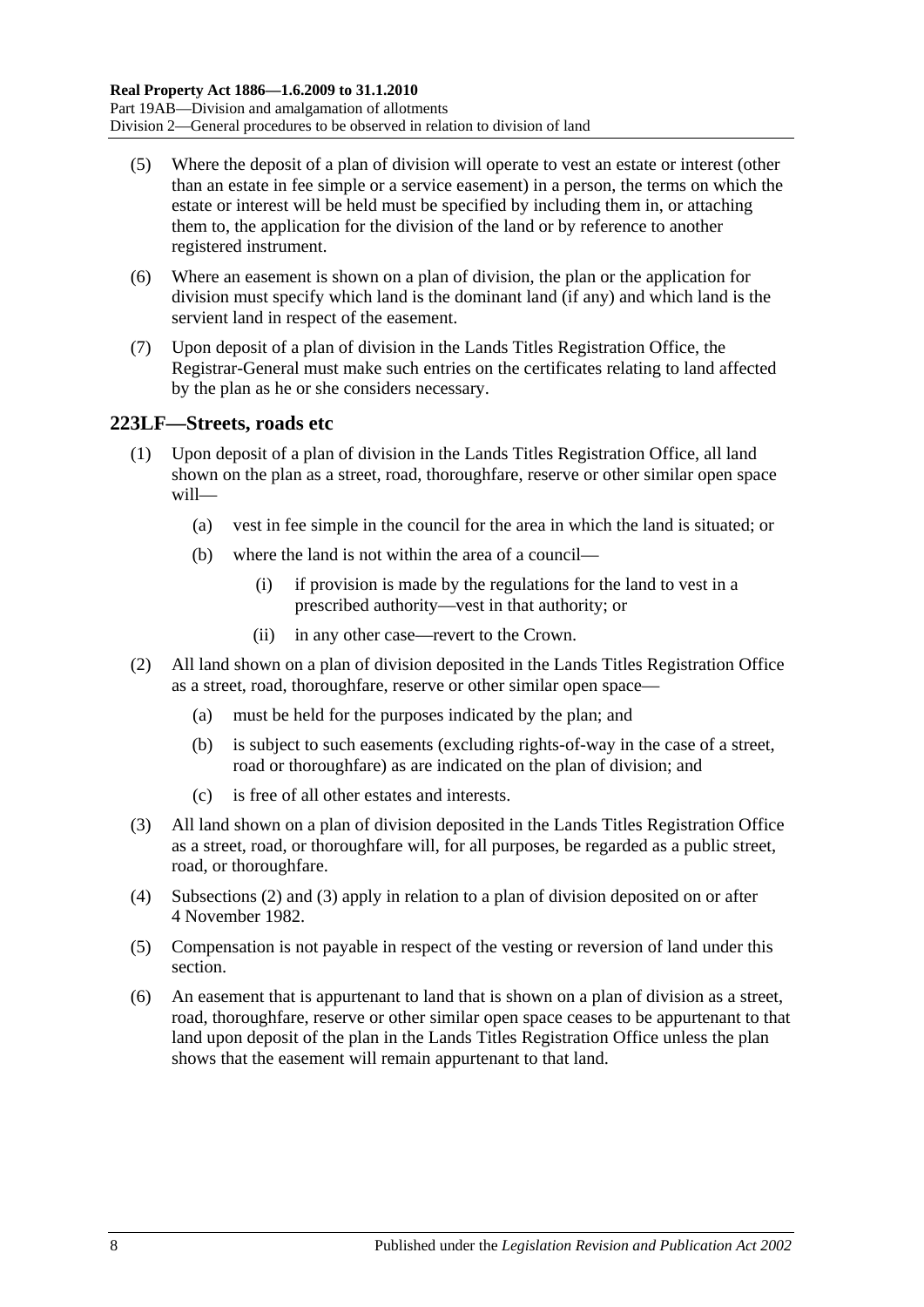### <span id="page-112-3"></span><span id="page-112-0"></span>**223LG—Service easements**

- (1) Where it appears from a plan of division deposited in the Lands Titles Registration Office that any land delineated on the plan is subject, or intended to be subject, to an easement in favour of the South Australian Water Corporation (or a predecessor or successor of the Corporation) for sewerage purposes or for water supply purposes, the land is subject to an easement in favour of the Corporation (or its successor) entitling the Corporation its agents, servants and workmen at any time to break the surface of, dig, open up and use the land for the purpose of laying down, fixing, taking up, repairing, re-laying or examining pipes and of using and maintaining those pipes for sewerage or water supply purposes, as the case may be, and to enter the land at any time (if necessary with vehicles and equipment) for any of those purposes.
- <span id="page-112-1"></span>(2) Where it appears from a plan of division deposited in the Lands Titles Registration Office that any land delineated on the plan is subject, or intended to be subject, to an easement in favour of a council or the Crown for drainage purposes, the land is subject to an easement in favour of the council (or its successor) or the Crown entitling the council or the Crown through its agents, servants and workmen at any time to break the surface of, dig, open up and use the land for the purpose of constructing, laying down, fixing, taking up, repairing, re-laying or examining drains or drainage pipes for the purpose of the drainage of water, sewage or other effluents and of using and maintaining such drains and pipes, and to enter the land at any time (if necessary with vehicles and equipment) for any of those purposes.
- <span id="page-112-2"></span>(3) Where it appears from a plan of division deposited in the Lands Titles Registration Office that any land delineated on the plan is subject, or is intended to be subject, to an easement for electricity supply purposes which does not exceed ten metres in width and is in favour of an electricity entity, the land is subject to an easement in favour of the entity (and any other electricity entity to which it has leased its rights under the easement), entitling the electricity entity concerned, its agents, servants and workmen at any time—
	- (a) to enter upon and to pass either with or without motor vehicles or other vehicles along or over the land; and
	- (b) to construct and lay—
		- (i) on or under the surface of the land ducts, pipes, conductors, cables, wires and other works; and
		- (ii) on the surface of the land incidental or ancillary works for the transmission of electricity (including, without limiting the generality of the foregoing, manholes and cable markers); and
	- (c) to suspend above the surface of the land conductors, cables, wires and other equipment and to construct supporting and other works incidental or ancillary to that purpose; and
	- (d) without limiting the generality of any other right, to erect on any portion of the land designated "T/F" in the plan to a height not exceeding four metres or such other height as may be shown in the plan from the surface of the land, equipment for transforming electricity and incidental or ancillary works (including, without limiting the generality of the foregoing, such walls or other structures as the electricity entity considers necessary); and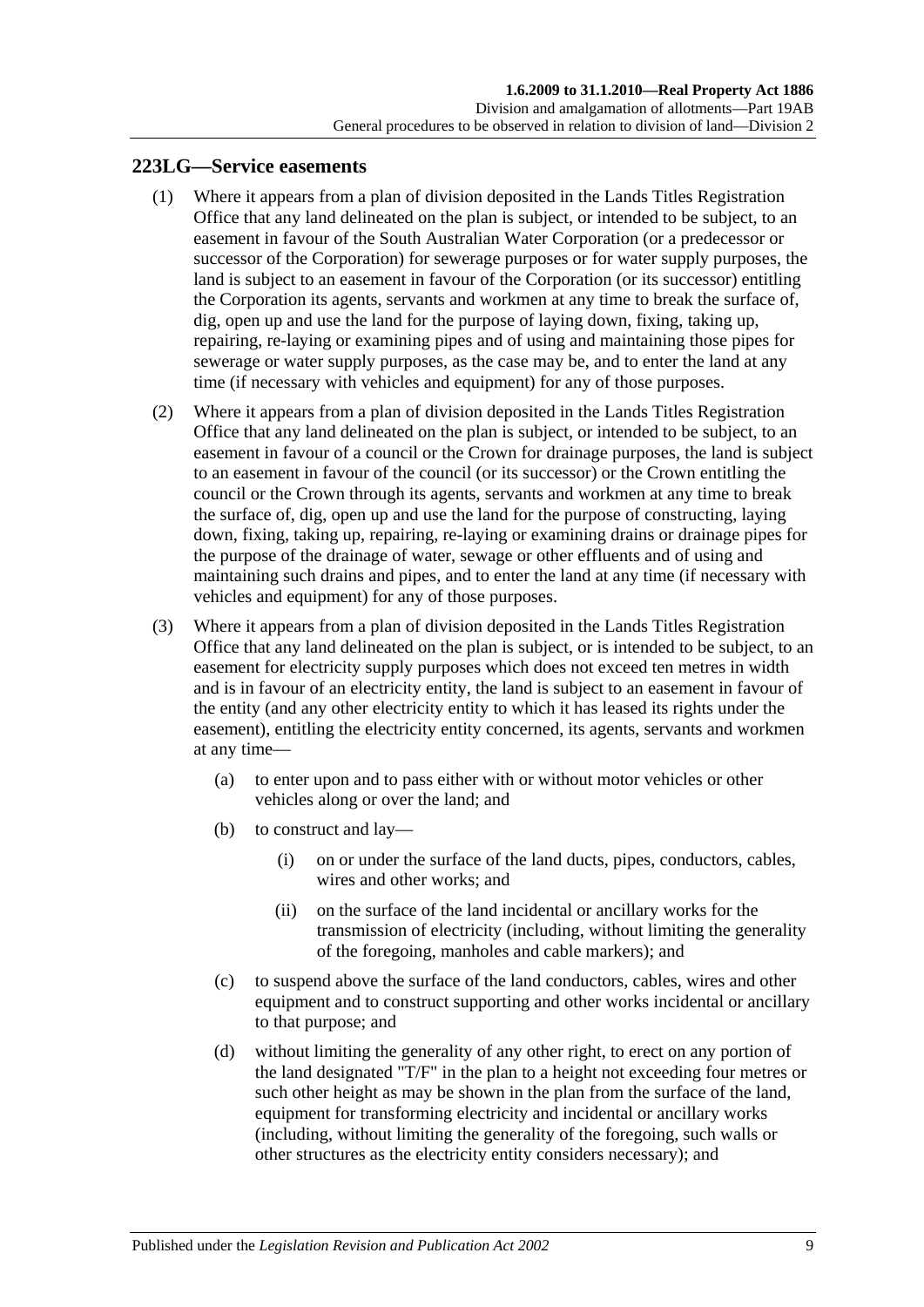- (e) from time to time to break the surface of, dig, open up and use the land for any of the purposes referred to in this subsection; and
- (f) to inspect, repair, alter, remove and replace any works referred to in this subsection; and
- (g) to transmit electricity by means of any such works.
- (4) No right to compensation arises—
	- (a) by virtue of the fact that land becomes subject to an easement under this section; or
	- (b) by virtue of the exercise of rights conferred by an easement under this section.
- (5) An easement in favour of an authority or entity under [subsections](#page-112-0) (1), [\(2\)](#page-112-1) or [\(3\)](#page-112-2) vests in the authority or entity free of all estates and interests except easements indicated on the plan of division.
- (6) If by virtue of this section, any land is subject to an easement, the Registrar-General must make such entries in the Register Book as are necessary to evidence the easement.

## **223LH—Consent to plans of division**

- <span id="page-113-0"></span>(1) An application for division must be endorsed with—
	- (a) where it appears from the Register Book that deposit of the plan of division in the Lands Titles Registration Office will affect the estate or interest of a person in the land to be divided or in any other land—a certificate signed by that person certifying that they have consented to the deposit of the plan; and
	- (b) where it appears from the Register Book that a person, apart from the registered proprietor or a person referred to in [paragraph](#page-113-0) (a) has, or claims, an estate or interest in the land to be divided—a certificate signed by that person certifying that they have consented to the deposit of the plan; and
	- (c) where the land to be divided is subject to a statutory encumbrance—a certificate signed by or on behalf of the holder of the statutory encumbrance certifying that the holder of the statutory encumbrance has consented to the deposit of the plan.
- <span id="page-113-1"></span>(2) Where the deposit of a plan of division will operate to vest an estate or interest in land in a person, the application for division must be endorsed with a certificate signed by the person in whom the estate or interest will be vested certifying that he or she has consented to the deposit of the plan.
- (2a) Where the deposit of a plan of division would result in the extinguishment of an easement in respect of part of the dominant land, the consent of a person who has, or claims, an estate or interest in the servient land is not required in relation to that extinguishment if rights under the easement continue in existence in respect of some other part of the dominant land.
- (3) The Registrar-General may dispense with the requirement of consent under [subsection](#page-113-1) (2) in relation to the vesting of an estate in fee simple in a street, road, thoroughfare, reserve or other similar open space or a service easement.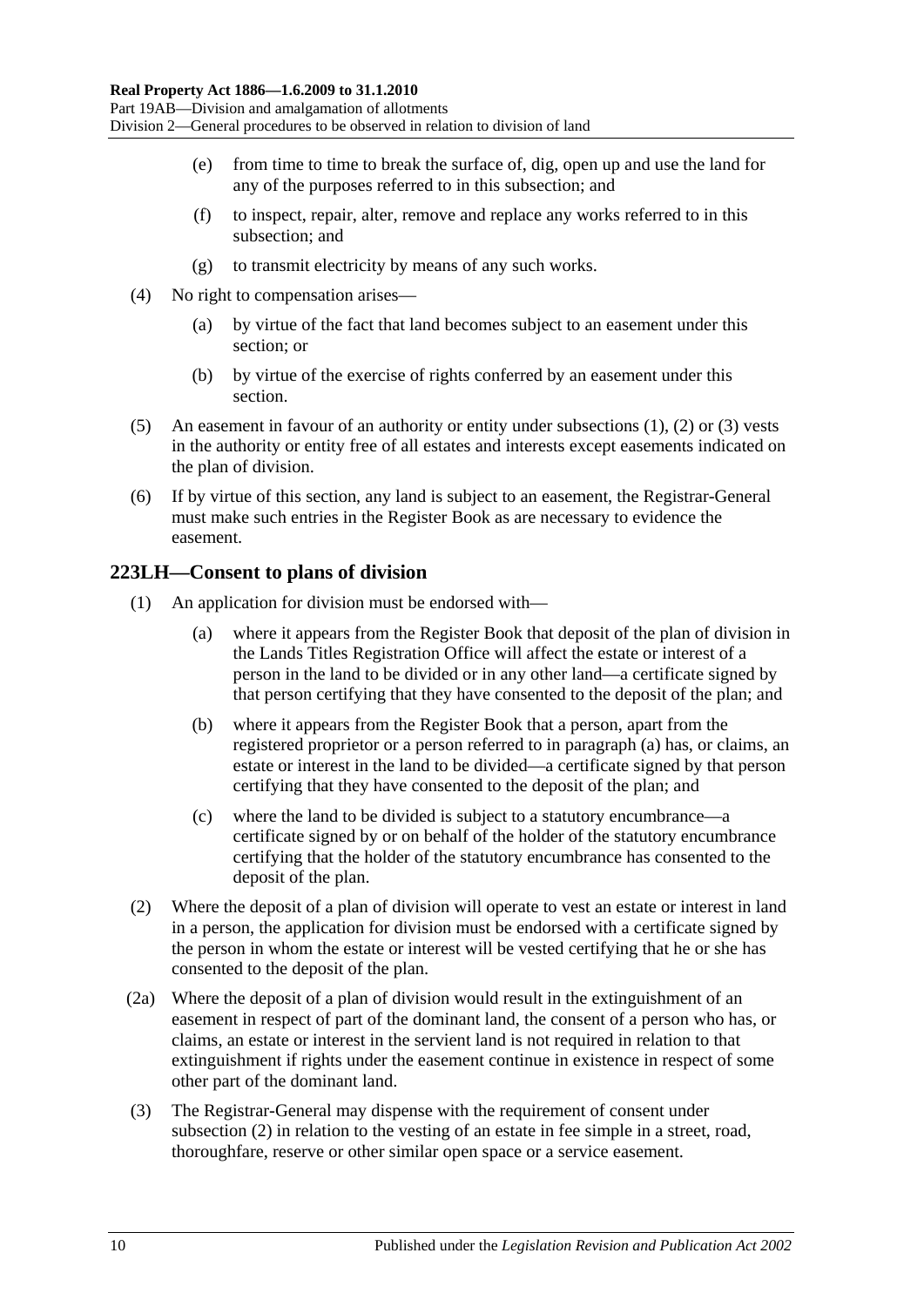- (4) A person who has applied for division of land is not required to sign a certificate under this section.
- (5) The regulations may provide that in prescribed cases, or cases of a prescribed class, a certificate is not required under this section unless the Registrar-General specifically requires such a certificate.
- (6) The Registrar-General may, if he or she thinks fit, dispense with a certificate required by this section.

## **223LI—Assessment of stamp duty**

Where duty is payable under the *[Stamp Duties Act](http://www.legislation.sa.gov.au/index.aspx?action=legref&type=act&legtitle=Stamp%20Duties%20Act%201923) 1923* in relation to two or more transactions that will be effected by deposit of a plan of division, each of the transactions will be taken to be effected by a separate instrument for the purposes of assessing the duty.

## **Division 3—Amalgamation**

## **223LJ—Amalgamation**

- (1) Where a person is the registered proprietor of two or more contiguous allotments, he or she may apply to the Registrar-General for amalgamation of those allotments into a single allotment.
- (2) An application under this section—
	- (a) must be in a form approved by the Registrar-General; and
	- (b) must be accompanied by the prescribed fee; and
	- (c) must be accompanied by any duplicate certificates relating to the allotments to be amalgamated; and
	- (d) must, if the Registrar-General so requires, be accompanied by a plan of the allotment to be formed by the amalgamation; and
	- (e) must be endorsed with or accompanied by, the consent of persons required by or under [subsection](#page-114-0) (3); and
	- (f) must be accompanied by such other documents as may be prescribed.
- <span id="page-114-0"></span>(3) The consent of the following persons is required to an amalgamation of allotments under this Division:
	- (a) a person who appears from the Register Book to have an interest as mortgagee or encumbrancee of the land or any part of the land to be amalgamated;
	- (b) such other persons whose consents are required either in the opinion of the Registrar-General or by regulation.
- (4) Upon receipt of an application under this section, the Registrar-General may—
	- (a) amalgamate the allotments to which the application relates into a single allotment; and
	- (b) make such entries and notations in or upon the Register Book or plans of division or other plans in the Lands Titles Registration Office as are necessary to evidence the amalgamation; and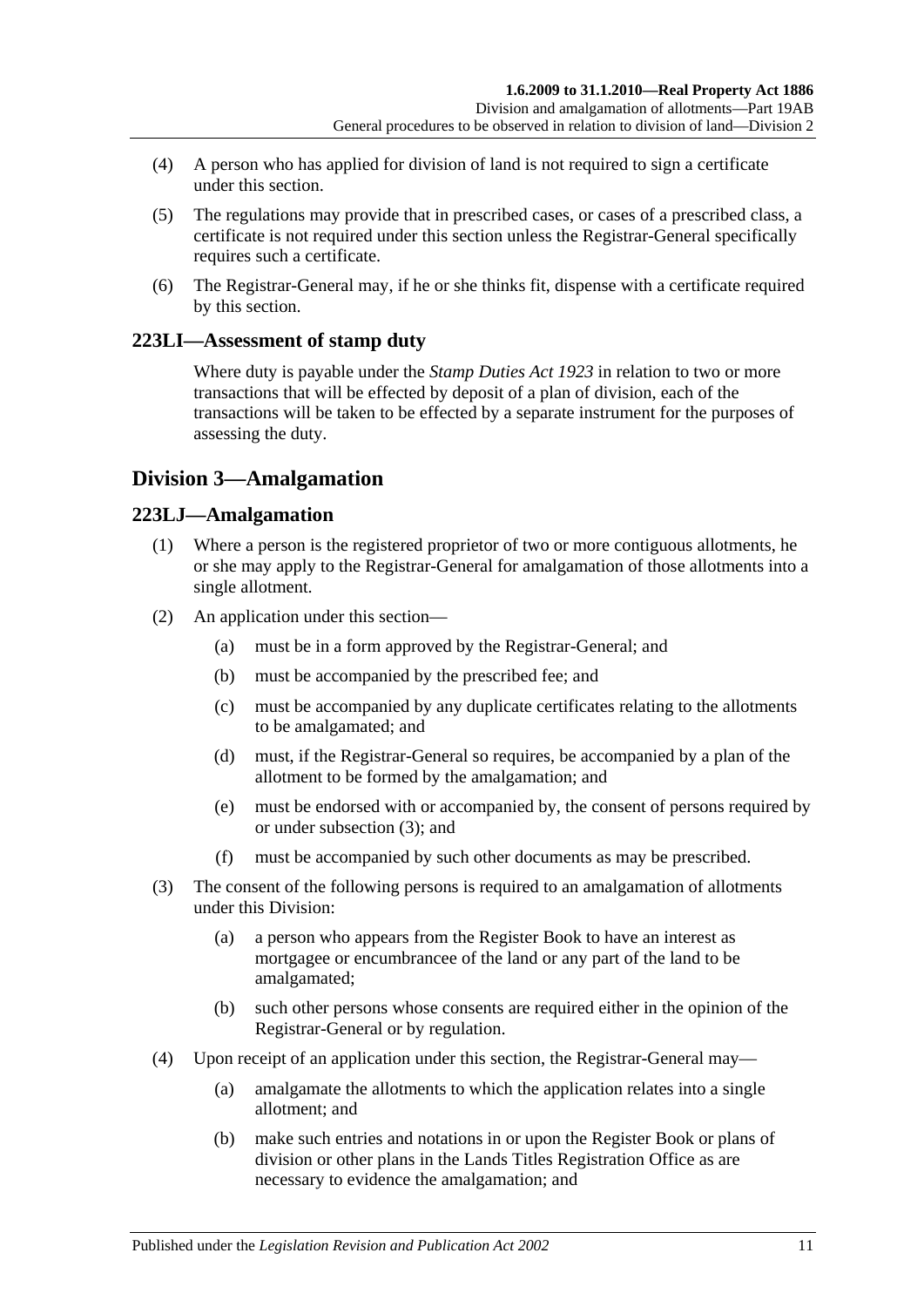- (c) cancel certificates in respect of the amalgamated allotments and issue a new certificate in respect of the allotment formed by the amalgamation.
- $(5)$  If—
	- (a) an easement is appurtenant to one or more (but not all) of the allotments to be amalgamated; and
	- (b) the consent of the proprietor of the servient land and of all persons who appear from the Register Book to have, or to claim, an estate or interest in the servient land is endorsed on the application for amalgamation,

the easement will, upon amalgamation of the allotments, be appurtenant to the single allotment resulting from the amalgamation.

(6) On—

- (a) amalgamation of allotments into a single allotment under this section;
- (b) amalgamation or merger of allotments into a single allotment under any other Act,

the allotments out of which the single allotment was formed cease to be allotments for the purposes of this Part.

## **Division 5—Miscellaneous provisions**

#### **223LP—Regulations**

The Governor may make such regulations as are contemplated by this Part, or as are necessary or expedient for the purposes of this Part.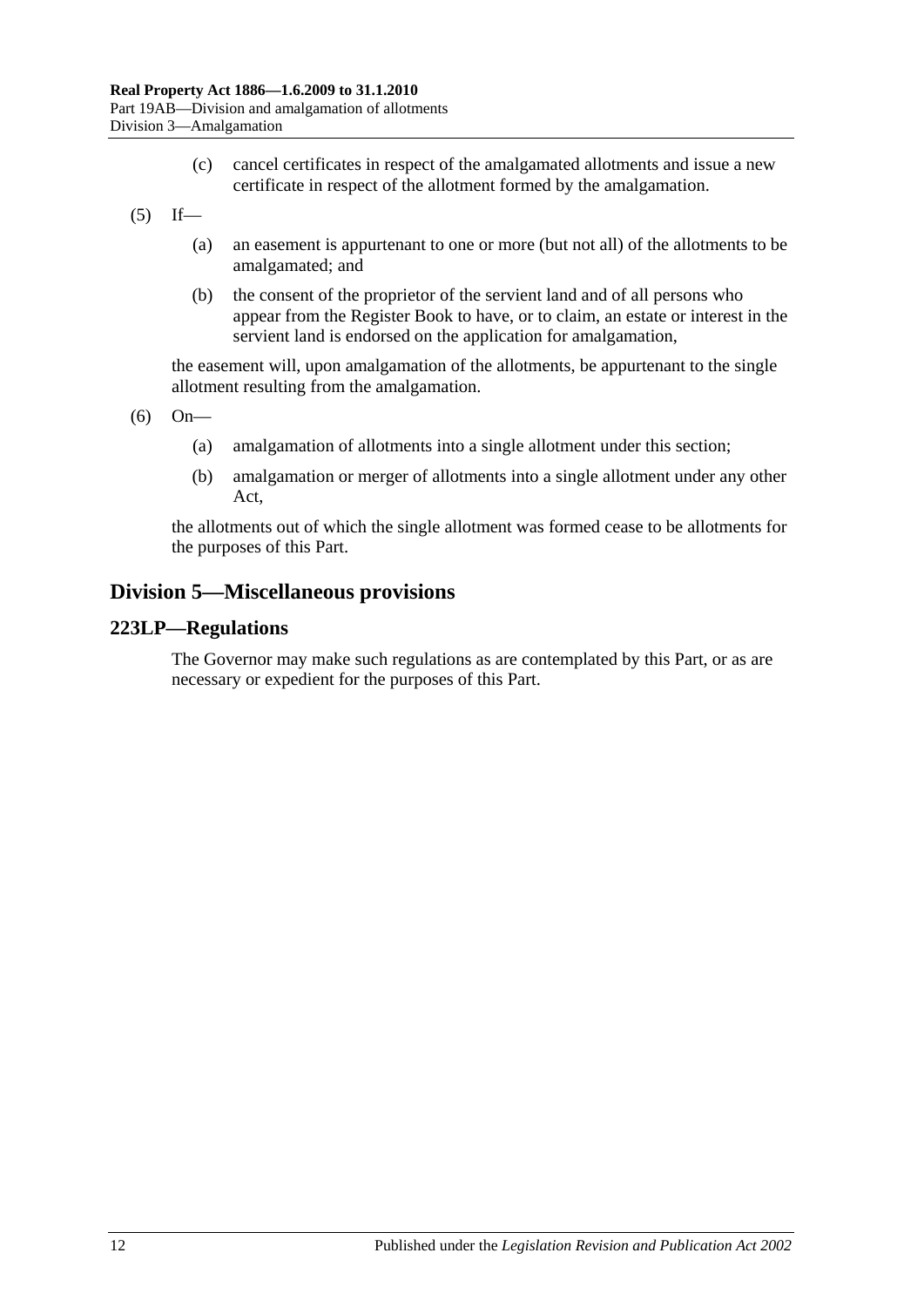## **Part 20—Procedure and penalties**

### **226—Forms of summons by Registrar-General**

Any summons issued by the Registrar-General under the authority of this Act may be in the form of [Schedule 22](#page-137-0) hereto.

## **227—On refusal or neglect of person summoned, Registrar-General may apply to Judge**

If any person shall refuse or neglect to obey or comply with the requirements of any such summons the Registrar-General may apply to a Judge for a summons calling upon such person to show cause why he should not obey or comply with the same, and any Judge may, on the hearing of such summons, make such order in the premises as he shall think fit, and unless the Judge shall on such hearing certify that such refusal or neglect was reasonable, such person shall forfeit and pay a penalty, to be enforced by the said Judge not exceeding two hundred dollars.

#### **228—Declarations, before whom to be made**

Any declaration under this Act may be made before the Registrar-General, any Deputy Registrar-General, a Notary Public, Justice of the Peace, or Commissioner for taking Affidavits in the Supreme Court.

#### **229—Indictable offences under this Act**

If any person is guilty of the following offences, or any of them (that is to say)—

- (a) forges or procures to be forged or assists in forging or fraudulently affixes procures to be affixed or assists in affixing the seal of the Registrar-General, or an impression or part of an impression of such seal to any instrument;
- (b) forges or procures to be forged or assists in forging the name, signature, or handwriting of the Registrar-General or of any officer in any case where such officer is by this Act expressly or impliedly authorised to affix his signature;
- (c) fraudulently stamps or causes to be stamped any document with the seal of the Registrar-General or with a seal purporting to be the seal of the Registrar-General;
- (d) forges or procures to be forged or assists in forging the name, signature, or handwriting of any person whomsoever, to any instrument which is by this Act, or in pursuance of any power contained in this Act, expressly or impliedly authorised to be signed by such person;
- (e) uses, with an intention to defraud any person whomsoever, any document upon which any impression or part of the impression of any seal of the Registrar-General has been forged, or fraudulently affixed knowing the same to be fraudulently affixed, or any document the signature to which has been forged knowing the same to have been forged,

such person shall be guilty of an indictable offence.

Maximum penalty: Imprisonment for 14 years.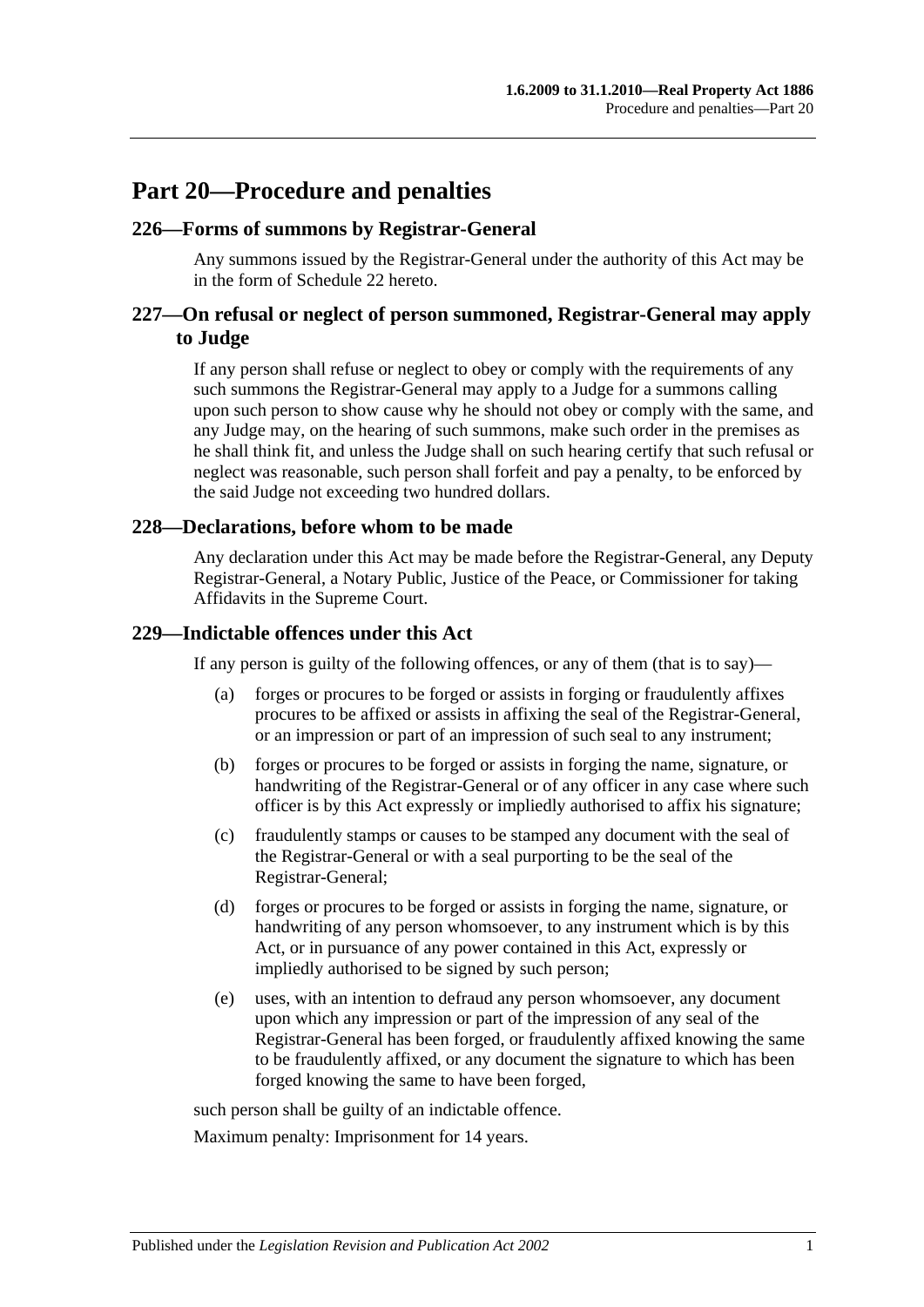## **230—Perjury**

If any person wilfully makes a false oath or declaration concerning any instrument, dealing, matter or procedure, under or in pursuance of this Act, such person shall be guilty of perjury.

Maximum penalty: Imprisonment for 14 years.

## **232—Penalty for certifying incorrect documents**

Any person who shall falsely or negligently certify to the correctness of any application, instrument or other document that is required to be certified under this Act shall incur therefor a penalty not exceeding five thousand dollars; but such penalty shall not prevent any person sustaining loss or damage in consequence of error or mistake in any such application, instrument or document from recovering damages against the person who shall have certified the same.

## **233—Other offences**

A person who—

- (a) wilfully and fraudulently makes any false statement in any application to bring land under the provisions of this Act, or in any application to be registered as proprietor, whether in possession, reversion, remainder, or otherwise on a transmission, or in any other application to be registered under this Act as proprietor of any land, or any estate or interest in any land;
- (b) wilfully and fraudulently suppresses, withholds, or conceals, or assists, or joins in, or is privy to the suppressing, withholding, or concealing from the Registrar-General, the Acting Registrar-General, or any Deputy Registrar-General any material document, fact, or matter of information;
- (c) wilfully and fraudulently gives false evidence, or makes a false statement in his examination before the Registrar-General, the Acting Registrar-General, or any Deputy Registrar-General;
- (d) without lawful authority and knowing that no such authority exists intentionally alters or causes to be altered—
	- (i) an original certificate of title filed in the Register Book or the duplicate of such a certificate; or
	- (ii) records made by the Registrar-General by an electronic, electromagnetic, optical or photographic process under [Division 2](#page-26-0) of [Part 5](#page-26-1) or a certificate of title issued under that Division; or
	- (iii) any instrument comprising part of the Register Book; or
	- (iv) any instrument or form issued by the Registrar-General;
- (e) fraudulently uses, assists in fraudulently using, or is privy to the fraudulent using of any form purporting to be issued or sanctioned by the Registrar-General;
- (f) knowingly misleads or deceives any person hereinbefore authorised to demand explanation or information in respect of any land, or the title to any land, which is the subject of any application to bring the same under the provisions of this Act, or in respect of which any instrument or dealing is proposed to be registered or recorded,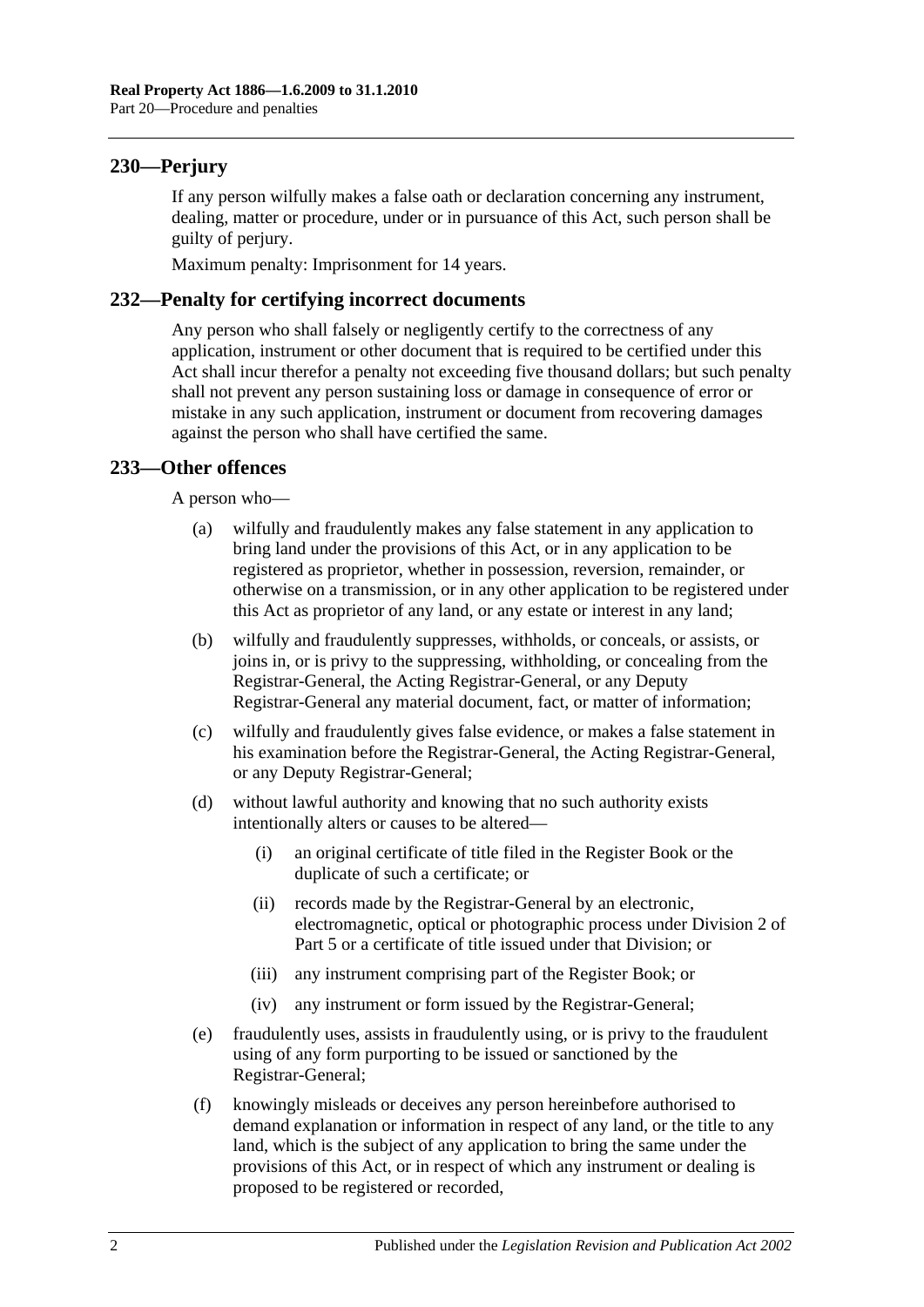is guilty of an indictable offence.

Maximum penalty: \$40 000 or imprisonment for 10 years.

## **234—Certificate etc procured by fraud to be void**

Any certificate, instrument, entry, erasure, or alteration procured, or made by fraud as in the last preceding section mentioned shall, whether there shall be a conviction under such section or not, be void as regards all parties or privies to such fraud.

## **240—Conviction not to affect civil remedy**

No proceeding or conviction for any act hereby declared to be an offence shall affect any remedy which any person aggrieved or injured by such act may be entitled to against the person who has committed such act, or against his estate.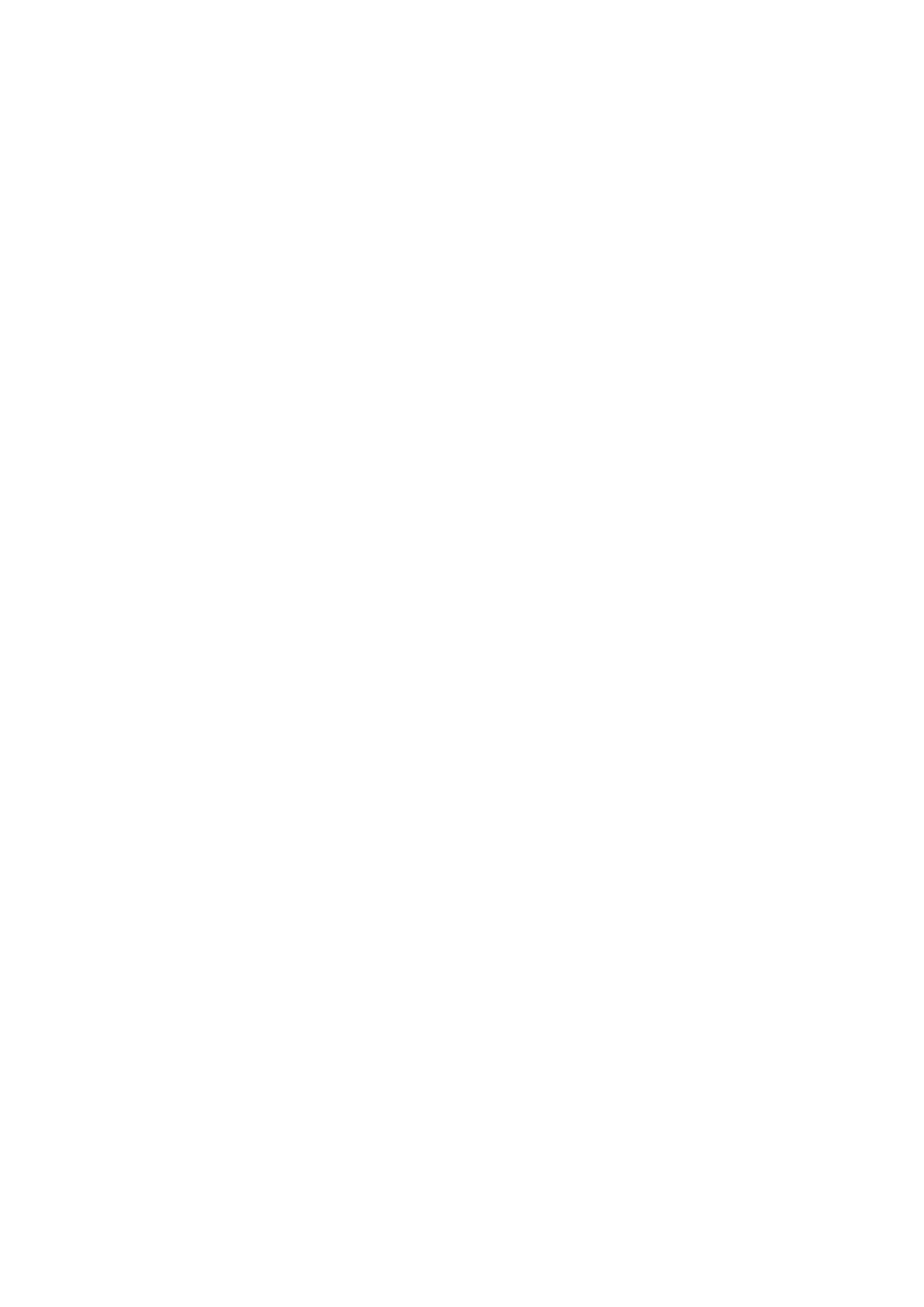# **Part 21—Miscellaneous**

## **241—Plans and maps**

- (1) Where, in the opinion of the Registrar-General, a plan or map is necessary or desirable for the purpose of registering or recording any dealing with land, he may require the person who has lodged documents in connection with the dealing to lodge an appropriate plan or map.
- (2) A plan or map lodged with the Registrar-General must comply with his requirements as to—
	- (a) the dimensions of the plan or map; and
	- (b) the scale to which it is drawn; and
	- (c) the information that it includes.
- (3) The Registrar-General may reject a plan or map that—
	- (a) does not comply with his requirements under this section; or
	- (b) is inaccurate or deficient in any respect.

## **242—Diagrams of land in certificates of title**

Every certificate of title for land brought under the provisions of this Act after the passing hereof (except a certificate for a strata lot within the meaning of the *[Community Titles Act](http://www.legislation.sa.gov.au/index.aspx?action=legref&type=act&legtitle=Community%20Titles%20Act%201996) 1996* or a unit within the meaning of the *[Strata Titles Act](http://www.legislation.sa.gov.au/index.aspx?action=legref&type=act&legtitle=Strata%20Titles%20Act%201988) 1988*) must include a diagram (or have a diagram attached to it), showing the measurements of the land contained therein, such plan to be supplied by the Surveyor-General when practicable without involving any cost to the Government, or shall refer to a plan deposited, or accepted for filing, in the Lands Titles Office showing such measurements.

## **242A—Cases where measurements not required**

It shall not be necessary to supply, show, or state the dimensions, measurements, or bearings of any closed road or reserve or any closed part of any road or reserve for any purpose of this Act unless those dimensions, measurements, or bearings shall be required by the Registrar-General to be supplied, shown, or stated, and the Registrar-General may in any other case dispense with the necessity for supplying, showing, or stating any dimensions, measurements, or bearings for the purposes of this Act.

## **244—Provision for person under disability of infancy or mental incapacity**

Where any person who (if not under disability) might have made any application, given any consent, done any act, or been party to any proceedings under this Act, is an infant or mentally incapacitated person, the guardian or the administrator or committee of the estate of such person may make such applications, give such consent, do such acts, and be party to such proceedings as such person himself, if free from disability, might have made, given, done, or been party to, and shall otherwise represent such person for the purposes of this Act.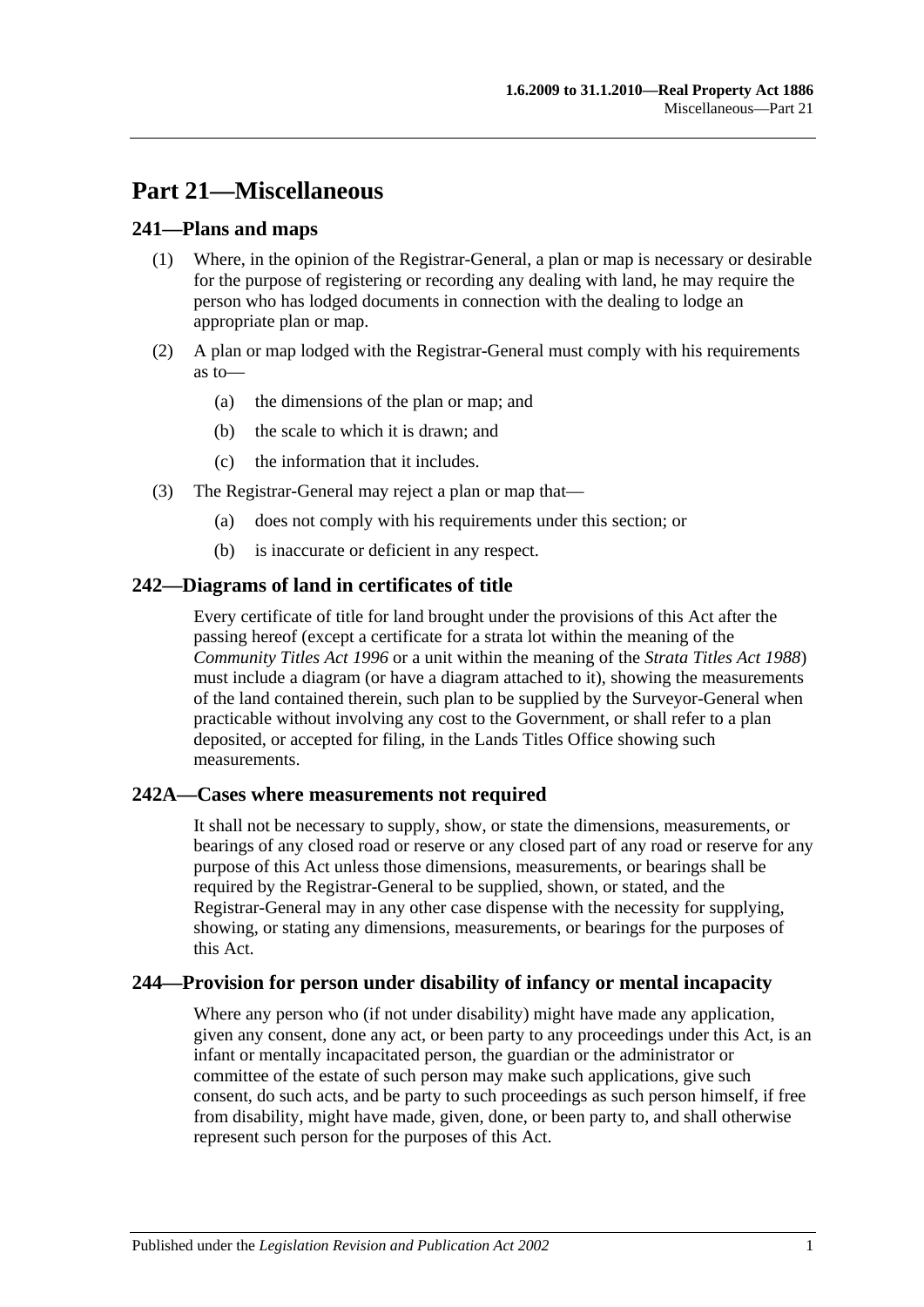## **245—Court may appoint guardian**

The Court may appoint a guardian of an infant for the purposes of this Act.

#### **246—Unregistered instruments to confer claim to registration**

Every instrument signed by a registered proprietor, or by any person claiming through or under a registered proprietor, purporting to pass an estate or interest in land for the registration of which estate or interest provision is made in this Act shall, until registered, be deemed to confer upon the person intended to take under such instrument, or any person claiming through or under him, a right or claim to the registration of such estate or interest. The Registrar-General, upon application for such registration by any person other than the person immediately claiming from a registered proprietor, may reject the same altogether or may register the applicant as proprietor of the estate or interest, either forthwith or at the expiration of some defined period of time, and may direct such other entries to be made in the Register Book, and such advertisements to be published, as he may deem necessary.

## **247—Informal documents may be registered**

The Registrar-General may, in the event of great loss or inconvenience being likely to arise, register any document signed by a registered proprietor, or by any person claiming through or under a registered proprietor, notwithstanding that such document be not in any of the forms prescribed by this Act, nor otherwise in accordance with the provisions hereof: Provided that such document purports to create an estate or interest in land for the registration of which estate or interest provision is made in this Act, and would in equity, apart from the provisions of this Act, be regarded as vesting such estate or interest in the person intended to take under such document. The Registrar-General, upon application for such registration, may reject the same altogether, or may proceed as directed in the last preceding section.

#### **248—Memorial to be entered**

On registering any such applicant, as mentioned in the two last preceding sections, the Registrar-General shall, so far as possible, enter the like memorial of every document or instrument produced by the applicant in the same manner as if such document or instrument had been presented for registration in its proper order of time, and the duplicate certificate, or other instrument of title shall be delivered up and the like memorials or other entries made thereon: Provided that no such registration shall be made if it would interfere with the right of any person claiming under any instrument previously registered under this Act.

#### **249—Equities not abolished**

(1) Nothing contained in this Act shall affect the jurisdiction of the Courts of law and equity in cases of actual fraud or over contracts or agreements for the sale or other disposition of land or over equities generally.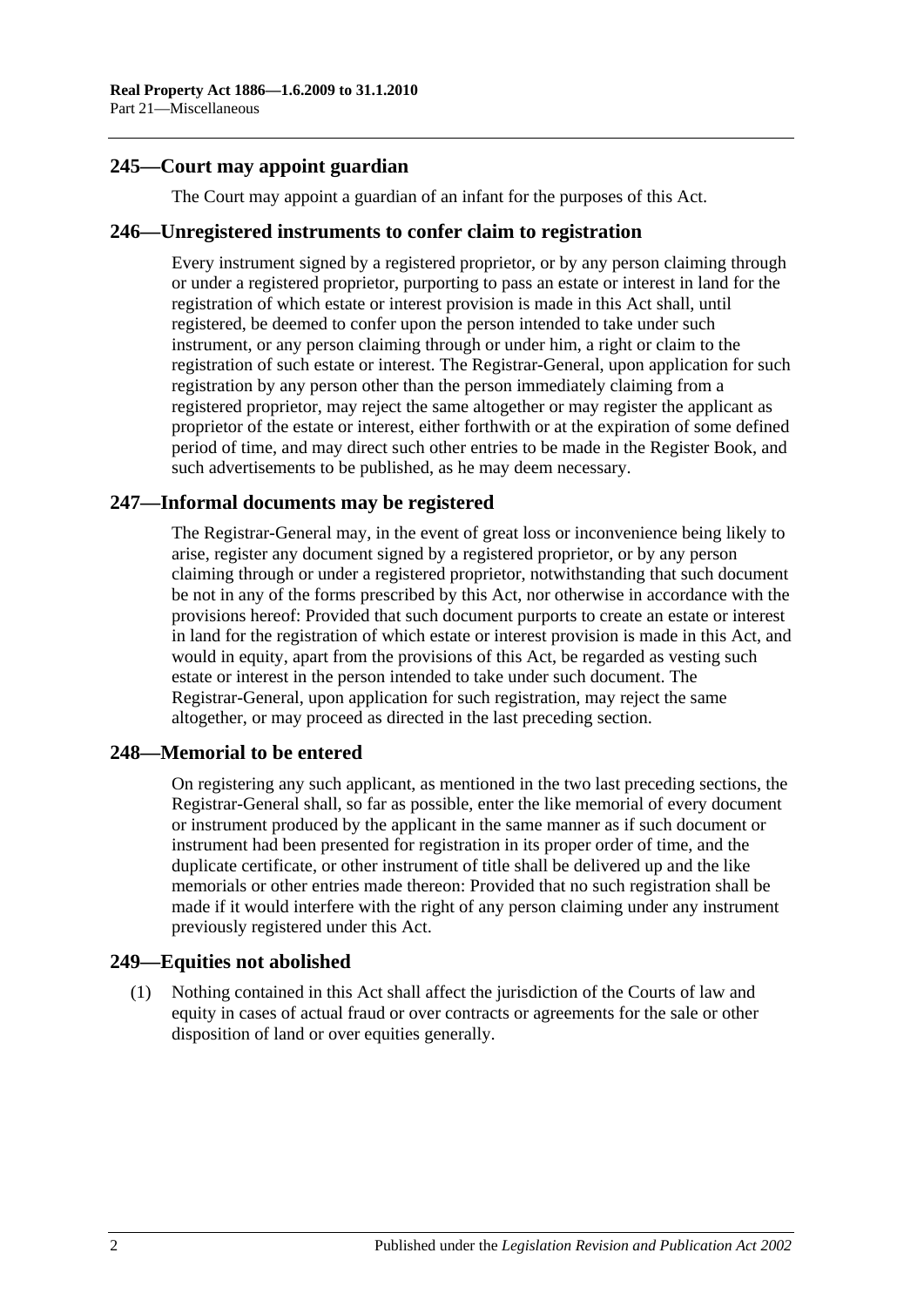(2) And the intention of this Act is that, notwithstanding the provisions herein contained for preventing the particulars of any trusts being entered in the Register Book, and without prejudice to the powers of disposition or other powers conferred by this Act on proprietors of land, all contracts and other rights arising from unregistered transactions may be enforced against such proprietors in respect of their estate and interest therein, in the same manner as such contracts or rights may be enforced against proprietors in respect of land not under the provisions of this Act: Provided that no unregistered estate, interest, contract, or agreement shall prevail against the title of any *bona fide* subsequent transferee, mortgagee, lessee, or encumbrancee, for valuable consideration, duly registered under this Act.

#### **250—Lis pendens not to be registered**

No *lis pendens* affecting lands under the provisions of this Act shall hereafter be registered.

#### **251—No title by adverse possession**

Except as provided in [Part 7A](#page-40-0) of this Act, no person shall acquire any right or title to land under the provisions of this Act by any length of adverse possession, nor shall the right of the registered proprietor to recover possession of any such land be barred by any length of adverse possession.

### **252—Corporations and district councils to furnish Registrar-General with plans of new streets etc**

So often as any new street or road shall become vested in any Corporation or District Council by any means other than in pursuance of an order for opening the same the Corporation or Council affected shall immediately furnish the Registrar-General with a map or plan showing particulars of the new street or road so having become vested as aforesaid.

## **253—Surveyor-General to furnish Registrar-General with particulars of orders confirming opening of new roads etc**

Whenever an order for opening a new road or closing an old road, or for the exchange of any water or other reserve, through or affecting land under the provisions of this Act shall have been duly confirmed, the Surveyor-General shall forthwith after such confirmation forward to the Registrar-General particulars of the date of such confirmation, and of the width, length, bearings, and measurements of such road, or of the exact dimensions and position of such reserve, and of the land taken in exchange.

## **254—Alteration of plans**

The Registrar-General shall make reference to the particulars so furnished to him as aforesaid on any plan deposited in his office which is affected thereby, and shall also make an entry on the certificate in the Register Book, and alter any diagram included in, or attached to, the certificate in accordance with such survey maps, plans or particulars, and require the registered proprietor, or any mortgagee or encumbrancee, who may hold the same, to deliver up the duplicate certificate for the purpose of being cancelled or corrected as the case may require.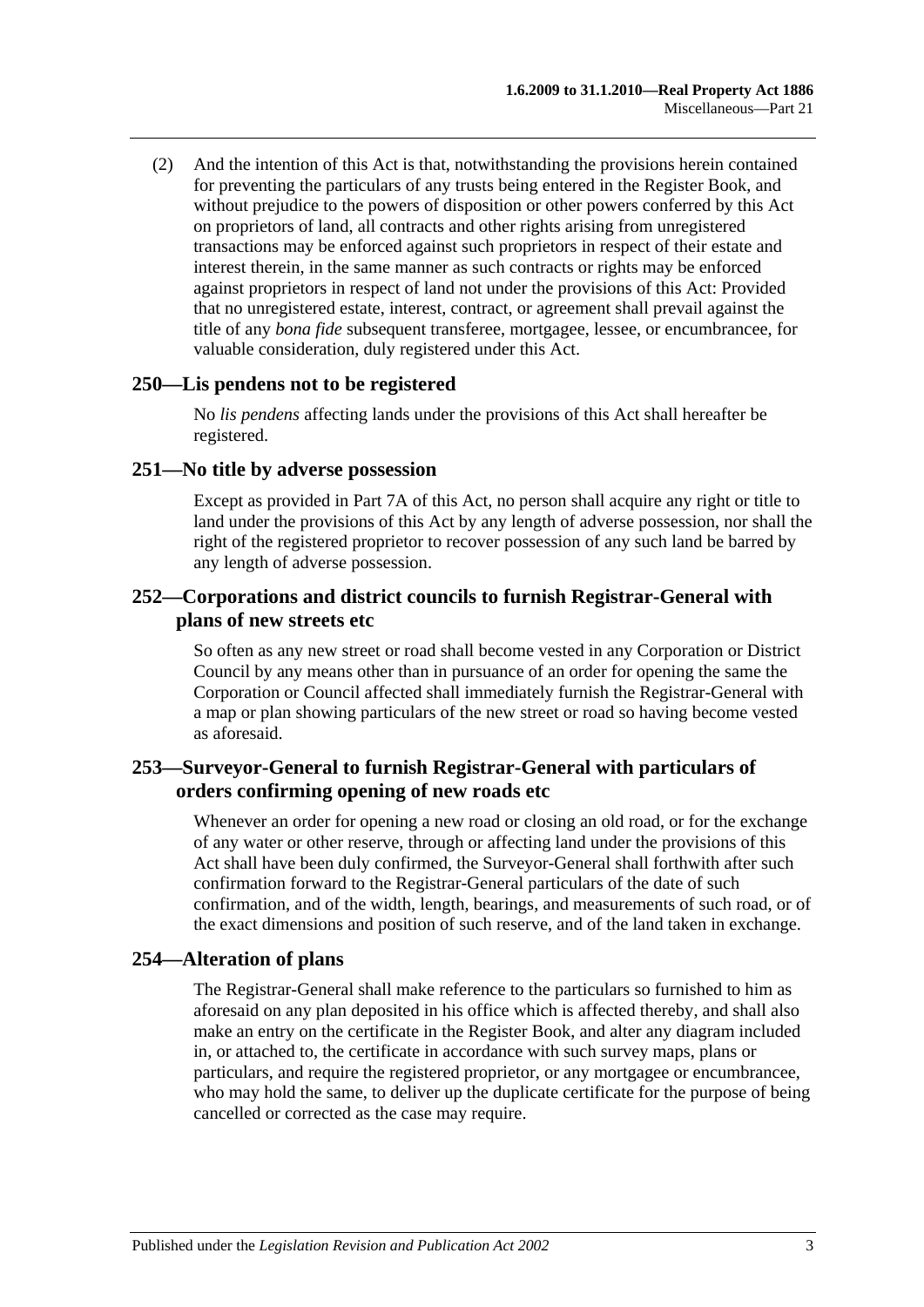### <span id="page-123-0"></span>**255—Confused boundaries**

- (1) A plan of the boundaries of land within a Confused Boundary Area that is lodged in the Lands Titles Registration Office under section 51(2) of the *[Survey Act](http://www.legislation.sa.gov.au/index.aspx?action=legref&type=act&legtitle=Survey%20Act%201992) 1992* must be accompanied by an application in a form approved by the Registrar-General.
- (2) The Registrar-General must, on the lodging of a plan referred to in [subsection](#page-123-0) (1), examine the plan as if it were a plan lodged under this Act.
- <span id="page-123-1"></span>(3) The Registrar-General may deposit a plan in the Lands Titles Registration Office pursuant to section 51 of the *[Survey Act](http://www.legislation.sa.gov.au/index.aspx?action=legref&type=act&legtitle=Survey%20Act%201992) 1992* without the consent of a person who appears from the Register Book to have or to claim an estate or interest in land affected by the plan.
- <span id="page-123-2"></span>(4) On the deposit of a plan referred to in [subsection](#page-123-1) (3)—
	- (a) the boundaries of land affected by the plan are by force of this subsection altered to the extent necessary to give effect to the plan; and
	- (b) the Registrar-General may amend the original certificate of title, or may issue a new certificate of title, without the production of any duplicate or other instrument and without the consent of a person who appears to have or to claim an estate or interest in the land, and may amend any other relevant instrument or record; and
	- (c) if the Registrar-General so requires—any duplicate certificate of title or other instrument specified by the Registrar-General must be produced to the Registrar-General so that it can be amended or a new certificate issued.
- (5) If the production of a certificate or other instrument is required under [subsection](#page-123-2) (4), then, despite any agreement to the contrary, a person having possession of the certificate or other instrument is not entitled to demand or receive a fee or charge from any person for its production.
- (6) Any amendment made to a certificate of title under this section will be taken to have been made prior to the registration of any instrument registered on the certificate.

#### **258—Reference to Real Property Acts**

Where, in any Act now in force, reference is made to the Real Property Acts, or any of them, such reference shall be deemed to extend to this Act.

#### **259—General powers of Court not affected**

Any special jurisdiction by this Act given to the Court shall not prejudice or take away the ordinary jurisdiction of the Court.

#### **260—Valuable consideration may be proved by prior instruments**

Whenever in any action or other proceeding affecting the title to any land, it shall become necessary to determine the fact whether any person is a purchaser, transferee, mortgagee, encumbrancee, or lessee, for valuable consideration or not, any party to such action or other proceeding may give in evidence any transfer, mortgage, encumbrance, lease or other instrument affecting the title to such land, although the same may not be referred to in the certificate or may have been cancelled by the Registrar-General.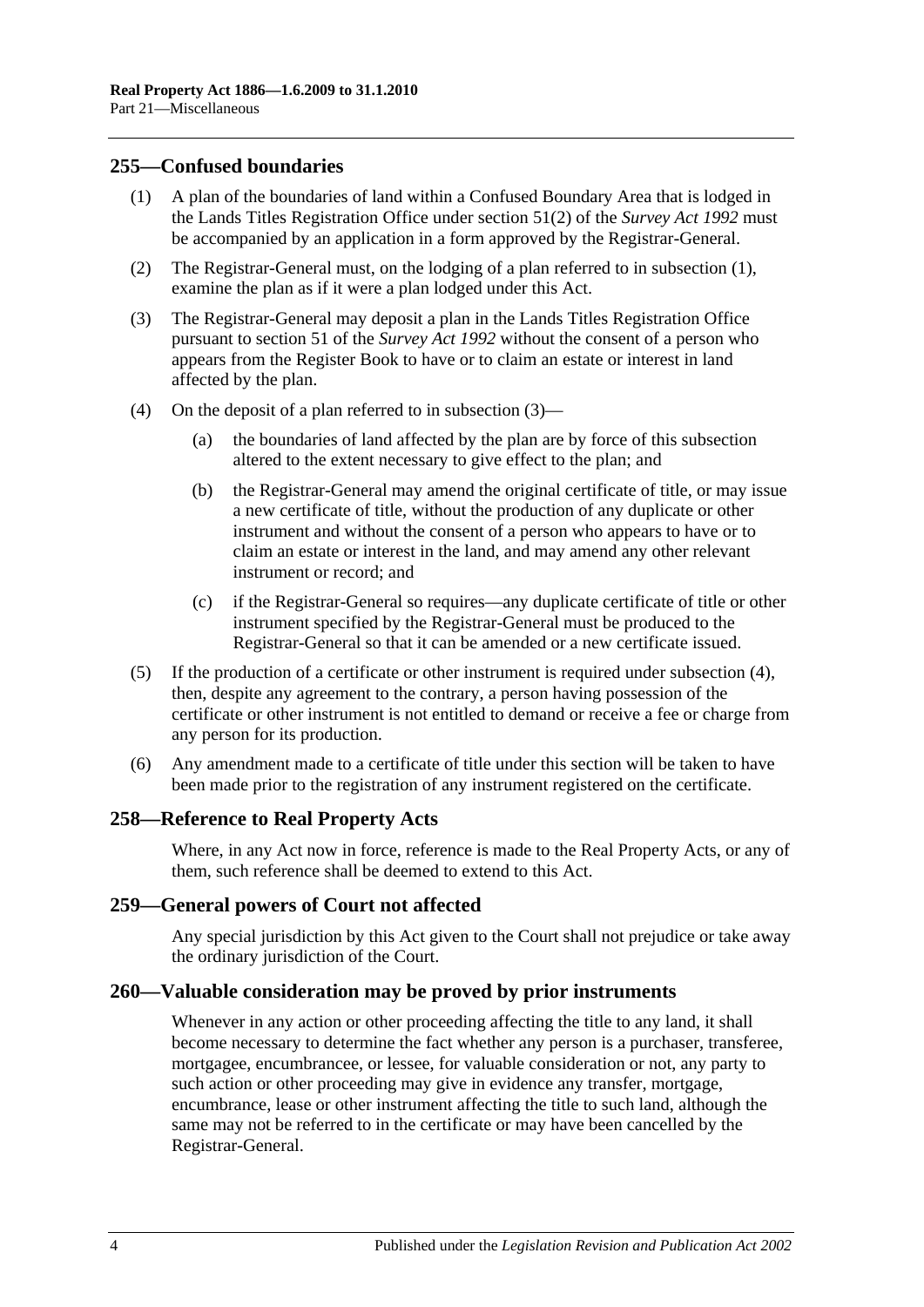## **261—General covenants to be implied in instruments**

In every instrument charging, creating, or transferring any estate or interest in land, there shall be implied the following covenant by the party charging, creating, or transferring such estate or interest, with the party in whose favour such estate or interest is charged or created, or to whom the same is transferred, and his executors, administrators, and transferees, that is to say—That he, the covenanting party, will do such acts and execute such instruments as in accordance with the provisions of this Act may be necessary to give effect to all covenants, conditions, and purposes expressly set forth in such instrument, or by this Act declared to be implied against such party in instruments of a like nature.

#### **262—Implied powers and covenants may be modified or negatived**

Every covenant and power by this Act implied in any instrument may be negatived or modified by express declaration contained in or endorsed on the instrument.

## **263—In action for breach, party may be proceeded against as if he had covenanted in express words**

In any action for a breach of any such covenant, it shall be lawful to allege that the party against whom such action is brought did covenant precisely in the same manner as if such implied covenant, with or without modification, as the case may be, had been expressed in words in such instrument, any law or practice to the contrary notwithstanding; and every such implied covenant shall have the same force and effect and be enforced in the same manner as if it had been set out at length in such instrument.

## **264—Implied covenants to be joint and several**

Where any covenants are by this Act implied against two or more persons, such implied covenants shall be construed to be joint and several.

#### **265—Short forms of covenants in mortgages and leases**

Where in any mortgage or encumbrance the short form of covenant given in [Schedule](#page-135-0) 16 hereto and numbered 1, or where in any lease any of the other short forms of covenant given in such Schedule shall be used, the covenant set opposite such short form in the said Schedule shall be implied in such mortgage, encumbrance, or lease as fully and effectually as if set out at length therein: Provided that the parties to any such instrument may by express words add to or modify any such short form, in which case the same shall imply the covenant as set out at length, with the addition or modification so expressed.

## **266—Short form for expressing exception of mines and minerals**

Whenever, in any application or instrument under this Act, the following words shall be used "Except and always reserved to all coals, seams of coals, mines, minerals, and quarries, but paying reasonable compensation to ," they shall be taken to have the same effect, and be construed as if the form of words contained in [Schedule 17](#page-137-1) hereto had been inserted therein; and the Registrar-General, on issuing a certificate, shall insert the words so used in the application or instrument, and the same shall be as binding and effectual as if he had inserted therein the words at length contained in the said [Schedule 17.](#page-137-1)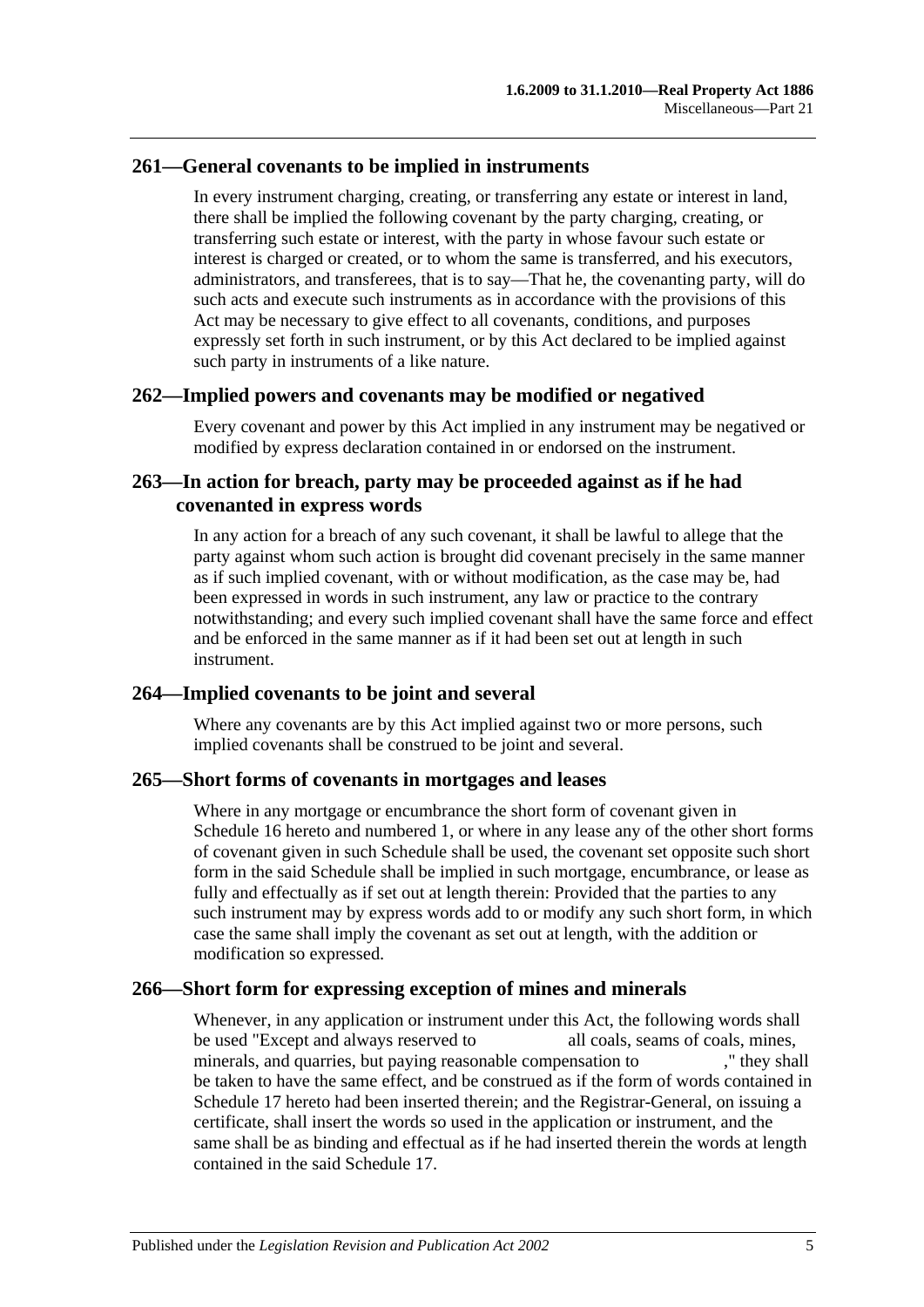#### **267—Witnessing of instruments**

- (1) The execution of an instrument by or on behalf of a party to the instrument must be witnessed by a person who either knows the person executing the instrument personally or is satisfied as to his or her identity.
- (2) The witness—
	- (a) must be aged 18 years or over; and
	- (b) must not be a party to the instrument.
- (3) The witness must sign his or her name as witness and the full name and address of the witness and a telephone number at which he or she can ordinarily be contacted during business hours must be legibly printed under the witness' signature.
- (4) The Registrar-General may, whether he or she suspects that an instrument has been improperly executed or not, require the execution of the instrument to be verified in any manner he or she thinks fit.

#### **268—Improper witnessing**

If a witness signs an instrument as witness but—

- (a) does not know the person executing the instrument personally and has no reasonable ground on which to be satisfied as to the person's identity; or
- (b) knows or has reasonable grounds for suspecting that the person signing the instrument—
	- (i) if signing as a party—is not a party to the instrument; or
	- (ii) if signing on behalf of a party—does not have authority to sign on behalf of the party,

the witness is guilty of an offence.

Maximum penalty: \$2 000 or imprisonment for 6 months.

#### **270—Execution of instrument by corporation**

A corporation may execute instruments under the provisions of this Act by affixing thereto its common seal, and such execution shall be equivalent to signature.

#### <span id="page-125-1"></span>**273—Authority to register**

- (1) Subject to [subsection](#page-125-0) (2), the Registrar-General shall not receive any application for bringing land under the provisions of this Act, or any instrument purporting to deal with or affect land, unless there shall be endorsed thereon a certificate that the same is correct for the purposes of this Act, signed by the applicant or party claiming under or in respect of such instrument, or by a solicitor, or licensed land broker.
- <span id="page-125-0"></span>(2) The Registrar-General may, in his absolute discretion, exempt instruments of classes prescribed by regulation from the requirement of certification under [subsection](#page-125-1) (1).
- (3) The Registrar-General may vary or revoke an exemption under [subsection](#page-125-0) (2).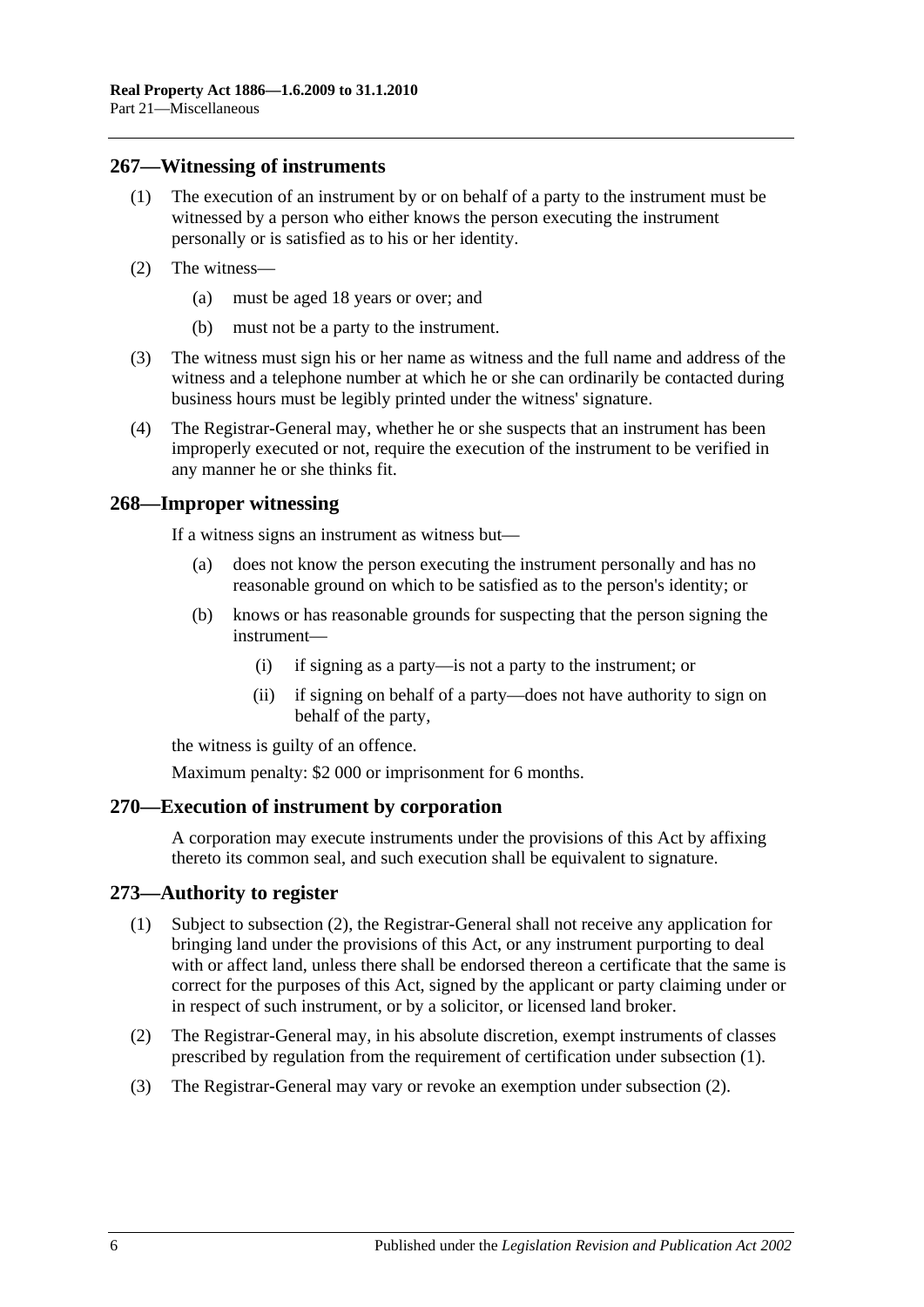## **274—Solicitors and conveyancers to be generally entitled to recover fees for work done under this Act**

- (1) Except as allowed by statute, no person other than a solicitor or registered conveyancer shall be entitled to sue for or receive any fees, costs, or charges for work done in reference to applications, transfers, or other dealings relating to land, nor to any right of set-off in respect of any such fees, costs, or charges, nor to any lien or right to retain any deed, paper, or writing which shall have come into his possession in reference to any such work.
- <span id="page-126-0"></span>(2) Where a requisition is made by the Registrar-General in respect of an instrument under this Act on the ground that there is an error in, or omission from, the instrument, and the error or omission arose through the fault of a solicitor or registered conveyancer, the solicitor or registered conveyancer shall not charge or recover any fees or costs for work done in relation to complying with the requisition.
- (3) Where a person considers that a solicitor or registered conveyancer has, in contravention of [subsection](#page-126-0) (2), charged any fees or costs for work done in relation to complying with a requisition, he may request a Master of the Supreme Court to tax the account of the solicitor or registered conveyancer in order to ascertain whether such fees or costs have been charged.

## **275—Forms in Schedules**

Whenever a form in any Schedule hereto is directed to be used, such direction shall apply equally to any form to the like effect for a similar purpose authorised in conformity with the provisions of this Act; and any variation from such forms, not being in matter of substance, shall not affect their validity or regularity; but they may be used with such alterations as the character of the parties or the circumstances of the case may render necessary.

## **276—Service of notices**

Where this Act makes no provision for the manner in which a notice is to be served on or given to any person the notice may—

- (a) be served personally or by certified post; or
- (b) be served by publication of the notice in a manner directed by the Registrar-General.

## <span id="page-126-1"></span>**277—Regulations**

- (1) The Governor may make such regulations as may be necessary or convenient for carrying into effect the provisions and objects of this Act, and without limiting the generality of the foregoing, may make regulations—
	- (a) providing for and prescribing the fees and charges payable for or in respect of the doing of any act or thing under this Act, including fees and charges for searching, whether electronically or in any other manner, the Register Book or any document deposited or registered or information recorded under this Act or pursuant to any other Act, and for obtaining copies of any material so searched; and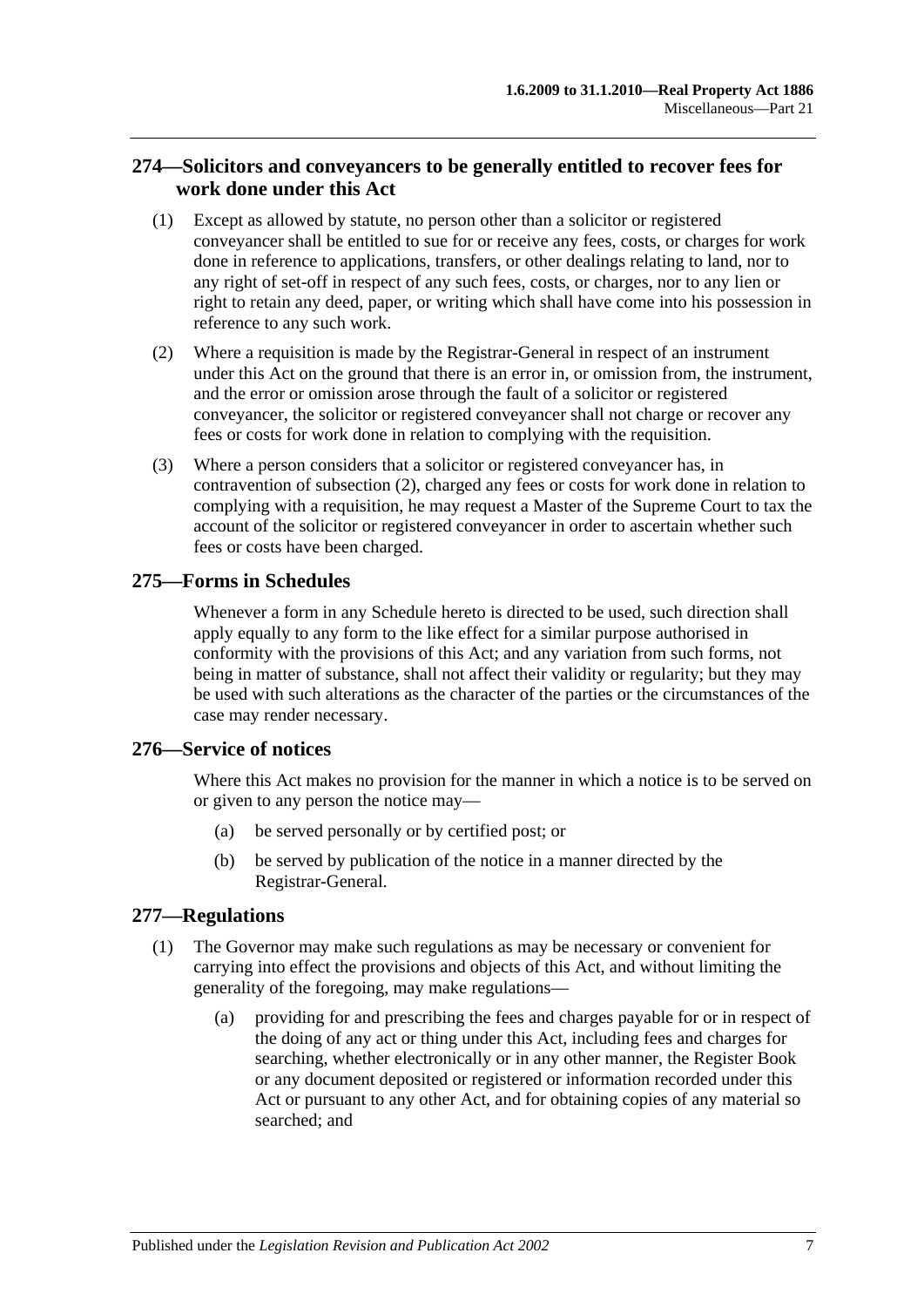- (b) providing for and prescribing the charges recoverable by solicitors and registered conveyancers for transacting business under the provisions of this Act.
- (1a) Fees or charges prescribed under [subsection](#page-126-1) (1) for registering a transfer of land may be based on the consideration for the transfer, the value of the land transferred or any other basis whether or not the fee or charge exceeds the administrative cost of registering the transfer.
- (2) Without limiting the generality of [subsection](#page-126-1) (1) of this section a regulation made under this Act may amend or revoke any regulation made under the *[Fees Regulation](http://www.legislation.sa.gov.au/index.aspx?action=legref&type=act&legtitle=Fees%20Regulation%20Act%201927)  Act [1927](http://www.legislation.sa.gov.au/index.aspx?action=legref&type=act&legtitle=Fees%20Regulation%20Act%201927)*.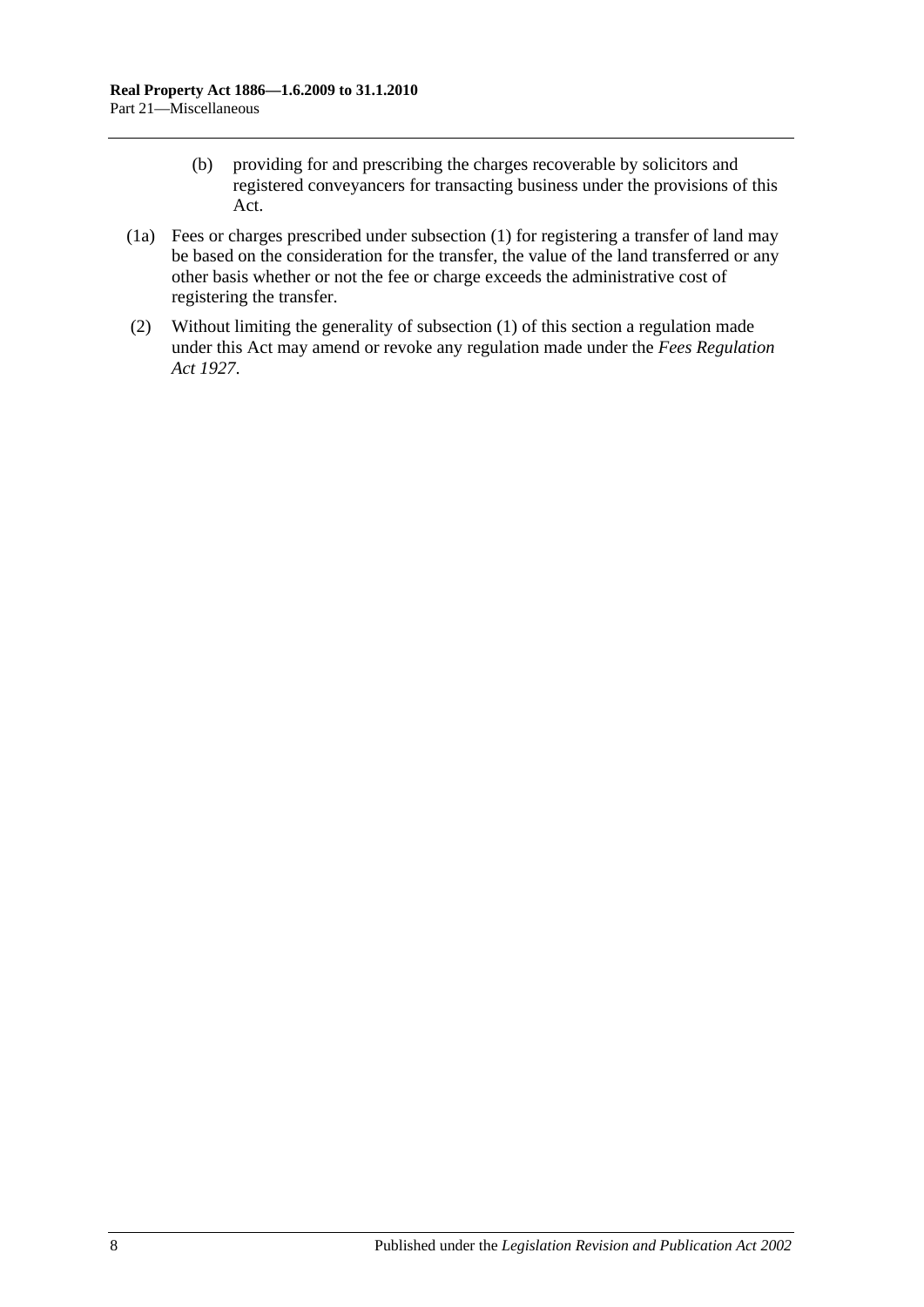# **Schedule 1—Transitional provisions**

- 1 (1) Where—
	- (a) a plan of resubdivision has been deposited or accepted for filing in the Lands Titles Registration Office under a previous enactment relating to the division of land and certificates of title in respect of some or all of the allotments created by the plan have not been issued because a condition for issue has not been satisfied; and
	- (b) the Registrar-General has served notice in writing on the proprietor of the land (and on such other persons as is required by regulation) that he or she intends cancelling the plan, or that part of the plan to which the condition relates, at the expiration of the period (being at least two months) specified in the notice,

the Registrar-General may cancel the plan, or the relevant part of it, if the condition has not been satisfied at the expiration of that period.

- (2) Where—
	- (a) a plan of resubdivision has been deposited or accepted for filing in the Lands Titles Registration Office under a previous enactment relating to the division of land and certificates of title have not been issued in respect of some or all of the allotments created by the plan because a condition for issue has not been satisfied or for any other reason; and
	- (b) the proprietor of the land to which the plan, or the relevant part of the plan, relates has applied to the Registrar-General for cancellation of the plan, or the relevant part of it; and
	- (c) the persons whose consents are required by regulation have consented to the application,

the Registrar-General may cancel the plan or the relevant part of it.

- (3) Where a plan, or part of a plan, is cancelled under this clause, all plans of resubdivision, or parts of such plans, affecting the same land that have been deposited or accepted for filing in the Lands Titles Registration Office under a previous enactment since the division on which the currently issued certificate of title for the land is based will be taken to have been cancelled.
- (4) Fees and contributions in relation to open space paid in respect of a plan, or part of a plan, of resubdivision cancelled by or under this clause are forfeited.
- (5) In this clause—

*plan of resubdivision* means a plan of re-subdivision or a plan of subdivision as defined in the *[Planning and Development Act](http://www.legislation.sa.gov.au/index.aspx?action=legref&type=act&legtitle=Planning%20and%20Development%20Act%201966) 1966* and includes a plan deposited or accepted for filing in the Lands Titles Registration Office before the commencement of that Act that satisfies the definition of either of those terms in that Act;

*previous enactment* means an Act in force before the commencement of the *[Real](http://www.legislation.sa.gov.au/index.aspx?action=legref&type=act&legtitle=Real%20Property%20Act%20Amendment%20Act%201982)  [Property Act Amendment Act](http://www.legislation.sa.gov.au/index.aspx?action=legref&type=act&legtitle=Real%20Property%20Act%20Amendment%20Act%201982) 1982*.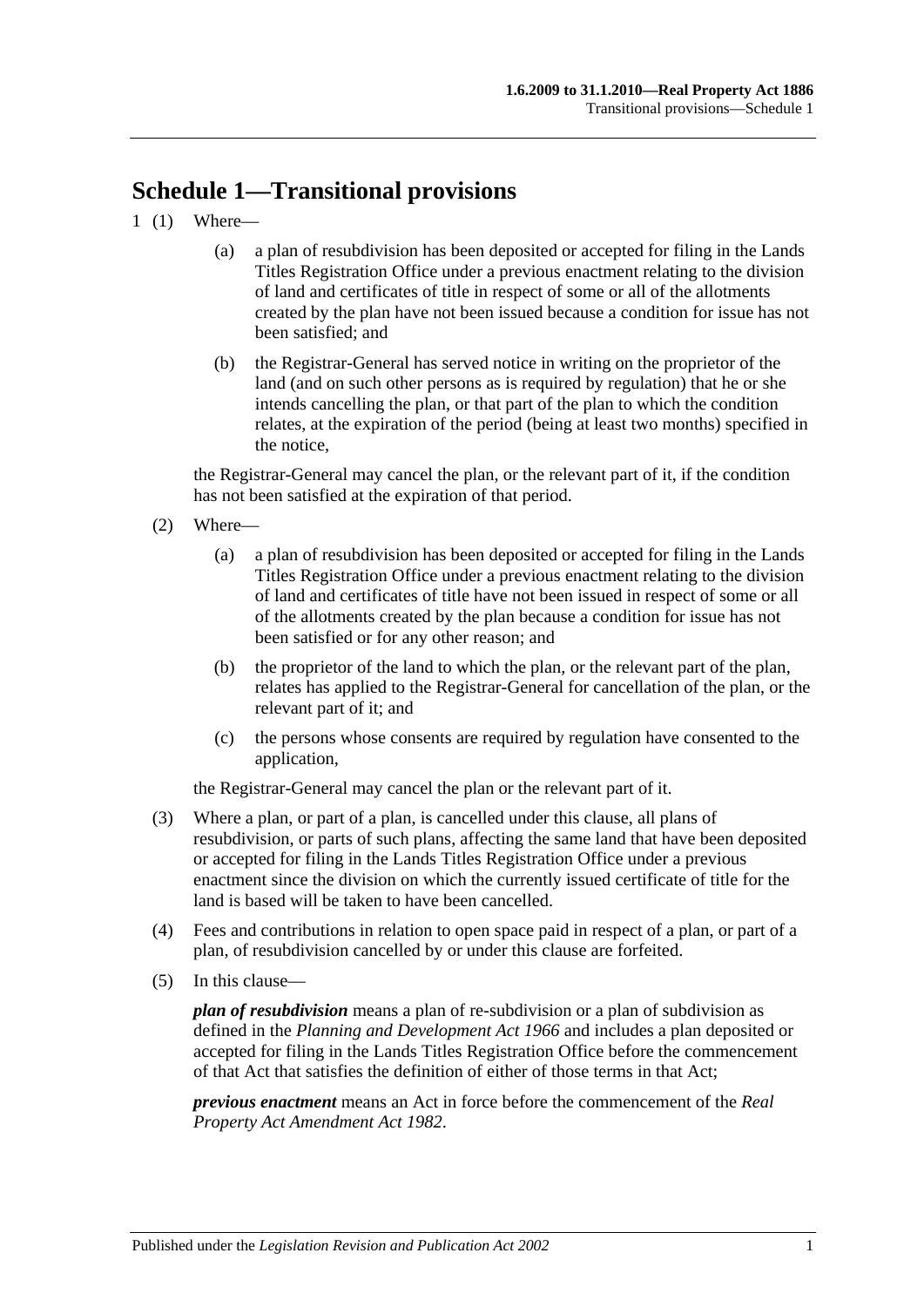- <span id="page-129-0"></span>2 (1) Subject to this Schedule, the Registrar-General must deal with an application for the division of land made before the commencement of the *[Real Property \(Miscellaneous\)](http://www.legislation.sa.gov.au/index.aspx?action=legref&type=act&legtitle=Real%20Property%20(Miscellaneous)%20Amendment%20Act%201994)  [Amendment Act](http://www.legislation.sa.gov.au/index.aspx?action=legref&type=act&legtitle=Real%20Property%20(Miscellaneous)%20Amendment%20Act%201994) 1994* as though that amending Act had not come into operation.
	- (2) A certificate of approval issued under [section](#page-111-2) 223LF or [223LG](#page-112-3) before the repeal of those sections by the *[Statutes Repeal and Amendment \(Development\) Act](http://www.legislation.sa.gov.au/index.aspx?action=legref&type=act&legtitle=Statutes%20Repeal%20and%20Amendment%20(Development)%20Act%201993) 1993* and a certificate issued by the Development Assessment Commission under section 51 of the *[Development Act](http://www.legislation.sa.gov.au/index.aspx?action=legref&type=act&legtitle=Development%20Act%201993) 1993* before the commencement of the *[Real Property](http://www.legislation.sa.gov.au/index.aspx?action=legref&type=act&legtitle=Real%20Property%20(Miscellaneous)%20Amendment%20Act%201994)  [\(Miscellaneous\) Amendment Act](http://www.legislation.sa.gov.au/index.aspx?action=legref&type=act&legtitle=Real%20Property%20(Miscellaneous)%20Amendment%20Act%201994) 1994* will expire on the second anniversary of the commencement of that Act unless the Registrar-General extends the life of the certificate.
	- (3) The Registrar-General must not deposit a plan of division in the Lands Titles Registration Office pursuant to an application referred to in subclause (1) if a certificate referred to in [subclause](#page-129-0) (2) on which the application depends has expired under that subclause.
	- (4) If the Registrar-General is unable to deposit a plan of division pursuant to an application referred to in subclause (1) because a certificate referred to in [subclause](#page-129-0) (2) has expired, the Registrar-General must reject the application and all instruments and other documents that depend on the deposit of the plan of division pursuant to the application.
- 3 (1) Subject to [subclause](#page-129-1) (2), where an easement is appurtenant to land shown on a plan of division as a street, road, thoroughfare, reserve or other similar open space and the plan—
	- (a) was deposited in the Lands Titles Registration Office under [Part 19AB](#page-104-0) before the commencement of the *[Real Property \(Miscellaneous\) Amendment](http://www.legislation.sa.gov.au/index.aspx?action=legref&type=act&legtitle=Real%20Property%20(Miscellaneous)%20Amendment%20Act%201994)  Act [1994](http://www.legislation.sa.gov.au/index.aspx?action=legref&type=act&legtitle=Real%20Property%20(Miscellaneous)%20Amendment%20Act%201994)*; or
	- (b) was deposited or accepted for filing in the Lands Titles Registration Office under a corresponding previous enactment; or
	- (c) is deposited after the commencement of the *[Real Property \(Miscellaneous\)](http://www.legislation.sa.gov.au/index.aspx?action=legref&type=act&legtitle=Real%20Property%20(Miscellaneous)%20Amendment%20Act%201994)  [Amendment Act](http://www.legislation.sa.gov.au/index.aspx?action=legref&type=act&legtitle=Real%20Property%20(Miscellaneous)%20Amendment%20Act%201994) 1994* but as though it had not come into operation (see clause  $2(1)$ ).

the easement ceases, or will be taken to have ceased, to be appurtenant to that land upon deposit of the plan in the Lands Titles Registration Office.

- <span id="page-129-1"></span>(2) Subclause (1) does not apply if it was a condition or requirement of the relevant planning authorisation or the intention at the time of deposit or acceptance for filing of the plan that the easement should remain appurtenant to the land.
- 4 (1) Notwithstanding the repeal of the *[Planning and Development Act](http://www.legislation.sa.gov.au/index.aspx?action=legref&type=act&legtitle=Planning%20and%20Development%20Act%201966) 1966*, Part 6 of that Act, and the regulations relevant to that Part, continue to apply in relation to a plan of division that had been approved under that Act, or in respect of which an application had been made, before the commencement of the *[Real Property Act Amendment](http://www.legislation.sa.gov.au/index.aspx?action=legref&type=act&legtitle=Real%20Property%20Act%20Amendment%20Act%201982)  Act [1982](http://www.legislation.sa.gov.au/index.aspx?action=legref&type=act&legtitle=Real%20Property%20Act%20Amendment%20Act%201982)*.
	- (2) A plan of division referred to in subclause (1) cannot be deposited or accepted for filing by the Registrar-General if the development approval granted in relation to the plan has lapsed under section 26 of the *[Statutes Repeal and Amendment](http://www.legislation.sa.gov.au/index.aspx?action=legref&type=act&legtitle=Statutes%20Repeal%20and%20Amendment%20(Development)%20Act%201993)  [\(Development\) Act](http://www.legislation.sa.gov.au/index.aspx?action=legref&type=act&legtitle=Statutes%20Repeal%20and%20Amendment%20(Development)%20Act%201993) 1993*.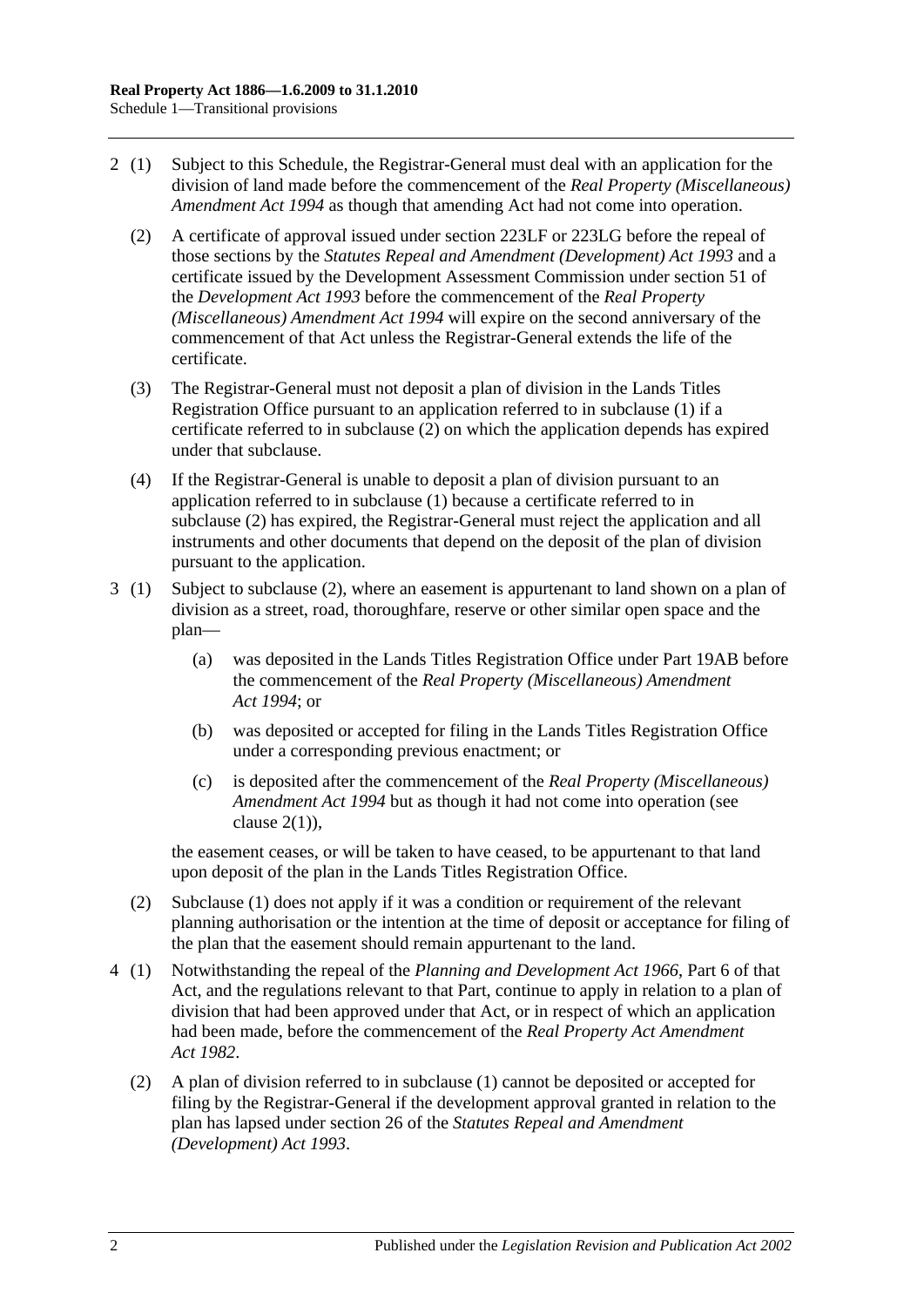- (3) For the purposes of the continued application of Part 6 of the *[Planning and](http://www.legislation.sa.gov.au/index.aspx?action=legref&type=act&legtitle=Planning%20and%20Development%20Act%201966)  [Development Act](http://www.legislation.sa.gov.au/index.aspx?action=legref&type=act&legtitle=Planning%20and%20Development%20Act%201966) 1966*, and the regulations relevant to that Part, under subclause (1), references to the Director will be construed as references to the Presiding Member of the Development Assessment Commission.
- 5 In this Schedule—

*division* includes subdivision and resubdivision.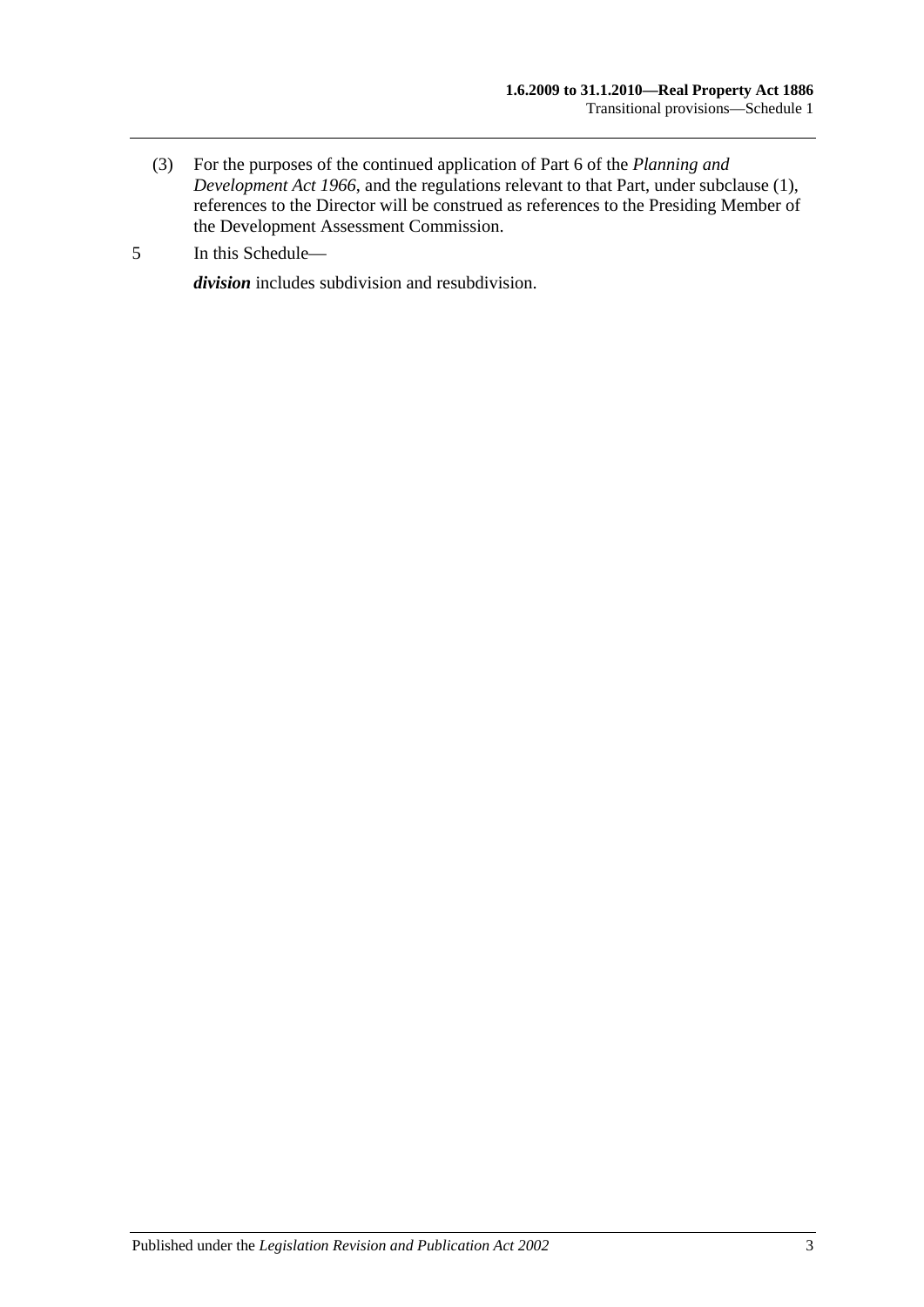## **Schedule 2—Application to bring land under the provisions of the** *Real Property Act 1886*

I, AB, of *[here insert residence and description*] do declare that I am *[or that CD, of* (here insert residence and description) is] seized of an estate of freehold [here state the nature of the estate of freehold] in all that piece of land situated in [here state the situation] containing [here state the area] be the same a little more or less [exclusive of roads intersecting the same, if any] with [here state rights-of-way and other privileges or easements appertaining, and set forth a sufficient description to identify the land which piece of land is of the value of \$ and no more, and is [the town allotment] or country section, or is part of the town allotment, or country section originally granted  $f<sub>O</sub>$ , by land grant under the hand and seal of

, formerly Governor [or Resident Commissioner] of the State of South Australia, dated the day of numbered in the plan of the [district, township, or county] of as delineated on the public maps of the State, deposited in the Survey Office, Adelaide: And I do further declare that I am not aware of any mortgage, encumbrance, or claim affecting the said land, or that any person hath any claim, estate, or interest on or in the said land, at law or in equity, in possession, reversion remainder or expectancy, or that any person has, or claims any right-of-way or other easement affecting the said land other than is set forth and stated as follows, that is to say [here state particulars of mortgages, encumbrances, dower, or other interest to which the land may be subject, and of all rights-of-way and other easements which any other person is entitled to or

*claims*]: And I further declare that there is no person in possession or occupation of the said lands adversely to my estate or interest [or the estate or interest of the said CD therein] and [that the said land is now in the occupation of, here state names and descriptions of occupiers, or that the said land is now unoccupied], and that the names and addresses of the owners and occupiers of the lands contiguous thereto, are [here state the names and addresses of owners and occupiers of lands contiguous thereto, or to me unknown and that there are no documents or instruments of title affecting the land above described in my possession or under my control, [ $or$  in the possession or under the control of the said CD] other than those enumerated in the Schedule hereto, and I do hereby [or if so, on behalf of the said CD] apply to have the land above described brought under the provisions of the Real Property Act 1886, and I make this solemn declaration conscientiously believing the same to be true, and appoint [here insert address] as the address to which notices in respect of this application may be sent.

| Made and subscribed by the above-named |        |             |
|----------------------------------------|--------|-------------|
| . this                                 | day of | [Signature] |
| in the presence of                     |        |             |

, this

To the Registrar-General

Dated at

I, AB, the above declarant, hereby request you to issue the certificate of title for the land described in the above declaration in the name of

Witness to signature—

[Signature]

day of

 $20$ .

The Schedule referred to [Here set out a list of all documents and instruments of title]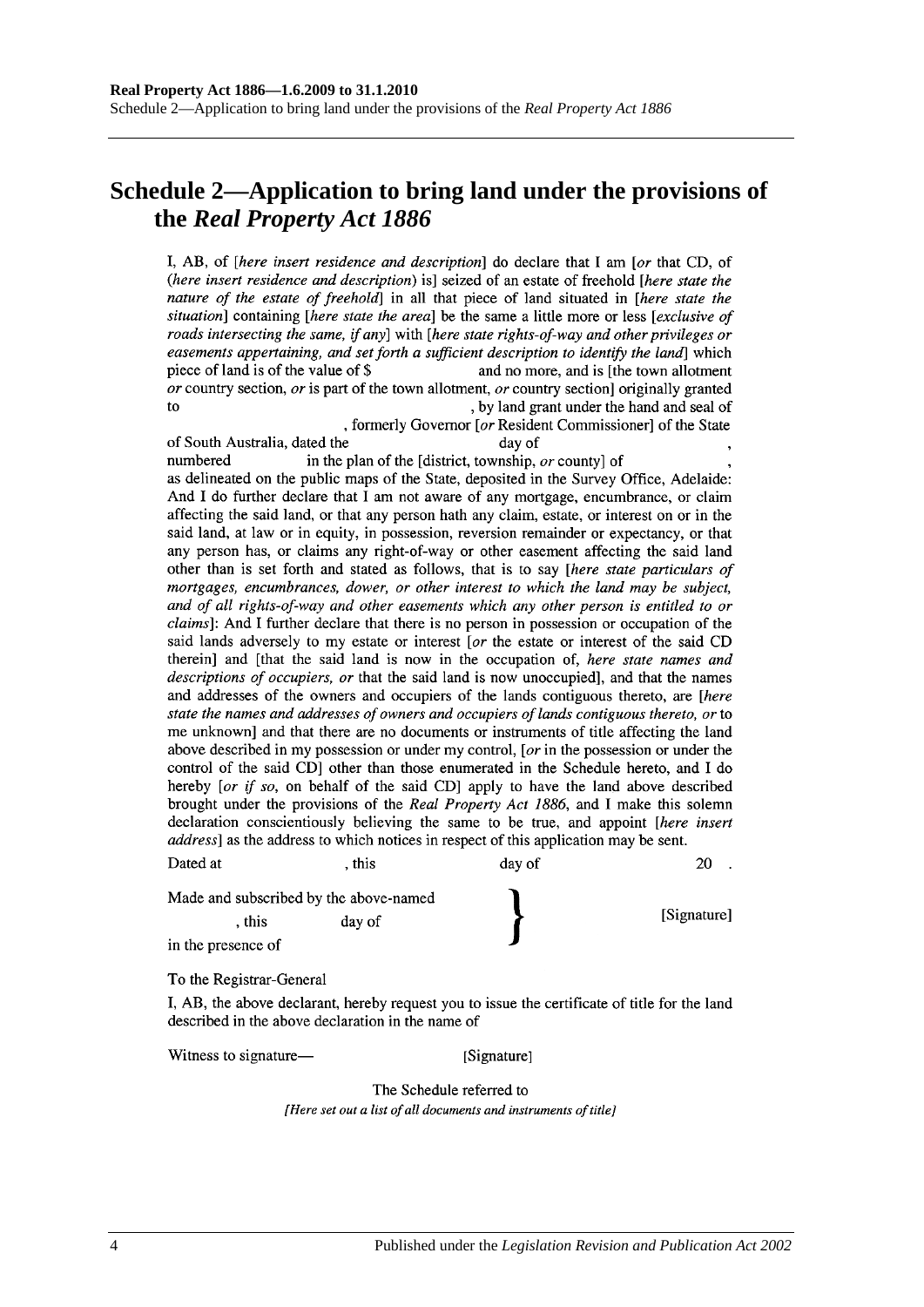## **Schedule 3—Caveat forbidding lands to be brought under the**  *Real Property Act 1886*

To the Registrar-General

Take notice that I, AB, of *[here insert residence and description*] claiming *[here state* the nature of the estate or interest claimed, and the ground on which such claim is founded in the land described as *[here state particulars of description from application*] , as land in and mentioned in notice dated the day of respect of which an application has been made to have the same brought under the provisions of the Real Property Act 1886, do hereby forbid the bringing of the said land under the provisions of the said Act; and I appoint *[here insert address within South* Australia] as the place at which notices and proceedings relating hereto may be served.

Dated this

day of

, 20

[Signature]

## **Schedule 5—A free and unrestricted right-of-way**

(section 89)

A full and free right and liberty to and for the proprietor or proprietors for the time being taking or deriving title under or through this instrument, so long as he or they shall remain such proprietors, and to and for his and their tenants, servants, agents, workmen, and visitors, to pass and repass for all purposes, and either with or without horses or other animals, cart, or other carriages.

# **Schedule 6—Short forms of easements and their interpretation**

(section 89A)

| <b>Short form</b>                     | Long form                                                                                                                                                                                                                                                                                                                                                                                                                                                                                      |
|---------------------------------------|------------------------------------------------------------------------------------------------------------------------------------------------------------------------------------------------------------------------------------------------------------------------------------------------------------------------------------------------------------------------------------------------------------------------------------------------------------------------------------------------|
| supply purposes.                      | an easement for water the right for him, his agents, servants and workmen at any time to break the surface of,<br>dig, open up and use the land (described for that purpose in this instrument) for the<br>purpose of laying down, fixing, taking up, repairing, re-laying or examining pipes and<br>of using and maintaining those pipes for water supply purposes and to enter the land at<br>any time (if necessary with vehicles and equipment) for any of those purposes.                 |
| an easement for<br>sewerage purposes. | the right for him, his agents, servants and workmen at any time to break the surface of,<br>dig, open up and use the land (described for that purpose in this instrument) for the<br>purpose of laying down, fixing, taking up, repairing, re-laying or examining pipes and<br>of using and maintaining those pipes for sewerage purposes and to enter the land (if<br>necessary with vehicles and equipment) for any of those purposes.                                                       |
| an easement for<br>drainage purposes. | the right for him, his agents, servants and workmen at any time to break the surface of,<br>dig, open up and use the land (described for that purpose in this instrument) for the<br>purpose of laying down, fixing, taking up, repairing, re-laying or examining drains or<br>drainage pipes and of using and maintaining those drains and drainage pipes for<br>drainage purposes and to enter the land at any time (if necessary with vehicles and<br>equipment) for any of those purposes. |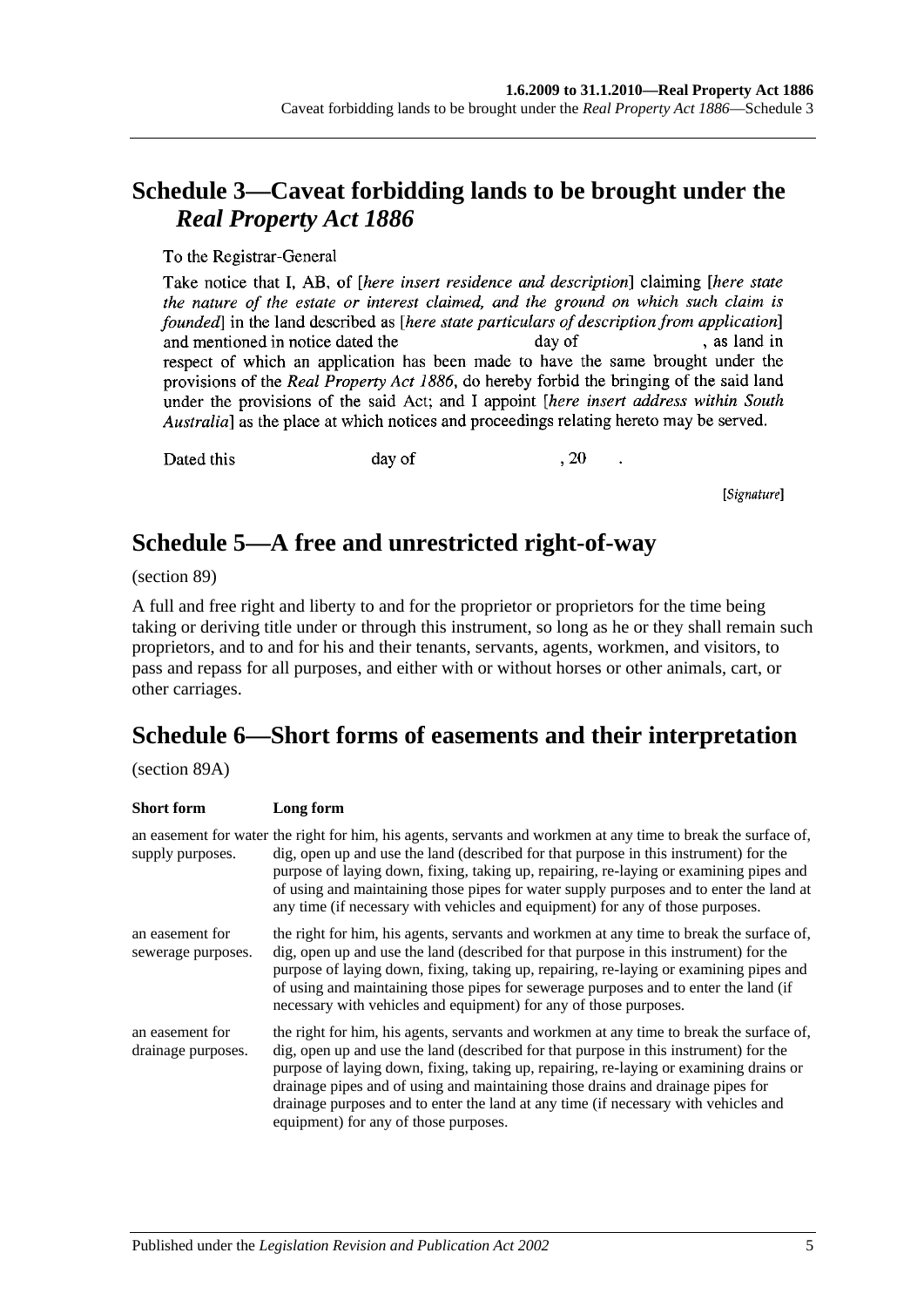#### **Real Property Act 1886—1.6.2009 to 31.1.2010**

Schedule 6—Short forms of easements and their interpretation

| <b>Short form</b>                                              | Long form                                                                                                                                                                                                                                                                                                                                                                                                                                                        |                                                                                                                                   |  |
|----------------------------------------------------------------|------------------------------------------------------------------------------------------------------------------------------------------------------------------------------------------------------------------------------------------------------------------------------------------------------------------------------------------------------------------------------------------------------------------------------------------------------------------|-----------------------------------------------------------------------------------------------------------------------------------|--|
| an easement for gas<br>supply purposes.                        | the right for him, his agents, servants and workmen at any time to break the surface of,<br>dig, open up and use the land (described for that purpose in this instrument) for the<br>purpose of laying down, fixing, taking up, repairing, re-laying or examining pipes and<br>of using and maintaining those pipes for the purpose of supplying gas, and to enter the<br>land at any time (if necessary with vehicles and equipment) for any of those purposes. |                                                                                                                                   |  |
| an easement for the                                            |                                                                                                                                                                                                                                                                                                                                                                                                                                                                  | the right for him, his agents, servants and workmen at any time—                                                                  |  |
| transmission of<br>electricity by<br>overhead cable.           | (a)                                                                                                                                                                                                                                                                                                                                                                                                                                                              | to suspend cables across the land (described for that purpose in this<br>instrument) and construct supports for those cables; and |  |
|                                                                | (b)                                                                                                                                                                                                                                                                                                                                                                                                                                                              | to inspect, alter, maintain, repair and replace those cables and supports; and                                                    |  |
|                                                                | (c)                                                                                                                                                                                                                                                                                                                                                                                                                                                              | to use the cables for the purpose of transmitting electricity; and                                                                |  |
|                                                                | (d)                                                                                                                                                                                                                                                                                                                                                                                                                                                              | to break the surface of, dig, open up and use the land for any of those<br>purposes; and                                          |  |
|                                                                | (e)                                                                                                                                                                                                                                                                                                                                                                                                                                                              | to enter the land at any time (if necessary with vehicles and equipment) for<br>any of those purposes.                            |  |
| an easement for the                                            |                                                                                                                                                                                                                                                                                                                                                                                                                                                                  | the right for him, his agents, servants and workmen at any time—                                                                  |  |
| transmission of<br>electricity by<br>underground cable.        | (a)                                                                                                                                                                                                                                                                                                                                                                                                                                                              | to lay under the surface of the land (described for that purpose in this<br>instrument) ducts, pipes and cables; and              |  |
|                                                                | (b)                                                                                                                                                                                                                                                                                                                                                                                                                                                              | to inspect, alter, maintain, repair and replace those ducts, pipes and cables;<br>and                                             |  |
|                                                                | (c)                                                                                                                                                                                                                                                                                                                                                                                                                                                              | to use the cables for the purpose of transmitting electricity; and                                                                |  |
|                                                                | (d)                                                                                                                                                                                                                                                                                                                                                                                                                                                              | to break the surface of, dig, open up and use the land for any of those<br>purposes; and                                          |  |
|                                                                | (e)                                                                                                                                                                                                                                                                                                                                                                                                                                                              | to enter the land at any time (if necessary with vehicles and equipment) for<br>any of those purposes.                            |  |
| an easement for the                                            |                                                                                                                                                                                                                                                                                                                                                                                                                                                                  | the right for him, his agents, servants and workmen at any time—                                                                  |  |
| transmission of<br>television signals by<br>underground cable. | (a)                                                                                                                                                                                                                                                                                                                                                                                                                                                              | to lay under the surface of the land (described for that purpose in this<br>instrument) ducts, pipes and cables; and              |  |
|                                                                | (b)                                                                                                                                                                                                                                                                                                                                                                                                                                                              | to inspect, alter, maintain, repair and replace those ducts, pipes and cables;<br>and                                             |  |
|                                                                | (c)                                                                                                                                                                                                                                                                                                                                                                                                                                                              | to use the cables for the purpose of transmitting television signals; and                                                         |  |
|                                                                | (d)                                                                                                                                                                                                                                                                                                                                                                                                                                                              | to break the surface of, dig, open up and use the land for any of those<br>purposes; and                                          |  |
|                                                                | (e)                                                                                                                                                                                                                                                                                                                                                                                                                                                              | to enter the land at any time (if necessary with vehicles and equipment) for<br>any of those purposes.                            |  |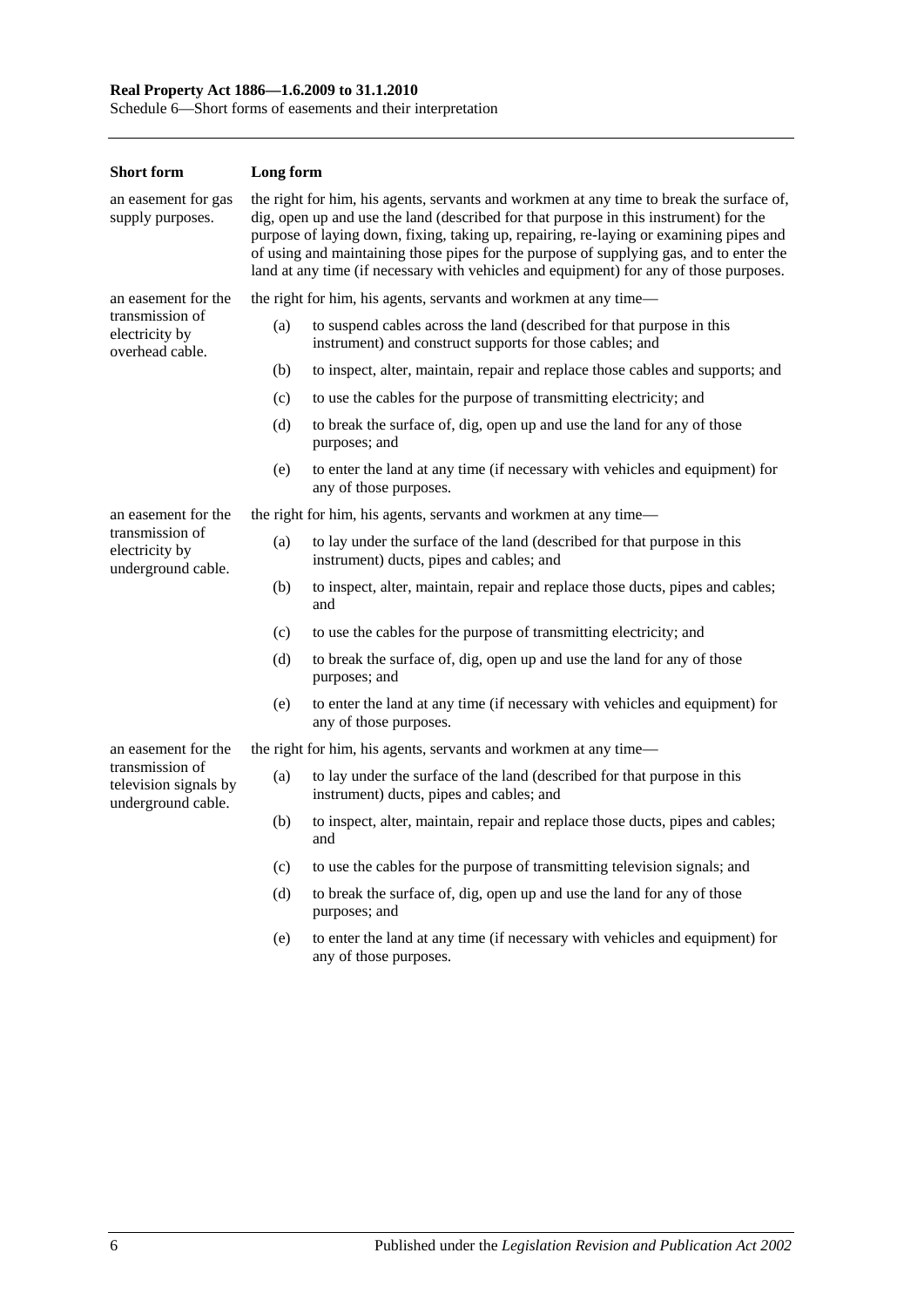| <b>Short</b> form                                                                                                                     | Long form |                                                                                                                                                                                                                                                                                                                                                                 |  |
|---------------------------------------------------------------------------------------------------------------------------------------|-----------|-----------------------------------------------------------------------------------------------------------------------------------------------------------------------------------------------------------------------------------------------------------------------------------------------------------------------------------------------------------------|--|
| an easement for the                                                                                                                   |           | the right personally or by servants or agents at any time—                                                                                                                                                                                                                                                                                                      |  |
| transmission of<br>telecommunication<br>signals by                                                                                    | (a)       | to lay under the surface of the land (described for that purpose in this<br>instrument) ducts, pipes and cables; and                                                                                                                                                                                                                                            |  |
| underground cable.                                                                                                                    | (b)       | to inspect, alter, maintain, repair and replace those ducts, pipes and cables;<br>and                                                                                                                                                                                                                                                                           |  |
|                                                                                                                                       | (c)       | to use the cables for the purposes of receiving and transmitting<br>telecommunication signals; and                                                                                                                                                                                                                                                              |  |
|                                                                                                                                       | (d)       | to break the surface of, dig, open up and use the land for any of those<br>purposes; and                                                                                                                                                                                                                                                                        |  |
|                                                                                                                                       | (e)       | to enter the land at any time (if necessary with vehicles and equipment) for<br>any of those purposes.                                                                                                                                                                                                                                                          |  |
| an easement for the                                                                                                                   |           | the right personally or by servants or agents at any time—                                                                                                                                                                                                                                                                                                      |  |
| transmission of<br>telecommunication<br>signals by overhead                                                                           | (a)       | to suspend cables across the land (described for that purpose in this<br>instrument) and construct supports for those cables; and                                                                                                                                                                                                                               |  |
| cable.                                                                                                                                | (b)       | to inspect, alter, maintain, repair and replace those cables and supports; and                                                                                                                                                                                                                                                                                  |  |
|                                                                                                                                       | (c)       | to use the cables for the purposes of receiving and transmitting<br>telecommunication signals; and                                                                                                                                                                                                                                                              |  |
|                                                                                                                                       | (d)       | to break the surface of, dig, open up and use the land for any of those<br>purposes; and                                                                                                                                                                                                                                                                        |  |
|                                                                                                                                       | (e)       | to enter the land at any time (if necessary with vehicles and equipment) for<br>any of those purposes.                                                                                                                                                                                                                                                          |  |
| party wall rights.                                                                                                                    |           | the right to use the party wall (described for that purpose in this instrument) for the<br>support of the walls, floors, ceilings, roofs or other parts of any building built or<br>placed on the dominant land.                                                                                                                                                |  |
| and gutters.                                                                                                                          |           | an easement for eaves the right for him, his agents, servants and workmen at any time to construct, inspect,<br>alter, maintain, repair, replace and use eaves, gutters and downpipes over the land<br>(described for that purpose in this instrument) and to enter the land (described for that<br>purpose in this instrument) at any time for those purposes. |  |
| an easement for                                                                                                                       |           | the right personally or by servants or agents at any time—                                                                                                                                                                                                                                                                                                      |  |
| support.                                                                                                                              |           | (a) to erect an embankment, wall or other structure on the land (described for<br>that purpose in this instrument) to support, or for the support of, the<br>dominant land and any building or other structure erected on it; and                                                                                                                               |  |
|                                                                                                                                       | (b)       | to inspect, alter, maintain, repair and replace that embankment, wall or other<br>structure; and                                                                                                                                                                                                                                                                |  |
|                                                                                                                                       | (c)       | to break the surface of, dig, open up and use the land for any of those<br>purposes; and                                                                                                                                                                                                                                                                        |  |
|                                                                                                                                       | (d)       | to enter the land at any time (if necessary with vehicles and equipment) for<br>any of those purposes.                                                                                                                                                                                                                                                          |  |
| vehicle.                                                                                                                              |           | an easement to park a the right personally and for his or her invitees, licensees, servants, agents or tenants to<br>use the land (described for that purpose in this instrument) at any time for the purpose<br>of parking a vehicle and to enter the land, with a vehicle, at any time for that purpose.                                                      |  |
| a right-of-way on<br>use the land (described for that purpose in this instrument) at any time to pass and<br>foot.<br>repass on foot. |           | the right personally and for his or her invitees, licensees, servants, agents or tenants to                                                                                                                                                                                                                                                                     |  |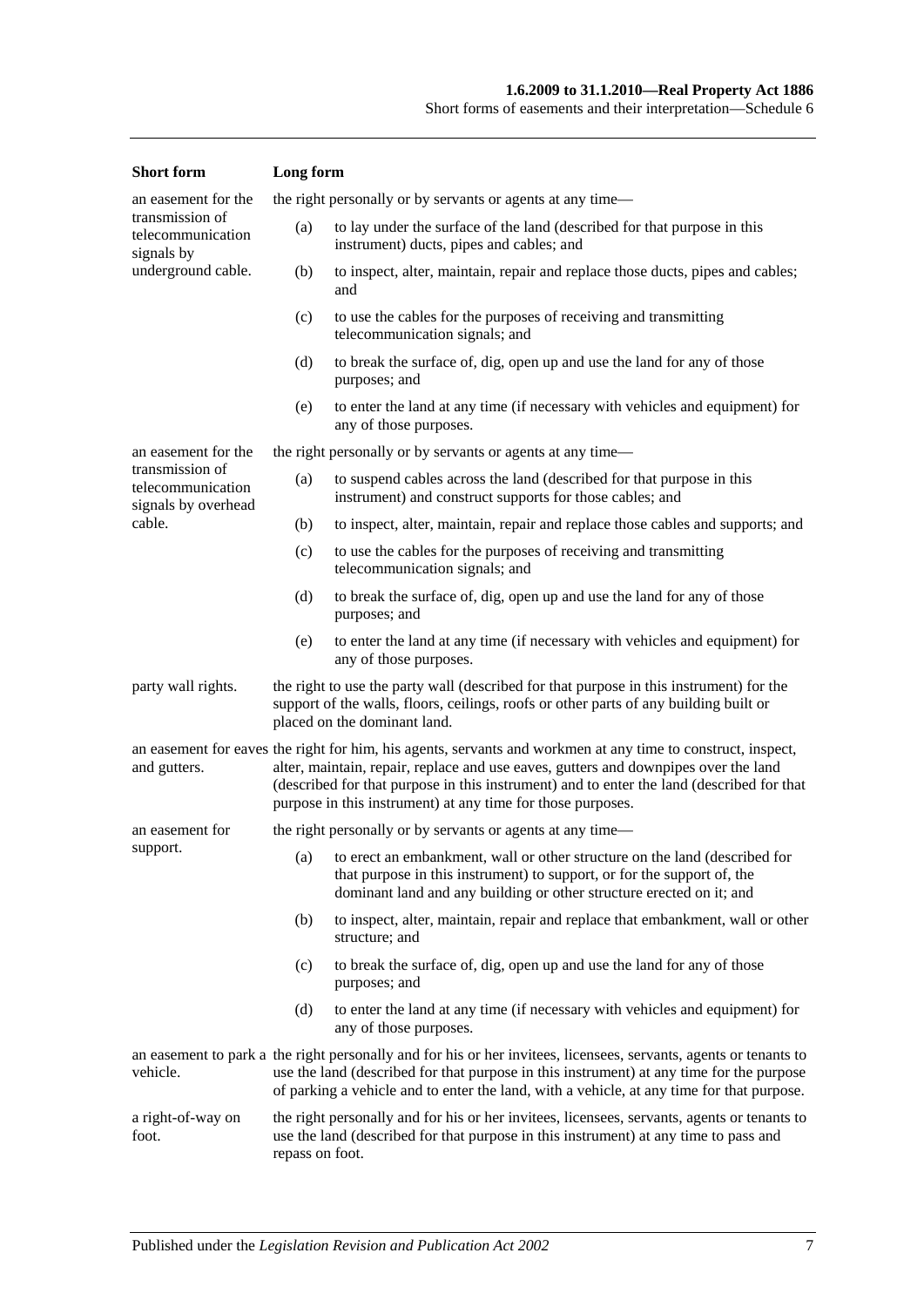## <span id="page-135-0"></span>**Schedule 16—Short forms of covenants and their interpretation**

#### **Short form. Covenant at length.**

1. The mortgagor or encumbrancer will insure: The mortgagor or encumbrancer will insure, and during the continuance of this mortgage keep insured, against loss or damage by fire, in the name of the mortgagee or encumbrancee, in some public insurance office to be approved by the mortgagee or encumbrancee, to the amount of their full value, all buildings and erections which shall for the time being be erected on the mortgaged land, and shall be of a nature or kind capable of being so insured, and will when required by the mortgagee or encumbrancee deposit with him the policy of every such insurance, and within seven days after each premium shall become payable the receipt for such premium, and if default shall be made in the observance or performance of this covenant, it shall be lawful for the mortgagee or encumbrancee, without prejudice, nevertheless to and concurrently with the power granted him by this mortgage and by the *[Real Property Act](http://www.legislation.sa.gov.au/index.aspx?action=legref&type=act&legtitle=Real%20Property%20Act%201886) 1886*, so to insure such buildings and erections, and the costs of such insurance shall be a debt from the mortgagor or encumbrancer to the mortgagee or encumbrancee, and shall be added to the principal moneys hereby secured, and shall, during the continuance of this mortgage, be a charge upon the mortgaged land, and bear interest at the same rate as the said principal moneys, and all moneys which shall be received by virtue of any such insurance as aforesaid, shall, at the option of the mortgagee or encumbrancee, be laid out in making good the loss or damage in respect of which the same shall be received or be applied by the mortgagee or encumbrancee in or towards satisfaction of the moneys hereby secured.

2. The lessee will insure:The lessee will insure, and during the continuance of this lease keep insured, against loss or damage by fire, in the joint names of the lessor and the lessee, in some public insurance office to be approved by the lessor, to the amount of their full value, all buildings and erections which shall for the time being be erected on the land hereby leased, and shall be of a nature or kind capable of being so insured, and will, when required by the lessor, deposit with him the policy of every such insurance, and within seven days after each premium shall become due the receipt for such premium, and on any breach or non-observance of this covenant the lessor may, without prejudice to and concurrently with the other powers granted to him by the lease and the *[Real Property Act](http://www.legislation.sa.gov.au/index.aspx?action=legref&type=act&legtitle=Real%20Property%20Act%201886) 1886*, so insure such buildings and erections, and the costs of effecting such insurance shall be added to the rent hereby reserved, and shall be a charge upon the said leased land, and recoverable by action or distress in the same manner as the said rent is recoverable. All moneys which shall be received under or by virtue of any such insurance as aforesaid shall be laid out and expended in making good the loss or damage in respect of which the same shall be received.

- 3. The lessee will paint The lessee will, in every alternate year during the currency of this lease, paint all outside every alternate year: the outside woodwork and ironwork belonging to the premises hereby leased, with two coats of proper oil colours, in a workmanlike manner.
- 4. The lessee will paint The lessee will, in every third year during the currency of this lease, paint the and paper inside everyinside wood, iron, and other work belonging to the premises hereby leased, and third year: now or usually painted, with two coats of proper oil colours, in a workmanlike manner, and also re-paper, with paper of the quality now used, such parts of the said premises as are now papered, and also wash, stop, whiten, or colour such parts of the said premises as are now washed, stopped, whitened, or coloured respectively.
- 5. The lessee will fence: The lessee will, during the continuance of this lease, erect and put up a good and substantial fence on the boundaries of the said leased land upon which no substantial fence now exists.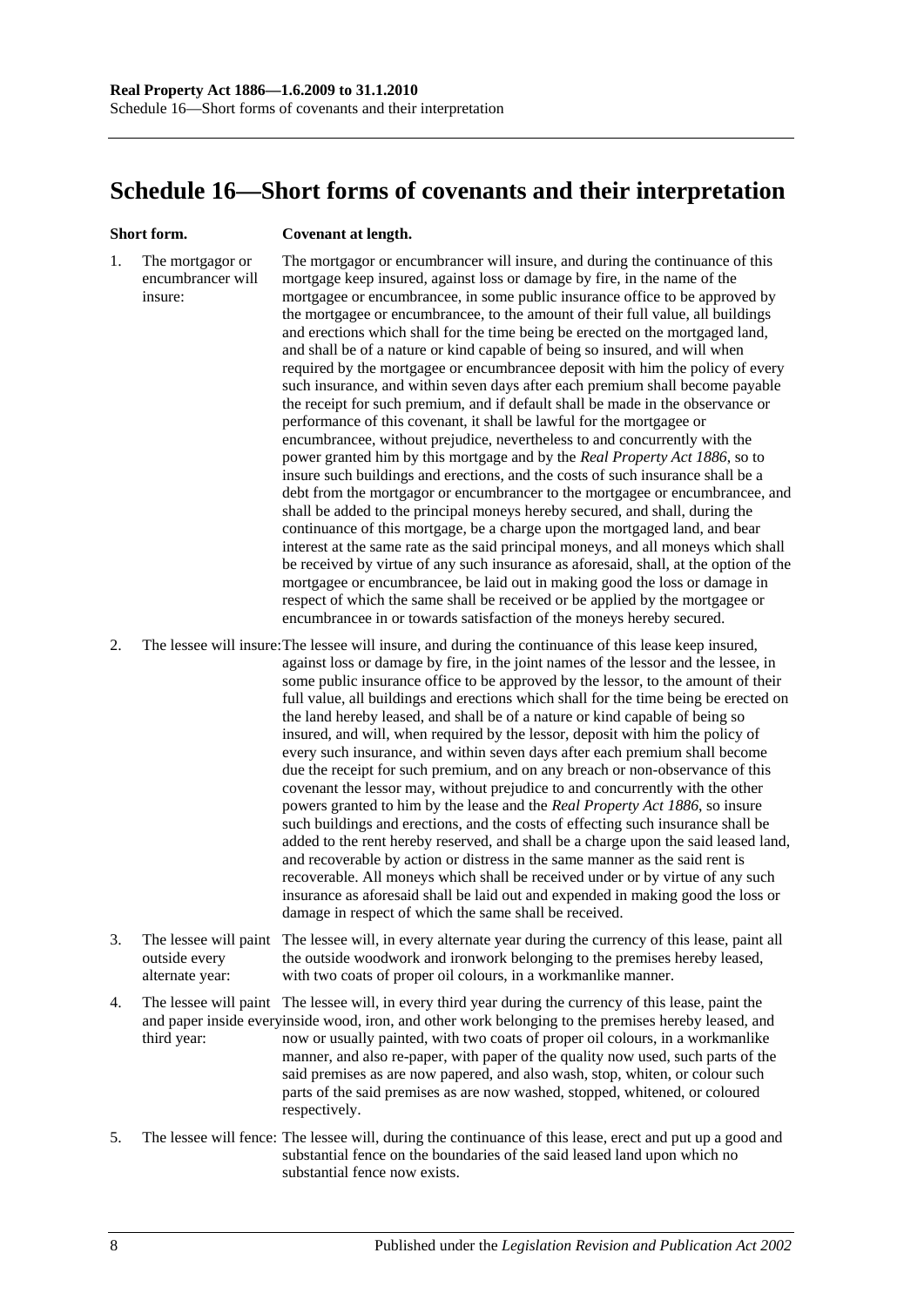| Short form. |                                                                                                                      | <b>Covenant at length.</b>                                                                                                                                                                                                                                                                                                                                                                                                                                                                                                                                                                                                                                                                                                                                                                                                                                                                                                                                                                                                                                                                                                                                                                                                                                                                                                                                                                                                                                                                                                                                                                                                                                                                                                                                                                                                                                                                                                                                                                                                                                                                                                                                                                                                                                              |  |  |  |
|-------------|----------------------------------------------------------------------------------------------------------------------|-------------------------------------------------------------------------------------------------------------------------------------------------------------------------------------------------------------------------------------------------------------------------------------------------------------------------------------------------------------------------------------------------------------------------------------------------------------------------------------------------------------------------------------------------------------------------------------------------------------------------------------------------------------------------------------------------------------------------------------------------------------------------------------------------------------------------------------------------------------------------------------------------------------------------------------------------------------------------------------------------------------------------------------------------------------------------------------------------------------------------------------------------------------------------------------------------------------------------------------------------------------------------------------------------------------------------------------------------------------------------------------------------------------------------------------------------------------------------------------------------------------------------------------------------------------------------------------------------------------------------------------------------------------------------------------------------------------------------------------------------------------------------------------------------------------------------------------------------------------------------------------------------------------------------------------------------------------------------------------------------------------------------------------------------------------------------------------------------------------------------------------------------------------------------------------------------------------------------------------------------------------------------|--|--|--|
| 6.          | The lessee will<br>cultivate:                                                                                        | The lessee will, during the continuance of this lease, cultivate, use, and manage<br>all such parts of the land hereby leased as are or shall be broken up or converted<br>into tillage in a proper and husbandmanlike manner, and will not impoverish or<br>waste the same.                                                                                                                                                                                                                                                                                                                                                                                                                                                                                                                                                                                                                                                                                                                                                                                                                                                                                                                                                                                                                                                                                                                                                                                                                                                                                                                                                                                                                                                                                                                                                                                                                                                                                                                                                                                                                                                                                                                                                                                            |  |  |  |
| 7.          | The lessee will not<br>use the premises as a<br>shop:                                                                | The lessee will not convert, use, or occupy the premises hereby leased, or any<br>part thereof, into or as a shop, warehouse, or other place for carrying on any trade<br>or business whatsoever, or permit or suffer the said premises, or any part thereof,<br>to be used for any such purposes or otherwise than as a private dwelling-house,<br>without the consent in writing of the lessor.                                                                                                                                                                                                                                                                                                                                                                                                                                                                                                                                                                                                                                                                                                                                                                                                                                                                                                                                                                                                                                                                                                                                                                                                                                                                                                                                                                                                                                                                                                                                                                                                                                                                                                                                                                                                                                                                       |  |  |  |
| 8.          | The lessee will not<br>carry on offensive<br>trades:                                                                 | The lessee will not during the continuance of this lease use, exercise, or carry on,<br>or permit or suffer to be used, exercised, or carried on, upon the premises hereby<br>leased, or any part thereof, any noxious, noisome, or offensive art, trade,<br>business, occupation, or calling, or do, permit, or suffer any act, matter, or thing<br>whatsoever upon the said premises, or any part thereof, which shall or may be or<br>grow to the annoyance, nuisance, grievance, damage, or disturbance of the<br>occupiers or owners of the adjoining lands and hereditaments of any of them.                                                                                                                                                                                                                                                                                                                                                                                                                                                                                                                                                                                                                                                                                                                                                                                                                                                                                                                                                                                                                                                                                                                                                                                                                                                                                                                                                                                                                                                                                                                                                                                                                                                                      |  |  |  |
| 9.          | The lessee will not<br>without leave assign<br>or sublet:                                                            | The lessee will not assign, transfer, demise, sublet, or set over, or otherwise by<br>any act or deed procure the leased land, or any part thereof, to be assigned,<br>transferred, demised, sublet, or set over unto any person whomsoever, without the<br>consent in writing of the lessor first had and obtained.                                                                                                                                                                                                                                                                                                                                                                                                                                                                                                                                                                                                                                                                                                                                                                                                                                                                                                                                                                                                                                                                                                                                                                                                                                                                                                                                                                                                                                                                                                                                                                                                                                                                                                                                                                                                                                                                                                                                                    |  |  |  |
| 10.         | timber:                                                                                                              | The lessee will not cut The lessee will not cut down, fell, injure, or destroy any growing or living timber<br>or timber-like trees standing or being upon the leased land, without the consent in<br>writing of the lessor.                                                                                                                                                                                                                                                                                                                                                                                                                                                                                                                                                                                                                                                                                                                                                                                                                                                                                                                                                                                                                                                                                                                                                                                                                                                                                                                                                                                                                                                                                                                                                                                                                                                                                                                                                                                                                                                                                                                                                                                                                                            |  |  |  |
| 11.         | The lessee will carry<br>on the business of a<br>renewal for licence,<br>and will facilitate<br>transfer of licence: | The lessee will at all times, during the continuance of this lease, use, exercise and<br>carry on in and upon the leased premises the trade or business of a licensed<br>publican, and conduct victualler or publican, and retailer of spirits, wines, ales, beer, and porter, and<br>the same in an orderly keep open and use the messuage, tenement, or inn, and buildings upon the leased<br>manner; will apply forland as and for an inn, or public-house for the reception, accommodation, and<br>entertainment of travellers, guests, and other persons resorting thereto or<br>frequenting the same, and manage and conduct such trade or business in a quiet<br>and orderly manner, and will not do, or commit, or permit, or suffer to be done or<br>committed, any act, matter, or thing whatsoever whereby or by means whereof<br>any licence shall or may be forfeited or become void or liable to be taken away,<br>suppressed, or suspended in any manner howsoever; and also will from time to<br>time during the continuance of this lease, at the proper times for that purpose,<br>apply for and endeavour to obtain, at his own expense, all such licences as are or<br>may be necessary for carrying on the said trade or business of a licensed<br>victualler or publican in and upon the said leased premises and keeping the said<br>messuage, tenement, or inn open as and for an inn or public-house as aforesaid;<br>and also will at, or if necessary before, the expiration or other sooner<br>determination of this lease, sign and give such notice or notices for renewal or<br>transfer of any licence as may be requisite or as may be desired by the lessor, and<br>allow such notice or notices for renewal or transfer of any licence as may be<br>required by law to be affixed to the said messuage, tenement, or inn, to be thereto<br>affixed and remain so affixed during such time or times as shall be necessary or<br>expedient in that behalf, and generally will do all such further acts, matters, and<br>things as shall be necessary to enable the lessor, or any person authorised by him,<br>to obtain the renewal of any licence, or any new licence, or the transfer of any<br>licence then existing and in force. |  |  |  |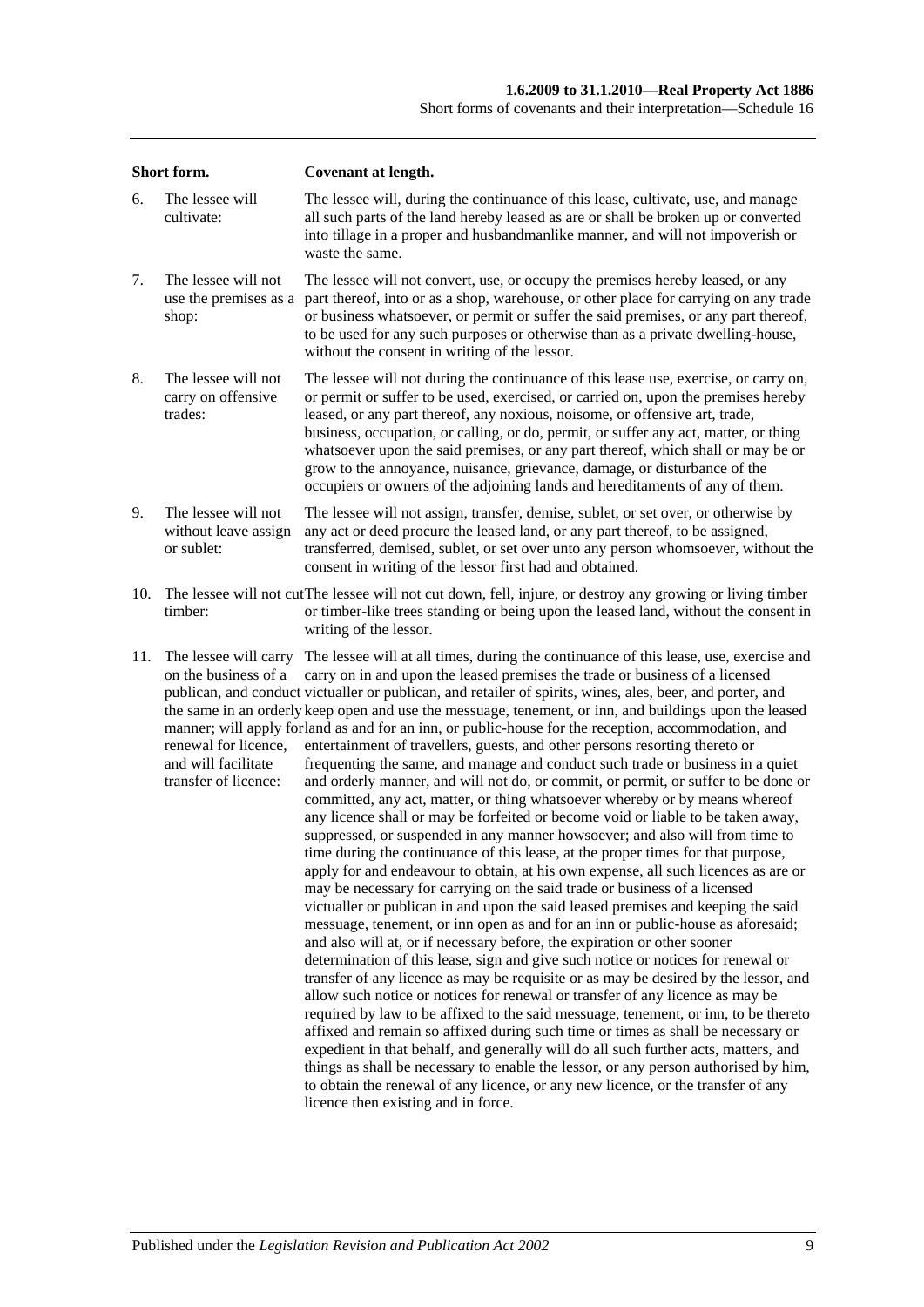# <span id="page-137-1"></span>**Schedule 17—Short form of exception of mines and minerals and its interpretation**

(Section 266)

Except and always reserved to his heirs, executors, administrators, and assigns, all coals, seams of coal, mines, minerals, and quarries of stone and slate which now are, or at any time hereafter may be found in, upon, or under the said land and premises, with full liberty of ingress, egress, and regress, at all times, to and for the said his heirs, executors, administrators, and assigns, and his or their agents, servants, and workmen, and all others to be by him or them authorised, at all times, with or without horses and other cattle, carts, or other carriages, laden or unladen, engines, machinery, and all necessary implements and things, into, upon, and from the said lands and premises, and every or any part thereof, and full right there to view, survey, dig for, work, store, carry away, sell and dispose of the said coals, mines, minerals, and quarries of stone and slate; and also for the purposes aforesaid, to erect steam-engines and other machinery, with the buildings necessary thereto, and to sink pits, make waggon-ways, and use all other inventions and means for draining, sinking, storing, leading, carrying away, selling and disposing of such coals, mines, minerals, stone, and slate, doing or suffering to be done as little damage as possible in the exercise of the said liberties and rights, and paying and allowing to his heirs, executors, administrators, and assigns, a reasonable compensation for damage to the surface of the said land, or any buildings or fences thereon.

## <span id="page-137-0"></span>**Schedule 22—Summons by Registrar-General**

In the matter of the Real Property Act 1886.

AB *[here insert addition]* is hereby summoned to appear before me at the Lands Titles Office. the  $.20$  $\alpha$ n day of of the clock in the [fore *or* after] noon, then and there [*here insert* **at** purpose of summons and described the documents or instruments (if any) required to be produced].

Given under my hand and seal the

day of

Registrar-General (LS)

 $.20$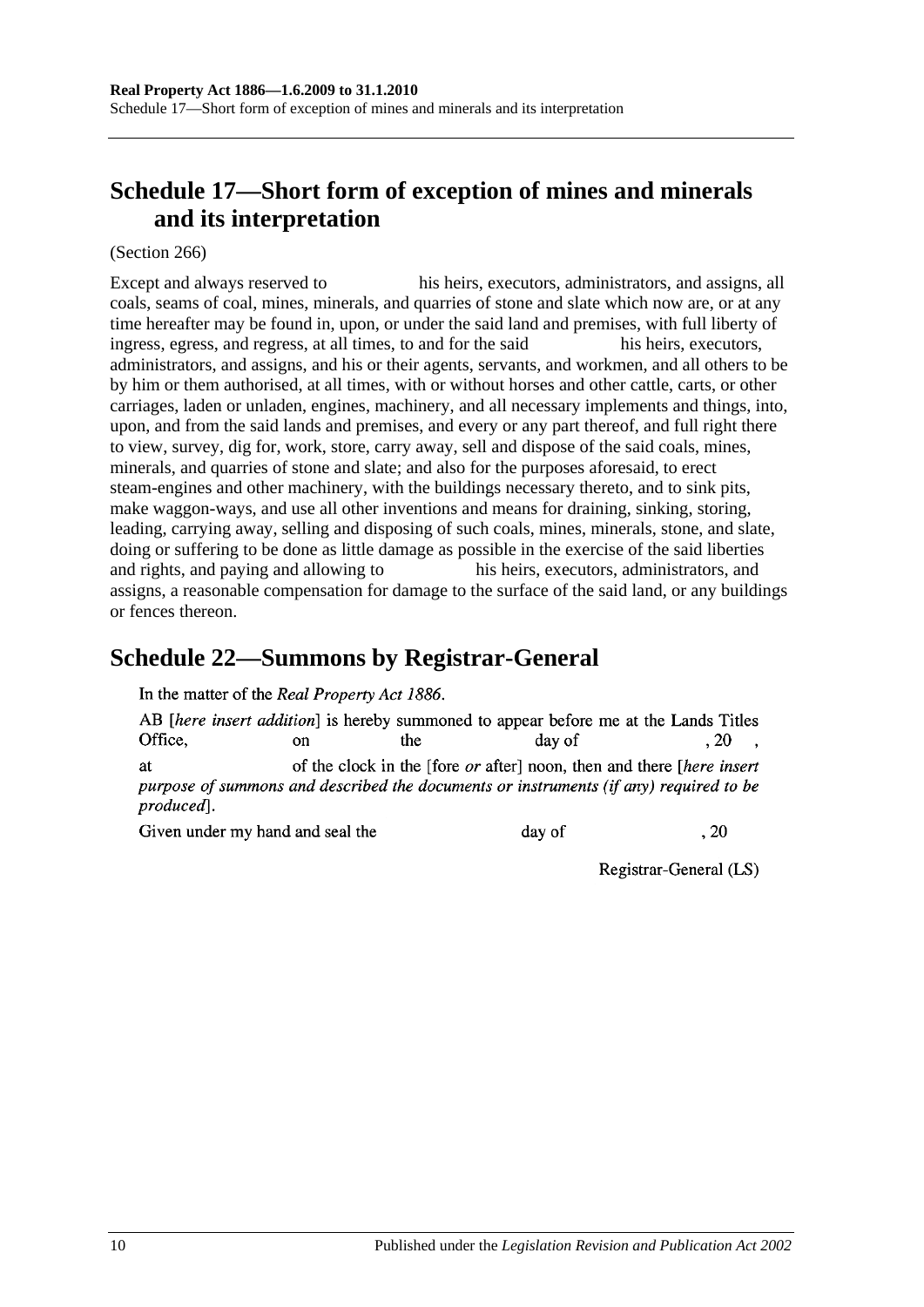## **Legislative history**

## **Notes**

• This version is comprised of the following:

| Part 1    | 1.6.2009 |
|-----------|----------|
| Part 2    | 1.6.2009 |
| Part 3    | 1.6.2009 |
| Part 4    | 1.6.2009 |
| Part 5    | 1.6.2009 |
| Part 6    | 1.6.2009 |
| Part 7    | 1.6.2009 |
| Part 7A   | 1.6.2009 |
| Part 8    | 1.6.2009 |
| Part 9    | 1.6.2009 |
| Part 10   | 1.6.2009 |
| Part 11   | 1.6.2009 |
| Part 12   | 1.6.2009 |
| Part 13   | 1.6.2009 |
| Part 14   | 1.6.2009 |
| Part 15   | 1.6.2009 |
| Part 16   | 1.6.2009 |
| Part 17   | 1.6.2009 |
| Part 18   | 1.6.2009 |
| Part 19   | 1.6.2009 |
| Part 19A  | 1.6.2009 |
| Part 19AB | 1.6.2009 |
| Part 20   | 1.6.2009 |
| Part 21   | 1.6.2009 |
| Schedules | 1.6.2009 |
|           |          |

- Amendments of this version that are uncommenced are not incorporated into the text.
- Please note—References in the legislation to other legislation or instruments or to titles of bodies or offices are not automatically updated as part of the program for the revision and publication of legislation and therefore may be obsolete.
- Earlier versions of this Act (historical versions) are listed at the end of the legislative history.
- For further information relating to the Act and subordinate legislation made under the Act see the Index of South Australian Statutes or www.legislation.sa.gov.au.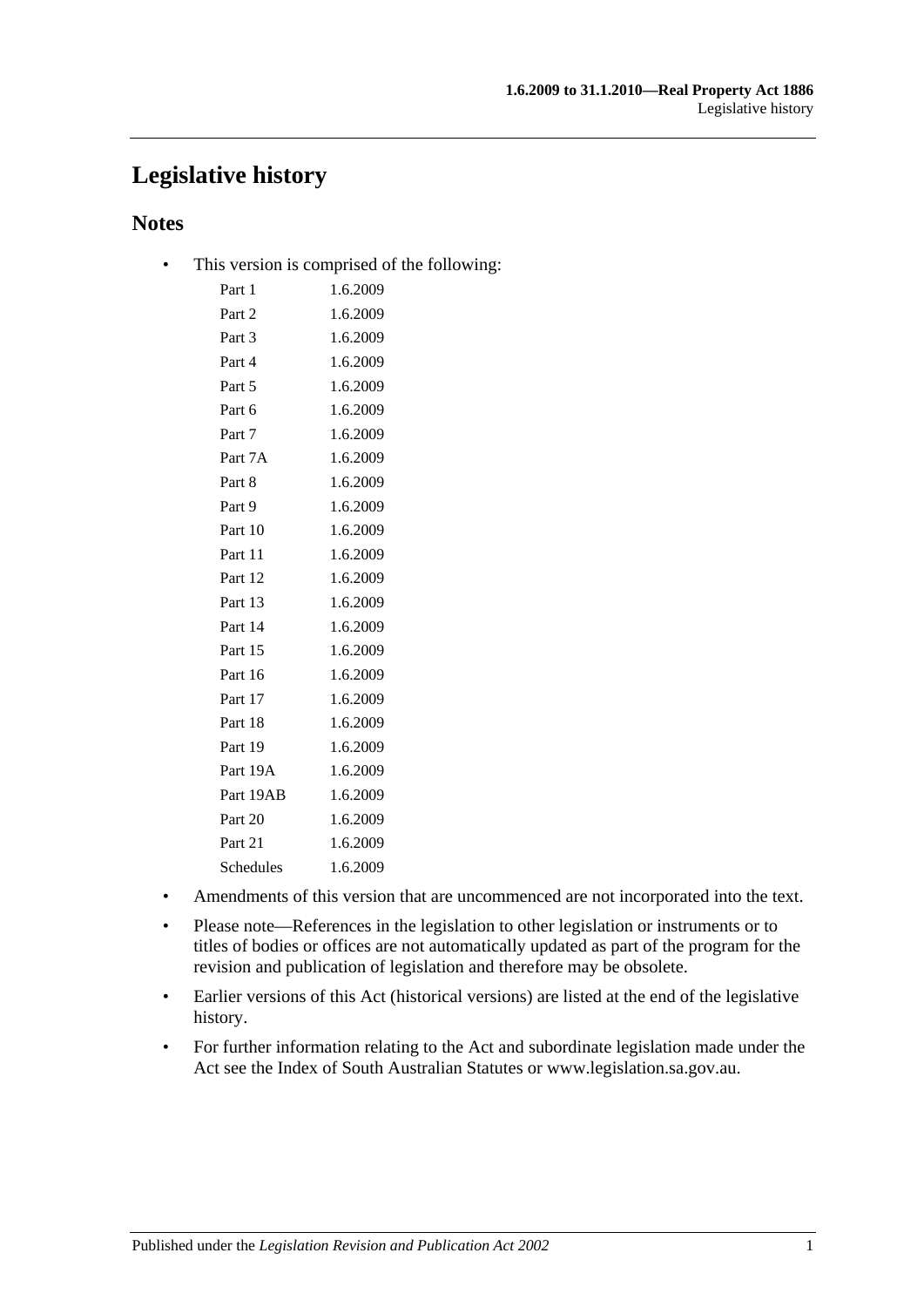# **Principal Act and amendments**

## New entries appear in bold.

| Year | N <sub>o</sub> | Title                                                             | Assent     | Commencement                                                                                      |
|------|----------------|-------------------------------------------------------------------|------------|---------------------------------------------------------------------------------------------------|
| 1886 | 380            | The Real Property Act 1886                                        | 17.11.1886 | $1.1.1887: s$ 9                                                                                   |
| 1887 | 403            | The Real Property Act Amendment<br>Act 1887                       | 16.11.1887 | 16.11.1887                                                                                        |
| 1893 | 569            | The Real Property Act Amendment<br>Act 1893                       | 23.12.1893 | 23.12.1893                                                                                        |
| 1896 | 657            | The Licensed Surveyors Act 1896                                   | 19.12.1896 | 19.12.1896                                                                                        |
| 1919 | 1415           | Real Property Act Amendment<br>Act 1919                           | 4.12.1919  | 4.12.1919                                                                                         |
| 1927 | 1806           | <b>Real Property Act Amendment</b><br>Act 1927                    | 30.11.1927 | 30.11.1927                                                                                        |
| 1929 | 1945           | Town Planning Act 1929                                            | 15.1.1930  | 15.1.1930 (Gazette 16.1.1930 p69)                                                                 |
| 1935 | 2246           | <b>Statute Law Revision Act 1935</b>                              | 19.12.1935 | 19.12.1935                                                                                        |
| 1936 | 2293           | <b>Statute Law Revision Act 1936</b>                              | 8.10.1936  | 8.10.1936                                                                                         |
| 1939 | 36             | <b>Real Property Act Amendment</b><br>Act 1939                    | 14.12.1939 | 1.2.1940 (Gazette 11.1.1940 p33<br>republished Gazette 18.1.1940 p70)                             |
| 1945 | 39             | <b>Real Property Act Amendment</b><br>Act 1945                    | 17.1.1946  | 17.1.1946                                                                                         |
| 1960 | 44             | <b>Real Property Act Amendment</b><br>Act 1960                    | 10.11.1960 | 10.11.1960                                                                                        |
| 1961 | 37             | Real Property Act Amendment<br>Act 1961                           | 9.11.1961  | 9.11.1961                                                                                         |
| 1963 | 46             | Real Property Act Amendment<br>Act 1963                           | 28.11.1963 | 28.11.1963                                                                                        |
| 1967 | 37             | Real Property Act Amendment (Strata 14.9.1967<br>Titles) Act 1967 |            | 22.2.1968 (Gazette 22.2.1968 p515)                                                                |
| 1969 | 30             | <b>Real Property Act Amendment</b><br>Act 1969                    | 2.10.1969  | 29.1.1970 (Gazette 24.12.1969 p2098)                                                              |
| 1972 | 116            | <b>Real Property Act Amendment</b><br>Act 1972                    | 23.11.1972 | 15.1.1973 (Gazette 21.12.1972 p2722)<br>except ss 8 and 12-24.6.1974 (Gazette<br>30.5.1974 p2096) |
| 1972 | 130            | Real Property Act Amendment Act<br>$(No, 2)$ 1972                 | 30.11.1972 | 7.12.1972 (Gazette 7.12.1972 p2538)                                                               |
| 1974 | 42             | <b>Statute Law Revision Act 1974</b>                              | 11.4.1974  | 11.4.1974                                                                                         |
| 1975 | 12             | <b>Real Property Act Amendment</b><br>Act 1975                    | 20.3.1975  | 24.4.1975 (Gazette 24.4.1975 p1626)                                                               |
| 1978 | 116            | <b>Real Property Act Amendment</b><br>Act 1978                    | 7.12.1978  | 7.12.1978                                                                                         |
| 1979 | 51             | <b>Real Property Act Amendment</b><br>Act 1979                    | 22.3.1979  | 3.5.1979 (Gazette 3.5.1979 p1310)                                                                 |
| 1980 | 32             | <b>Statutes Amendment (Property)</b><br>Act 1980                  | 17.4.1980  | 22.5.1980 (Gazette 22.5.1980 p1373)                                                               |
| 1980 | 68             | <b>Real Property Act Amendment</b><br>Act 1980                    | 13.11.1980 | 13.11.1980                                                                                        |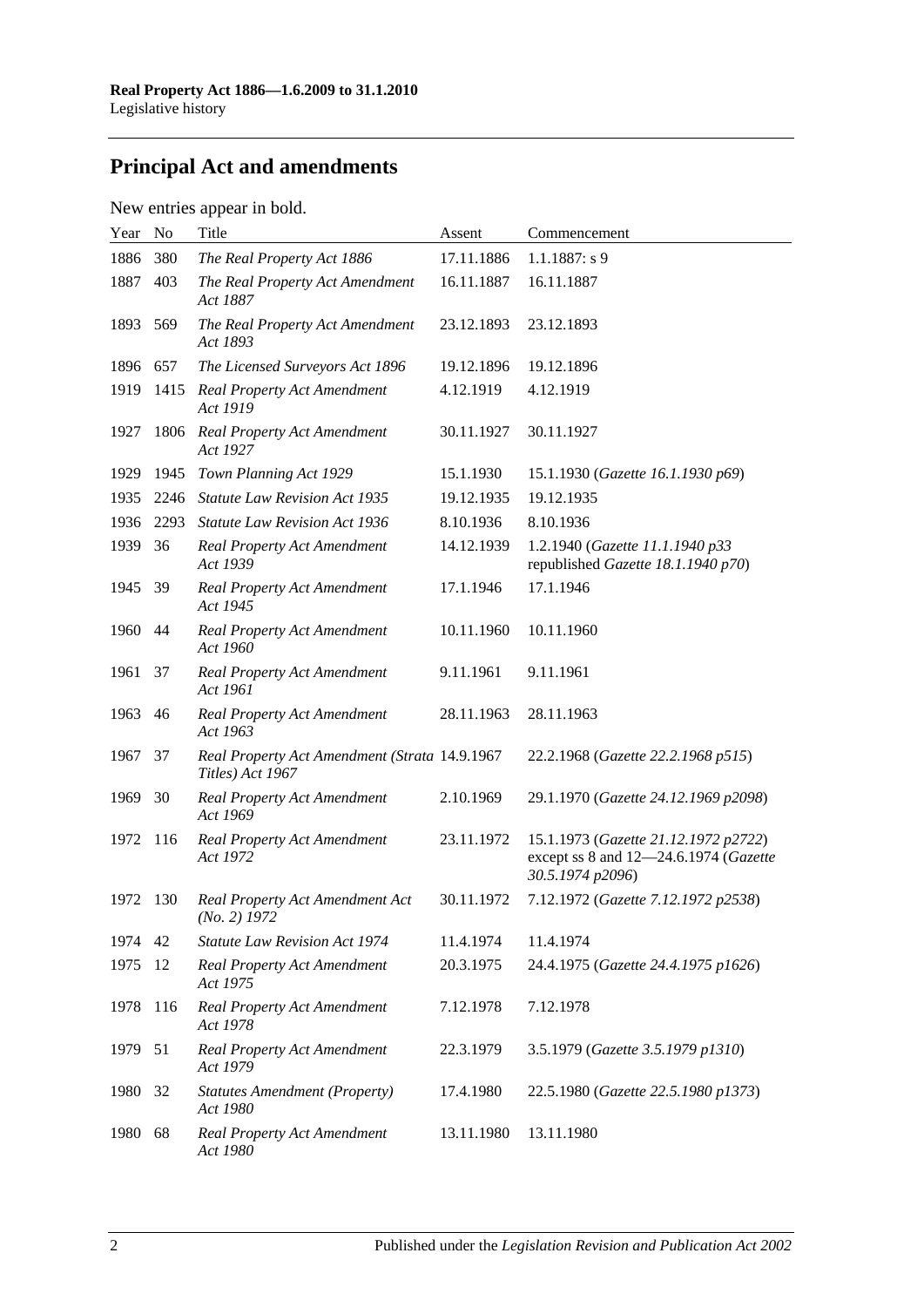| 1982 23 |      | <b>Real Property Act Amendment</b><br>Act 1982                                                                | 18.3.1982  | 4.11.1982 (Gazette 4.11.1982 p1567)                                                                                                                  |
|---------|------|---------------------------------------------------------------------------------------------------------------|------------|------------------------------------------------------------------------------------------------------------------------------------------------------|
| 1982 62 |      | <b>Statutes Amendment (Planning)</b><br>Act 1982                                                              | 1.7.1982   | 4.11.1982 (Gazette 4.11.1982 p1304)                                                                                                                  |
| 1983    | 56   | Real Property Act Amendment<br>Act 1983                                                                       | 16.6.1983  | 1.7.1983 (Gazette 30.6.1983 p1760)<br>except ss 3-10, 13-15-26.4.1984<br>(Gazette 15.3.1984 p642)                                                    |
| 1983    | 96   | Real Property Act Amendment Act<br>$(No. 2)$ 1983                                                             | 15.12.1983 | 4.11.1982: s 2                                                                                                                                       |
| 1985    | 20   | <b>Real Property Act Amendment</b><br>Act 1985                                                                | 14.3.1985  | 18.11.1985 (Gazette 17.10.1985 p1126)                                                                                                                |
| 1985    | - 51 | Real Property Act Amendment Act<br>$(No. 2)$ 1985                                                             | 30.5.1985  | 12.9.1985 (Gazette 8.8.1985 p334)                                                                                                                    |
| 1987    | 20   | <b>Real Property Act Amendment</b><br>Act 1987                                                                | 16.4.1987  | 16.4.1987                                                                                                                                            |
| 1987    | 69   | Real Property Act Amendment Act<br>$(No. 2)$ 1987                                                             | 29.10.1987 | 1.8.1988 (Gazette 7.7.1988 p197)                                                                                                                     |
| 1988    | 13   | Strata Titles Act 1988                                                                                        | 7.4.1988   | 1.9.1988 (Gazette 21.7.1988 p420)                                                                                                                    |
| 1990    | 9    | <b>Real Property Act Amendment</b><br>Act 1990                                                                | 12.4.1990  | 21.5.1990 (Gazette 17.5.1990 p1358)                                                                                                                  |
| 1990    | 32   | Real Property Act Amendment Act<br>$(No. 2)$ 1990                                                             | 26.4.1990  | 2.8.1990 (Gazette 2.8.1990 p480)                                                                                                                     |
| 1992    | 13   | Real Property (Survey Act)<br>Amendment Act 1992                                                              | 16.4.1992  | 18.2.1993 (Gazette 18.2.1993 p600)                                                                                                                   |
| 1992    | 23   | Real Property (Transfer of Allotments) 14.5.1992<br>Amendment Act 1992                                        |            | 21.5.1992 (Gazette 21.5.1992 p1468)                                                                                                                  |
| 1992 26 |      | <b>Statutes Amendment</b><br>(Attorney-General's Portfolio)<br>Act 1992                                       | 14.5.1992  | 6.7.1992 (Gazette 2.7.1992 p209)                                                                                                                     |
| 1993 54 |      | <b>Statutes Repeal and Amendment</b><br>(Development) Act 1993                                                | 27.5.1993  | 15.1.1994 (Gazette 27.10.1993 p1889)                                                                                                                 |
| 1994    | 11   | Real Property (Miscellaneous)<br>Amendment Act 1994                                                           | 5.5.1994   | 8.9.1994 (Gazette 8.9.1994 p728) except<br>ss 12 $\&$ 13 and Sch 1 (cll 2-4) (as<br>inserted by $s 16$ —1.9.1995 ( <i>Gazette</i><br>31.8.1995 p552) |
| 1994    | 54   | Real Property (Variation and<br><b>Extinguishment of Easements)</b><br>Amendment Act 1994                     | 15.9.1994  | 15.9.1994 (Gazette 15.9.1994 p780)                                                                                                                   |
| 1994 59 |      | Criminal Law Consolidation (Felonies 27.10.1994<br>and Misdemeanours) Amendment<br>Act 1994                   |            | 1.1.1995 (Gazette 8.12.1994 p1942)                                                                                                                   |
| 1995    | 11   | Real Property (Witnessing and Land<br>Grants) Amendment Act 1995                                              | 23.3.1995  | 1.7.1995 (Gazette 15.6.1995 p2841)                                                                                                                   |
| 1996    | 38   | <b>Statutes Amendment (Community</b><br>Titles) Act 1996                                                      | 9.5.1996   | ss 24-30-4.11.1996 (Gazette<br>31.10.1996 p1460)                                                                                                     |
| 1999    |      | (159) Electricity Corporations<br>(Restructuring and Disposal)<br>Regulations 1999 (Gazette 29.7.1999<br>p626 |            | 29.7.1999: r 2                                                                                                                                       |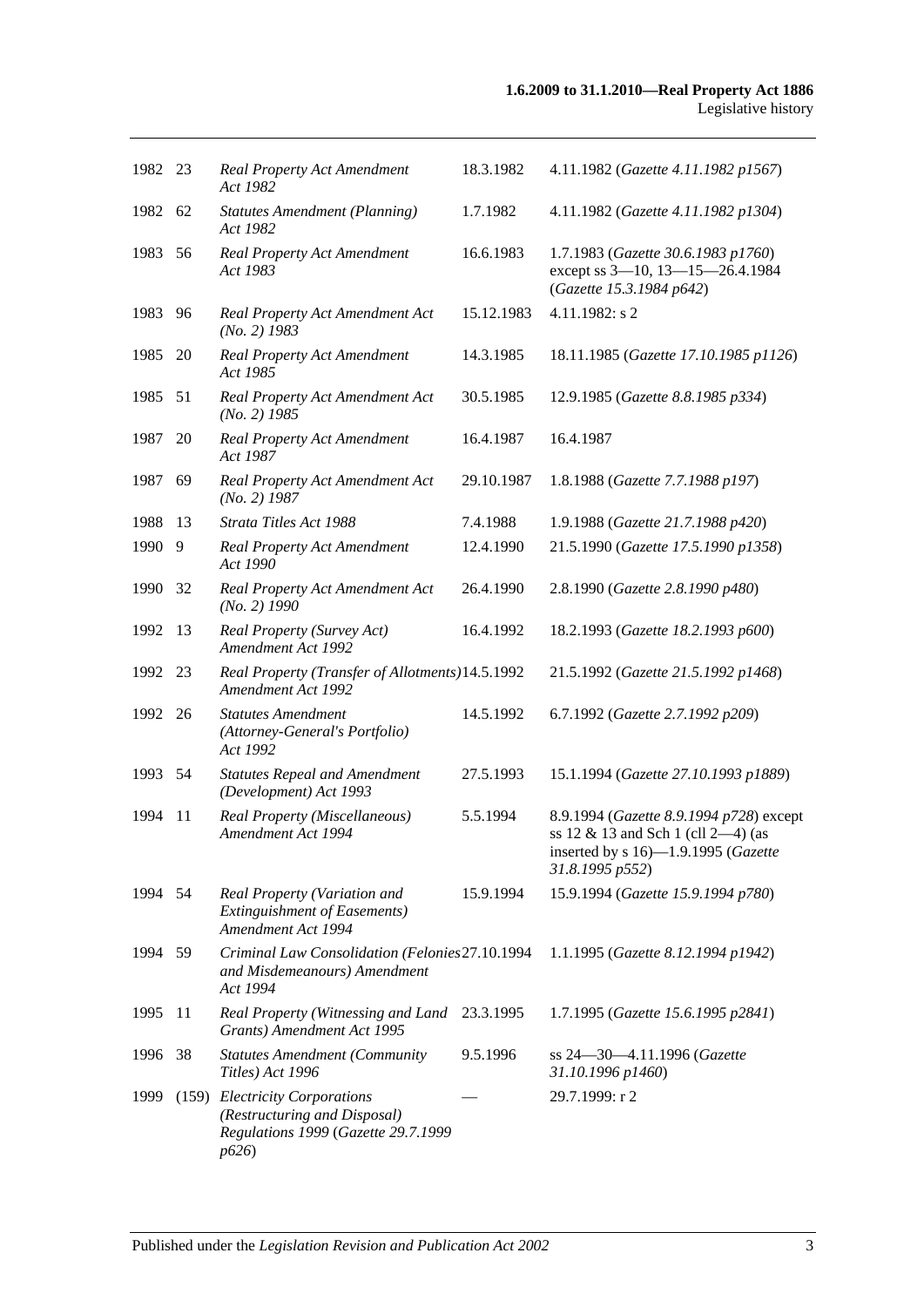#### **Real Property Act 1886—1.6.2009 to 31.1.2010** Legislative history

| 1999        | 64  | Local Government (Implementation)<br>Act 1999                                      | 18.11.1999 | s 8—1.1.2000 (Gazette 9.12.1999 p3113)                                                            |
|-------------|-----|------------------------------------------------------------------------------------|------------|---------------------------------------------------------------------------------------------------|
| <b>2000</b> | 50  | <b>Forest Property Act 2000</b>                                                    | 20.7.2000  | 1.11.2001 (Gazette 27.9.2001 p4295)                                                               |
| 2000        | 57  | <b>Statutes Amendment and Repeal</b><br>(Attorney-General's Portfolio)<br>Act 2000 | 20.7.2000  | Pt 14 (s 29)-23.10.2000 (Gazette<br>19.10.2000 p2690)                                             |
| 2001 22     |     | Real Property (Fees) Amendment<br>Act 2001                                         | 14.6.2001  | $1.1.1975$ : s 2                                                                                  |
| 2002        | -33 | <b>Statutes Amendment</b><br>(Attorney-General's Portfolio)<br>Act 2002            | 28.11.2002 | Pt 9 ss 15 & 16–28.1.2000: s 2(2); ss 13,<br>14 & 17-3.3.2003 (Gazette 27.2.2003<br><i>p807</i> ) |
| 2003        | 44  | <i>Statute Law Revision Act 2003</i>                                               | 23.10.2003 | Sch 1-24.11.2003 (Gazette 13.11.2003)<br><i>p4048</i> )                                           |
| 2005        | 56  | Justices of the Peace Act 2005                                                     | 17.11.2005 | Sch 2 (cl 44)-1.7.2006 (Gazette<br>22.6.2006 p2012)                                               |
| 2006        | 17  | <b>Statutes Amendment (New Rules of</b><br>Civil Procedure) Act 2006               | 6.7.2006   | Pt 64 (ss 194—203)—4.9.2006 (Gazette<br>17.8.2006 p2831)                                          |
| 2008 12     |     | <b>Statutes Amendment (Real Property) 8.5.2008</b><br>Act 2008                     |            | Pt 4 (ss 33-71)-1.6.2009 (Gazette<br>28.5.2009 p1843)                                             |
| 2009        | 84  | <b>Statutes Amendment (Public Sector</b><br>Consequential Amendments) Act 2009     | 10.12.2009 | Pt 129 (ss 292-297)-1.2.2010 (Gazette<br>28.1.2010 p320)                                          |

## **Provisions amended since 3 February 1976**

• Legislative history prior to 3 February 1976 appears in marginal notes and footnotes included in the consolidation of this Act contained in Volume 9 of The Public General Acts of South Australia 1837-1975 at page 190.

New entries appear in bold.

|  |  | Entries that relate to provisions that have been deleted appear in italics. |  |
|--|--|-----------------------------------------------------------------------------|--|
|--|--|-----------------------------------------------------------------------------|--|

| Provision        | How varied                                                                                                                           | Commencement |
|------------------|--------------------------------------------------------------------------------------------------------------------------------------|--------------|
| Pt1              | heading inserted by $44/2003$ s 3(1) (Sch 1)                                                                                         | 24.11.2003   |
| s <sub>2</sub>   | amended by 23/1982 s 3                                                                                                               | 4.11.1982    |
|                  | deleted by 13/1988 Sch 1                                                                                                             | 1.9.1988     |
| PtI              | heading deleted by $44/2003$ s $3(1)$ (Sch 1)                                                                                        | 24.11.2003   |
| s <sub>3</sub>   |                                                                                                                                      |              |
| s(3(1))          | s 3 sentence commencing "In the construction"<br>designated as $s \frac{3(1)}{y} \frac{44}{2003} \frac{s \frac{3(1)}{5}}{h}$ (Sch 1) | 24.11.2003   |
| allotment        | inserted by 12/2008 s 33                                                                                                             | 1.6.2009     |
| appropriate form | inserted by $51/1979$ s $3(a)$                                                                                                       | 3.5.1979     |
|                  | substituted by 9/1990 s 3                                                                                                            | 21.5.1990    |
|                  | the Assurance Fund substituted by 56/1983 s 3                                                                                        | 26.4.1984    |
| certificate      | amended by 11/1995 s 3                                                                                                               | 1.7.1995     |
| Chief Secretary  | deleted by $33/2002 s 13(a)$                                                                                                         | 3.3.2003     |
| Court            | substituted by $51/1979$ s $3(b)$                                                                                                    | 3.5.1979     |
|                  | amended by $33/2002$ s $13(b)$                                                                                                       | 3.3.2003     |
|                  | amended by 17/2006 s 194                                                                                                             | 4.9.2006     |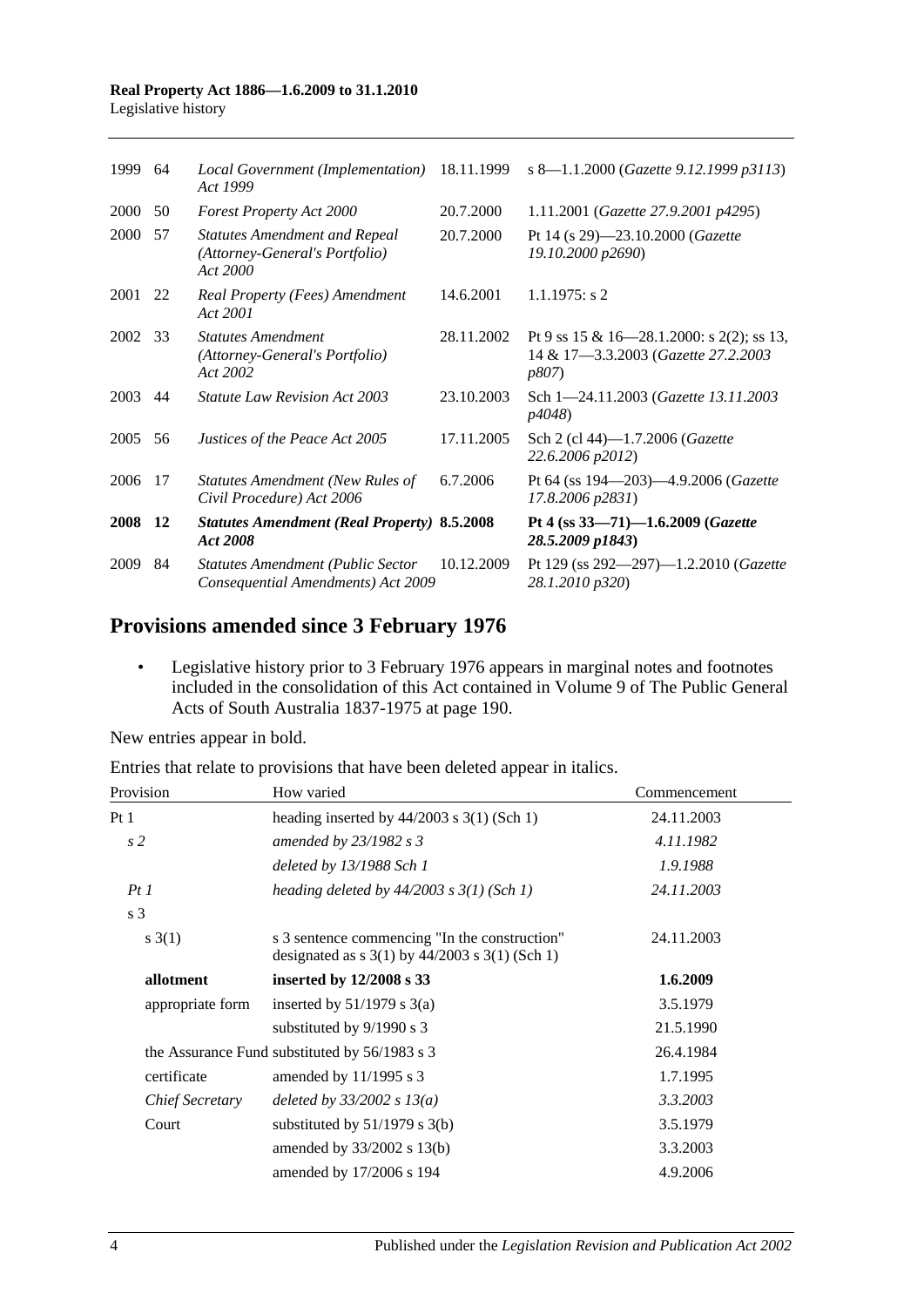| easement                         | inserted by 50/2000 Sch                                                                         | 1.11.2001  |
|----------------------------------|-------------------------------------------------------------------------------------------------|------------|
| <i>lunatic</i>                   | deleted $11/1994 s3(a)$                                                                         | 8.9.1994   |
| mentally<br>incapacitated person | inserted by $11/1994$ s $3(a)$                                                                  | 8.9.1994   |
| mind                             | person of unsound deleted by $11/1994 s 3(b)$                                                   | 8.9.1994   |
| s(2)                             | s 3 sentence commencing "The description"<br>designated as $s$ 3(2) by 44/2003 $s$ 3(1) (Sch 1) | 24.11.2003 |
| s 9                              | deleted by $44/2003$ s $3(1)$ (Sch 1)                                                           | 24.11.2003 |
| Pt 2                             |                                                                                                 |            |
| s <sub>10</sub>                  | amended by 13/1988 Sch 1                                                                        | 1.9.1988   |
| Pt 3                             |                                                                                                 |            |
| $ss 13 - 16$                     | substituted by 51/1979 s 4                                                                      | 3.5.1979   |
| ss 17 and 18                     | deleted by $51/1979 s 4$                                                                        | 3.5.1979   |
| s 19                             | amended by 12/2008 s 34                                                                         | 1.6.2009   |
| s 21                             | amended by 9/1990 s 4                                                                           | 21.5.1990  |
| s 23A                            |                                                                                                 |            |
| s 23A(1)                         | amended by $51/1979$ s $5(a)$                                                                   | 3.5.1979   |
|                                  | amended by 20/1987 s 2                                                                          | 16.4.1987  |
| $s$ 23A $(1a)$                   | inserted by $51/1979$ s $5(b)$                                                                  | 3.5.1979   |
|                                  | amended by 20/1987 s 2                                                                          | 16.4.1987  |
| s 24                             | amended by 17/2006 s 195                                                                        | 4.9.2006   |
| Pt 4                             |                                                                                                 |            |
| s <sub>25</sub>                  | s 25 I and II redesignated as s 25(a) and (b) by<br>$44/2003$ s 3(1) (Sch 1)                    | 24.11.2003 |
| s 27                             | amended by 11/1994 s 4                                                                          | 8.9.1994   |
|                                  | amended by 44/2003 s 3(1) (Sch 1)                                                               | 24.11.2003 |
| s 29                             | amended by 9/1990 s 5                                                                           | 21.5.1990  |
| s 32                             | amended and designated as subsections (1) and<br>$(2)$ by 44/2003 s 3(1) (Sch 1)                | 24.11.2003 |
| s 33                             | amended by 11/1994 s 5                                                                          | 8.9.1994   |
| s 35                             | amended by 51/1979 s 6                                                                          | 3.5.1979   |
| s 36                             | amended by 51/1979 s 7                                                                          | 3.5.1979   |
| s 45                             | amended by 17/2006 s 196                                                                        | 4.9.2006   |
| $Pt\,5$                          | heading substituted by 9/1990 s 6                                                               | 21.5.1990  |
| Pt 5 Div 1                       | heading inserted by 9/1990 s 6                                                                  | 21.5.1990  |
| s 47                             | substituted by 9/1990 s 7                                                                       | 21.5.1990  |
| s <sub>50</sub>                  | deleted by 9/1990 s 8                                                                           | 21.5.1990  |
| s 51                             | amended by 9/1990 s 9                                                                           | 21.5.1990  |
| s 51A                            | inserted by 9/1990 s 10                                                                         | 21.5.1990  |
| Pt 5 Div 2                       | inserted by 9/1990 s 11                                                                         | 21.5.1990  |
| Pt 5 Div 2A                      | inserted by 13/1992 s 3                                                                         | 18.2.1983  |
| $s$ 51 $F$                       | deleted by $64/1999 s 8(a)$                                                                     | 1.1.2000   |
| Pt 5 Div 3                       | heading inserted by 9/1990 s 12                                                                 | 21.5.1990  |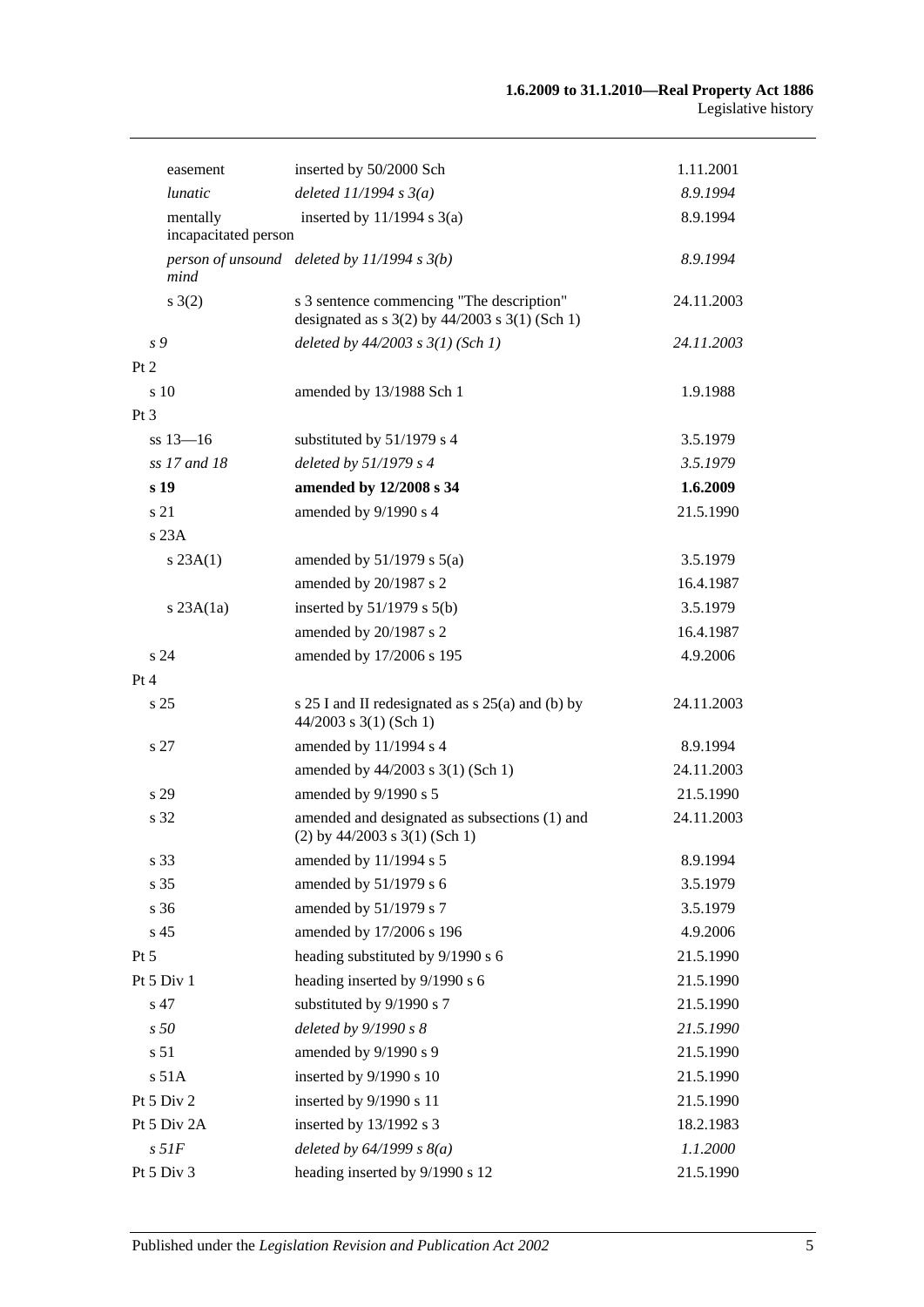#### **Real Property Act 1886—1.6.2009 to 31.1.2010** Legislative history

| s <sub>52</sub>    | substituted by 9/1990 s 13                                           | 21.5.1990  |
|--------------------|----------------------------------------------------------------------|------------|
| s 53               | substituted by 9/1990 s 14                                           | 21.5.1990  |
| s 54               |                                                                      |            |
| s 54(1)            | substituted by 51/1979 s 8                                           | 3.5.1979   |
|                    | amended by 9/1990 s 15                                               | 21.5.1990  |
| $s$ 54 $A$         | inserted by 51/1979 s 9                                              | 3.5.1979   |
|                    | deleted by 9/1990 s 16                                               | 21.5.1990  |
| s <sub>56</sub>    |                                                                      |            |
| s 56(1)            | s 56 redesignated as s $56(1)$ by 20/1985 s 3                        | 18.11.1985 |
|                    | amended by 12/2008 s 35(1)                                           | 1.6.2009   |
| s 56(1a)           | inserted by 12/2008 s 35(2)                                          | 1.6.2009   |
| $s\,56(2)$ and (3) | inserted by 20/1985 s 3                                              | 18.11.1985 |
| s 56(4)            | inserted by 20/1985 s 3                                              | 18.11.1985 |
|                    | (a) deleted by $12/2008$ s $35(3)$                                   | 1.6.2009   |
| s 56A              | inserted by 9/1990 s 17                                              | 21.5.1990  |
| s <sub>58</sub>    | amended by 12/2008 s 36                                              | 1.6.2009   |
| s 66               | substituted by 9/1990 s 18                                           | 21.5.1990  |
| s 66A              | inserted by $11/1995$ s 4                                            | 1.7.1995   |
| Pt $6$             |                                                                      |            |
| s 69               | s 69 I—IX redesignated as $s$ 69(a)—(i) by<br>44/2003 s 3(1) (Sch 1) | 24.11.2003 |
| s 71               | amended by 51/1979 s 10                                              | 3.5.1979   |
|                    | amended by 44/2003 s 3(1) (Sch 1)                                    | 24.11.2003 |
| Pt 7               |                                                                      |            |
| s 73               | substituted by 51/1979 s 11                                          | 3.5.1979   |
| s 74               | amended by 9/1990 s 19                                               | 21.5.1990  |
| s 78A              | inserted by 12/2008 s 37                                             | 1.6.2009   |
| s 79               |                                                                      |            |
| s79(2)             | deleted by $51/1979 s 12(a)$                                         | 3.5.1979   |
| $s \, 79(3)$       | deleted by 9/1990 s 20                                               | 21.5.1990  |
| $s\,79(6)$         | amended by 51/1979 s 12(b)                                           | 3.5.1979   |
| $s\,79(8)$         | inserted by $51/1979$ s $12(c)$                                      | 3.5.1979   |
| s 80               | substituted by 9/1990 s 21                                           | 21.5.1990  |
| Pt 7A              |                                                                      |            |
| s 80F              |                                                                      |            |
| $s$ 80 $F(6)$      | amended by 17/2006 s 197                                             | 4.9.2006   |
| s 80H              |                                                                      |            |
| $s$ 80H(1)         | amended by 12/2008 s 38                                              | 1.6.2009   |
| Pt 8               |                                                                      |            |
| s 82               | amended by 9/1990 s 22                                               | 21.5.1990  |
| s 88               | amended by 51/1985 s 3                                               | 12.9.1985  |
| s 89               | amended by 11/1994 s 6                                               | 8.9.1994   |
| s 89A              | inserted by 51/1985 s 4                                              | 12.9.1985  |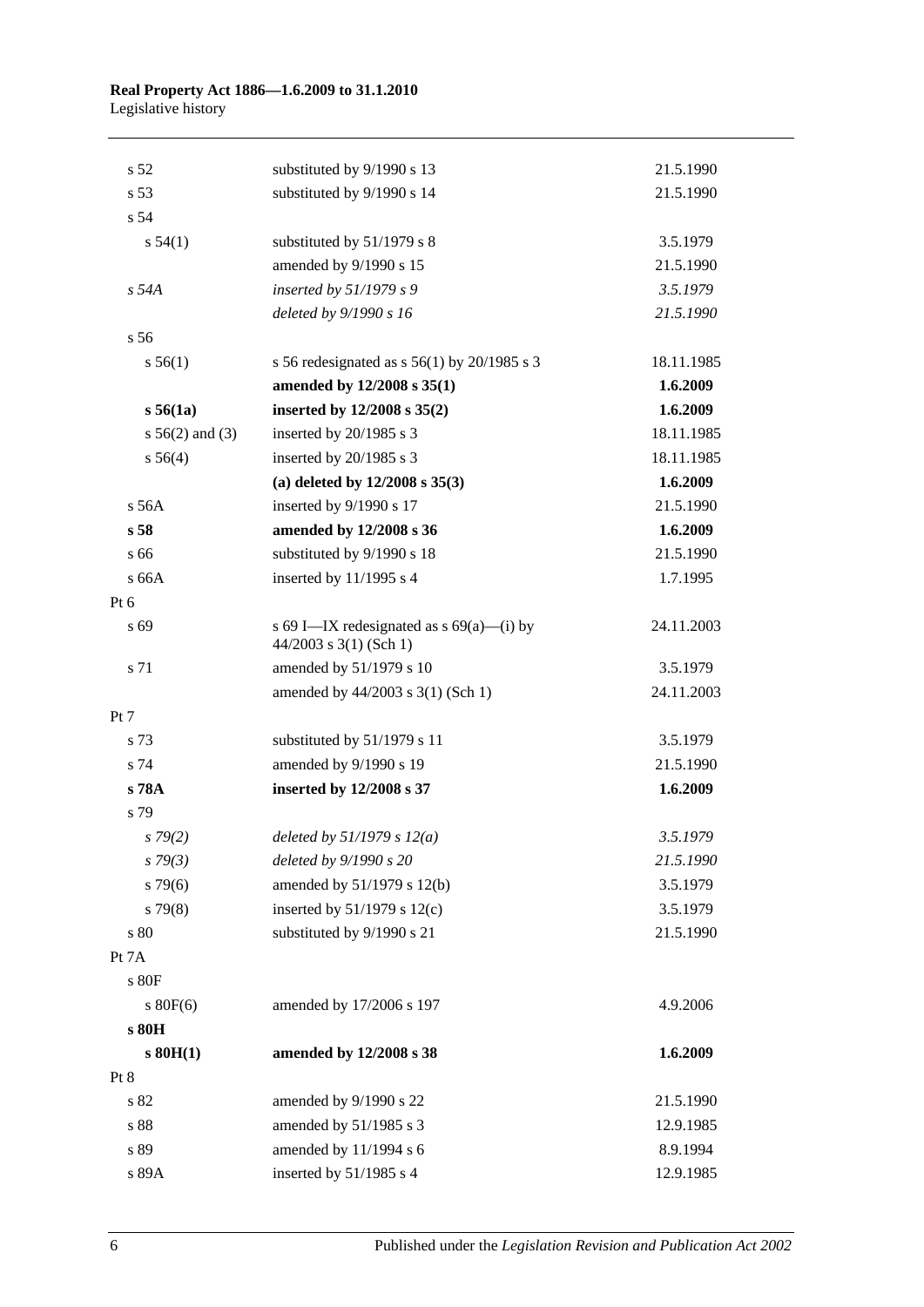| s <sub>90</sub>      |                                                                                      |            |
|----------------------|--------------------------------------------------------------------------------------|------------|
| $s\,90(1)$           | s 90 redesignated as s 90(1) by 51/1985 s 5                                          | 12.9.1985  |
| $s\,90(2)$           | inserted by 51/1985 s 5                                                              | 12.9.1985  |
| s 90A                | inserted by 32/1980 s 8                                                              | 22.5.1980  |
|                      | substituted by 11/1994 s 7                                                           | 8.9.1994   |
|                      | substituted by 12/2008 s 39                                                          | 1.6.2009   |
| s 90B                | inserted by 11/1994 s 7                                                              | 8.9.1994   |
| $s\,90B(2)$          | amended by $12/2008$ s $40(1)$ , (2)                                                 | 1.6.2009   |
| $s\ 90B(3)$          | substituted by $54/1994$ s $3(a)$                                                    | 15.9.1994  |
| s $90B(3a)$ — $(3e)$ | inserted by $54/1994$ s $3(a)$                                                       | 15.9.1994  |
| $s$ 90 $B(5)$        | deleted by $54/1994 s 3(b)$                                                          | 15.9.1994  |
| ss 90C-90E           | inserted by 11/1994 s 7                                                              | 8.9.1994   |
| s 90F                | inserted by 12/2008 s 41                                                             | 1.6.2009   |
| Pt <sub>9</sub>      |                                                                                      |            |
| s 93                 | amended by 32/1980 s 9                                                               | 22.5.1980  |
|                      | substituted by 9/1990 s 23                                                           | 21.5.1990  |
| s 94                 | substituted by 9/1990 s 23                                                           | 21.5.1990  |
| Pt 10                |                                                                                      |            |
| s 96                 | amended by 51/1979 s 13                                                              | 3.5.1979   |
| s 96AA               | inserted by 12/2008 s 42                                                             | 1.6.2009   |
| $s\,96A$             | amended by 11/1994 s 8                                                               | 8.9.1994   |
| s 100                | amended by 11/1994 s 9                                                               | 8.9.1994   |
| s 101                | deleted by 23/1982 s 4                                                               | 4.11.1982  |
| s 105                | amended by 51/1979 s 14                                                              | 3.5.1979   |
| s 107                | amended by 51/1979 s 15                                                              | 3.5.1979   |
| s 111                | amended by 9/1990 s 24                                                               | 21.5.1990  |
| s 112                | amended by 9/1990 s 25                                                               | 21.5.1990  |
|                      | amended by 11/1995 s 5                                                               | 1.7.1995   |
| s 115A               | substituted by 12/2008 s 43                                                          | 1.6.2009   |
| Pt 11                |                                                                                      |            |
| s 116                | amended by 51/1979 s 16                                                              | 3.5.1979   |
| s 119A               | inserted by 69/1987 s 3                                                              | 1.8.1988   |
| s 120                | substituted by 51/1979 s 17                                                          | 3.5.1979   |
| $s\ 120(2)$          | substituted by 12/2008 s 44                                                          | 1.6.2009   |
| s 121                | amended by 12/2008 s 45                                                              | 1.6.2009   |
| s 122                | amended by 51/1979 s 18                                                              | 3.5.1979   |
| s 124                | s $124(1)$ and (2) redesignated as s $124(a)$ and (b)<br>by $44/2003$ s 3(1) (Sch 1) | 24.11.2003 |
| s 125                | s 125(1)—(3) redesignated as s 125(a)—(c) by<br>$44/2003$ s 3(1) (Sch 1)             | 24.11.2003 |
| s 126                | amended by 12/2008 s 46                                                              | 1.6.2009   |
| Pt 12                |                                                                                      |            |
| s 128                | amended by 51/1979 s 19                                                              | 3.5.1979   |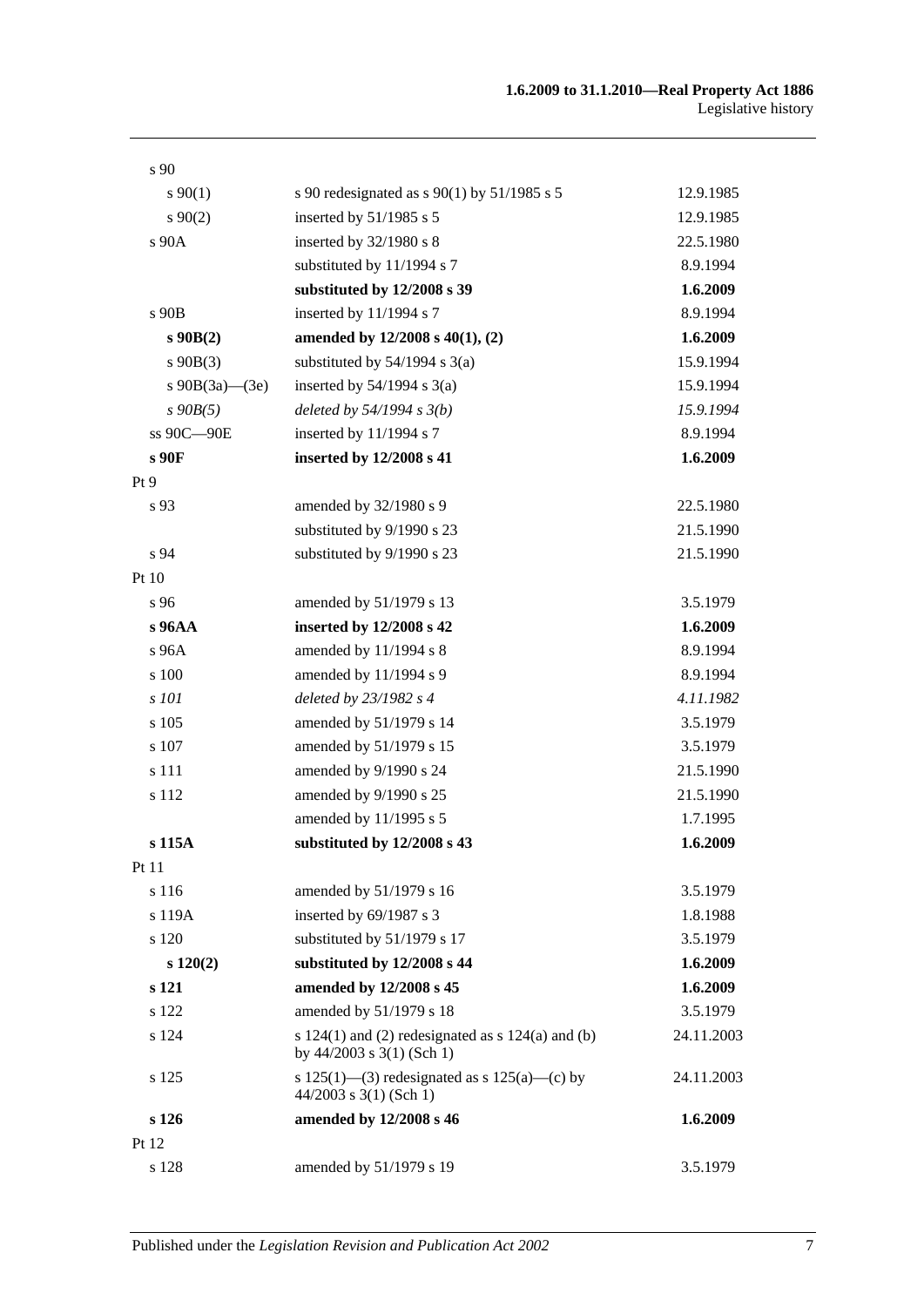## **Real Property Act 1886—1.6.2009 to 31.1.2010** Legislative history

| s 129                  |                                                                               |            |
|------------------------|-------------------------------------------------------------------------------|------------|
| $s\ 129(2)$            | amended by 51/1979 s 20                                                       | 3.5.1979   |
| s 129A                 | inserted by 20/1985 s 4                                                       | 18.11.1985 |
| s 129A(1)              | amended by 12/2008 s 47(1)                                                    | 1.6.2009   |
| s 129A(2)              | amended by 12/2008 s 47(2)                                                    | 1.6.2009   |
| $s\ 129A(3)$           | substituted by 12/2008 s 47(3)                                                | 1.6.2009   |
| s 129A(4)              | amended by 12/2008 s 47(4)                                                    | 1.6.2009   |
| s 136                  | substituted by 68/1980 s 2                                                    | 13.11.1980 |
| s <sub>140</sub>       |                                                                               |            |
| s 140(1)               | s 140 first sentence designated as $s$ 140(1) by<br>44/2003 s 3(1) (Sch 1)    | 24.11.2003 |
| 140(2)                 | s 140 second sentence designated as $s$ 140(2) by<br>$44/2003$ s 3(1) (Sch 1) | 24.11.2003 |
| s 141                  | amended by 11/1994 s 10                                                       | 8.9.1994   |
| s 143                  | amended by 51/1979 s 21                                                       | 3.5.1979   |
|                        | substituted by 9/1990 s 26                                                    | 21.5.1990  |
| $s\ 143(3)$            | substituted by 12/2008 s 48                                                   | 1.6.2009   |
| s 144                  | deleted by 51/1979 s 22                                                       | 3.5.1979   |
|                        | inserted by 12/2008 s 49                                                      | 1.6.2009   |
| s 145                  | amended by $12/2008$ s $50(1)$ , (2)                                          | 1.6.2009   |
| s 146                  | substituted by 116/1978 s 2                                                   | 7.12.1978  |
| s 146(1)               | substituted by $20/1987$ s $3(a)$                                             | 16.4.1987  |
| s $146(1a)$ and $(1b)$ | inserted by $20/1987$ s $3(a)$                                                | 16.4.1987  |
| $s\,146(2)$            | amended by 20/1987 s 3(b), (c)                                                | 16.4.1987  |
| $s\ 146(3)$            | amended by 20/1987 s 3(b)                                                     | 16.4.1987  |
| ss 147 and 148         | deleted by 116/1978 s 2                                                       | 7.12.1978  |
| s 148A                 |                                                                               |            |
| s 148A(1)              | amended by $12/2008$ s $51(1)$ , (2)                                          | 1.6.2009   |
| s 148A(3)              | amended by 12/2008 s 51(3)                                                    | 1.6.2009   |
| s 150                  | substituted by 51/1979 s 23                                                   | 3.5.1979   |
| Pt 13                  |                                                                               |            |
| s 153                  | substituted by 51/1979 s 24                                                   | 3.5.1979   |
| s 153(2)               | amended by 26/1992 s 9                                                        | 6.7.1992   |
| s 154                  | deleted by 51/1979 s 24                                                       | 3.5.1979   |
| Pt 14                  |                                                                               |            |
| s 155                  | amended by 51/1979 s 25                                                       | 3.5.1979   |
| s 156                  | amended by 9/1990 s 27                                                        | 21.5.1990  |
| s 157                  | amended by 51/1979 s 26                                                       | 3.5.1979   |
| Pt 15                  |                                                                               |            |
| s 163                  | amended by $12/2008$ s $52(1)$ —(3)                                           | 1.6.2009   |
| s 164                  | amended by $12/2008$ s $53(1)$ —(3)                                           | 1.6.2009   |
| s 165                  | amended by 9/1990 s 28                                                        | 21.5.1990  |
| s 169                  |                                                                               |            |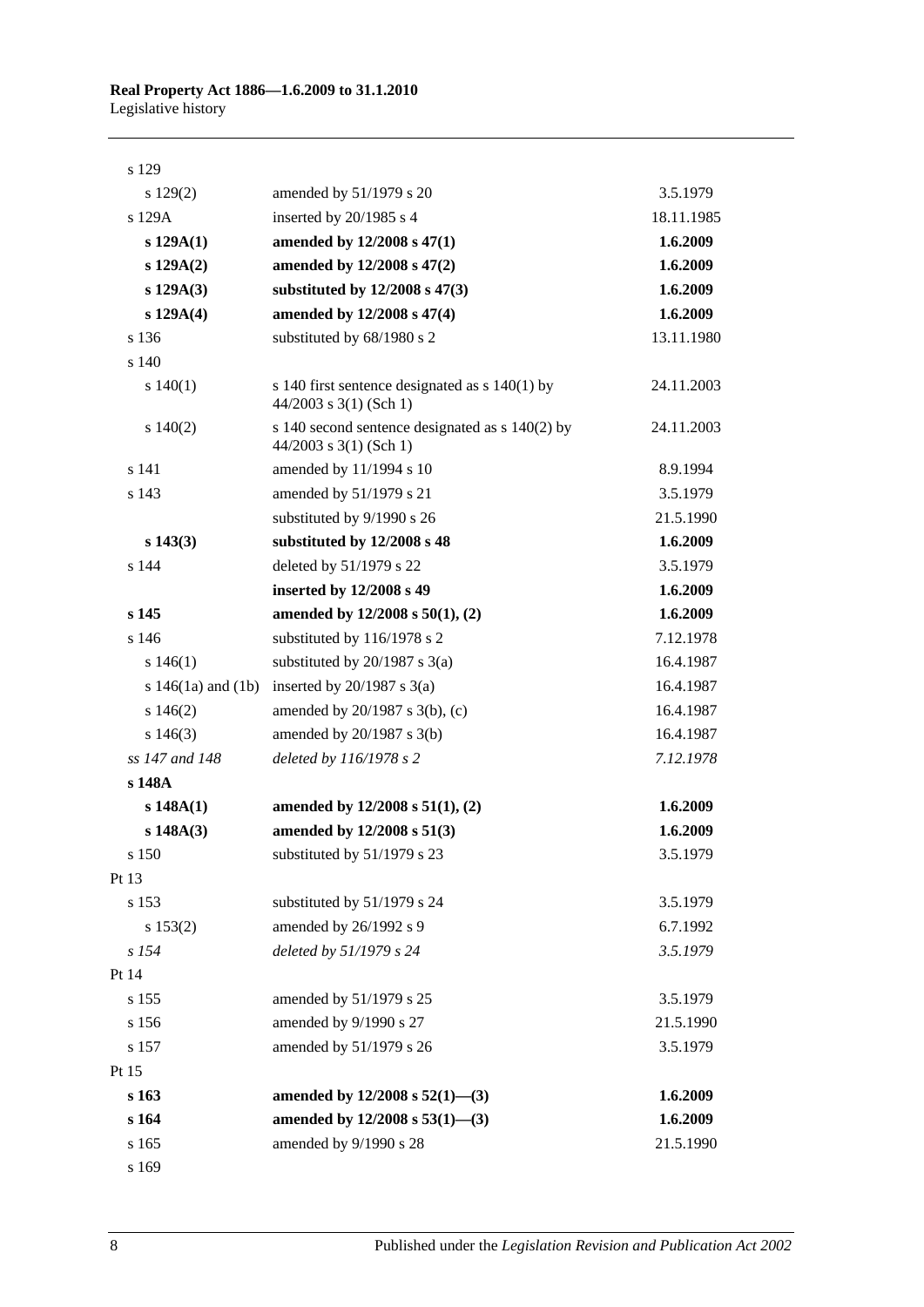| s 169(2a)   | s $169(2)$ second sentence designated as s $169(2a)$<br>by $44/2003$ s $3(1)$ (Sch 1) | 24.11.2003 |
|-------------|---------------------------------------------------------------------------------------|------------|
| $s\,169(3)$ | amended by 12/2008 s 54                                                               | 1.6.2009   |
| s 173       | s 173 I—IV redesignated as s $173(a)$ —(d) by<br>$44/2003$ s 3(1) (Sch 1)             | 24.11.2003 |
| s 176       | amended by $12/2008$ s $55(1)$ , (2)                                                  | 1.6.2009   |
| s 177       | substituted by 9/1990 s 29                                                            | 21.5.1990  |
| s 179       | amended by 12/2008 s 56                                                               | 1.6.2009   |
| s 181       | amended by 17/2006 s 198                                                              | 4.9.2006   |
| s 184       | substituted by 9/1990 s 30                                                            | 21.5.1990  |
|             | amended by 12/2008 s 57                                                               | 1.6.2009   |
| s 189       | substituted by 51/1979 s 27                                                           | 3.5.1979   |
|             | deleted by 9/1990 s 31                                                                | 21.5.1990  |
| s 190       | deleted by 51/1979 s 28                                                               | 3.5.1979   |
| Pt 16       |                                                                                       |            |
| s 191       | amended by 51/1979 s 29                                                               | 3.5.1979   |
|             | amended by 44/2003 s 3(1) (Sch 1)                                                     | 24.11.2003 |
|             | amended by $17/2006$ s $199(1)$ —(5)                                                  | 4.9.2006   |
| Pt 17       |                                                                                       |            |
| s 192       | amended by 32/1980 s 10                                                               | 22.5.1980  |
|             | amended by 68/1980 s 3                                                                | 13.11.1980 |
|             | amended by 44/2003 s 3(1) (Sch 1)                                                     | 24.11.2003 |
| s 193       | amended by 32/1980 s 11                                                               | 22.5.1980  |
| s 194       | amended by 32/1980 s 12                                                               | 22.5.1980  |
| s 195       | amended by 32/1980 s 13                                                               | 22.5.1980  |
| s 200       | deleted by 12/2008 s 58                                                               | 1.6.2009   |
| Pt 18       |                                                                                       |            |
| s 201       | inserted by 56/1983 s 4                                                               | 26.4.1984  |
| s 205       | amended by 56/1983 s 5                                                                | 26.4.1984  |
| s 206       | deleted by 56/1983 s 6                                                                | 26.4.1984  |
| s 208       | amended by 56/1983 s 7                                                                | 26.4.1984  |
| s 210       | amended by 56/1983 s 8                                                                | 26.4.1984  |
|             | amended by 33/2002 s 14                                                               | 3.3.2003   |
| s 213       | s 213 I—VIII redesignated as $s$ 213(a)—(h) by<br>$44/2003$ s 3(1) (Sch 1)            | 24.11.2003 |
| s 216       | substituted by 56/1983 s 9                                                            | 26.4.1984  |
| Pt 19       |                                                                                       |            |
| s 220       | amended by 51/1979 s 30                                                               | 3.5.1979   |
|             | amended by 23/1982 s 5                                                                | 4.11.1982  |
|             | amended by 56/1983 s 10                                                               | 26.4.1984  |
|             | amended by 9/1990 s 32                                                                | 21.5.1990  |
|             | amended by 11/1994 s 11                                                               | 8.9.1994   |
|             | amended by 44/2003 s 3(1) (Sch 1)                                                     | 24.11.2003 |
|             | amended by 12/2008 s 59(1), (2)                                                       | 1.6.2009   |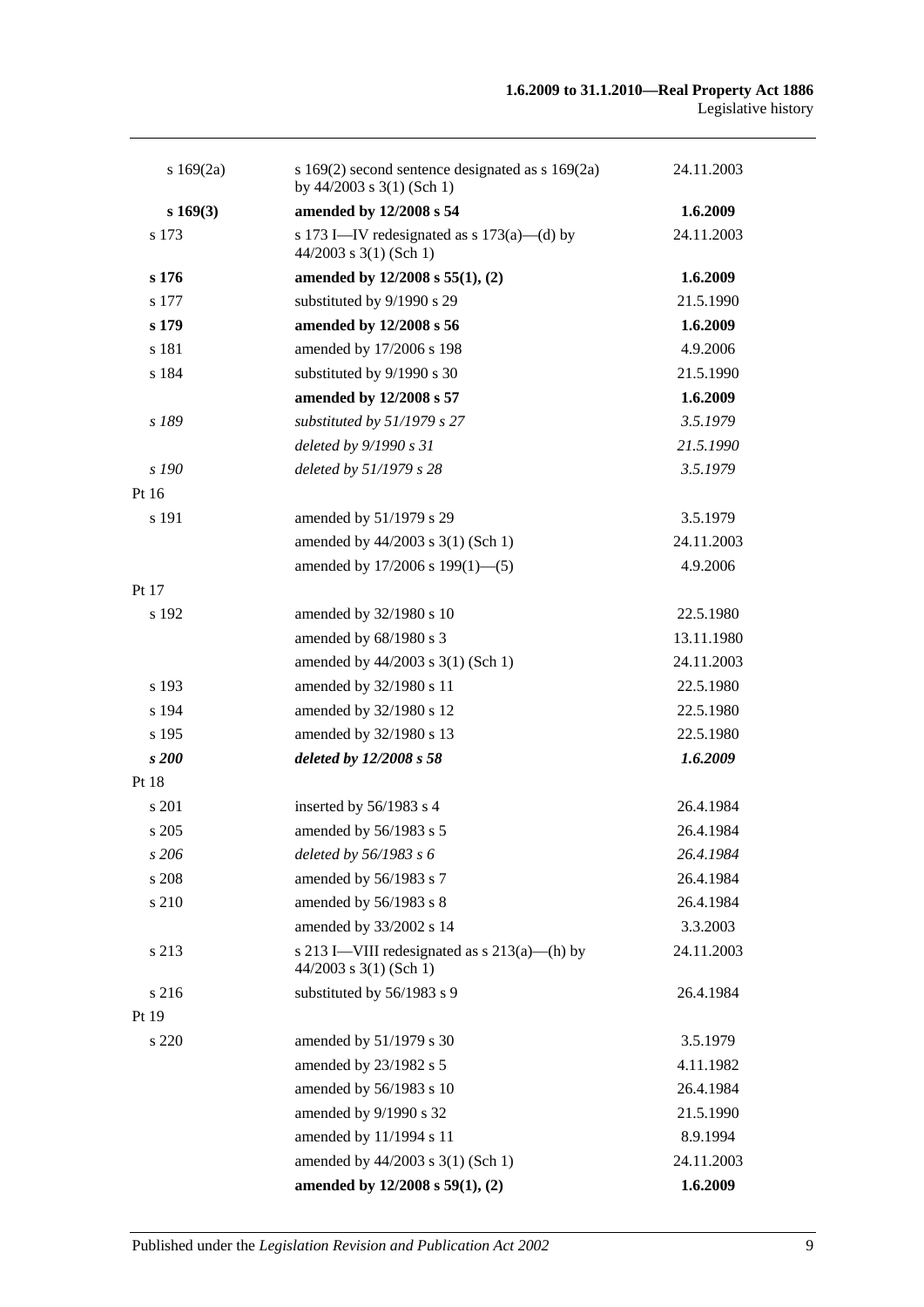|                          | (k) deleted by $12/2008$ s $59(3)$        | 1.6.2009  |
|--------------------------|-------------------------------------------|-----------|
| s 223                    | substituted by 17/2006 s 200              | 4.9.2006  |
| Pt 19A                   |                                           |           |
| s 223A                   |                                           |           |
| $s$ 223A(3)              | substituted by 51/1979 s 31               | 3.5.1979  |
| Pt 19AB                  | inserted by 23/1982 s 6                   | 4.11.1982 |
| Pt 19AB Div 1            | amended by 56/1983 s 11                   | 1.7.1983  |
|                          | amended by 51/1985 ss 6, 7                | 12.9.1985 |
|                          | amended by 13/1988 Sch 1                  | 1.9.1988  |
|                          | amended by 32/1990 s 3                    | 2.8.1990  |
|                          | amended by 23/1992 s 3                    | 21.5.1992 |
|                          | amended by $54/1993$ s $12(a)$ —(f)       | 15.1.1994 |
|                          | substituted by 11/1994 s 12               | 1.9.1995  |
| s 223LA                  |                                           |           |
| $s$ 223LA $(1)$          |                                           |           |
| allotment                | amended by $38/1996$ s $24(a)$ —(c)       | 4.11.1996 |
| division                 | amended by 38/1996 s 24(d)                | 4.11.1996 |
| electricity entity       | inserted by 159/1999, r 4(a) (Sch 1 cl 2) | 29.7.1999 |
|                          | substituted by 33/2002 s 15               | 28.1.2000 |
| holder                   | inserted by $12/2008$ s $60(1)$           | 1.6.2009  |
| service easement         | amended by 38/1996 s 24(e)                | 4.11.1996 |
|                          | amended by 159/1999, r 4(a) (Sch 1 cl 2)  | 29.7.1999 |
| statutory<br>emcumbrance | inserted by $12/2008$ s $60(2)$           | 1.6.2009  |
| $s$ 223LA $(3)$          | amended by $12/2008 s 60(3)$              | 1.6.2009  |
| $s$ 223LA $(4)$          | amended by $12/2008$ s $60(4)$ —(6)       | 1.6.2009  |
| s 223LB                  |                                           |           |
| $s$ 223LB $(1)$          | amended by $12/2008$ s $61(1)$            | 1.6.2009  |
| $s$ 223LB $(2)$          | amended by 12/2008 s 61(2), (3)           | 1.6.2009  |
| $s$ 223LB $(5)$          | amended by 38/1996 s 25(a), (b)           | 4.11.1996 |
| $s$ 223LB $(8)$          |                                           |           |
| allotment                | inserted by $38/1996$ s $25(c)$           | 4.11.1996 |
| Pt 19AB Div 2            | amended by 56/1983 s 12                   | 1.7.1983  |
|                          | amended by 51/1985 ss 8, 9                | 12.9.1985 |
|                          | amended by 9/1990 s 33                    | 21.5.1990 |
|                          | amended by $54/1993$ s $12(g)$ , (h)      | 15.1.1994 |
|                          | substituted by 11/1994 s 12               | 1.9.1995  |
| s 223LD                  |                                           |           |
| $s$ 223LD(3)             | (c) deleted by $12/2008$ s $62(1)$        | 1.6.2009  |
| s 223LD(5)               | amended by 12/2008 s 62(2)                | 1.6.2009  |
| $s$ 223LD $(5a)$         | inserted by $12/2008$ s $62(3)$           | 1.6.2009  |
| $s$ 223LD(6)             | amended by 12/2008 s 62(4)                | 1.6.2009  |
| s 223LDA                 | inserted by 12/2008 s 63                  | 1.6.2009  |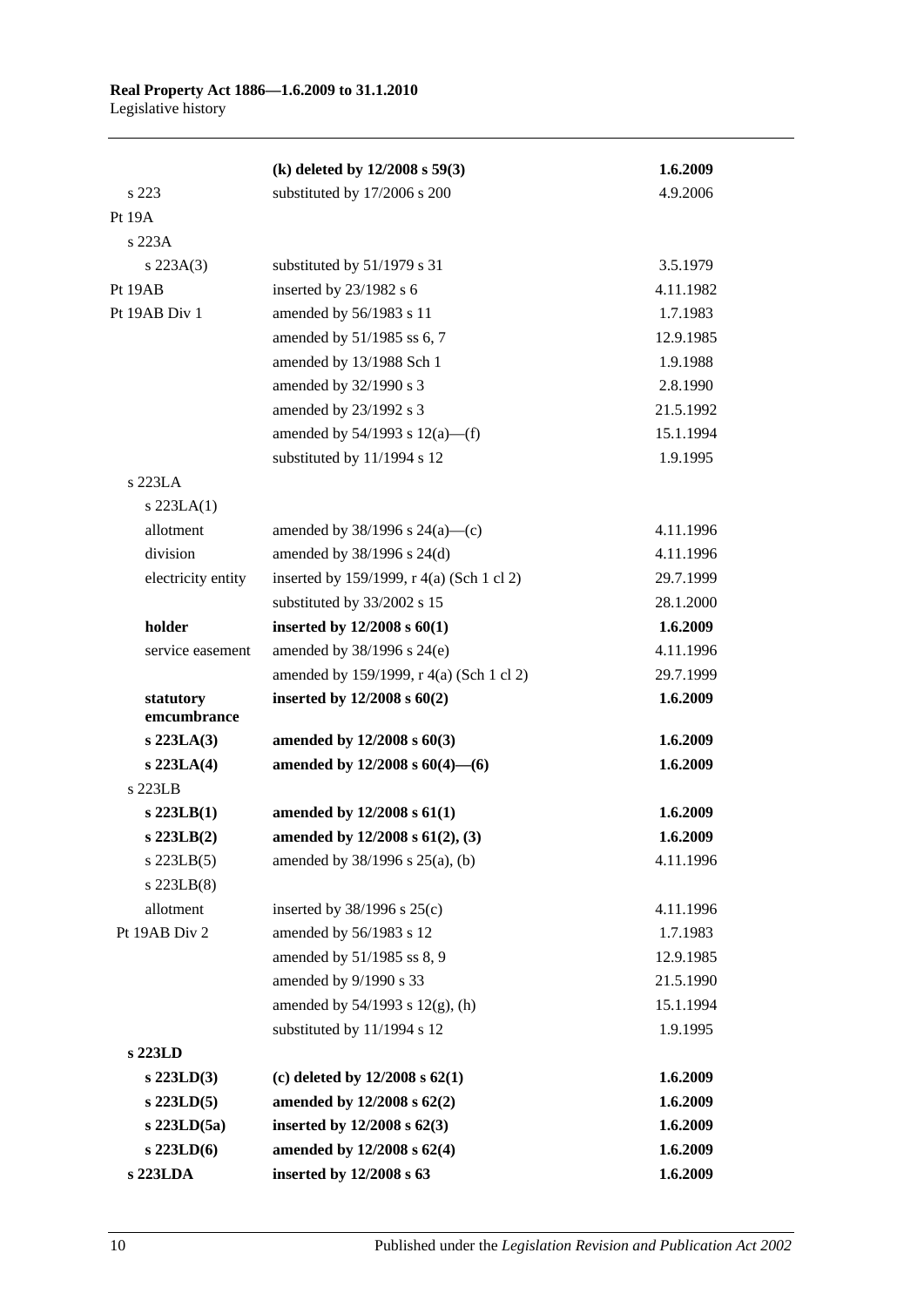| s 223LE                                      |                                                   |            |
|----------------------------------------------|---------------------------------------------------|------------|
| $s$ 223LE(3)                                 | amended by 12/2008 s 64                           | 1.6.2009   |
| s 223LH                                      |                                                   |            |
| $s$ 223LH $(1)$                              | substituted by $12/2008$ s $65(1)$                | 1.6.2009   |
| $s$ 223LH $(2a)$                             | inserted by $12/2008$ s $65(2)$                   | 1.6.2009   |
| Pt 19AB Div 3                                | amended by 51/1985 ss 10-14                       | 12.9.1985  |
|                                              | amended by 32/1990 s 4                            | 2.8.1990   |
|                                              | amended by 23/1992 s 4                            | 21.5.1992  |
|                                              | deleted by 54/1993 s 12(i)                        | 15.1.1994  |
|                                              | inserted by 11/1994 s 12                          | 1.9.1995   |
| s 223LG                                      |                                                   |            |
| $s$ 223LG(1)                                 | substituted by $38/1996$ s $26(a)$                | 4.11.1996  |
| s $223LG(3)$                                 | amended by 159/1999, r 4(a) (Sch 1 cl 2)          | 29.7.1999  |
|                                              | amended by 33/2002 s 16                           | 28.1.2000  |
| $s$ 223LG(5)                                 | amended by 159/1999, r 4(a) (Sch 1 cl 2)          | 29.7.1999  |
| $s$ 223LG(7)                                 | amended by $38/1996 s 26(b)$                      | 4.11.1996  |
|                                              | deleted by 159/1999, $r \frac{4}{a}$ (Sch 1 cl 2) | 29.7.1999  |
| $Pt$ 19AB Div 4                              | amended by 51/1985 s 15                           | 12.9.1985  |
|                                              | amended by 9/1990 s 34                            | 21.5.1990  |
|                                              | amended by 23/1992 s 5                            | 21.5.1992  |
|                                              | deleted by 11/1994 s 12                           | 1.9.1995   |
| Pt 19AB Div 4A before<br>deletion by 12/2008 | inserted by $23/1992 s 6$                         | 21.5.1992  |
| s 223LLA                                     |                                                   |            |
| division                                     | substituted by $38/1996$ s 27                     | 4.11.1996  |
| strata plan                                  | inserted by 38/1996 s 27                          | 4.11.1996  |
| $s$ 223LLB                                   |                                                   |            |
| $s$ 223LLB $(2)$                             | amended by 54/1993 s 12(j)                        | 15.1.1994  |
|                                              | amended by 38/1996 s 28                           | 4.11.1996  |
| s 223LLC                                     |                                                   |            |
| $s$ 223LLC(1)                                | amended by 38/1996 s 29                           | 4.11.1996  |
| Pt 19AB Div 4A                               | deleted by 12/2008 s 66                           | 1.6.2009   |
| Pt 19AB Div 5                                |                                                   |            |
| s 223LM                                      | amended by $54/1993 s 12(k)$                      | 15.1.1994  |
|                                              | deleted by 11/1994 s 13                           | 1.9.1995   |
| s 223LN                                      | amended by 51/1985 s 16                           | 12.9.1985  |
|                                              | deleted by 11/1994 s 13                           | 1.9.1995   |
| s 223LO                                      | amended by 51/1985 s 17                           | 12.9.1985  |
|                                              | amended by 13/1988 Sch 1                          | 1.9.1988   |
|                                              | amended by 9/1990 s 35                            | 21.5.1990  |
|                                              | amended by $54/1993$ s $12(l)$ , (m)              | 15.1.1994  |
|                                              | deleted by 11/1994 s 13                           | 1.9.1995   |
| Pt 19B                                       | amended by 68/1980 ss 4, 5                        | 13.11.1980 |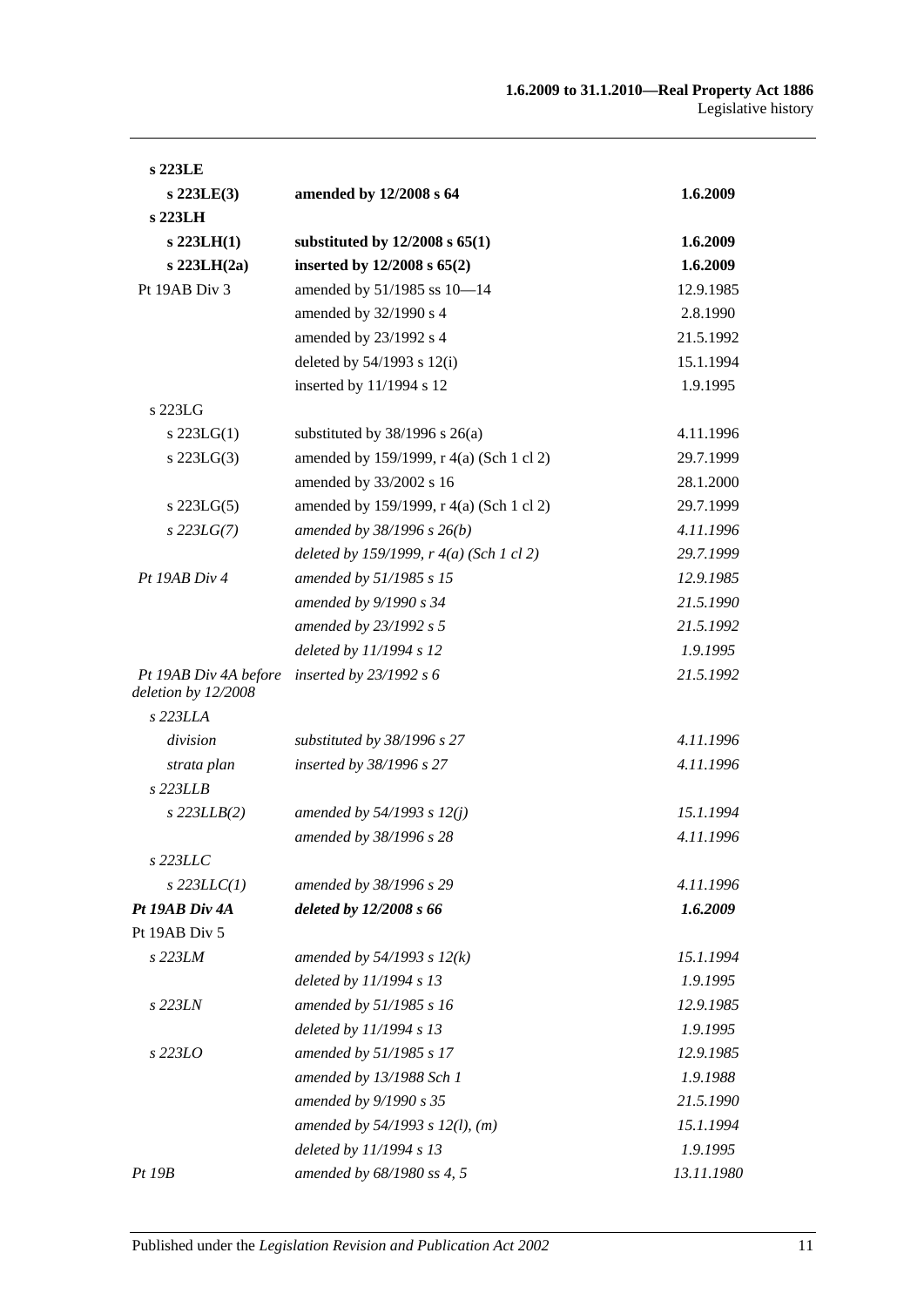|                      | amended by $23/1982$ ss 7, 8 (Sch)                                         | 4.11.1982  |
|----------------------|----------------------------------------------------------------------------|------------|
|                      | amended by 62/1982 s 3(10) (Sch Pt 10)                                     | 4.11.1982  |
|                      | amended by 96/1983 ss 3, 4                                                 | 4.11.1982  |
|                      | amended by 51/1985 ss 18, 19                                               | 12.9.1985  |
|                      | deleted by 13/1988 Sch 1                                                   | 1.9.1988   |
| Pt 20                |                                                                            |            |
| ss 224 and 225       | deleted by 17/2006 s 201                                                   | 4.9.2006   |
| s 229                | amended by 9/1990 s 36                                                     | 21.5.1990  |
|                      | amended by 59/1994 Sch 2                                                   | 1.1.1995   |
|                      | amended by 44/2003 s 3(1) (Sch 1)                                          | 24.11.2003 |
| s 230                | amended by 59/1994 Sch 2                                                   | 1.1.1995   |
| s 231                | deleted by 59/1994 Sch 2                                                   | 1.1.1995   |
| s 232                | amended by 56/1983 s 13                                                    | 26.4.1984  |
|                      | amended by 12/2008 s 67(1), (2)                                            | 1.6.2009   |
| s 233                | amended by 9/1990 s 37                                                     | 21.5.1990  |
|                      | amended by 44/2003 s 3(1) (Sch 1)                                          | 24.11.2003 |
| ss 235 and 236       | deleted by 56/2005 Sch 2 cl 44                                             | 1.7.2006   |
| s 240                | amended by 59/1994 Sch 2                                                   | 1.1.1995   |
| Pt 21                |                                                                            |            |
| s 241                | amended by 62/1982 s 3(10) (Sch Pt 10)                                     | 4.11.1982  |
|                      | substituted by 51/1985 s 20                                                | 12.9.1985  |
| s 242                | amended by 51/1985 s 21                                                    | 12.9.1985  |
|                      | amended by 13/1988 Sch 1                                                   | 1.9.1988   |
|                      | amended by 9/1990 s 38                                                     | 21.5.1990  |
|                      | amended by 38/1996 s 30                                                    | 4.11.1996  |
| s 244                | amended by 11/1994 s 14                                                    | 8.9.1994   |
| s 245                | substituted by 11/1994 s 15                                                | 8.9.1994   |
| s 249                |                                                                            |            |
| s 249(1)             | s 249 first sentence designated as s 249(1) by<br>$44/2003$ s 3(1) (Sch 1) | 24.11.2003 |
| $s\,249(2)$          | s 249 second sentence designated as s 249(2) by<br>44/2003 s 3(1) (Sch 1)  | 24.11.2003 |
| s 254                | amended by 9/1990 s 39                                                     | 21.5.1990  |
| s 255                | inserted by $64/1999$ s $8(b)$                                             | 1.1.2000   |
| s 257                | deleted by 9/1990 s 40                                                     | 21.5.1990  |
| s 260                | amended by 17/2006 s 202                                                   | 4.9.2006   |
| ss 267 and 268       | substituted by 11/1995 s 6                                                 | 1.7.1995   |
| s269                 | deleted by $11/1995 s 6$                                                   | 1.7.1995   |
| s 273                |                                                                            |            |
| $s\,273(1)$          | s $273(2)$ amended and redesignated as s $273(1)$<br>by 56/1983 s 14       | 26.4.1984  |
| s $273(2)$ and $(3)$ | inserted by 56/1983 s 14(b)                                                | 26.4.1984  |
| s 274                |                                                                            |            |
| $s\,274(1)$          | amended by 51/1979 s 32                                                    | 3.5.1979   |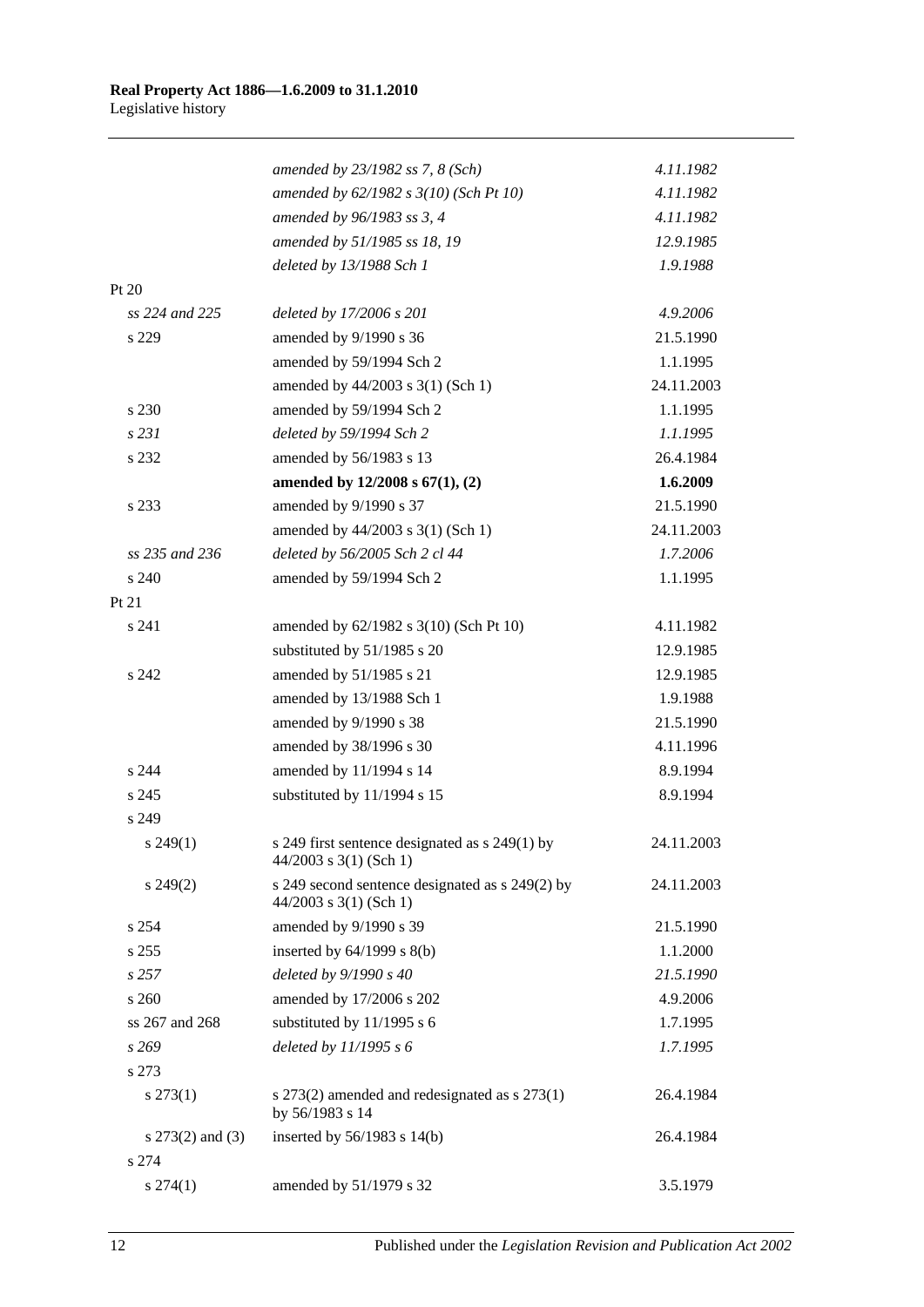|                                      | s 274 redesignated as s $274(1)$ by 56/1983 s 15 | 26.4.1984  |
|--------------------------------------|--------------------------------------------------|------------|
|                                      | amended by 12/2008 s 68                          | 1.6.2009   |
| s $274(2)$ and $(3)$                 | inserted by 56/1983 s 15                         | 26.4.1984  |
|                                      | amended by 12/2008 s 68                          | 1.6.2009   |
| s 276                                | substituted by 51/1979 s 33                      | 3.5.1979   |
| s 277                                |                                                  |            |
| $s \, 277(1)$                        | amended by 57/2000 s 29                          | 23.10.2000 |
|                                      | amended by 12/2008 s 69                          | 1.6.2009   |
| $s \frac{277}{1a}$                   | inserted by 22/2001 s 3                          | 1.1.1975   |
| Sch 1                                |                                                  |            |
| cll 1 and $5$                        | inserted by 11/1994 s 16                         | 8.9.1994   |
| cll 2-4                              | inserted by 11/1994 s 16                         | 1.9.1995   |
| Sch 2                                | amended by 9/1990 s 41                           | 21.5.1990  |
| Sch 4                                | deleted by 51/1979 s 34                          | 3.5.1979   |
| Sch <sub>5</sub>                     | amended by 11/1994 s 17                          | 8.9.1994   |
|                                      | heading substituted by 12/2008 s 70              | 1.6.2009   |
| Sch 6                                | deleted by 51/1979 s 35                          | 3.5.1979   |
|                                      | inserted by 51/1985 s 22                         | 12.9.1985  |
|                                      | heading substituted by $44/2003$ s 3(1) (Sch 1)  | 24.11.2003 |
|                                      | amended by 12/2008 s 71(1), (2)                  | 1.6.2009   |
| Schs 7–14                            | deleted by 51/1979 s 35                          | 3.5.1979   |
| Sch 17                               | heading substituted by $44/2003$ s 3(1) (Sch 1)  | 24.11.2003 |
| Schs 18 and 19                       | deleted by 11/1995 s 7                           | 1.7.1995   |
| Sch 21 before deletion by<br>17/2006 |                                                  |            |
| cl1                                  | amended by 33/2002 s 17                          | 3.3.2003   |
| Sch 21                               | deleted by 17/2006 s 203                         | 4.9.2006   |
| Sch 23                               | deleted by 51/1979 s 36                          | 3.5.1979   |
| Sch 24                               | deleted by 51/1979 s 37                          | 3.5.1979   |
| Sch 25                               | substituted by 51/1979 s 38                      | 3.5.1979   |
|                                      | deleted by 13/1988 Sch 1                         | 1.9.1988   |
| Sch 26                               | amended by 68/1980 s 6                           | 13.11.1980 |
|                                      | deleted by 13/1988 Sch 1                         | 1.9.1988   |

## **Historical versions**

Reprint No 1—15.11.1991 Reprint No 2—21.5.1992 Reprint No 3—6.7.1992 Reprint No 4—18.2.1993 Reprint No 5—15.1.1994 Reprint No 6—15.9.1994 Reprint No 7—1.1.1995 Reprint No 8—1.7.1995